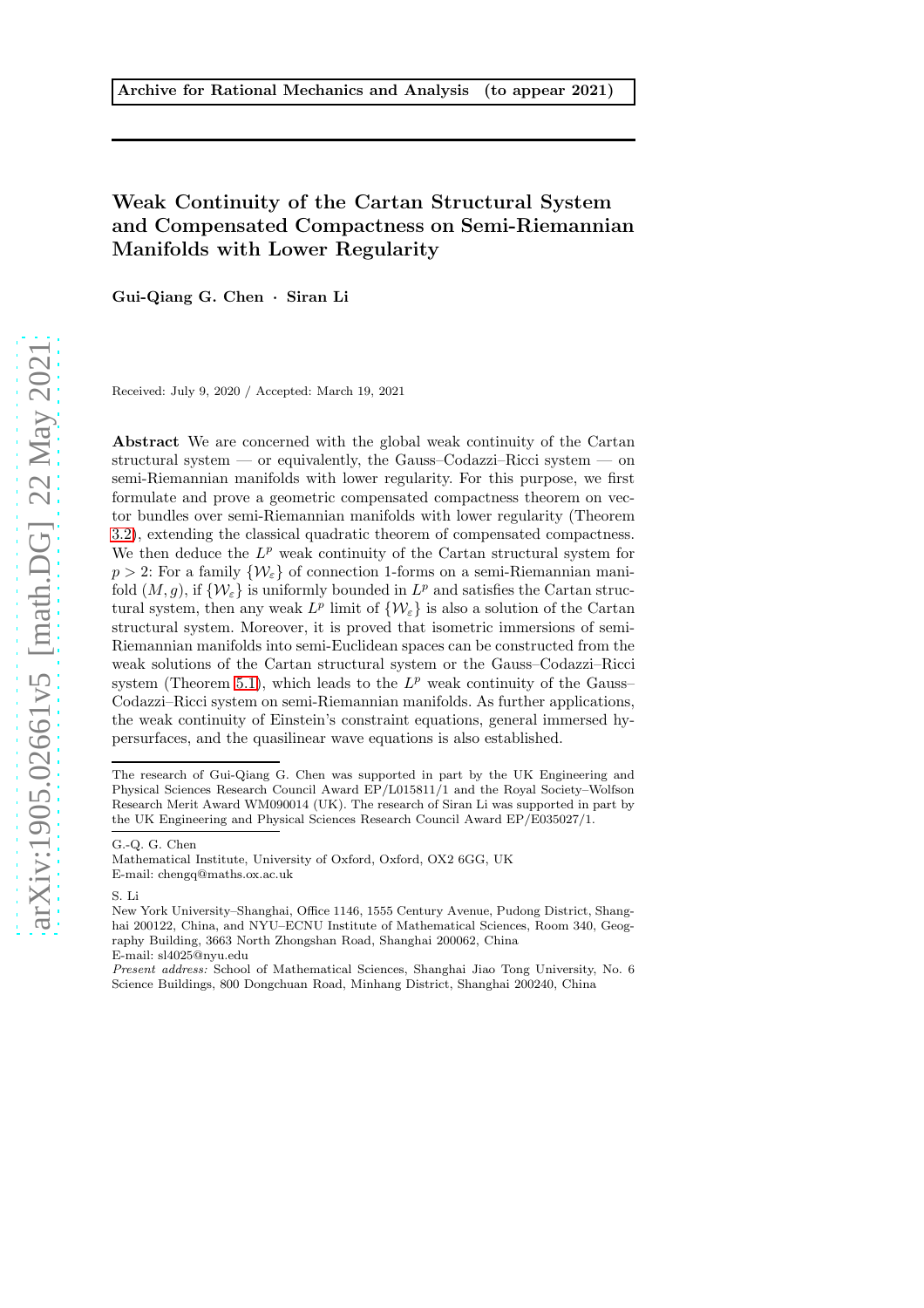Keywords Cartan structural system · Semi-Riemannian manifolds · Arbitrary signature · Semi-Euclidean spaces · Gauss–Codazzi–Ricci system · Lorentzian geometry · Isometric immersions · Weak continuity · Compensated compactness · Einstein's constraint equations

Mathematics Subject Classification (2010) Primary:  $53C50 \cdot 53C24$ . 53C42 · 53C21 · 57R42 · 35M30 · 35B35 · 58A15 · Secondary: 43A15 · 43A25 · 58A17 · 58K30 · 58Z05 · 58J40

## 1 Introduction

We are concerned with isometric immersions of semi-Riemannian manifolds with arbitrary signature into semi-Euclidean spaces. We establish the weak continuity of two fundamental systems of nonlinear partial differential equations (PDEs): the Cartan structural system and the Gauss–Codazzi–Ricci (GCR) system, which constitute the compatibility equations for the existence of isometric immersions.

The isometric immersion problem has been of fundamental importance in the development of modern differential geometry. It has led to various new techniques and ideas in nonlinear PDEs, nonlinear analysis, and geometric analysis (cf. [\[8,](#page-62-0)[33,](#page-62-1)[34,](#page-62-2)[63\]](#page-63-0) and the references cited therein). On the other hand, it has wide applications. For example, in theoretical physics, the manners in which our 4-dimensional space-time is immersed in the ambient universe correspond to different cosmological models (cf. Mars–Senovilla [\[45,](#page-63-1)[46\]](#page-63-2)), and the isometric immersion of round spheres into warped product manifolds is central to recent versions of quasi-local mass (cf. Guan–Lu [\[32\]](#page-62-3) and Wang– Yau [\[62\]](#page-63-3)). Moreover, the isometric immersions of semi-Riemannian manifolds with lower regularity are fundamental in many scientific areas. For example, such immersions arise in the thin-shell model for gravitational source and the junction condition for gluing disjoint space-times; see [\[2,](#page-61-0)[19,](#page-62-4)[29\]](#page-62-5) for the details.

In the classical work [\[50\]](#page-63-4), Nash established the existence of isometric embeddings of Riemannian manifolds with  $C^k$  metrics,  $k \geq 3$ , into the Euclidean spaces of high dimensions. The analogous problem for semi-Riemannian manifolds  $(i.e.,$  the metrics are not necessarily positive-definite) is posed as a natural extension. More importantly, the isometric immersion problem of semi-Riemannian manifolds is fundamental in general relativity and Lorentzian geometry. Clarke [\[18\]](#page-62-6) proved the existence theorem of isometric embeddings of  $C<sup>k</sup>$  semi-Riemannian manifolds into semi-Euclidean spaces, under additional hypotheses on the signature. Despite these general existence theorems, the analysis for isometric immersions of semi-Riemannian manifolds appears more challenging than its Riemannian analog. In particular, the Laplace–Beltrami operator is no longer elliptic, thus precludes the standard elliptic PDE machineries. See Goenner [\[30\]](#page-62-7), Greene [\[31\]](#page-62-8), and the references cited therein for the earlier rigorous mathematical analysis on isometric immersions of semi-Riemannian manifolds.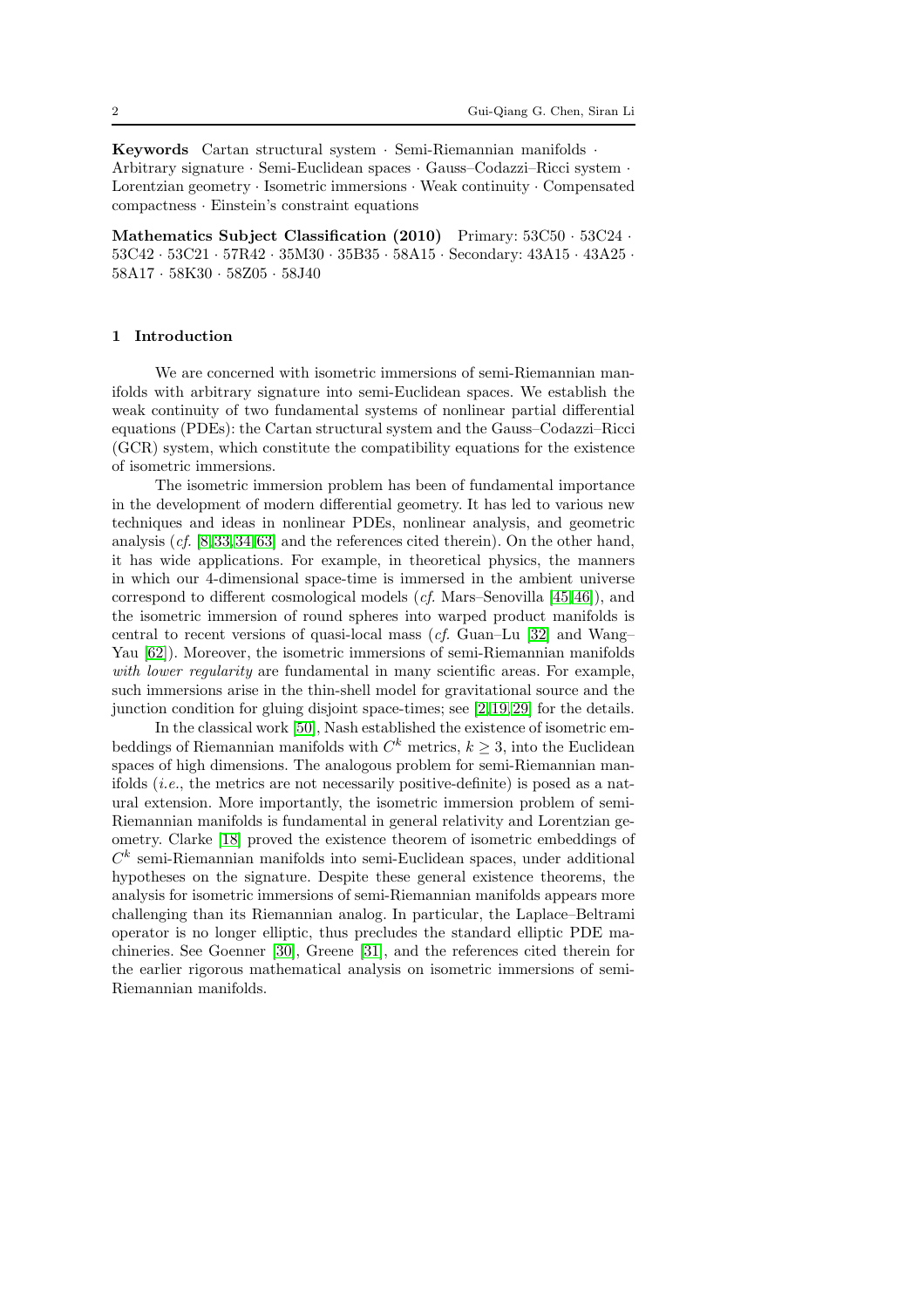Motivated by both mathematical and physical importance discussed above, in this paper, we study the isometric immersions of semi-Riemannian manifolds with lower regularity. One of the fundamental tools for investigating the isometric immersions is the GCR system  $(cf. [8, 13, 14, 30, 36, 41])$  $(cf. [8, 13, 14, 30, 36, 41])$  $(cf. [8, 13, 14, 30, 36, 41])$  $(cf. [8, 13, 14, 30, 36, 41])$  $(cf. [8, 13, 14, 30, 36, 41])$  $(cf. [8, 13, 14, 30, 36, 41])$  $(cf. [8, 13, 14, 30, 36, 41])$  $(cf. [8, 13, 14, 30, 36, 41])$  $(cf. [8, 13, 14, 30, 36, 41])$  $(cf. [8, 13, 14, 30, 36, 41])$  $(cf. [8, 13, 14, 30, 36, 41])$  $(cf. [8, 13, 14, 30, 36, 41])$  $(cf. [8, 13, 14, 30, 36, 41])$ , which describes the geometry of the ambient space in terms of the geometry of the tangential and normal directions of the immersed submanifold. We are interested in the global weak continuity of the GCR system, as well as the global weak rigidity of the corresponding isometric immersions and curvatures.

The analysis of the GCR system encompasses several challenges, primarily because they do not have a fixed type — elliptic, parabolic, or hyperbolic – in general. Even in the Riemannian case, when the immersed manifold has dimension higher than 3, it is proved by Bryant–Griffith–Yang [\[8\]](#page-62-0) that the GCR system has no definite type. The novel observation by Chen–Slemrod–Wang in [\[13,](#page-62-9)[14\]](#page-62-10) (also see [\[12\]](#page-62-11)) shows that the GCR system for Riemannian manifolds possesses an intrinsic div-curl structure, so that the compensated compactness techniques for nonlinear analysis can be applied, which is independent of the types of the system.

In order to employ the compensated compactness techniques in semi-Riemannian settings, however, we meet with further complications. First, the effective proofs of the div-curl lemma rely essentially on the ellipticity of the Laplace–Beltrami operator; cf. Evans [\[28\]](#page-62-12), Robbin–Rogers–Temple [\[52\]](#page-63-7), Kozono–Yanagisawa [\[39\]](#page-63-8), Chen–Li [\[12\]](#page-62-11), and the references cited therein. This does not hold for semi-Riemannian manifolds. Moreover, the non-trivial signatures of the semi-Riemannian metrics make it difficult to identify the div-curl structure globally.

To overcome the new complications, we further exploit the geometry of isometric immersions of semi-Riemannian submanifolds. Rather than tackling the GCR system directly, we first establish the weak continuity of the Cartan structural system. This is proved to be equivalent to the GCR system, even for the semi-Riemannian manifolds with lower regularity in  $W^{2,p}$ . The Cartan structural system possesses a natural quadratic structure. For this purpose, we first establish a global, intrinsic compensated compactness result (Theorem [3.2\)](#page-26-0) in the setting of vector bundles over semi-Riemannian manifolds, and then apply it to give a rigorous proof of the weak continuity of the Cartan structural system. We emphasize the global and intrinsic nature of these results, in the sense that their formulations are independent of local coordinate systems.

The compensated compactness techniques have been developed in the study of nonlinear PDEs in the Euclidean space  $\mathbb{R}^d$ , especially for nonlinear conservation laws such as the Euler equations in fluid mechanics; see [\[11,](#page-62-13) [24,](#page-62-14)[28\]](#page-62-12) and the references therein. One of the major results in the theory of compensated compactness is the *quadratic theorem* in  $\mathbb{R}^d$  (see Murat [\[49\]](#page-63-9) and Tartar [\[59\]](#page-63-10)). For our purpose, we establish a generalized quadratic theorem that is of global and intrinsic nature on vector bundles. Our crucial observation is that the first-order differential constraints in the quadratic theorem on  $\mathbb{R}^d$ can be replaced by more general assumptions on the principal symbol of the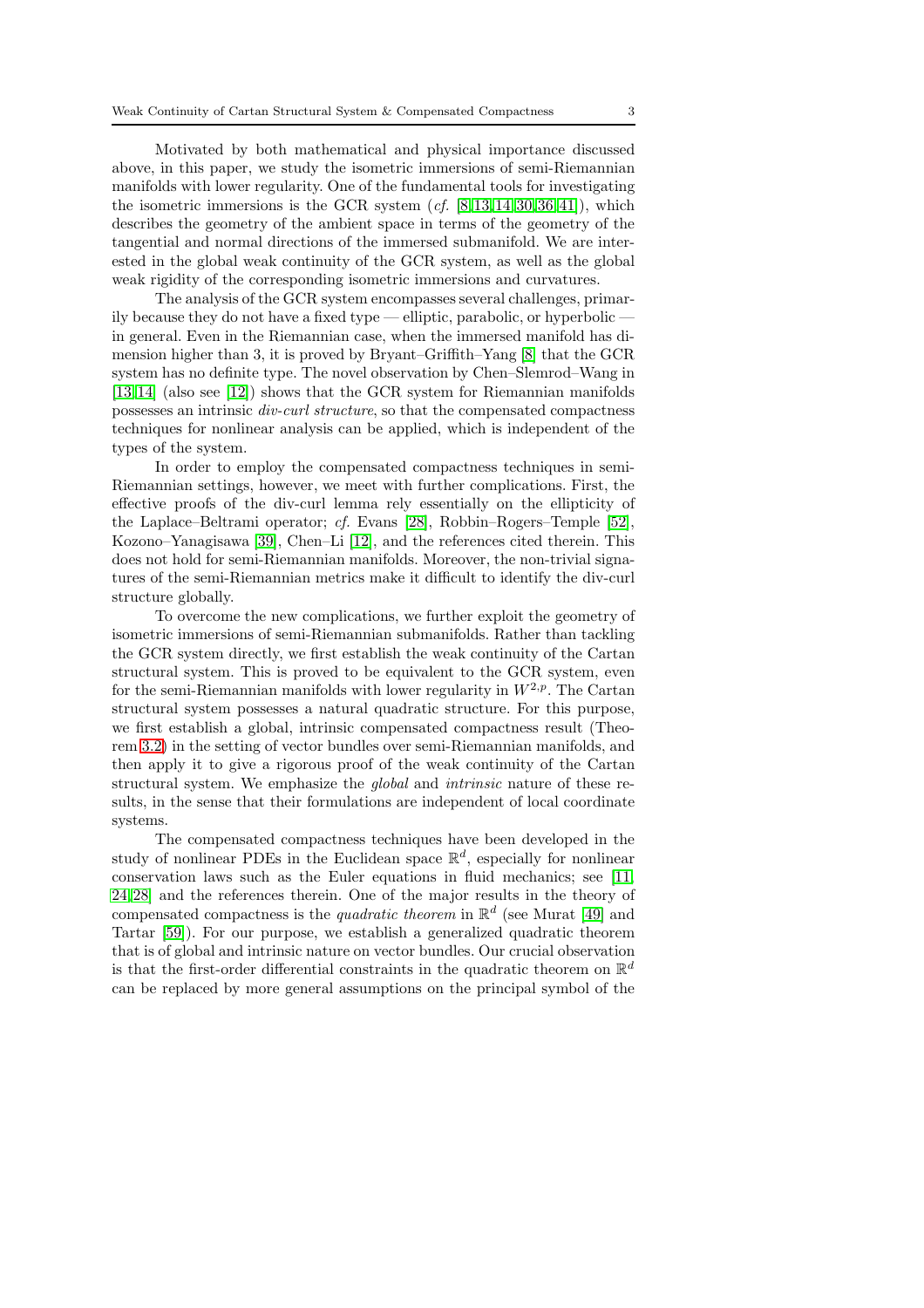associated differential operators, while the principal symbol is diffeomorphisminvariant on manifolds. This leads to an intrinsic formulation of the quadratic theorem on vector bundles over semi-Riemannian manifolds.

Other generalizations of the quadratic theorem were established in the literature. Mišur–Mitrović in [\[48\]](#page-63-11) studied the weak convergence of quadratic expressions  $\sum_{i,j=1}^{N} q_{ij} u_{\varepsilon}^{i} v_{\varepsilon}^{j}$ , where  $\{u_{\varepsilon}\}\$  and  $\{v_{\varepsilon}\}\$ are weakly convergent in  $L^p(\mathbb{R}^d;\mathbb{R}^N)$  and  $L^{p'}(\mathbb{R}^d;\mathbb{R}^N)$ , respectively, for  $\frac{1}{p} + \frac{1}{p'} \leq 1$ . For this, coefficients  $q_{ij}, i, j = 1, \cdots, N$ , are allowed to depend on  $x \in \mathbb{R}^d$ , the conditions involve fractional derivatives, and the idea of H-distributions is used in the proof; also see §3 in Mi $\gamma$ ur [\[47\]](#page-63-12). In contrast, our generalized quadratic theorem is geometric and global in nature, which serves naturally for our purpose to establish the weak continuity of both the Cartan structural system and the GCR system.

The results and techniques established in this paper have applications to semi-Riemannian geometry, from the perspectives of both mathematics and physics. For example, we deduce the weak rigidity of isometric immersions of semi-Riemannian manifolds by using the weak continuity of the Cartan structural system or the GCR system. The realizability of isometric immersions of semi-Riemannian manifolds with lower regularity from the weak solutions of the Cartan structural system or the GCR system (Theorem [5.1\)](#page-34-0) is proved along the way. In addition, we demonstrate the weak continuity properties of Einstein's constraint equations, quasilinear wave equations, and degenerate hypersurfaces in space-time.

We emphasize that, in this paper, we are concerned mainly with semi-Riemannian manifolds  $(M, q)$  with lower regularity, which means that M is parametrized by  $W^{2,p}_{loc}$  maps, or that metric g is in  $W^{1,p}_{loc} \cap L^{\infty}_{loc}$ . The weak continuity of the GCR system and the Cartan structural system is established in such regularity classes with  $p > 2$ , regardless of the dimension of M. In particular, when dim  $M \geq 3$ , these weak continuity results cannot be deduced from the realization theorem of isometric immersions from the GCR system, or equivalently the Cartan structural system, since it can be proved so far only under the *stronger assumption*:  $p > \dim M$ . This imposes considerable additional difficulties. In fact, apart from the realization theorem (Theorem [5.1\)](#page-34-0), we will restrict ourselves only to  $p > 2$  (rather than  $p > \dim M$ ) everywhere else throughout the paper.

We remark in passing that the  $W^{2,p}$  continuity of the GCR and Cartan structural systems may also be established via computing carefully in local coordinate systems, by utilizing the compensated compactness techniques in the flat space  $\mathbb{R}^d$  (see, e.g., Chen–Slemrod–Wang [\[14\]](#page-62-10) and Robbin–Rogers– Temple [\[52\]](#page-63-7)). However, the compensated compactness results established in the semi-Riemannian setting in this paper not only provide a direct intrinsic proof of the  $W^{2,p}$  continuity of the Cartan structural systems, but also are of independent interest. In particular, the global and intrinsic formulation of Theorem [3.2](#page-26-0) contributes to the theory of compensated compactness and its further applications.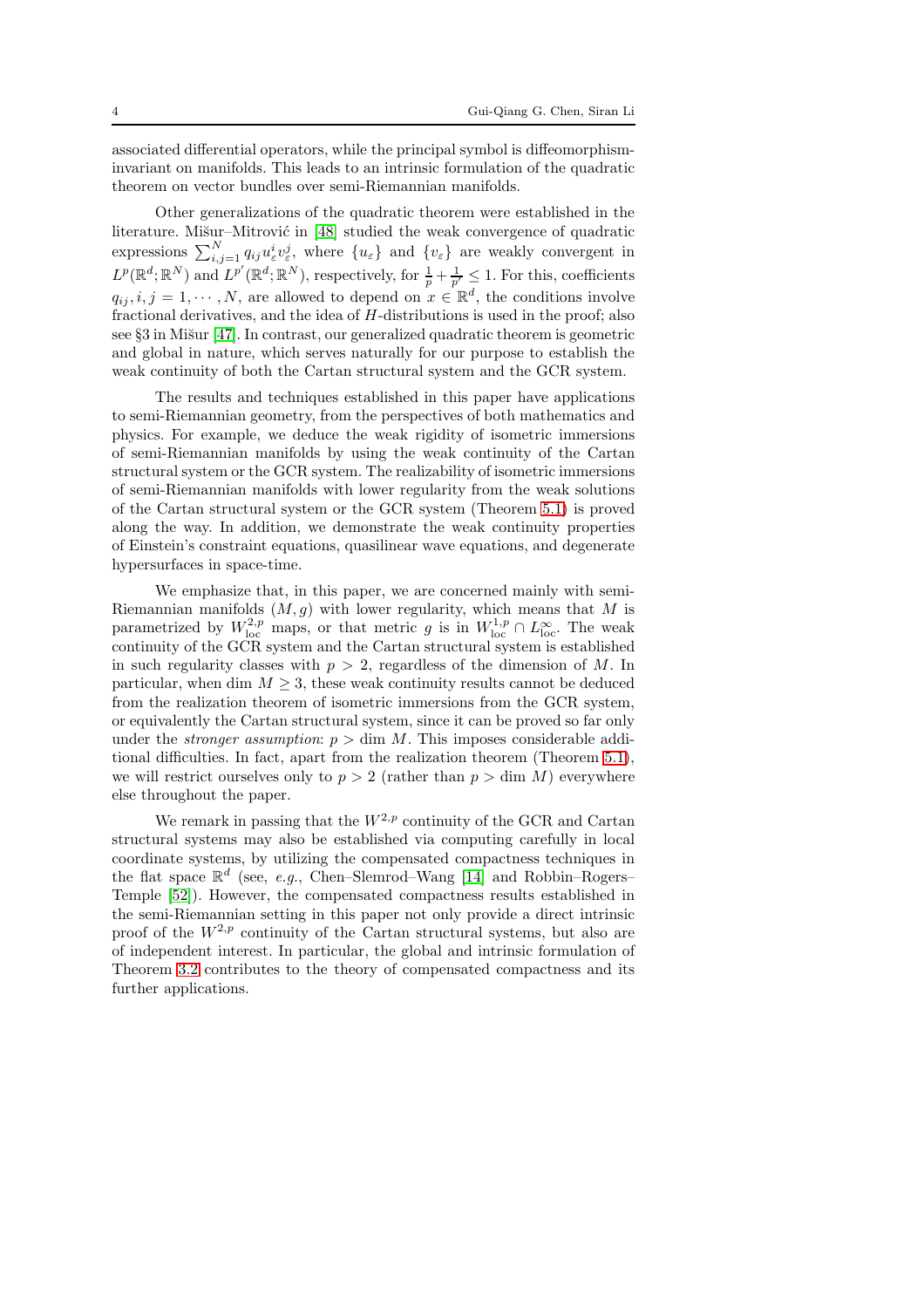The rest of this paper is organized as follows: In §[2,](#page-4-0) we review the Cartan structural system and the basics of the semi-Riemannian submanifold theory. The bundle-theoretic perspectives are emphasized. In  $\S$ [3,](#page-13-0) we establish a global intrinsic compensated compactness theorem on vector bundles over semi-Riemannian manifolds, which is also extended to locally compact Abelian groups. Employing the results in §[3,](#page-13-0) we deduce the weak continuity of the Car-tan structural system in §[4.](#page-28-0) Next, in §[5,](#page-33-0) we solve the realization problem (*i.e.*, the construction of isometric immersions from the GCR system, or equivalently the Cartan structural system) on simply-connected semi-Riemannian manifolds with lower regularity. Finally, in §[6,](#page-39-0) we discuss further applications of the theorems and techniques established in earlier sections. In particular, we demonstrate the weak continuity of Einstein's constraint equations, quasilinear wave equations with the null structure, and general hypersurfaces in space-time. For completeness, the proofs of several semi-Riemannian geometric results and facts, as well as the proof of Theorem 3.5 (the generalized quadratic theorem on locally compact Abelian groups), are presented in Appendices A and B.

# <span id="page-4-0"></span>2 The Cartan Structural System and Isometric Immersions of Semi-Riemannian Manifolds

In this section, we discuss the Cartan structural system. One of our motivations comes from the isometric immersion problem for semi-Riemannian manifolds: the Cartan structural system is known to be equivalent to the GCR system, since both systems are the classical compatibility equations for the existence of isometric immersions. The isometric immersion problem is an important topic in theoretical physics and differential geometry. In particular, it is closely related to the definition of quasi-local mass in space-time (see Brown–York [\[6\]](#page-62-15), Wang–Yau [\[62\]](#page-63-3), and the references therein).

We first review the submanifold theory in semi-Riemannian geometry. Then we discuss the derivation of the GCR system and the formulation of the Cartan structural system. Our exposition follows essentially from O'Neill [\[51\]](#page-63-13); nevertheless, several ad hoc constructions therein are clarified by using the language of vector bundles.

#### <span id="page-4-1"></span>2.1 Semi-Riemannian Submanifold Theory

Let  $M$  be an *n*-dimensional manifold. It is said to be *semi-Riemannian* if there exists a symmetric, non-degenerate 2-form field  $g$  on the tangent bundle TM with constant index. Then g is known as a semi-Riemannian metric. The semi-Riemannian metric q is non-degenerate on M if, for each  $x \in M$ , there exists no  $v \in T_xM \setminus \{0\}$  such that  $g(v, w) = 0$  for every  $w \in T_xM$ .

The *index* of the semi-Riemannian metric g on  $T_xM$  is defined by

$$
\mathrm{Ind}(g;T_xM):=\max\left\{\dim V\::\: \begin{aligned}\n&V\subset T_xM\text{ is a vector subspace }\\
\text{ and }&g|_V\text{ is negative definite }\n\end{aligned}\right\}.
$$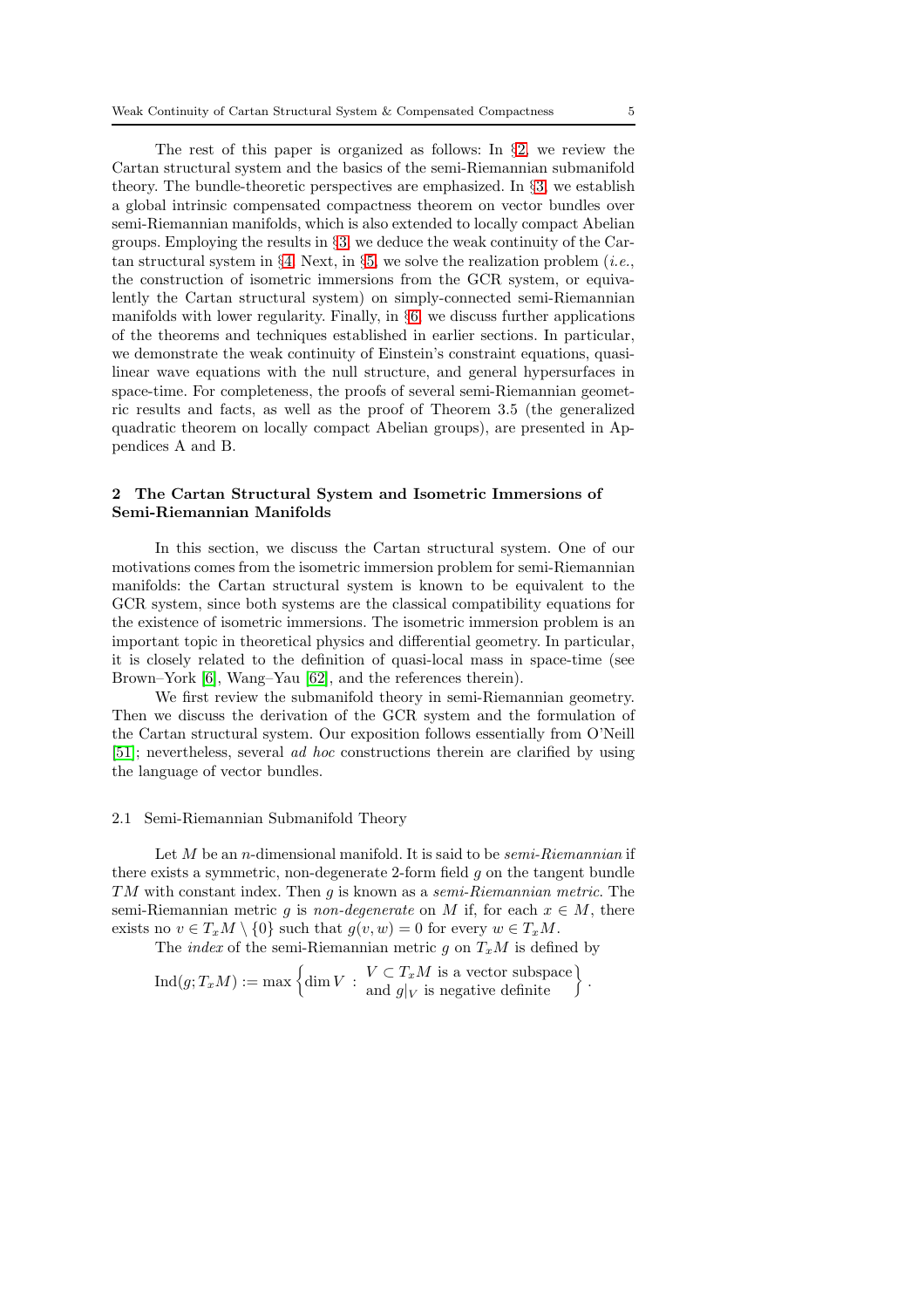Clearly, if M is connected, then  $\text{Ind}(g; T_xM)$  is constant for all  $x \in M$ , which will be written as  $\text{Ind}(g)$  in the sequel. Employing the Gram–Schmidt process to a subset  $U \subset M$ , we can find a local orthonormal basis  $\{e_i\}_1^n \subset TU$  so that  $g$  is diagonalized:

$$
g = \{g_{ij}\} = \delta_{ij}|g_{ij}|\epsilon^j \quad \text{for each } i, j \in \{1, 2, \dots, n\},\
$$

where  $\epsilon := (\epsilon^1, \ldots, \epsilon^n)^{\top} \in \{-1, 1\}^n$  is called the *signature* of metric g. As g is non-degenerate, it has only non-zero entries on the diagonal so that  $\text{Ind}(q)$ equals to the number of "−1" in signature  $\epsilon$ . For simplicity, from now on, the semi-Riemannian manifold  $(M, g)$  is always taken to be connected, and  $\text{Ind}(g)$ is called the *index of*  $M$  for the fixed metric  $g$ .

Let  $(M, \tilde{g})$  be a given semi-Riemannian manifold, and let M be a submanifold via the embedding  $\iota : M \hookrightarrow (M, \tilde{g})$ , *i.e.*, both  $\iota : M \hookrightarrow (M, \tilde{g})$  and  $\mathrm{d}\iota : TM \to TM$  are injective. We say that  $(M, \iota^*\tilde{g})$  is a semi-Riemannian submanifold of  $(\overline{M}, \tilde{g})$ , provided that  $\iota^* \tilde{g}$  is non-degenerate on M, where  $\iota^* \tilde{g}$ denotes the pullback of  $\tilde{g}$  defined by

$$
(\iota^* \tilde{g})_x(v,w) := \tilde{g}_{\iota(x)}(\mathrm{d}\iota(v),\mathrm{d}\iota(w)) \qquad \text{ for each } x \in M \text{ and } v, w \in T_xM.
$$

Before further development, we introduce one notation: For any vector bundle E over M, we write  $\Gamma(E)$  for the space of sections of E, i.e.,  $s : M \to E$ such that  $\pi \circ s = id_M$ , where  $\pi : E \to M$  is the projection of bundle E onto the base manifold.

Next, we consider  $\iota^*TM$ , the vector bundle with base manifold M and fiber  $T_{\iota(x)}\overline{M}$  at each  $x \in M$ . Then  $\Gamma(\iota^*T\overline{M})$  consists of the vector fields in  $TM$  defined along M. In particular,

<span id="page-5-0"></span>
$$
\iota^*T\widetilde{M}|_x := T_{\iota(x)}\widetilde{M} = d_x\iota(T_xM) \oplus [d_x\iota(T_xM)]^{\perp} \cong T_xM \oplus [d_x\iota(T_xM)]^{\perp}, \tag{2.1}
$$

whenever  $\iota$  is a *local immersion*, *i.e.*, d $\iota$  is injective in some neighborhood of  $x \in M$ . Here the direct sum is taken with respect to the bilinear form  $\tilde{g}$  on  $T_{\iota(x)}M$ :

$$
\left[d_x\iota(T_xM)\right]^{\perp}:=\big\{v\in T_{\iota(x)}\widetilde{M}:\,\tilde{g}_{\iota(x)}(v,\mathrm{d}_x\iota(w))=0\,\text{ for all }w\in T_xM\big\}.
$$

Eq.  $(2.1)$  is a special case of Lemma 23 in [\[51\]](#page-63-13), which is proved by a simple dimension-counting. It holds only when  $\iota^*\tilde{g}$  is non-degenerate, *i.e.*, M is immersed into  $(M, \tilde{g})$  as a semi-Riemannian submanifold. In this case,  $TM$  and  $\iota^*TM$  are vector bundles over M and  $TM \subset \iota^*TM$  respectively, hence the quotient bundle is well-defined.

**Definition 2.1** The normal bundle of the isometric immersion  $\iota : M \hookrightarrow M$  is

$$
TM^{\perp} := \frac{\iota^* T \tilde{M}}{TM}.
$$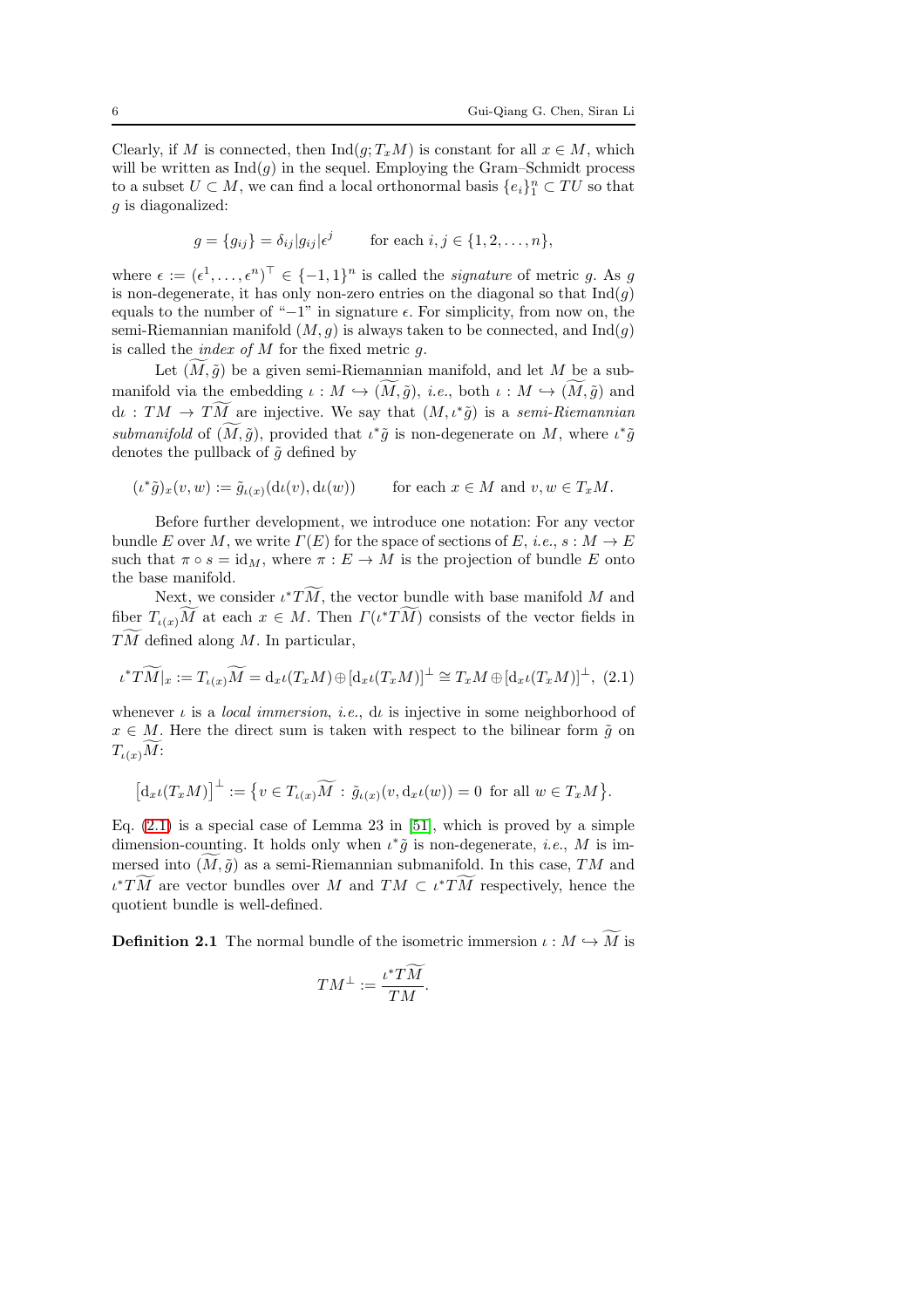In view of Eq. [\(2.1\)](#page-5-0), the fiber of  $TM^{\perp}$  at  $x \in M$  (written as  $T_xM^{\perp}$ ) is isomorphic to  $[d_x \iota(T_x M)]^{\perp}$ , so that the following isomorphism of vector spaces holds:

<span id="page-6-2"></span>
$$
T_{\iota(x)}\widetilde{M} \cong T_xM \oplus T_xM^{\perp}.
$$
\n(2.2)

The canonical projections of  $T_{\iota(x)}M$  onto the first and second factors are called the tangential and normal projections, denoted by

$$
\tan : \iota^* T\widetilde{M}|_x \to T_x M, \qquad \text{nor} : \iota^* T\widetilde{M}|_x \to T_x M^\perp. \tag{2.3}
$$

By naturality, they induce both the projections of vector fields:

<span id="page-6-0"></span>
$$
\tan: \Gamma(\iota^* T\widetilde{M}) \to \Gamma(TM), \qquad \text{nor}: \Gamma(\iota^* T\widetilde{M}) \to \Gamma(TM^\perp), \tag{2.4}
$$

and the projections of vector fields with Sobolev regularity:

$$
\tan: W^{k,p}(M; \iota^*T\widetilde{M}) \to W^{k,p}(M; TM),
$$
  
nor 
$$
: W^{k,p}(M; \iota^*T\widetilde{M}) \to W^{k,p}(M; TM^{\perp})
$$

for  $p \in [1, \infty]$  and  $k \in \mathbb{Z}$ .

<span id="page-6-1"></span>Moreover, for notational convenience, we introduce the following conventions:

**Convention 2.2** We write the tangential vector fields as  $X, Y, Z, \ldots \in \Gamma(TM)$ and the normal vector fields as  $\xi, \eta, \zeta, \ldots \in \Gamma(TM^{\perp})$ . For a generic vector field not necessarily tangential or normal, i.e., an element in  $\varGamma(TM)$  or  $\varGamma(\iota^*TM),$ we use letters  $U, V, W$ . Finally, for a bundle E different from  $TM, TM^{\perp}$ , and  $\iota^* T\overline{M}$ , we write  $\alpha, \beta, \ldots \in \Gamma(E)$ .

**Convention 2.3** Given an isometric immersion  $f : M \to M$ , write  $\{\partial_a\}$ , S,  $g, \nabla, R, \ldots$  for the geometric quantities on M, and  $\{\partial_a\}, S, \tilde{g}_0, \nabla, R, \ldots$  for  $the\ corresponding\ quantities\ on\ M.$ 

With the orthogonal splitting of tangent and normal directions under isometric immersions, we are ready to study the orthogonal splitting of connections. Let  $(M, \tilde{g})$  be a semi-Riemannian manifold, and let  $\iota : M \hookrightarrow M$ be an immersed semi-Riemannian submanifold. The Levi–Civita theorem says that there exists a unique affine connection  $\nabla : \Gamma(TM) \times \Gamma(TM) \to \Gamma(TM)$ which is metric-compatible and torsion-free  $(cf. [51])$  $(cf. [51])$  $(cf. [51])$ . More precisely, the following conditions hold for any smooth function  $\varphi : M \to \mathbb{R}$  and vector fields  $U, V, W \in \Gamma(T\widetilde{M})$ :

- (i) Affine:  $\nabla_{\varphi V} W = \varphi \nabla_V W$  and  $\nabla_V (\varphi W) = V(\varphi) W + \varphi \nabla_V W$ ;
- (ii) Compatible with metric:  $U\tilde{g}(V,W) = \tilde{g}(\nabla_U V, W) + \tilde{g}(V, \nabla_U W);$
- (iii) Torsion-free:  $\nabla_V W \nabla_W V = [V, W].$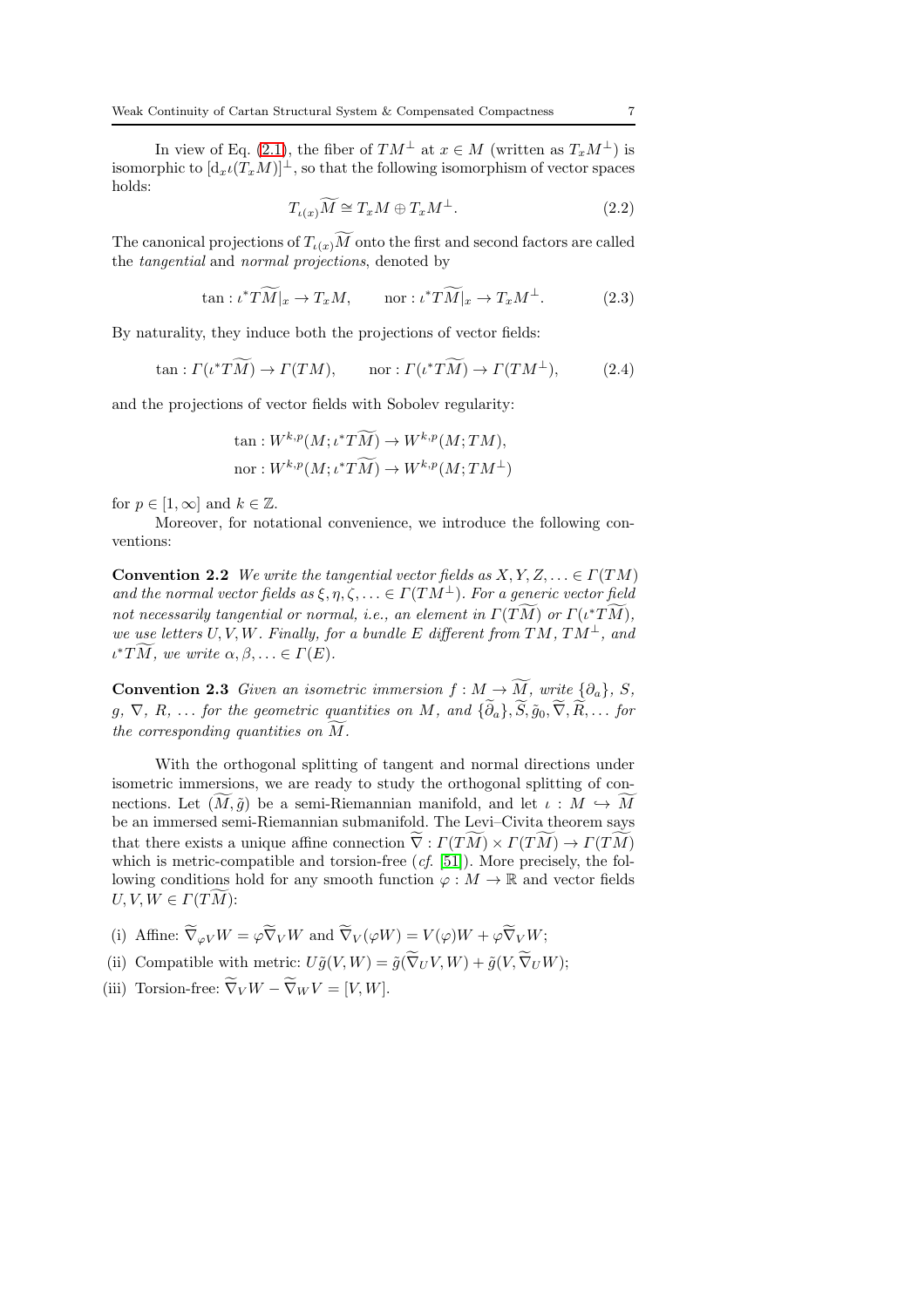Recall that the connections can be pulled back by using the maps between topological manifolds (see *e.g.* [\[56\]](#page-63-14)). In particular,  $\iota: M \hookrightarrow M$  induces the *pullback connection*  $\iota^* \nabla : \Gamma(TM) \times \Gamma(\iota^* TM) \to \Gamma(\iota^* TM)$  on the pullback bundle  $\iota^*TM$ , given by

$$
(\iota^*\widetilde{\nabla})_X(\iota^*\alpha) = \iota^*(\widetilde{\nabla}_{\mathrm{d}\iota(X)}\alpha) \qquad \text{for any } \alpha \in \Gamma(T\widetilde{M}) \text{ and } X \in \Gamma(TM).
$$

Hence, for a vector field  $V \in \Gamma(TM)$  along  $M$ , *i.e.*,  $V \in \Gamma(\iota^*TM)$ , we have

$$
(\iota^*\widetilde{\nabla})_X V = \iota^*(\widetilde{\nabla}_{\mathrm{d}\iota(X)} \mathrm{d}\iota(V)) = \widetilde{\nabla}_{\mathrm{d}\iota(X)} \mathrm{d}\iota(V),\tag{2.5}
$$

where  $d_l(X)$  and  $d_l(V)$  can be viewed as the local extensions of  $X \in \Gamma(TM)$ and  $V \in \Gamma(\iota^* T\overline{M})$  to the vector fields in  $\Gamma(T\overline{M})$ .

For simplicity, we adopt the slight abuse of notations of systematically dropping the pullback operator  $\iota^*$  (see [\[26,](#page-62-16)[51,](#page-63-13)[61\]](#page-63-15)) when no confusion arises. In effect, this amounts to viewing M as a subset of M, and  $\iota$  as the identity map from  $M$  to its image.

**Convention 2.4** Let  $\iota : (M, g) \hookrightarrow (M, \tilde{g})$  be an isometric immersion of semi-Riemannian submanifolds. Then  $(\iota^*TM, \iota^*\nabla)$  is replaced by  $(TM, \nabla)$ .

With the above preparations, we now consider the following decomposition of connections:

 $\nabla_X V = \tan[\nabla_X(\tan V)] + \tan[\nabla_X(\tan V)] + \text{nor}[\nabla_X(\tan V)] + \text{nor}[\nabla_X(\tan V)]$ 

<span id="page-7-0"></span>for any  $X \in \Gamma(TM)$  and  $V \in \Gamma(TM)$ , where both projections tan and nor are as in Eq. [\(2.4\)](#page-6-0).

**Definition 2.5** Given an isometric immersion  $\iota : (M, g) \hookrightarrow (M, \tilde{g})$ , the tangential connection  $\nabla : \Gamma(TM) \times \Gamma(TM) \rightarrow \Gamma(TM)$ , the second fundamental form II :  $\Gamma(TM) \times \Gamma(TM) \rightarrow \Gamma(TM^{\perp})$ , the shape operator (associated to II)  $S : \Gamma(TM) \times \Gamma(TM^{\perp}) \rightarrow \Gamma(TM)$ , and the normal connection  $\nabla^{\perp}: \Gamma(TM) \times \Gamma(TM^{\perp}) \to \Gamma(TM^{\perp})$  are defined as

$$
\begin{cases} \nabla_X Y := \tan \widetilde{\nabla}_X Y, & \text{II}(X,Y) := \text{nor } \widetilde{\nabla}_X Y, \\ S_{\xi} X := -\tan \widetilde{\nabla}_X \xi, & \nabla^{\perp}_X \xi := \text{nor } \widetilde{\nabla}_X \xi, \end{cases}
$$

for  $X, Y \in \Gamma(TM)$  and  $\xi \in \Gamma(TM^{\perp}).$ 

We note that  $\nabla$  is the Levi–Civita connection on  $(M, \iota^*\tilde{g})$ , whenever  $\tilde{\nabla}$  is the Levi–Civita connection on  $M$ . Moreover, II and  $S$  are related by

$$
\tilde{g}(\text{II}(X,Y),\xi) = \tilde{g}(S_{\xi}X,Y).
$$

In addition, II is symmetric (equivalently,  $S_{\xi}$  is self-adjoint) on  $\Gamma(TM)$ . The Riemann curvature tensor will be introduced in §2.2 below.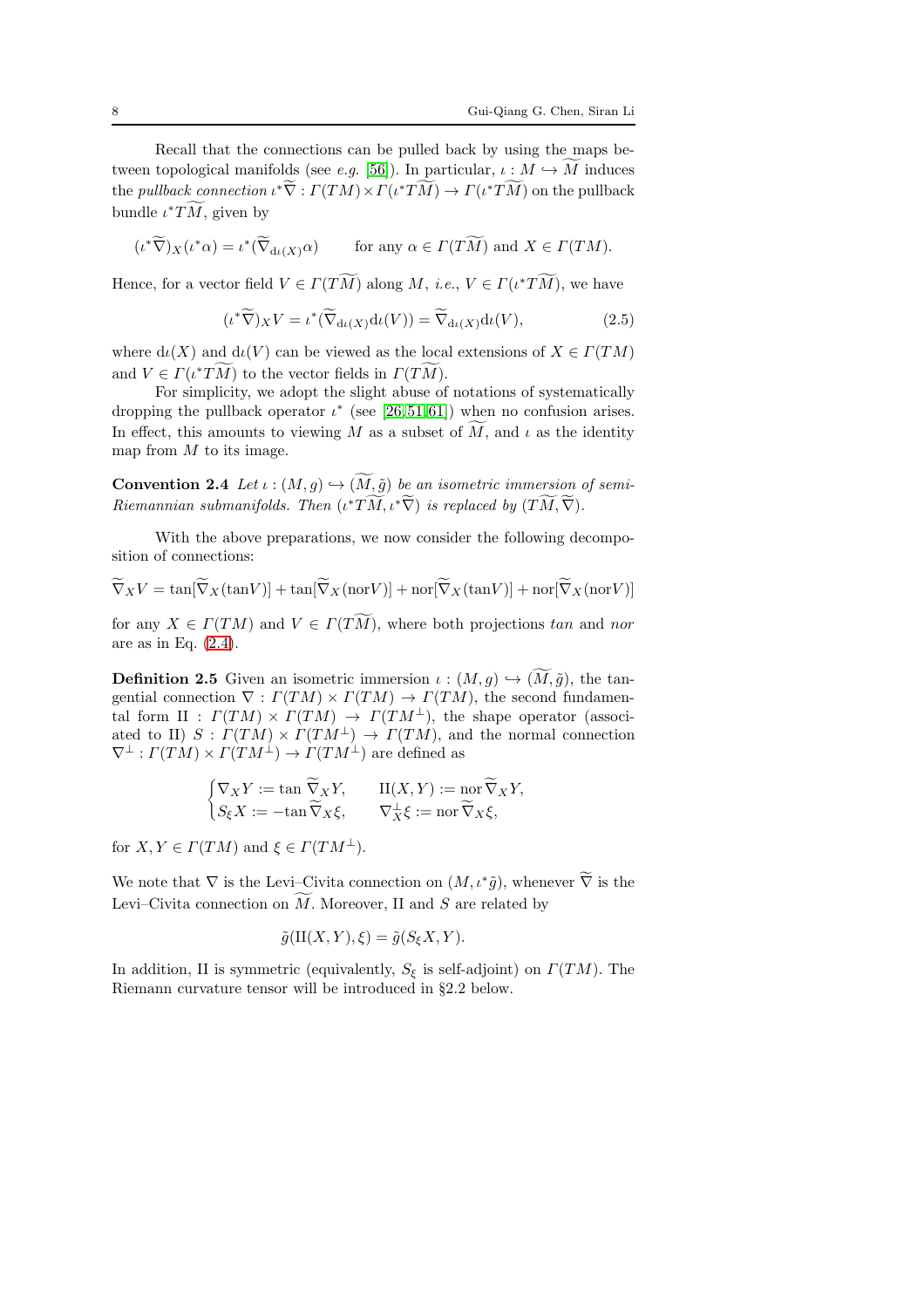Finally, with  $\mathfrak{gl}(n;\mathbb{R})$  denoting the space of  $n \times n$  real matrices, we define the *semi-orthogonal group of*  $\mathbb{R}^n_\nu$  as

$$
O(\nu, n - \nu) := \left\{ B \in \mathfrak{gl}(n; \mathbb{R}) : B(v, w) = \epsilon_{n, \nu} v \cdot w \text{ for all } v, w \in T\mathbb{R}^n_{\nu} \right\},\
$$

with the signature matrix given by

<span id="page-8-2"></span>
$$
\epsilon_{n,\nu} = \text{diag}(\underbrace{-1,\cdots,-1}_{\nu \text{ times}},\underbrace{1,\cdots,1}_{n-\nu \text{ times}}).
$$
\n(2.6)

In other words,  $O(\nu, n - \nu)$  is the group of linear isometries from  $\mathbb{R}^n_{\nu}$  to itself. Here and in the sequel,  $\mathbb{R}^n_\nu$  denotes the *semi-Euclidean* space, *i.e.*, manifold  $\mathbb{R}^n$  equipped with metric  $\epsilon_{n,\nu}$ . Likewise, the Lie group  $O(\tau, k - \tau)$  has the signature matrix:

$$
\epsilon_{k,\tau} = \text{diag}(\underbrace{-1,\cdots,-1}_{\tau \text{ times}},\underbrace{1,\cdots,1}_{k-\tau \text{ times}}).
$$

We also denote by  $\mathbb{R}^{n+k}_{\nu+\tau}$  the semi-Euclidean space  $\mathbb{R}^{n+k}$  with the metric:

$$
\tilde{g}_0 = \epsilon_{n,\nu} \oplus \epsilon_{k,\tau}.
$$

The direct sum is understood as the block sum of matrices. Furthermore, we denote the Lie algebra of  $O(n, n - \nu)$  as  $\mathfrak{o}(n, n - \nu)$ .

#### <span id="page-8-0"></span>2.2 Gauss–Codazzi–Ricci System and Isometric Immersions

The isometric immersion problem can be stated as follows: Given a semi- $Riemannian$  manifold  $(M, g)$  and a target semi-Riemannian manifold  $(M, \tilde{g})$ of higher dimension, seek an immersion  $f : (M, g) \hookrightarrow (M, \tilde{g})$  such that  $f(M)$ is a semi-Riemannian submanifold of  $\overline{M}$  with  $f^*\tilde{g} = g$ .

A necessary compatibility condition for the existence of an isometric immersion  $f$  is that the Riemann curvature tensor of  $M$  should be splitted nicely in the tangential and normal directions, *i.e.*, in  $TM$  and  $TM^{\perp}$ . In what follows, we discuss the Riemann curvature on semi-Riemannian manifolds and derive the compatibility equations, which are known as the GCR system. Again, for our purpose, we focus on the perspectives of vector bundles, in comparison with [\[51\]](#page-63-13). One further convention is introduced for notational convenience:

<span id="page-8-1"></span>**Convention 2.6** In the rest of the paper, we write  $\langle \cdot, \cdot \rangle$  for  $\tilde{g}(\cdot, \cdot), g(\cdot, \cdot)$ , and any other semi-Riemannian metrics, unless further specified.

Let  $(M, g)$  be an *n*-dimensional semi-Riemannian manifold of index  $\nu$ , and let E be a vector bundle over M with fibers  $F \cong \mathbb{R}^k_\tau$ , the semi-Euclidean space  $\mathbb{R}^k$  with index  $\tau$ . Let  $\nabla^E$  be an affine connection on bundle E, i.e., a linear map

$$
\nabla^{E}: \Gamma(TM) \times \Gamma(E) \to \Gamma(E)
$$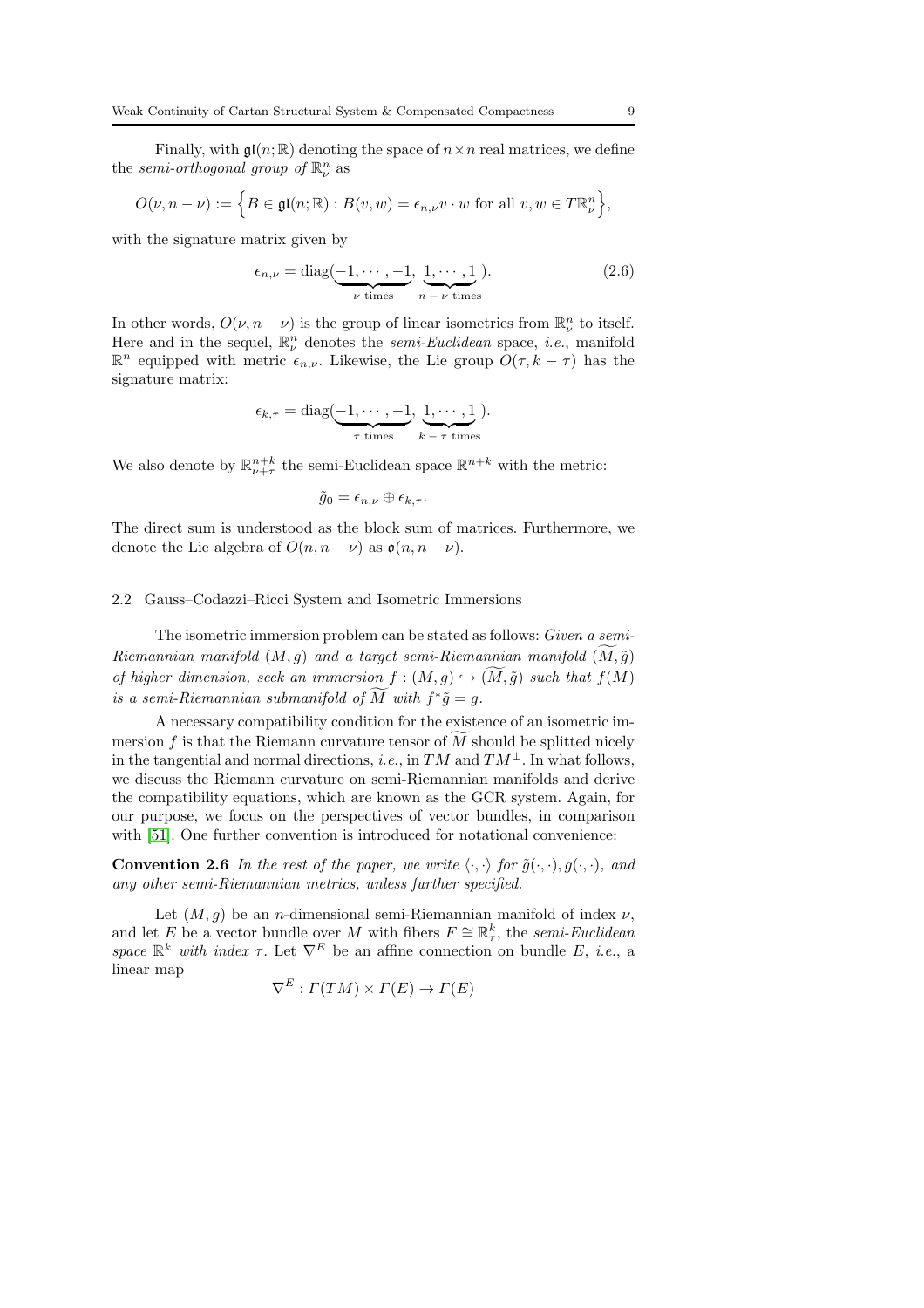,

satisfying  $\nabla_{\phi X}^{E} \alpha = \phi \nabla_{X}^{E} \alpha$  and  $\nabla_{X}^{E} (\phi \alpha) = X(\phi) \alpha + \phi \nabla_{X}^{E} \alpha$  for any  $\phi : M \to \mathbb{R}$ . This can be compactly written as

$$
\nabla^{E}(\phi\alpha) = \phi \nabla^{E} \alpha + d\phi \otimes \alpha,
$$

once we view  $\nabla^E : \Gamma(E) \to \Omega^1(E) := \Gamma(E \otimes T^*M)$ , the space of differential 1-forms on bundle E. The Riemann curvature on bundle E is given by  $R^E$ :  $\Gamma(TM) \times \Gamma(TM) \rightarrow \Gamma(\text{End} E)$  as

$$
R^E(X,Y):=[\nabla^E_X,\nabla^E_Y]-\nabla^E_{[X,Y]}
$$

where  $\text{End}E$  is the *endomorphism bundle* on E. That is,  $\text{End}E$  is the vector bundle over M with the typical fiber  $\mathfrak{gl}(F)$ , the group of linear transforms from F to itself. Note that  $R^{E}(X, Y, \alpha) \in \Gamma(E)$  for  $\alpha \in \Gamma(E)$ . Also,  $R^{E}$  is often written as the  $(0, 4)$ -tensor:

$$
R^{E}(X, Y, \alpha, \beta) := \langle R^{E}(X, Y, \alpha), \beta \rangle_{E} \quad \text{for } X, Y \in \Gamma(TM) \text{ and } \alpha, \beta \in \Gamma(E),
$$

where we write  $\langle \cdot, \cdot \rangle_E$  to emphasize the bundle metric.

Now we may investigate the orthogonal splitting of the Riemann curvature along the projections  $tan$  and  $nor$  (see §2.1). Given an isometric immersion  $f:(M,g)\to (M,\tilde{g})$ , three vector bundles over M are of interest:  $E=TM$ ,  $TM^{\perp}$ , and  $f^*TM$ . We denote the last bundle by  $TM$  in light of Convention [2.2.](#page-6-1) We also fix the notations:

$$
\begin{cases} \nabla = \nabla^{TM}, \qquad \widetilde{\nabla} = \nabla^{T\widetilde{M}}, \qquad \nabla^{\perp} = \nabla^{TM^{\perp}}, \\ R = R^{TM}, \qquad \widetilde{R} = R^{T\widetilde{M}}, \qquad R^{\perp} = R^{TM^{\perp}}, \end{cases}
$$

where  $\nabla^{TM}$  denotes the Levi–Civita connection on M.

In what follows, we are concerned with the special case:

<span id="page-9-1"></span>
$$
\widetilde{M} = \mathbb{R}_{\nu+\tau}^{n+k}, \qquad \text{Ind}(\widetilde{M}) = \text{Ind}(M) + \text{Ind}(\mathbb{R}_{\tau}^k).
$$

Thus,  $R(X, Y) \in \Gamma(\text{End}TM)$  constantly vanishes so that

<span id="page-9-0"></span>
$$
\widetilde{R}(X, Y, Z_1, Z_2) = 0, \qquad \widetilde{R}(X, Y, Z, \xi) = 0, \qquad \widetilde{R}(X, Y, \xi, \eta) = 0, \qquad (2.7)
$$

for arbitrary  $Z, Z_1, Z_2 \in \Gamma(TM)$  and  $\xi, \eta \in \Gamma(TM^{\perp})$ . Applying projections tan and nor to Eq. [\(2.7\)](#page-9-0) and expressing them via  $R, R^{\perp}, \text{II}, S$ , and  $\nabla$  as in Definition [2.5,](#page-7-0) we deduce

<span id="page-9-4"></span>**Theorem 2.1** The following three equations are equivalent to Eq.  $(2.7)$ :

$$
\langle \mathcal{H}(X, Z_1), \mathcal{H}(Y, Z_2) \rangle - \langle \mathcal{H}(X, Z_2), \mathcal{H}(Y, Z_1) \rangle = R(X, Y, Z_1, Z_2), \tag{2.8}
$$

$$
\nabla_X^{\perp} \mathcal{H}(Y, Z) = \nabla_Y^{\perp} \mathcal{H}(X, Z), \tag{2.9}
$$

$$
\langle [S_{\xi}, S_{\eta}]X, Y \rangle = -R^{\perp}(X, Y, \xi, \eta) \tag{2.10}
$$

for any  $X, Y, Z_1, Z_2 \in \Gamma(TM)$  and  $\xi, \eta \in \Gamma(TM^{\perp})$ , where the covariant derivative of II is defined via the Leibniz rule:

<span id="page-9-3"></span><span id="page-9-2"></span>
$$
\nabla_X^{\perp} \text{II}(Y, Z) = X(\text{II}(Y, Z)) - \text{II}(\nabla_X Y, Z) - \text{II}(Y, \nabla_X Z).
$$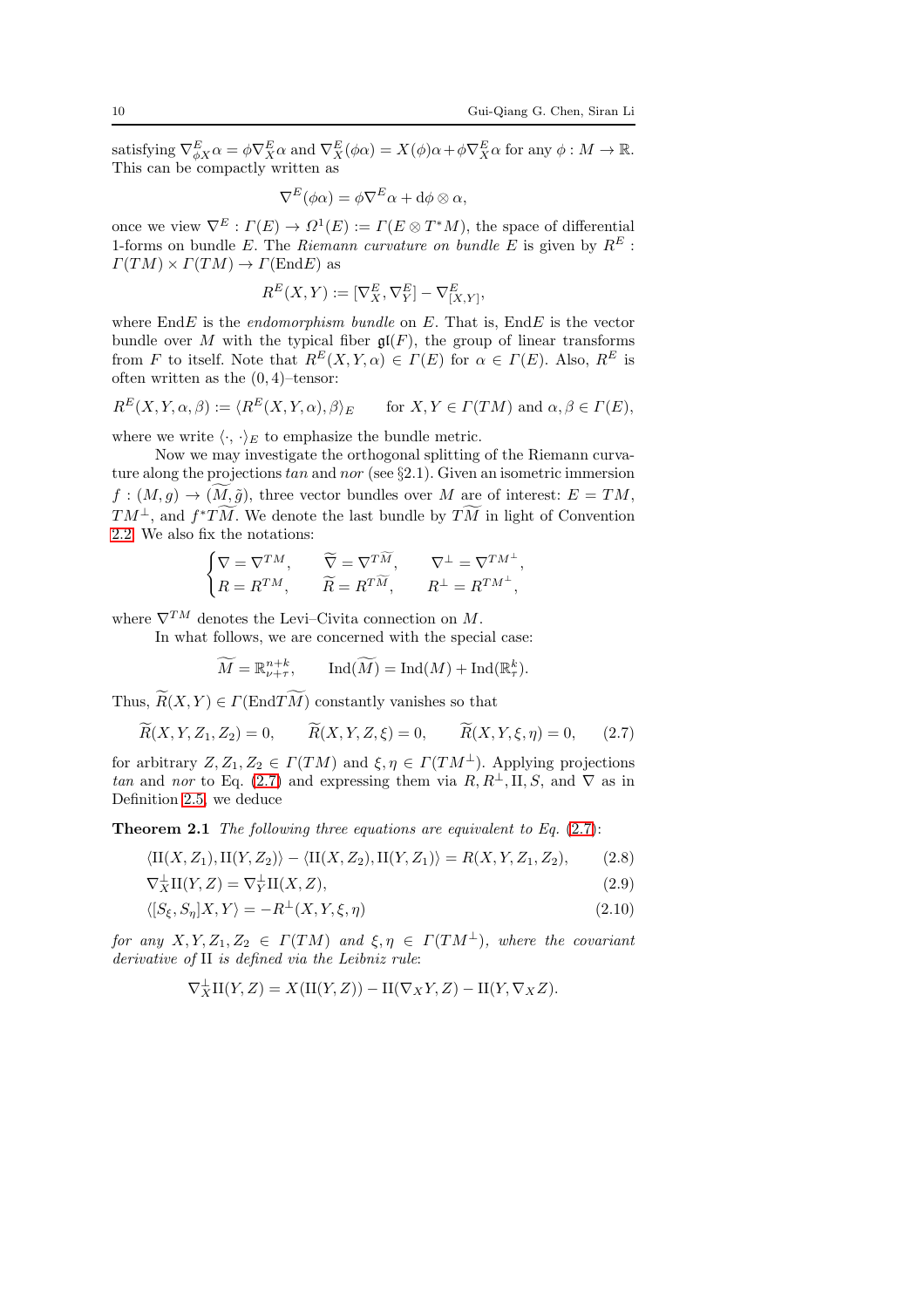A sketched proof of the above theorem is given in Appendix A.1, which is analogous to the derivation in do Carmo [\[26,](#page-62-16) §6] for the Riemannian case. The three equations [\(2.8\)](#page-9-1), [\(2.9\)](#page-9-2), and [\(2.10\)](#page-9-3) are named after Gauss, Codazzi, and Ricci, respectively, which form the GCR system.

Three remarks on the GCR system are in order:

- (i) The GCR system is a first-order nonlinear PDE system on the semi-Riemannian manifold  $(M, q)$ , with given g (hence  $\nabla$  and R) and unknowns  $(H, \nabla^{\perp})$ . The nonlinear terms in this system are of forms II ⊗ II, II ⊗  $\nabla^{\perp}$ , or  $\nabla^{\perp} \otimes \nabla^{\perp}$ , which are of *quadratic nonlinearity*.
- (ii) The GCR system in Theorem [2.1](#page-9-4) takes the same form as in the Riemannian case; see [\[12,](#page-62-11)[26,](#page-62-16)[55\]](#page-63-16). Such coincidence, nevertheless, is merely formal. The GCR system for semi-Riemannian manifolds includes the information of non-trivial signatures, which leads to further analytical difficulties.
- (iii) The GCR system can be generalized to any vector bundle  $E$  in place of  $TM^{\perp}$ . Indeed, since the Riemann curvature is defined for any bundle E (*i.e.*,  $R^E$ ), for any symmetric tensor II :  $\Gamma(TM) \times \Gamma(TM) \rightarrow \Gamma(E)$  and  $S: \Gamma(E) \times \Gamma(TM) \rightarrow \Gamma(TM)$  given by

 $\langle S_{\alpha}X, Y \rangle = \langle \text{II}(X, Y), \alpha \rangle$  for  $X, Y \in \Gamma(TM)$  and  $\alpha \in \Gamma(E)$ ,

the GCR system in Theorem [2.1](#page-9-4) is still well-defined for  $X, Y, Z_1, Z_2 \in$  $\Gamma(TM)$  and  $\xi, \eta \in \Gamma(E)$ , wherein we replace  $R^{\perp}$  by  $R^{E}$  in Eq. [\(2.10\)](#page-9-3). Such equations are called the GCR system on bundle E.

Suppose that the trivial bundle of the ambient semi-Euclidean space  $T\mathbb{R}^{n+k}$ admits an orthogonal splitting  $TM \oplus E$  as the Whitney sum of vector bundles. Then it is clear that the GCR system on bundle  $E$  is necessary for the splitting. Conversely, we will prove in Theorem 5.1 that, for an abstract vector bundle  $E$  over  $M$ , the GCR system on  $E$  is also a sufficient condition for the local existence of such a splitting. Moreover, the splitting holds globally if  $M$  is simply-connected, under suitable regularity assumptions.

#### <span id="page-10-0"></span>2.3 Cartan Structural System

Now we introduce the Cartan structural system for the semi-Riemannian submanifolds, first appeared in the formalism of exterior differential calculus due to E. Cartan (cf. [\[20\]](#page-62-17)). This can be viewed as an equivalent form of the Gauss–Codazzi–Ricci system, which is more suitable for the weak continuity and realizability considerations in the subsequent sections.

Cartan's formalism  $(a.k.a.$  the method of moving frames) is a classical tool in differential geometry; see [\[15,](#page-62-18)[55,](#page-63-16)[57\]](#page-63-17). In particular, it plays a crucial role in the establishment of the realization theorem for Riemannian submanifolds by Tenenblat [\[61\]](#page-63-15), as well as the existence and uniqueness of immersions of smooth manifolds into affine homogeneous spaces by Eschenburg–Tribuzy [\[27\]](#page-62-19). In this paper, we develop Cartan's formalism for the semi-Riemannian submanifolds. It serves as the foundation for the Cartan structural system.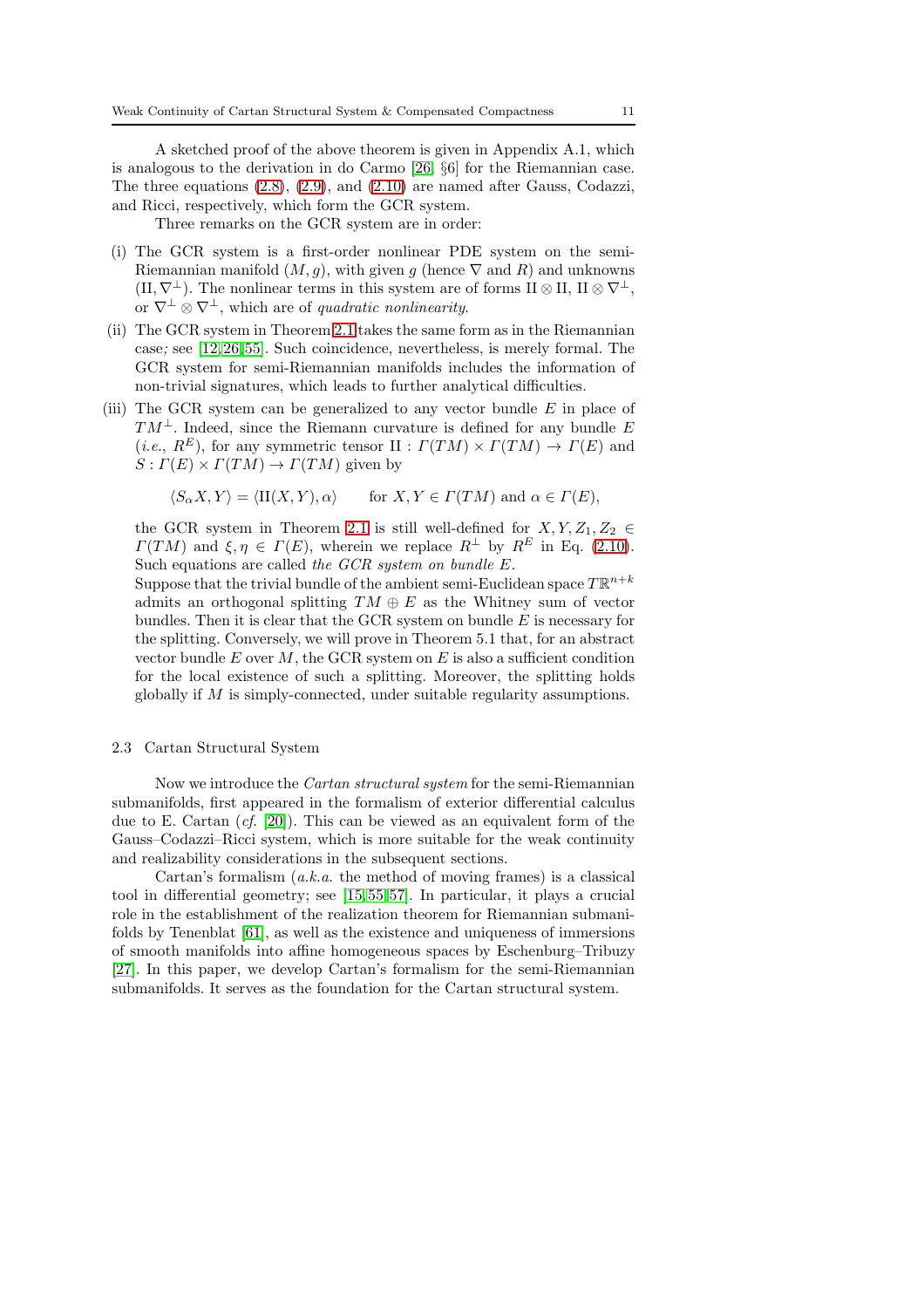To set up Cartan's formalism, we need to introduce the frame field on  $TM$  and its co-frame field on  $T^*M$ , as well as the field of connection 1-forms. The following convention is adopted:

Convention 2.7 From now on, the superscripts and subscripts obey the following rule:

 $1 \leq i, j, k, l, s, t \leq n;$   $n+1 \leq \alpha, \beta, \gamma \leq n+k;$   $1 \leq a, b, c, e \leq n+k.$ 

Now, let  $\{\partial_1,\ldots,\partial_n\} \subset \Gamma(TM)$  be a frame field for M; that is, at each point P on  $M$ ,  $\{\partial_i | P\}^n_1$  forms an orthonormal basis for the tangent space  $T_P M$ . The orthonormality means

<span id="page-11-0"></span>
$$
\langle \partial_i, \partial_j \rangle = \delta^i_j \epsilon^i \quad \text{for all } i, j \in \{1, \dots, n\}
$$

in the semi-Riemannian settings. We write  $\{\theta^1, \ldots, \theta^n\} \subset \Gamma(T^*M)$  for the co-frame field:

<span id="page-11-2"></span>
$$
\theta^i(\partial_j) = \delta^i_j.
$$

Similarly, we can also take  $\{\partial_{n+1}, \ldots, \partial_{n+k}\} \subset \Gamma(E)$  to be a frame field for E, *i.e.*, orthonormal with respect to the bundle metric  $g^E$ , and  $\{\theta^{n+1}, \ldots, \theta^{n+k}\}\subset$  $\Gamma(E^*)$  to be its co-frame field.

In light of Convention [2.7,](#page-11-0) we define the connection 1-forms:

**Definition 2.8** Let  $(M, g)$  be a semi-Riemannian manifold, and let E be a vector bundle over M with bundle metric  $g^E$ . The connection 1-form W is a 1-form-valued  $(n + k) \times (n + k)$  matrix field:

$$
\mathcal{W} = \{\omega_b^a\} \in \Gamma(\mathfrak{gl}(n+k;\mathbb{R}) \otimes T^*M),
$$

defined component-wise as

<span id="page-11-3"></span>
$$
\begin{cases}\n\omega_j^i(\partial_l) := \theta^j(\nabla_{\partial_l}\partial_i) = \epsilon^j \langle \nabla_{\partial_l}\partial_i, \partial_j \rangle, \\
\omega_\alpha^i(\partial_j) := \theta^\alpha (\Pi(\partial_i, \partial_j)) = \epsilon^\alpha \langle \Pi(\partial_i, \partial_j), \partial_\alpha \rangle, \\
\omega_\beta^\alpha(\partial_i) := \theta^\beta (\nabla_{\partial_i}^E \partial_\alpha) = \epsilon^\beta \langle \nabla_{\partial_i}^E \partial_\alpha, \partial_\beta \rangle, \\
\omega_i^\alpha := -\epsilon^i \epsilon^\alpha \omega_\alpha^i.\n\end{cases} (2.11)
$$

Remark 2.1 We identify

$$
\Gamma(\mathfrak{gl}(n+k;\mathbb{R})\otimes T^*M)\cong \Gamma(\mathfrak{gl}(TM\oplus E)\otimes T^*M)=:\Omega^1(\mathfrak{gl}(n+k;\mathbb{R})).
$$

The right-most expression means the space of  $\mathfrak{gl}(n + k; \mathbb{R})$ -valued differential 1-forms. In general, for a Lie algebra  $\mathfrak{g}$ , the space of differential k-forms with entries in g is written as

<span id="page-11-1"></span>
$$
\Omega^k(\mathfrak{g}) := \Gamma(\wedge^k T^* M \otimes \mathfrak{g}).\tag{2.12}
$$

This notation is needed for subsequent development.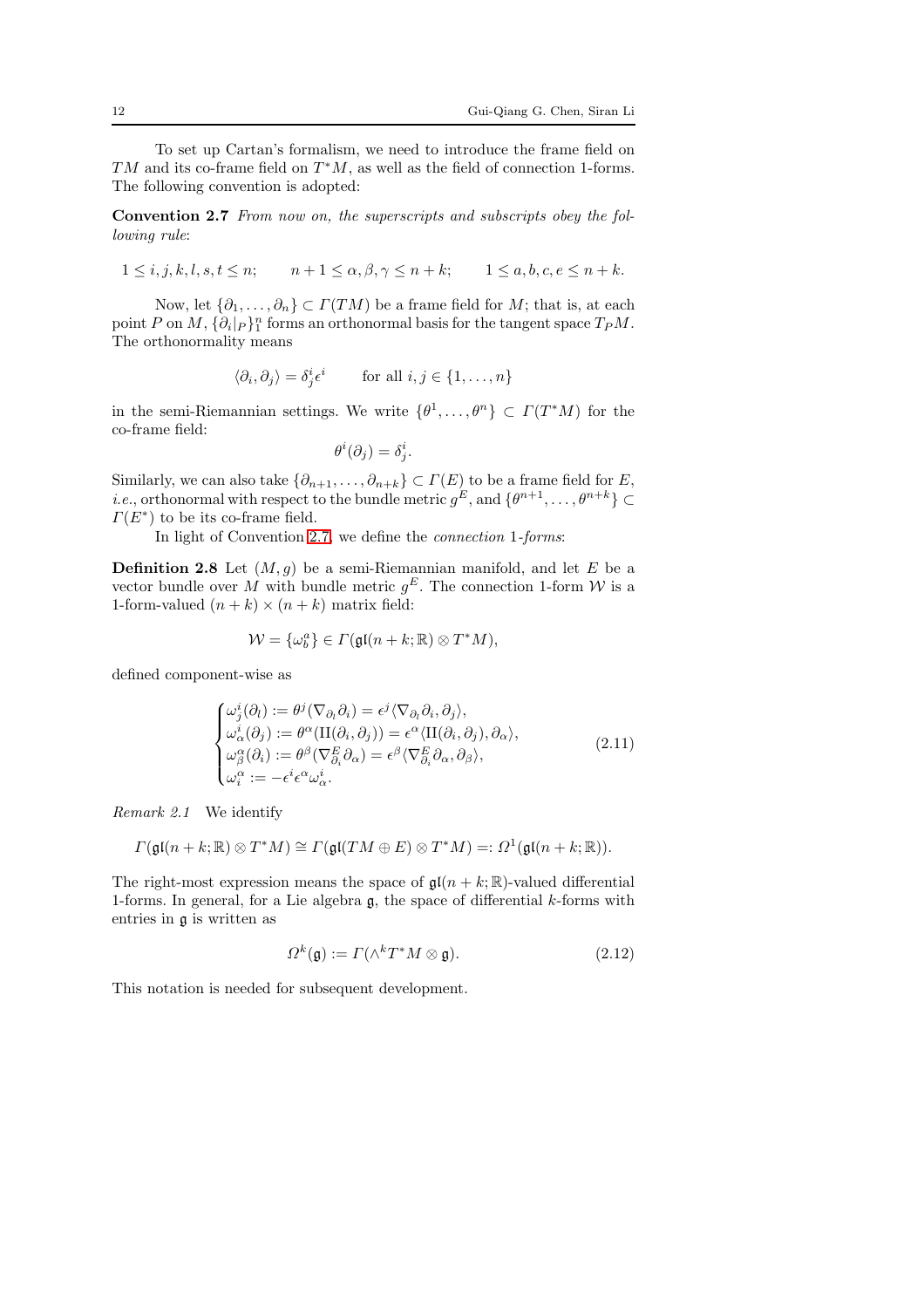Now we introduce the two Cartan structural systems for semi-Riemannian manifolds, the second of which is equivalent to the GCR system introduced in §2.[2.](#page-8-0) This seems to be known in the semi-Riemannian geometry community; nevertheless, we have not been able to locate a proof in the literature, so it is needed to present a detailed proof for completeness in Appendix A.3.

<span id="page-12-1"></span>**Proposition 2.1** The GCR system  $(2.8)$ – $(2.10)$  is equivalent to the following system for the connection 1-form (known as the second structural system):

<span id="page-12-2"></span><span id="page-12-0"></span>
$$
d\mathcal{W} = \mathcal{W} \wedge \mathcal{W}.\tag{2.13}
$$

Its proof relies on a key lemma (see Appendix A.2), which says that  $W$ is a "semi-skew-symmetric" matrix:

# Lemma 2.1  $W = {\omega_b^a} \in \Omega^1(\mathfrak{o}(\nu + \tau; (n+k) - (\nu + \tau))).$

For subsequent developments, we note that  $W$  can be schematically represented in the block-matrix form:

<span id="page-12-4"></span>
$$
\{\omega_a^b\}_{1\leq a,b\leq k+n} = \begin{bmatrix} \omega_j^i & \omega_i^\alpha \\ \omega_\alpha^i & \omega_\alpha^\beta \end{bmatrix} = \begin{bmatrix} \theta^j (\nabla_\bullet \partial_i) & S_{\partial_\alpha} \partial_i \\ -S_{\partial_\alpha} \partial_i & \theta^\beta (\nabla_\bullet^E \partial_\alpha) \end{bmatrix} . \tag{2.14}
$$

Remark 2.2 System [\(2.13\)](#page-12-0) is understood as an equality on  $\Omega^2(\mathfrak{g})$ . On the left-hand side, the exterior differential d is viewed as acting only on the  $T^*M$ factor if  $W \in \Omega^1(\mathfrak{g})$ , where  $\mathfrak{g} = \mathfrak{gl}(n+k;\mathbb{R})$  in Eq. [\(2.12\)](#page-11-1). Then  $dW \in \Omega^2(\mathfrak{g})$ and is given by

$$
d\mathcal{W}(U,V) := U(\mathcal{W}(V)) - V(\mathcal{W}(U)) + \mathcal{W}([U,V]) \quad \text{ for all } U, V \in \Gamma(TM).
$$

On the right-hand side, the wedge product on  $\Omega^1(\mathfrak{g})$  is taken by combining the wedge product on the  $T^*M$  factor and the matrix multiplication on the  $\mathfrak g$ factor in Eq.  $(2.12)$ . That is,

$$
(\mathcal{W} \wedge \mathcal{W})(U, V) := \mathcal{W}(U) \cdot \mathcal{W}(V) - \mathcal{W}(V) \cdot \mathcal{W}(U) \quad \text{for all } U, V \in \Gamma(TM).
$$

So far, we have established the equivalence between the GCR system and system [\(2.13\)](#page-12-0). It is known as the second structural system. In fact, the first structural system consists of the following identities on  $\Omega^1(\mathfrak{gl}(n;\mathbb{R}))$ :

<span id="page-12-3"></span>
$$
d\theta = \theta \wedge \mathcal{W}.\tag{2.15}
$$

This is equivalent to the torsion-free property of connection  $\nabla$ . As this property is independent of metrics (regardless of Riemannian or semi-Riemannian), it does not provide additional information to the isometric immersions. The proof is standard and is sketched in Appendix A.4.

In the rest of the paper, we always refer to the second structural system [\(2.13\)](#page-12-0) as the Cartan structural system. In §[4,](#page-28-0) we establish its global weak continuity.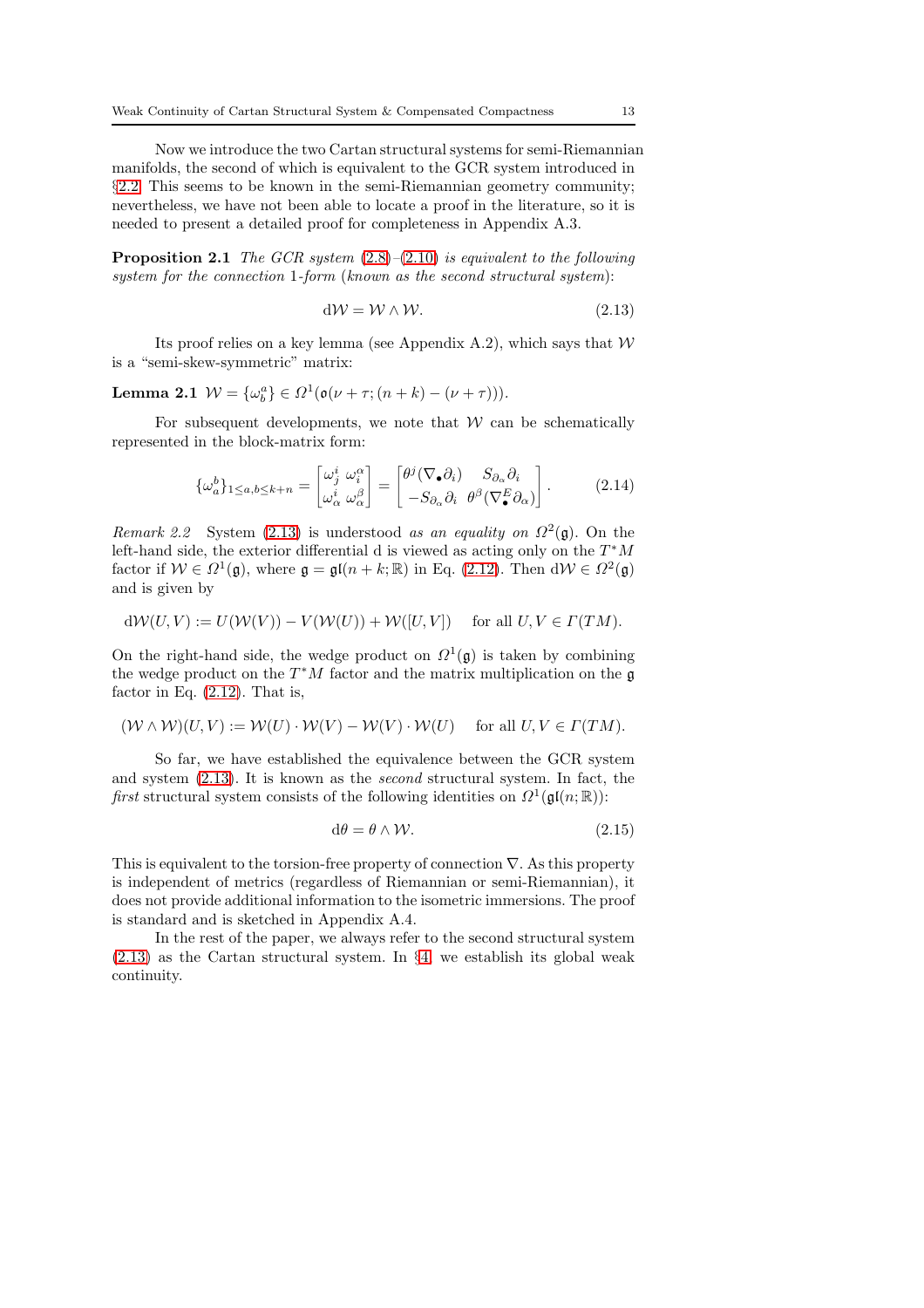# <span id="page-13-0"></span>3 Weak Continuity of Quadratic Functions on Semi-Riemannian Manifolds

In order to establish the weak continuity of the Cartan structural system on semi-Riemannian manifolds with lower regularity, we need to pass to the weak limit of the quadratic nonlinear term  $W \wedge W$ , where W is the connection 1-form in Proposition [2.1.](#page-12-1) We establish a geometrically intrinsic compensated compactness theorem on vector bundles over the semi-Riemannian manifold and apply it to develop a geometric, global approach to our problem. This is the main goal of this section.

Our generalized quadratic theorem concerns the weakly convergent  $L^2$ sections of a vector bundle  $E$  over a semi-Riemannian manifold  $M$ . Its pro-totype is the quadratic theorem à la Tartar [\[59\]](#page-63-10) on the Euclidean space  $\mathbb{R}^n$ . In order to formulate it globally and intrinsically, two difficulties immediately arise:

- (i) Being endowed with a semi-Riemannian metric,  $M$  is a real manifold. However, our proof is based on Fourier analysis below involving factor  $i = \sqrt{-1}$ , which has to be carried out over C.
- (ii) The Fourier transform cannot be defined globally on a generic semi-Riemannian manifold. For  $u \in L^2(M; E)$ , one way we can do is to define

$$
\hat{u}(x,\xi) := \int_M u(y) e^{-2\pi i \langle \exp_x^{-1}(y),\xi \rangle} dV_g(y) \quad \text{for } x \in M, \xi \in T_x^*M,
$$

where  $\exp_x: T_xM \to M$  is the exponential map on the manifold,  $\langle \cdot, \cdot \rangle$  is the paring of TM and  $T^*M$  given by metric g, and  $dV_g$  is the volume form of g. However, it is only well-defined at  $x \in M$  up to the first conjugate point of x, for which  $\exp_x^{-1}$  can be specified unambiguously.

The above considerations call for a quadratic theorem on real manifolds, for which the differential constraints are formulated globally and intrinsically. For this purpose, we introduce three new ingredients:

- The (principal) symbol of a differential operator,
- A quadratic polynomial defined globally on vector bundles,
- Complexifications of vector bundles and quadratic polynomials.

The rest of this section is organized as follows: We first present the definitions and basic properties of the principal symbol, quadratic polynomials, and the Sobolev norms of sections over semi-Riemannian manifolds. Then our generalized quadratic theorem is first stated and proved over a semi-Riemannian manifold with a  $C^{\infty}$  metric (*cf.* Theorem [3.1\)](#page-16-0) and is then extended over a semi-Riemannian manifold with a non-degenerate  $L^{\infty}$  metric (*cf.* Theo-rem [3.2\)](#page-26-0). From now on, let M be a semi-Riemannian manifold, and let  $E$  and  $F$  be two real vector bundles over  $M$ .

Principal Symbols. We collect only some basic facts here, and refer to [\[1\]](#page-61-1) for the details.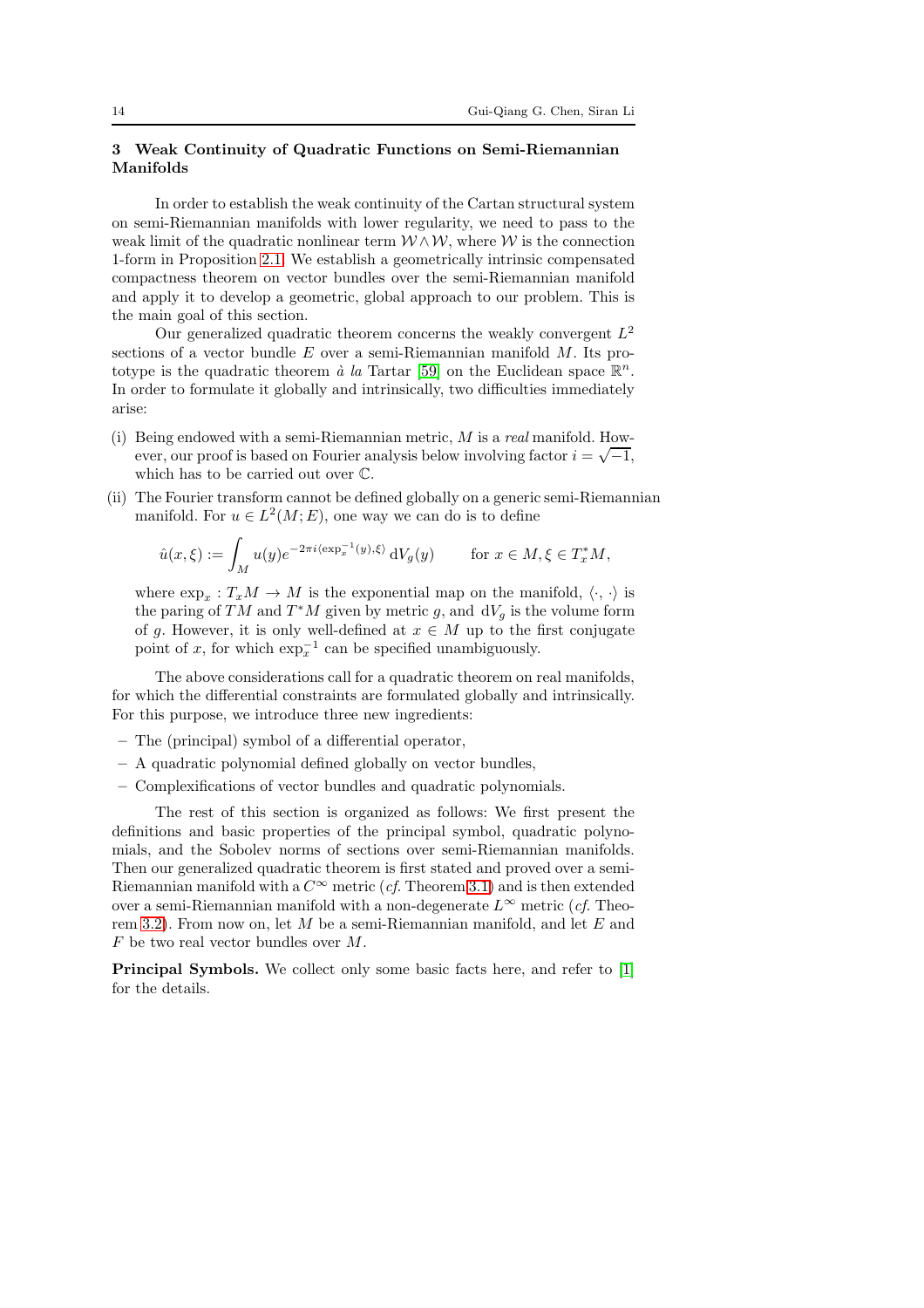Denote  $\mathcal{T} \in \text{Diff}^m(M; E, F)$  as an arbitrary differential operator  $\mathcal{T}$  of order  $m$  that maps  $E$ -sections to  $F$ -sections:

$$
\mathcal{T}: \Gamma(E) \to \Gamma(F).
$$

It is a crucial observation in micro-local analysis that  $\sigma_m(\mathcal{T})$ , the principal symbol of  $\mathcal{T}$ , can be defined intrinsically. Indeed, for any  $\xi \in T_x^*M$ , we may choose a function  $f \in C^{\infty}(M)$  such that  $d_x f = \xi$ , and then set

<span id="page-14-0"></span>
$$
\sigma_m(\mathcal{T})(x,\xi) := \lim_{t \to \infty} \frac{[e^{-2\pi itf} \circ \mathcal{T} \circ e^{2\pi itf}](x)}{t^m}.
$$
\n(3.1)

It is easy to check that  $\sigma_m(\mathcal{T})(x,\xi) \in \text{Hom}(E_x,F_x)$  for any given  $\xi$  and that the definition is independent of the choice of f. Here and hereafter,  $E_x \cong \mathbb{R}^J$ and  $F_x \cong \mathbb{R}^I$  denote the fiber of E and F at point  $x \in M$ , respectively, and  $Hom(E_x, F_x)$  denotes the space of vector space homomorphisms from  $E_x$  to  $F_x$ . Moreover,  $\sigma_m$  is a homogeneous polynomial of order m on each fiber of  $T^*M$ :

$$
\sigma_m(\mathcal{T})(x,\lambda\xi) = |\lambda|^m \sigma_m(\mathcal{T})(x,\xi) \quad \text{for all } x \in M, \xi \in T_x^*M, \lambda \in \mathbb{C}.
$$

More abstractly, denoting  $\mathcal{P}_l(V, W)$  as the vector space of *l*-degree homogeneous polynomials between the vector bundles  $V$  and  $W$ , the principal symbol map  $\sigma_m$  defines the following vector space homomorphism:

$$
\sigma_m: \mathrm{Diff}^m(M; E, F) \to \mathcal{P}_m(T^*M; \mathrm{Hom}(E; F^{\mathbb{C}})),
$$

where  $F^{\mathbb{C}} := F \otimes_{\mathbb{R}} \mathbb{C}$  is the complexified vector bundle, which is necessary since  $i = \sqrt{-1}$  appears in the definition of  $\sigma_m$  in Eq. [\(3.1\)](#page-14-0). We adopt this abstract language in order to emphasize the global, intrinsic nature of the principal symbol.

For the application in §5, we now discuss the following example: The exterior differential operator  $\mathcal{T} = d : \wedge^q T^*M \to \wedge^{q+1} T^*M$ . In fact, we have

$$
d \in \text{Diff}^1(M; \wedge^q T^*M, \wedge^{q+1} T^*M),
$$

whose the principal symbol  $\sigma_1(d)$  is given by

$$
[\sigma_1(\mathbf{d})(\xi)](\omega) = -2\pi i \xi \wedge \omega \quad \text{for } \xi \in T^*M \text{ and } \omega \in \wedge^q T^*M.
$$

Owing to the presence of  $i = \sqrt{-1}$ , we view the exterior algebra in the range of d as being complexified: For each  $\xi \in T^*M$ ,  $\sigma_1(d)(\xi) \in \mathcal{P}_1(\wedge^q T^*M; \wedge^{q+1} T^*M \otimes$ C). In this case, notice that  $\sigma_1(d)(\xi) = -2\pi i \xi \wedge$ , which is indeed a 1-homogeneous polynomial of operators from q-tensors to complexified  $(q + 1)$ -tensors.

Intrinsic Formulation of Quadratic Polynomials. Now we define a quadratic polynomial on a vector bundle E: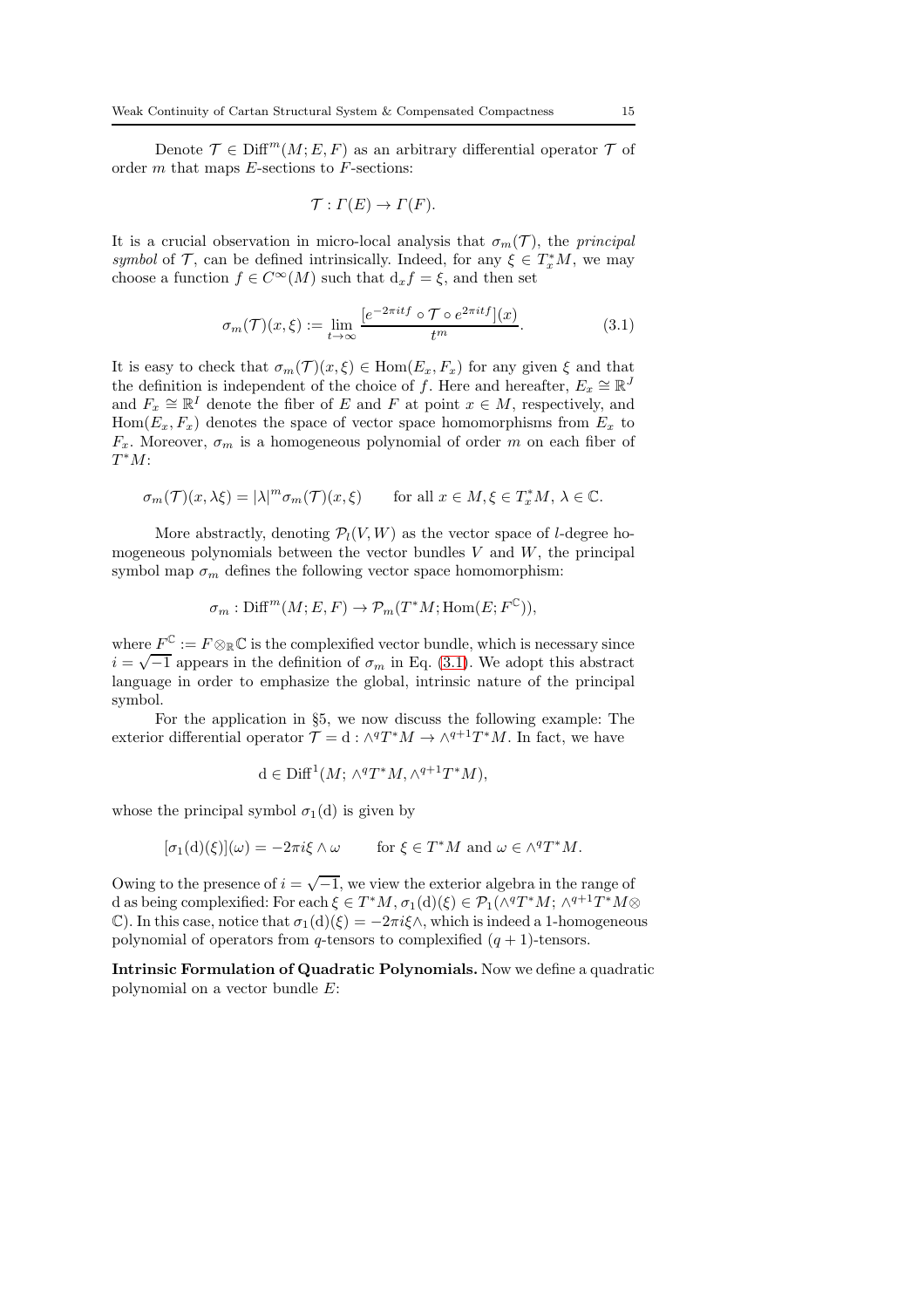**Definition 3.1** Let  $E$  be a vector bundle over a real manifold  $M$ . A map  $Q: \Gamma(E) \to \mathbb{C}$  is a quadratic polynomial on E if it factors as

$$
Q: \Gamma(E) \stackrel{j}{\longrightarrow} \Gamma(E \otimes E) \stackrel{\mathbf{q}}{\longrightarrow} \mathbb{C},
$$

where  $i(s) = (s, s)$  is the natural inclusion of the diagonal, and  $\mathbf{q} \in \Gamma(\text{Hom}(E \otimes$  $E: \mathbb{C}$ ) is conjugate 1-homogeneous in each argument:

$$
\mathbf{q}(\lambda s_1, s_2) = \lambda \mathbf{q}(s_1, s_2), \qquad \mathbf{q}(s_1, \mu s_2) = \overline{\mu} \mathbf{q}(s_1, s_2)
$$

for all  $s_1, s_2 \in \Gamma(E)$  and  $\lambda, \mu \in \mathbb{C}$ . In this case, we write  $Q \in \mathcal{P}_2(E; \mathbb{C})$ .

Such constructions remain valid for  $\mathbb C$  replaced by  $\mathbb R$ , in which  $Q$  is said to be a real quadratic polynomial on E. It follows from the definition that any quadratic polynomial  $Q$  is 2-homogeneous:

$$
Q(\lambda s) = |\lambda|^2 Q(s)
$$
 for all  $s \in \Gamma(E)$  and  $\lambda \in \mathbb{C}$ .

Moreover, suppose that  $U \subset M$  is a trivialized chart for the vector bundle  $E$  of degree  $J$ , *i.e.*, there exists a diffeomorphism:

$$
\Phi: E \supset \pi^{-1}(U) \xrightarrow{\sim} U \times \mathbb{C}^J.
$$

Then, for  $s = \Phi^{-1}(x, z) \in U \times \mathbb{C}^{J}$  with  $(x, z) \in U \times \mathbb{C}^{J}$ , the value of the quadratic polynomial  $Q$  at  $s$  is given by

$$
Q(s) = \sum_{j,k=1}^{J} Q_{jk}(x) z^j \overline{z^k} \quad \text{with } Q_{jk} \in C^{\infty}(U), \tag{3.2}
$$

so that the local representation of Q is obtained.

Sobolev Norms over Semi-Riemannian Manifolds. Now let us explain the construction of Sobolev norms (of sections of vector bundles) over semi-Riemannian manifolds.

Let  $(M, g)$  be a semi-Riemannian manifold. As we are concerned only with the local Sobolev spaces over M in this paper (see Theorems  $3.1, 4.1$ , and [5.2\)](#page-38-0), without loss of generality, we may assume  $M$  to be compact. Let  $\mathfrak{U} := \{U_j\}_{j=1}^J$  be an atlas of coordinate charts on M. Given an arbitrary  $(r, s)$ -tensor field **T** on  $(M, g)$ , by restricting to each chart in  $\mathfrak{U}$ , one may express it in local coordinates by  $\mathbf{T}_{j_1,...,j_s}^{i_1,...,i_r}$ . More precisely, let  $\{\frac{\partial}{\partial x^i}\}_{i=1}^n$  be an local orthonormal basis for g, *i.e.*,  $g(\frac{\partial}{\partial x^i}, \frac{\partial}{\partial x^j}) = \epsilon^j \delta_{ij}$  (no summation) with  $\epsilon = (\epsilon^1, \ldots, \epsilon^n)$  as the signature of g, and let  $\{dx^i\}$  be the co-frame dual to  $\{\frac{\partial}{\partial x^i}\}\$  via g. Then

$$
\mathbf{T}^{i_1,...,i_r}_{j_1,...,j_s}:=\mathbf{T}\big(\frac{\partial}{\partial x^{j_1}}\otimes\ldots\otimes\frac{\partial}{\partial x^{j_s}}\otimes \mathrm{d} x^{i_1}\otimes\ldots\otimes\mathrm{d} x^{i_r}\big).
$$

The inner product of two  $(r, s)$ -tensor fields **T** and **S** on  $(M, g)$  is given by

<span id="page-15-0"></span>
$$
\langle \mathbf{T}, \mathbf{S} \rangle_{g} := \mathbf{T}^{i_1, \dots, i_r}_{j_1, \dots, j_s} \mathbf{S}^{a_1, \dots, a_r}_{b_1, \dots, b_s} g_{i_1, a_1} \cdots g_{i_r, a_r} g^{j_1, b_1} \cdots g^{j_s, b_s}, \tag{3.3}
$$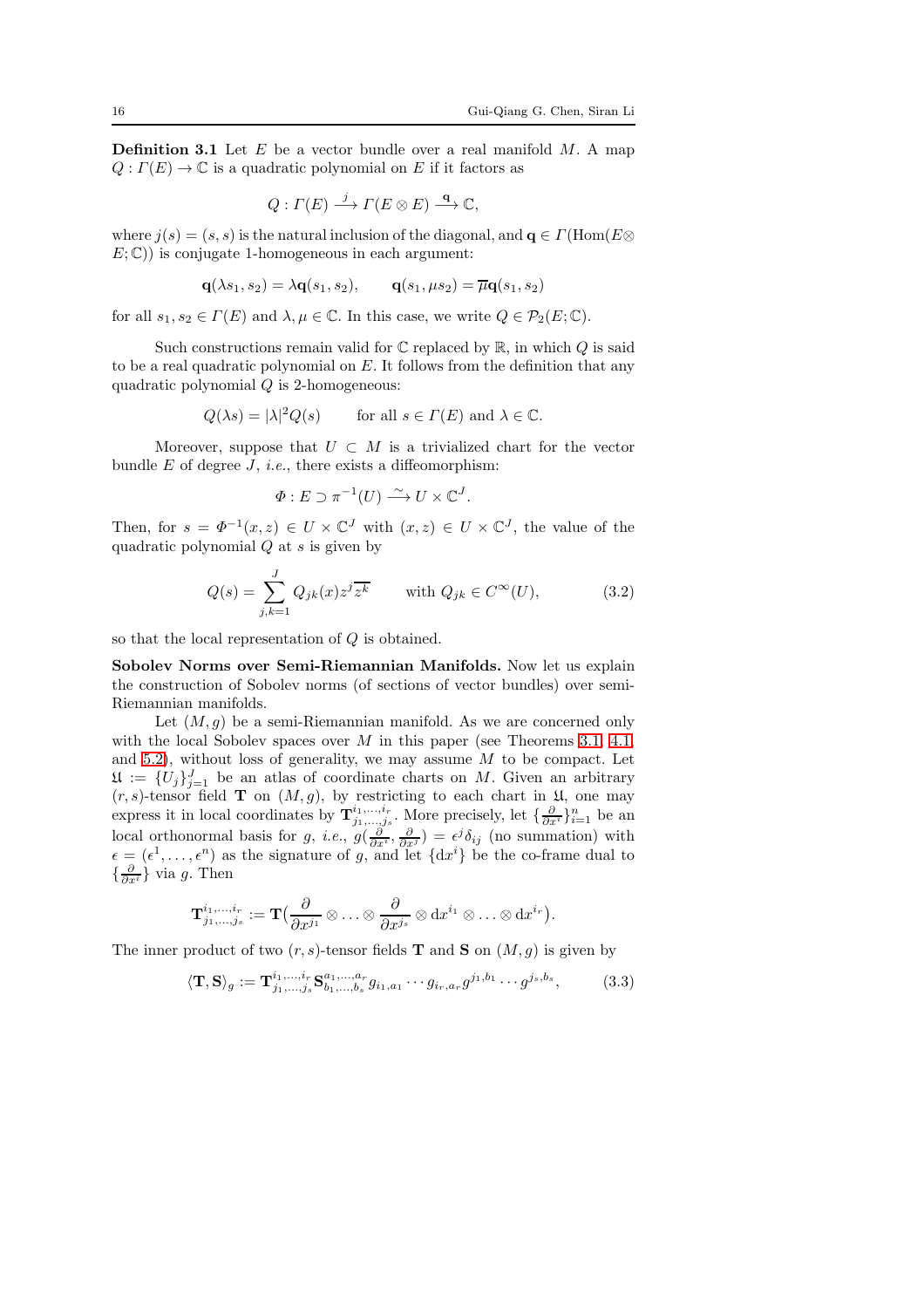where  $\mathbf{T} = {\mathbf{T}}_{j_1,...,j_s}^{i_1,...,i_r}$  and  $\mathbf{S} = {\mathbf{S}}_{b_1,...,b_s}^{a_1,...,a_r}$  in the local coordinates of  $\mathfrak{U}$ . Then we set  $|\mathbf{T}|_g := \sqrt{|\langle \mathbf{T}, \mathbf{T} \rangle_g|}$  .

Note that Eq. [\(3.3\)](#page-15-0) can be readily interpreted as an  $L<sub>loc</sub>$  function when g is invertible *a.e.*,  $g_{ij}$  lies in  $L^{\infty}$  for each  $i, j$ , and  $\mathbf{T}_{j_1,...,j_s}^{i_1,...,i_r}$  and  $\mathbf{S}_{b_1,...,b_s}^{a_1,...,a_r}$  lie in  $L^p$ ,  $p \geq 2$ , for all possible indices  $i_1, \ldots, i_r, j_1, \ldots, j_s, a_1, \ldots, a_r$ , and  $b_1, \ldots, b_s$ .

Now, take a scalar function  $f : (M, g) \to \mathbb{R}$ . Similar to the Riemannian case (cf. Chapter 2 in Hebey [\[35\]](#page-63-18)), we define its  $W^{k,p}$  norm,  $k = 0, 1, 2, \ldots$ , by

<span id="page-16-1"></span>
$$
||f||_{W^{k,p}(M,g)} := \begin{cases} \sum_{m=0}^{k} \left\{ \int_{M} \left( |\nabla^m f|_{g} \right)^p \mathrm{d}V_{g} \right\}^{\frac{1}{p}} & \text{for } p \in [1, \infty), \\ \sum_{m=0}^{k} \operatorname{ess} \sup_{M} |\nabla^m f|_{g} & \text{for } p = \infty. \end{cases}
$$
(3.4)

In the above,  $\nabla^m := \overline{\nabla \circ \ldots \circ \nabla}$  denotes the iterated covariant derivatives, and the semi-Riemannian volume form is

<span id="page-16-2"></span>
$$
dV_g := \sqrt{|\det g|} d\mathcal{L}^n
$$
 (3.5)

on each local chart of  $\mathfrak{U}$ , with the Lebesgue measure  $\mathcal{L}^n$ . The integration of a scalar function on M with respect to  $dV_q$  is defined in the standard way, by using an arbitrary partition of unity subordinate to U. The Sobolev space  $W^{k,p}(M, g)$  is the completion of  $C^{\infty}(M)$  under the norm in Eq. [\(3.4\)](#page-16-1). For  $k < 0$  and  $p \in [1, \infty]$ ,  $W^{k,p}(M, g)$  is defined as the dual space of  $W^{-k,p'}(M, g)$ , where  $\frac{1}{p} + \frac{1}{p'} = 1$ .

A tensor field **T** on  $(M, g)$  is said to have  $W^{k,p}$ -regularity if and only if  $\mathbf{T}_{j_1,...,j_s}^{i_1,...,i_r} \in W^{k,p}(M,g)$  for all indices  $i_1,...,i_r$ , and  $j_1,...,j_s$ . Similarly, a connection on TM is  $W^{k,p}$  if and only if its Christoffel symbols  $\Gamma^{\alpha}_{\beta\gamma} \in$  $W^{k,p}(M, g)$  for all  $\alpha, \beta$ , and  $\gamma$ . Given a vector bundle E over  $(M, g)$  equipped with the bundle metric  $g^E$ , we write  $W^{k,p}(M,g;E,g^E)$  for the space of Esections with  $W^{k,p}$  regularity, defined in an analogous manner as for tensor fields by considering trivialized charts for E.

We remark that the above definition of the  $W^{k,p}$ –norms may depend on the atlas  $\mathfrak U$  and the trivialization of bundle E. Nonetheless, all these norms are equivalent modulo constants depending only on the differentiable structure of M. Thus, the corresponding Sobolev spaces are identical vector spaces with equivalent topologies; in particular, they are independent of local coordinates.

From now on, we assume that the semi-Riemannian metric g lies in  $L^{\infty}_{\text{loc}}$ , with the non-degeneracy condition (see  $\S 2.1$ ) understood in the *a.e.* sense. This is a very natural and mild condition, which suggests that  $M$  as a metric space does not contain interior infinity points. As a consequence, det g and  $g^{-1}$  (e.g., obtained from the Cramer's rule) are also in  $L^{\infty}_{\text{loc}}$ , and hence  $dV_g$  defined in Eq. [\(3.5\)](#page-16-2) is an  $L^{\infty}_{loc}$  differential *n*-form.

<span id="page-16-0"></span>With the preceding preparations, we now state our geometric quadratic theorem on vector bundles over a semi-Riemannian manifold, first with a  $C^{\infty}$ metric g.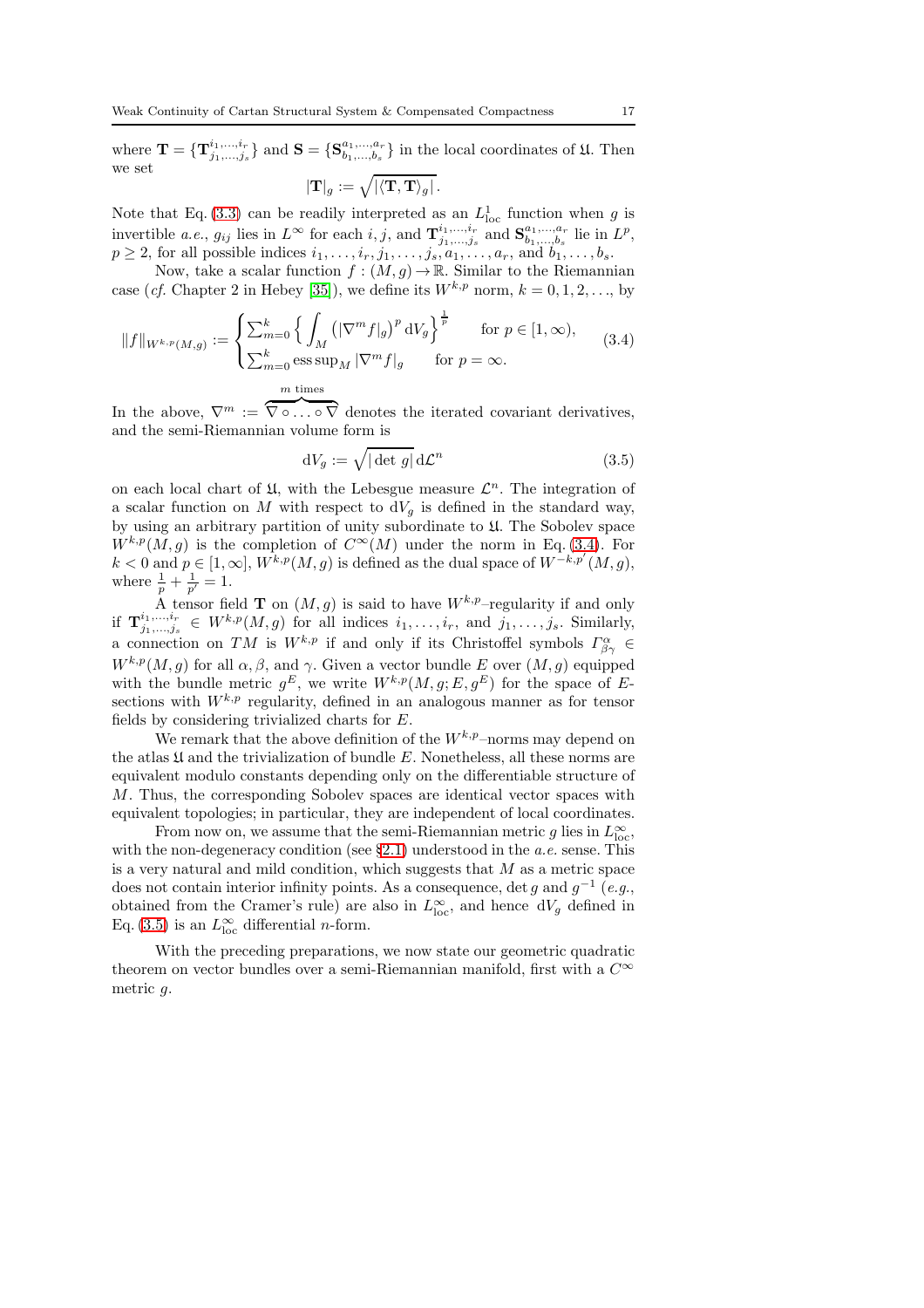**Theorem 3.1** Let M be a semi-Riemannian manifold with a  $C^{\infty}$  metric g. Let E and F be two real  $C^{\infty}$  vector bundles over M. Consider a family of E-sections  $\{u_{\varepsilon}\}\subset L^2_{\text{loc}}(M;E)$ , a differential operator  $\mathcal{T}\in\text{Diff}^m(M;E,F)$  for some  $m \in \mathbb{R}_+$  with the principal symbol  $\sigma_m(\mathcal{T}): T^*M \to \text{Hom}(E; F^{\mathbb{C}})$ , and a quadratic polynomial  $Q: \Gamma(E) \to \mathbb{R}$ . If the following conditions hold:

- (C1)  $u_{\varepsilon} \rightharpoonup u$  weakly in  $L^2_{\text{loc}}(M;E)$ ,
- (C2)  $\{\mathcal{T} u_{\varepsilon}\}\$  is pre-compact in  $H^{-m}_{\text{loc}}(M;F)$ ,
- (C3)  $Q \circ s = 0$  for all  $s \in A_{\mathcal{T}}$ , where the cone of  $\mathcal{T}$  is defined by

$$
\Lambda_{\mathcal{T}} := \big\{ s \in \Gamma(E) \, : \, \sigma_m(\mathcal{T})(\xi)(s) = 0 \text{ for some } \xi \in T^*M \setminus \{0\} \big\},
$$

then, for any  $\psi \in C_c^{\infty}(M)$ ,

$$
\lim_{\varepsilon \to 0} \int_M (Q \circ u_\varepsilon)(x) \psi(x) dV_g(x) = \int_M (Q \circ u)(x) \psi(x) dV_g(x).
$$

Before presenting the proof, we make several remarks on Theorem [3.1:](#page-16-0)

- (i) Theorem [3.1](#page-16-0) is formulated globally and intrinsically on the semi-Riemannian manifold M, since symbol  $\sigma_m$ , cone  $\Lambda_{\mathcal{T}}$ , and the Sobolev spaces  $H^{\bullet}$  of sections are all defined without referring to local coordinates. In addition,  $\sigma_m$ is defined only by using the differentiable structure of  $M$ , without resort to the Riemannian or semi-Riemannian structure. Therefore, cone  $\Lambda_{\mathcal{T}}$  in (C3) depends only on the *algebraic* properties of  $\mathcal{T}$ .
- (ii) In Theorem [3.1,](#page-16-0) we denote the target space of symbol  $\sigma_m(\mathcal{T})$  by  $\text{Hom}(E; F^{\mathbb{C}})$ , which is understood as the vector bundle of R-bundle homomorphisms from E to the *complexification* of F, *i.e.*,  $F^{\mathbb{C}} := F \otimes \mathbb{C}$ . It is also common to write it as

$$
\sigma_m(\mathcal{T}) \in \Gamma(TM \otimes \text{Hom}(E; F^{\mathbb{C}})).
$$

(iii) The following lemma concerns the naturality of the principal symbol under the action of diffeomorphism group. It is crucial for the proof of Theorem [3.1.](#page-16-0)

<span id="page-17-0"></span>**Lemma 3.1** Let  $\mathcal O$  and  $\tilde{\mathcal O}$  be open subsets of  $\mathbb R^n$ , and let  $F: \mathcal O \to \tilde{\mathcal O}$  be a diffeomorphism. Then  $F_*P \in \text{Diff}^m(\tilde{\mathcal{O}})$  for  $P \in \text{Diff}^m(\mathcal{O})$ . Moreover, the principal symbols of P and  $F_*P$ , i.e.,  $\sigma_m(F_*P)$  and  $\sigma_m(P)$ , are related as

$$
\sigma_m(F_*P)(F(x),\xi) = \sigma_m(P)(x,[\mathrm{d}_x F]^\top(\xi)) \quad \text{for each } x \in \mathcal{O} \text{ and } \xi \in T^*\mathbb{R}^n,
$$

where  $F_*P$  denotes the pushforward of P under F:

$$
(F_*P)(\varphi) = P(\varphi \circ F) \circ F^{-1} \qquad \text{for all } \varphi \in C_c^{\infty}(\tilde{\mathcal{O}}).
$$

This is a special case of Theorem 20 in [\[1\]](#page-61-1). In full generality, the first assertion holds for general pseudo-differential operators, and the second assertion holds for pseudo-differential operators with classical total symbols.

The strategy for the proof of Theorem [3.1](#page-16-0) is as follows: First of all, using a partition-of-unity, together with the commutator estimate of  $\mathcal{T} \in$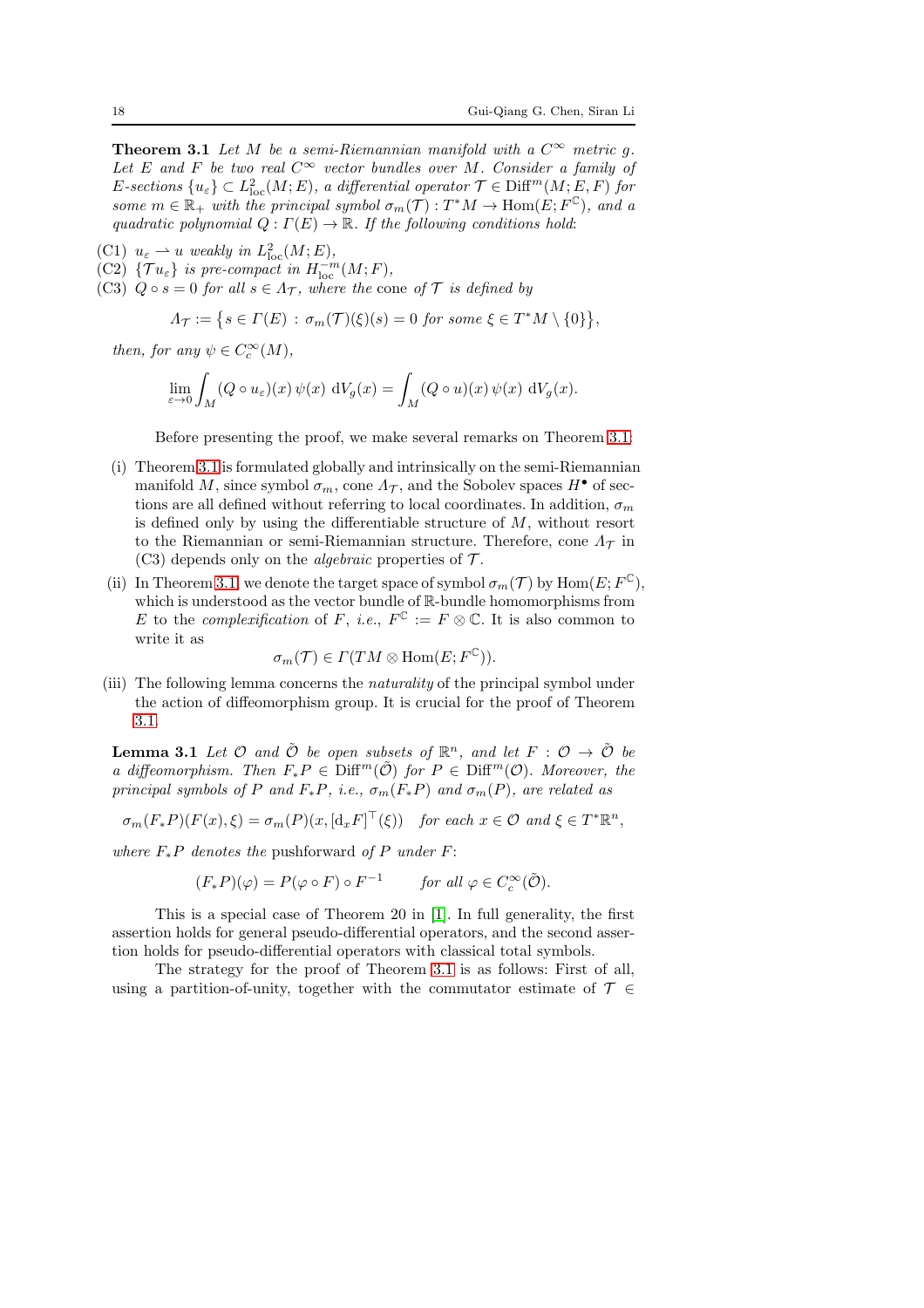$\text{Diff}^m(M; E, F)$  and a multiplication operator, we reduce the theorem to a local problem on one single chart of the manifold. Next, thanks to Lemma [3.1,](#page-17-0) we can flatten the local chart to  $\mathbb{R}^n$ ; this cannot be done directly, owing to the non-trivial semi-Riemannian metrics on the manifold and the bundles. Nevertheless, in view of the quadratic structure of  $Q$ , the *signature* of the semi-Riemannian metrics does not affect the proof. Therefore, locally we can regard the metrics as "close" to the Euclidean metrics, and then modify the arguments by Tartar [\[59\]](#page-63-10) to complete the proof.

Proof of Theorem [3.1.](#page-16-0) The proof is divided into eight steps.

- 1. We first justify the following two reductions:
- (i) It suffices to prove the theorem for  $u = 0$ . Indeed, we note that

$$
Q(u_{\varepsilon} - u) = Q(u_{\varepsilon}) + Q(u) - 2\sum_{i,j=1}^{J} Q_{ij} u_{\varepsilon}^{i} u^{j}
$$

for  $Q$  is a real quadratic polynomial. Condition  $(C1)$  yields

$$
\sum_{i,j=1}^J Q_{ij} u_\varepsilon^i u^j \rightharpoonup Q(u) \qquad \text{weakly in } L^2_{\text{loc}}.
$$

Thus,  $Q(u_{\varepsilon} - u)$  and  $Q(u_{\varepsilon}) - Q(u)$  have the same distributional limit as  $\varepsilon \rightarrow 0$ .

(ii) We can localize the statement to each chart of the differentiable manifold M. To fix the notations, let  $\{U^k\}_{k\in\mathcal{I}}$  be an atlas of the differentiable man-ifold M. We claim that it suffices to prove Theorem [3.1](#page-16-0) for sequence  $\{u_{\varepsilon}\}\$ supported on one single  $U^k$ .

For this purpose, take any  $\psi \in C_c^{\infty}(M)$  and consider the following identity:

$$
\mathcal{T}(\psi u_{\varepsilon}) = \psi \mathcal{T} u_{\varepsilon} + [\mathcal{T}, \psi] u_{\varepsilon},
$$

where  $[\mathcal{T}, \psi]$  denotes the commutator of  $\mathcal T$  and the operator of multiplication by  $\psi$ .

Clearly,  $[\mathcal{T}, \psi]$  is a differential operator of order not exceeding  $m-1$ . Since  $\{u_{\varepsilon}\}\$ is pre-compact (hence uniformly bounded) in  $L^2_{\text{loc}}, \{[\mathcal{T}, \psi]u_{\varepsilon}\}\$ is uniformly bounded in  $H_{\text{loc}}^{-m+1}$ , which is compactly embedded in  $H_{\text{loc}}^{-m}$  by the Rellich lemma. Moreover, by condition (C2),  $\{\psi \mathcal{T} u_{\varepsilon}\}\)$  is also pre-compact in  $H^{-m}_{\text{loc}}$ . Thus, the same holds for  $\{\mathcal{T}(\psi u_{\varepsilon})\}\)$ . In addition, the transition function  $\varphi^{k,l}$  between any two overlapping charts  $U^k$  and  $U^l$  is a diffeomorphism, so that both  $\mathcal{T}|_{U^k}$  and  $\mathcal{T}|_{U^l}$  have the principal symbols of order m, which are mhomogeneous polynomials in the fiber of the cotangent bundle  $T^*M$ . Indeed, they differ only by a multiplicative factor controlled by the Lipschitz norm of  $\varphi^{k,l}$ , which is bounded uniformly on M for all  $k, l \in \mathcal{I}$ . Up to now, we have justified that the assumptions of the theorem are invariant under operation  $u_{\varepsilon} \mapsto \psi u_{\varepsilon}$ , where  $\psi \in C_c^{\infty}(M)$  is an arbitrary test function.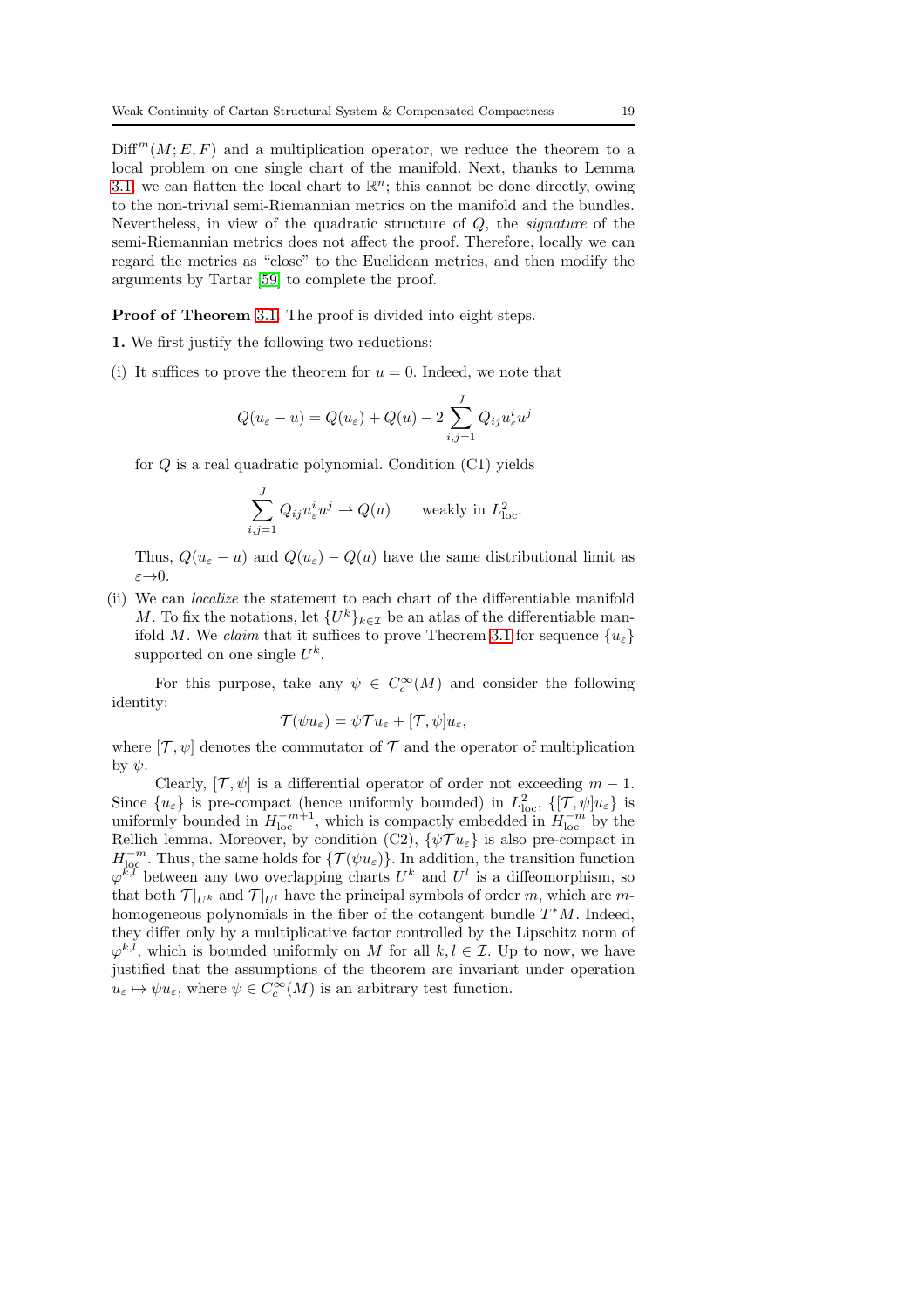It remains to establish the local-to-global result: If the assertion holds for  ${u_{\varepsilon}}$  supported in each chart, then it also holds for arbitrary  ${u_{\varepsilon}}$ . To this end, let  $\{\phi_k\}_{k\in\mathcal{I}}$  be a partition-of-unity subordinate to atlas  $\{U^k\}_{k\in\mathcal{I}}$ , i.e.,  $0 \leq$  $\phi^k \leq 1, \, \phi^k \in C_c^{\infty}(U^k)$  for each  $k \in \mathcal{I}$ , and  $\sum_{k \in \mathcal{I}} \phi^k = 1$  on M. Then we can find  $\psi^k \in C_c^{\infty}(U^k)$  with  $0 \leq \psi^k \leq 1$  such that  $\phi^k = (\psi^k)^2$  for each  $k \in \mathcal{I}$ . To proceed, suppose that Theorem [3.1](#page-16-0) is proved for sequence  $\{\psi^k u_{\varepsilon}\} \subset L^2(U^k;E)$ for each  $k \in \mathcal{I}$ , with  $\psi^k u_{\varepsilon} \to \psi^k u$  in  $L^2(U^k; E)$  along some subsequence  $\{\psi^k u_{\varepsilon_i}\}_{i\in\mathcal{I}_1\subset\mathcal{I}}$ . Then, for a neighboring chart  $U^l$ , *i.e.*,  $U^k\cap U^l\neq\emptyset$ , we can select a further subsequence  $\{\psi^l u_{\varepsilon_j}\}_{j\in\mathcal{I}_2} \subset \{\psi^k u_{\varepsilon_i}\}_{i\in\mathcal{I}_1}$  such that  $\mathcal{I}_2 \subset \mathcal{I}_1$ , and  $\{\psi^l u_{\varepsilon_j}\}\)$  converges weakly in  $L^2(U^l;E)$  to some  $\psi^l \tilde{u}$ . However, due to the uniqueness of subsequential weak limits, we have

$$
u = \tilde{u} \qquad \text{on } U^k \cap U^l.
$$

Hence, we can write  $\psi^l \tilde{u}$  as  $\psi^l u$  without ambiguity, according to the interpretation: the limit function u, previously defined only on  $U^k$ , is now extended to domain  $U^k \cup U^l$ .

Now, since M is second-countable (which is a part of the definition of differentiable manifolds), we can take the index set  $\mathcal I$  for the atlas to be at most countable. Thus, performing a diagonalization process to the arguments in the preceding paragraph, we obtain a subsequence (still denoted)  ${u_{\varepsilon}}$  and a function  $u \in L^2_{loc}(M; E)$  defined on manifold M such that

<span id="page-19-0"></span>
$$
\psi^k u_\varepsilon \rightharpoonup \psi^k u \qquad \text{for each } k \in \mathcal{I}.
$$

Therefore, for any test function  $\psi \in C_c^{\infty}(M)$ , we can pass to the limit as follows:

$$
\lim_{\varepsilon \to 0} \int_M (Q \circ u_{\varepsilon})(x) \psi(x) dV_g(x) = \sum_{k \in \mathcal{I}} \lim_{\varepsilon \to 0} \int_M (\psi^k)^2(x) (Q \circ u_{\varepsilon})(x) \psi(x) dV_g(x)
$$

$$
= \sum_{k \in \mathcal{I}} \lim_{\varepsilon \to 0} \int_M Q(\psi^k(x) u_{\varepsilon}(x)) \psi(x) dV_g(x)
$$

$$
= \sum_{k \in \mathcal{I}} \int_M Q(\psi^k(x) u(x)) \psi(x) dV_g(x)
$$

$$
= \sum_{k \in \mathcal{I}} \int_M (\psi^k)^2(x) (Q \circ u)(x) \psi(x) dV_g(x)
$$

$$
= \int_M (Q \circ u)(x) \psi(x) dV_g(x).
$$
(3.6)

In the first and the last lines of [\(3.6\)](#page-19-0), we have used that  $\sum_{k \in \mathcal{I}} (\psi^k)^2 = 1$  on M, while in the second and the fourth lines, we have used the quadratic structure of Q. Moreover, the order of summation over  $\alpha \in \mathcal{I}$  can be interchanged with the limit and the integration, because the partition-of-unity is locally finite. Then the localization argument is completed by using Eq. [\(3.6\)](#page-19-0).

**2.** From now on,  $\{u_{\varepsilon}\}\)$  is assumed to be supported on a single chart  $U^k \subset M$ . In this step, we *flatten the chart* by transforming  $U^k$  to  $\mathbb{R}^n$  via the coordinate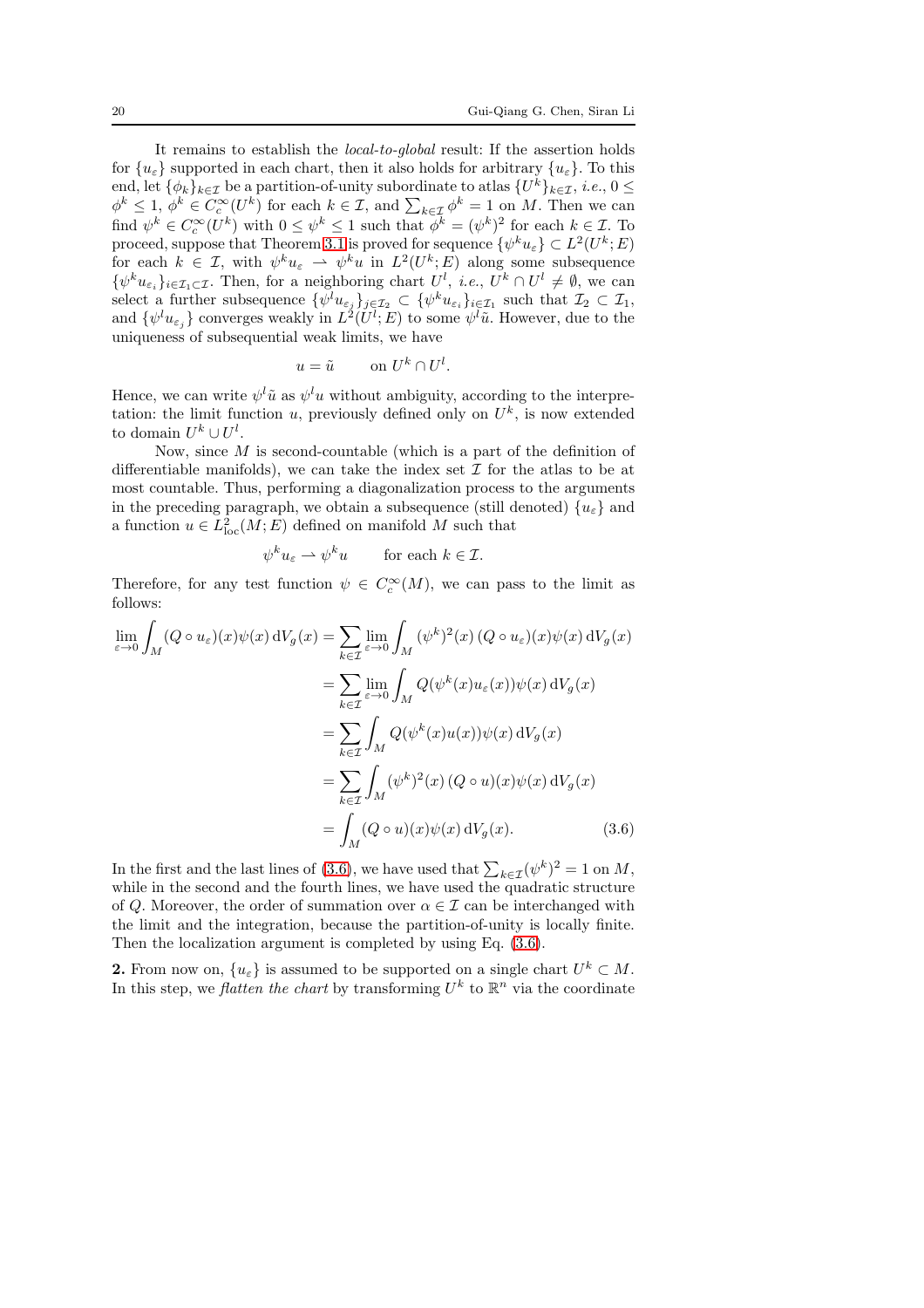map. First, without loss of generality, we assume that the vector bundles  $E$  and F are trivialized on  $U^k$ ; otherwise, a refinement of atlas  $\{U^k\}_{k\in\mathcal{I}}$  can be made if necessary. Now, by the basic manifold theory, there exists a diffeomorphism  $F^k: U^k \longrightarrow \mathbb{R}^n$  so that

$$
F_*^k \mathcal{T} \in \text{Diff}^m(\mathbb{R}^n; \, \mathbb{R}^n \times \mathbb{R}^J, \mathbb{R}^n \times \mathbb{R}^I).
$$

Here and hereafter, we assume that E and F have typical fibers  $\mathbb{R}^{J}$  and  $\mathbb{R}^{I}$ , respectively.

Moreover, Lemma [3.1](#page-17-0) implies

<span id="page-20-0"></span>
$$
\sigma_m(F^k_* \mathcal{T})(F^k(x), \zeta) = \sigma_m(\mathcal{T})(x, [\mathrm{d}_x F^k]^\top(\zeta)) \quad \text{for all } x \in U^k \text{ and } \zeta \in \mathbb{R}^J. \tag{3.7}
$$

Notice that  $\zeta$  and  $[d_x F^k]^\top(\zeta)$  are simultaneously non-vanishing in Eq. [\(3.7\)](#page-20-0), since  $F^k$  is a diffeomorphism. We conclude

$$
\varLambda_{\mathcal{T}}=\varLambda_{F_*^k\mathcal{T}},
$$

*i.e.*, the cones of  $\mathcal{T}$  and  $F_*^k \mathcal{T}$  coincide.

Therefore, it suffices to prove the theorem with  $\{dF^k(\psi^k u_\varepsilon)\}\$  and  $F^k_*\mathcal{T}$ in place of  $\{u_{\varepsilon}\}\$  and  $\mathcal{T}$ , respectively, where  $\{\psi^{k}: k \in \mathcal{I}\}\$  is a partition-of-unity subordinate to atlas  $\{U^k : k \in \mathcal{I}\}\$ as in Step 1. In addition, by the paracompactness of topological manifolds, we may assume  $\psi^k$  to be supported in a compact subset of  $U^k$  for each  $k \in \mathcal{I}$ . Thus, in the sequel, we take  $dF^k(\psi^k u_\varepsilon)$ to be compactly supported in  $\mathbb{R}^n$  and identify it with the map on the whole of  $\mathbb{R}^n$ , obtained via the extension-by-zero. To simplify the notations, we still label  $\{dF^k(\psi^ku_\varepsilon)\}\$ as  $\{u_\varepsilon\}$ . Thus, we reduce to the case:  $M = \mathbb{R}^n$ .

3. Thanks to the localization and flattening arguments in Steps 1–2, from now on, we assume  $\{u_{\varepsilon}\}\subset L^2_c(\mathbb{R}^n,\mathbb{R}^n\times\mathbb{R}^J)$  and  $\mathcal{T}\in \text{Diff}^m(\mathbb{R}^n,\mathbb{R}^n\times\mathbb{R}^J;\mathbb{R}^n\times\mathbb{R}^I).$ To simplify the notations, we still write  $E = \mathbb{R}^n \times \mathbb{R}^J$  and  $F = \mathbb{R}^n \times \mathbb{R}^I$ , and denote the metric on  $\mathbb{R}^n$  by g with an abuse of notations, *i.e.*, assuming that  $M = \mathbb{R}^n$ , and the bundles E and F are globally trivialized.

To begin with, recall that the  $L^p$  norm of  $u : \mathbb{R}^n \to E$  is defined as

$$
||u||_{L^p(\mathbb{R}^n;E)} := \left( \int_{\mathbb{R}^n} |u|_{g^E}^2 dV_g \right)^{\frac{1}{p}} = \left( \int_{\mathbb{R}^n} \left\{ \sum_{j=1}^J \sum_{k=1}^J \epsilon^k g_{jk}^E(x) u^j(x) u^k(x) \right\}^{\frac{p}{2}} \sqrt{|\det g(x)|} dx \right)^{\frac{1}{p}},
$$

where  $g^E$  is the bundle metric on E, indices  $1 \leq j, k \leq J$  are for the fiber of E, and  $\epsilon^k \in {\pm 1}$  is the *signature* of the k-th component of  $g^E$  such that  $(h_{jk}) := (\epsilon^k g_{jk}^E)$  becomes positive definite. Here and in the sequel, we choose a coordinate system in which  $g^E$  is diagonalized:

$$
g^{E} = \text{diag}(\lambda^1, \dots, \lambda^{\tau}; \lambda^{\tau+1}, \dots, \lambda^J),
$$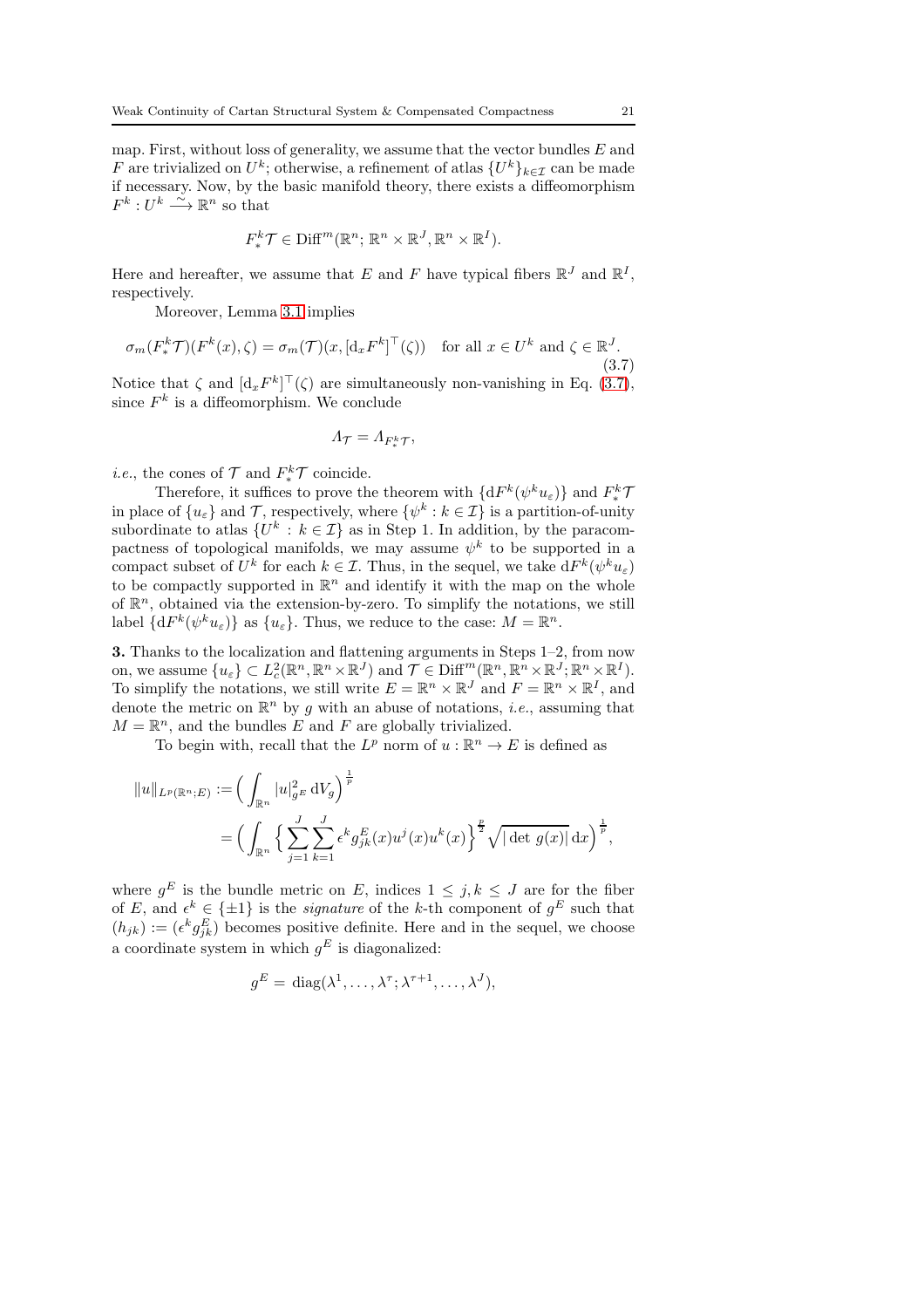where  $\lambda^j < 0$  for  $1 \le j \le \tau$ , and  $\lambda^j > 0$  for  $\tau + 1 \le j \le J$ . Correspondingly,  $\epsilon^1 = \cdots = \epsilon^{\tau} = -1$  and  $\epsilon^{\tau+1} = \cdots = \epsilon^J = 1$ , where  $\tau$  is the index of g.

Now, define a new sequence of sections  $\{v_{\varepsilon}\}\subset L^2(\mathbb{R}^n;E)$  by components: 1

<span id="page-21-1"></span>
$$
v_{\varepsilon}^{j} := \sqrt{\epsilon^{j} \lambda^{j}} |\det g|^{1 \over 4} u_{\varepsilon}^{j} \qquad \text{for each } j = 1, 2, ..., J. \tag{3.8}
$$

That is, we write  $v_{\varepsilon} = (v_{\varepsilon}^1, \ldots, v_{\varepsilon}^J)^\top$ . By this definition,  $v_{\varepsilon}$  depends on  $g^E$ , g, and  $u_{\varepsilon}$ , and the following identity holds:

$$
||v_{\varepsilon}||_{L^{2}(\mathbb{R}^{n}, g_{0}; E)}^{2} \equiv \sum_{j=1}^{J} \int_{\mathbb{R}^{n}} \{v_{\varepsilon}^{j}(x)\}^{2} dx = ||u_{\varepsilon}||_{L^{2}(\mathbb{R}^{n}, g; E)}^{2} \text{ for each } \varepsilon, \quad (3.9)
$$

where  $g_0$  denotes the *Euclidean* metric on  $\mathbb{R}^n$ . Thus, by condition (C1),  $\{v_{\varepsilon}\}\)$ is uniformly bounded in  $L^2$  with respect to  $g_0$ . Moreover,  $supp(v_{\varepsilon}) \subset supp(u_{\varepsilon})$ for each  $\varepsilon$  so that all the terms of  $\{v_{\varepsilon}\}\)$  are supported on a common compact set. By the Riemann-Lebesgue lemma, there are finite numbers  $K, K' > 0$  such that  $\|\hat{v}_{\epsilon}\|_{L^{\infty}(B_K)} \leq K'$ , where  $B_K$  is the Euclidean ball  $\{\xi \in \mathbb{R}^n : |\xi| < K\}$ . Thanks to the Parseval identity, the Cauchy–Schwarz inequality, and (C1), we now have

$$
\lim_{\varepsilon \to 0} \int_{|\xi| \le K} |\hat{v}_{\varepsilon}(\xi)|^2 d\xi \le K' \lim_{\varepsilon \to 0} \int_{\mathbb{R}^n} \hat{v}_{\varepsilon} \overline{\text{sgn}(\hat{v}_{\varepsilon})} \chi_{B_K} d\xi
$$
\n
$$
\le K' \sqrt{K^n} \lim_{\varepsilon \to 0} \|\hat{v}_{\varepsilon}\|_{L^2(\mathbb{R}^n, g_0; E)} = 0,
$$
\n(3.10)

where sgn(z)  $:= \frac{z}{|z|}$  for  $z \neq 0$ , the choice of K' is immaterial, and K will be further specified later.

As a remark, the norm on  $\xi$  is also taken with respect to the Euclidean metric, since it is the metric induced by  $g_0$  on the cotangent bundle  $T^*M$ .

**4.** Next we control the high-frequency region of  $\{v_{\varepsilon}\}\$ . For  $j = 1, 2, \ldots, J$ , define

<span id="page-21-0"></span>
$$
\chi^j = \chi^j(g) := |\det g|^{\frac{1}{4}} \sqrt{\epsilon^j \lambda^j},
$$

so that  $v_{\varepsilon}^{j} = \chi^{j} u_{\varepsilon}^{j}$  for each j. Notice that  $\chi^{j} > 0$  strictly, by the non-degeneracy of metrics g and  $g^E$ . Writing  $u_{\varepsilon} = \sum_{j=1}^J u_{\varepsilon}^j \partial_j$  and similarly for  $v_{\varepsilon}$  in local coordinates, by the linearity of the differential operator  $\mathcal{T}$ , we have

$$
\mathcal{T}v_{\varepsilon} = \mathcal{T}\Big\{\sum_{j=1}^{J} \chi^{j} u_{\varepsilon}^{j} \partial_{j}\Big\}
$$
  
= 
$$
\sum_{j=1}^{J} \chi^{j} \mathcal{T}(u_{\varepsilon}^{j} \partial_{j}) + \sum_{j=1}^{J} [\mathcal{T}, \chi^{j}] u_{\varepsilon}^{j} \partial_{j} =: I_{\varepsilon} + II_{\varepsilon}.
$$

In  $\text{II}_{\varepsilon}$ ,  $[\mathcal{T}, \chi^j]$  is the commutator between  $\mathcal{T}$  and the multiplication operator by  $\chi^j$ .

We now argue that  $\{\mathcal{T}v_{\varepsilon}\}\$ is pre-compact in  $H^{-m}(\mathbb{R}^n, g_0; F)$ . First of all, this sequence is compactly supported, by the construction of  ${v_{\varepsilon}}$  and the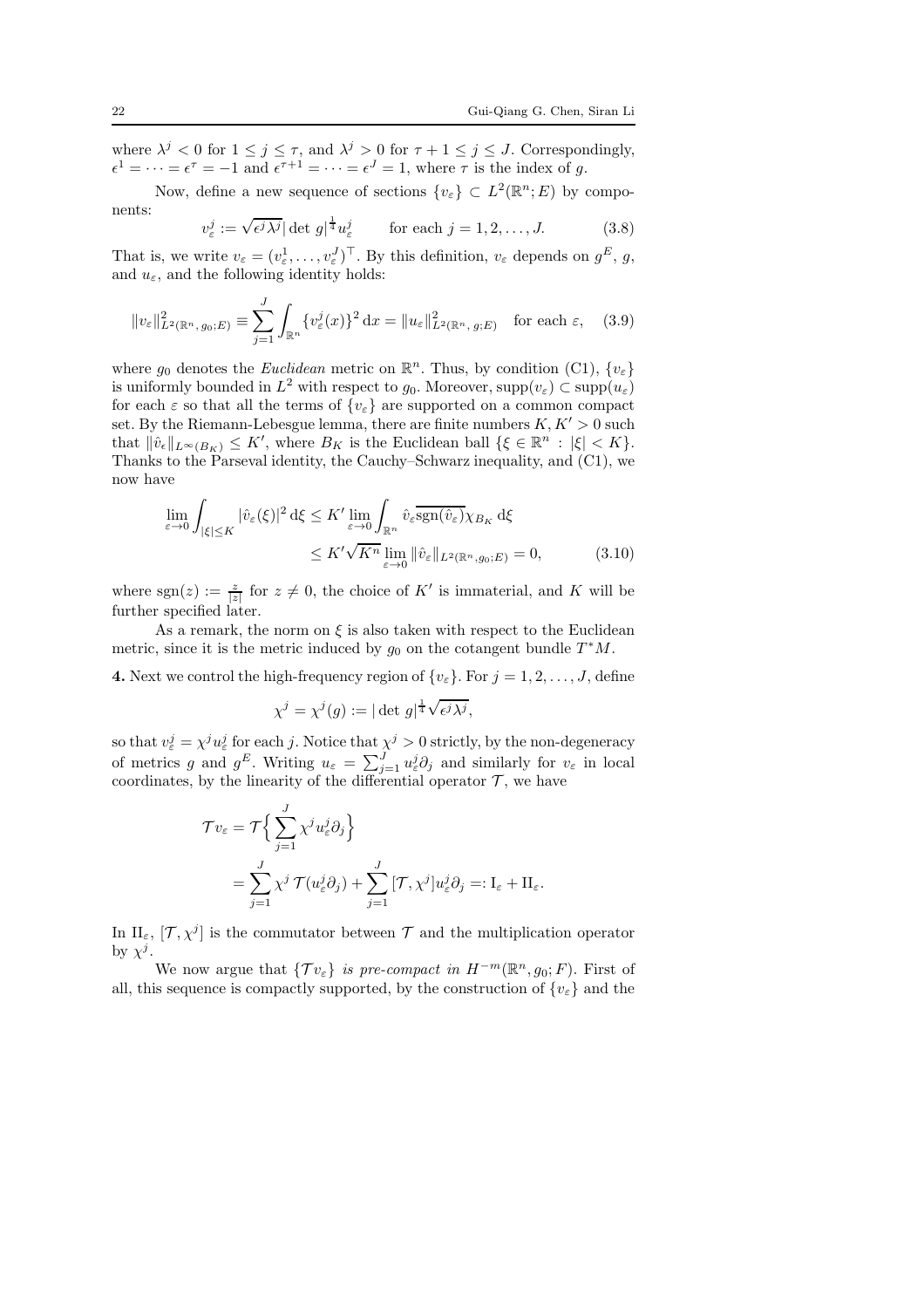locality of the differential operator  $\mathcal T$ . Thus, we neglect subscript "loc" for the corresponding Sobolev spaces. By explicitly writing out  $g_0$  in the subscript, we emphasize that  $M = \mathbb{R}^n$  is equipped with the Euclidean metric. To this end, we now prove that both  $\{I_{\varepsilon}\}\$  and  $\{II_{\varepsilon}\}\$ are pre-compact in  $H^{-m}(\mathbb{R}^n, g_0; F)$ .

<span id="page-22-0"></span>For  $I_{\varepsilon}$ , we first compute:

$$
\|I_{\varepsilon}\|_{H^{-m}(\mathbb{R}^{n},g_{0};F)} \leq \sup_{1 \leq j \leq J} \|\chi^{j}-1\|_{L^{\infty}(\mathbb{R}^{n})} \|Tu_{\varepsilon}\|_{H^{-m}(\mathbb{R}^{n},g_{0};F)}
$$
  

$$
\leq (1 + \|g^{E}\|_{L^{\infty}(E)}^{\frac{1}{2}} \|\det g\|_{L^{\infty}(M)}^{\frac{1}{4}}) \|Tu_{\varepsilon}\|_{H^{-m}(\mathbb{R}^{n},g_{0};F)}.
$$
\n(3.11)

Next, we show that the final term  $||Tu_{\varepsilon}||_{H^{-m}(\mathbb{R}^n,g_0;F)}$  can be related to  $||Tu_{\varepsilon}||_{H^{-m}(\mathbb{R}^n,g;F)}$ , whose pre-compactness is assumed by condition (C2). For this purpose, it requires to invoke the Fourier characterization of the Sobolev norms  $\|\cdot\|_{H^{-m}(\mathbb{R}^n, g_0; F)}$  and  $\|\cdot\|_{H^{-m}(\mathbb{R}^n, g; F)}$ . Since we have localized sequence  ${u_{\varepsilon}}$  to a chart  $U^k$  of M, on which E and F are trivialized in Steps 1–2,  $g|_{U^k}$ has no self-intersecting geodesics, provided that  $U^k$  is contained in a geodesic normal neighborhood. This can be assumed by shrinking  $U^k$  if necessary. Then the pushforward metric  $F^k_* g$  — which is still labelled as g from Step 2 onward — satisfies the same property on  $\mathbb{R}^n = M$ , so that  $\|\cdot\|_{H^{-m}(\mathbb{R}^n,g;F)}$  can be defined globally via the Fourier transform unambiguously.

In this way, we now obtain

$$
\|\mathcal{T}u_{\varepsilon}\|_{H^{-m}(\mathbb{R}^{n},g_{0};F)} = \int_{\mathbb{R}^{n}} \frac{|\widehat{\mathcal{T}u_{\varepsilon}}(\xi)|_{g^{F}}^{2}}{(1+|\xi|^{2})^{m/2}} d\xi
$$
  
\n
$$
= \int_{\mathbb{R}^{n}} \frac{|\widehat{\mathcal{T}u_{\varepsilon}}(\xi)|_{g^{F}}^{2}}{(1+|\xi|_{g}^{2})^{m/2}} \sqrt{|\det g|} \left\{ \frac{(1+|\xi|_{g}^{2})^{m/2}}{(1+|\xi|^{2})^{m/2}} \frac{1}{\sqrt{|\det g|}} \right\} d\xi
$$
  
\n
$$
\leq C \int_{\mathbb{R}^{n}} \frac{|\widehat{\mathcal{T}u_{\varepsilon}}(\xi)|_{g^{F}}^{2}}{(1+|\xi|_{g}^{2})^{m/2}} \sqrt{|\det g|} d\xi
$$
  
\n
$$
=: C \|\mathcal{T}u_{\varepsilon}\|_{H^{-m}(\mathbb{R}^{n},g;F)}, \qquad (3.12)
$$

where C depends only on m,  $||g||_{L^{\infty}}(M)$ , and  $\inf_{M} |\det g|$ . Together with Eq.  $(3.11)$ , we have

<span id="page-22-1"></span>
$$
\|\mathrm{I}_{\varepsilon}\|_{H^{-m}(\mathbb{R}^n,g_0;F)} \leq \tilde{C} \|\mathcal{T} u_{\varepsilon}\|_{H^{-m}(\mathbb{R}^n,g;F)},
$$

where  $\tilde{C}$  depends only on g,  $g^E$ , and m, but independent of  $\varepsilon$ . In view of (C2),  $\{\mathrm{I}_{\varepsilon}\}\)$  is pre-compact in  $H^{-m}(\mathbb{R}^n, g_0; F)$ .

We now turn to  $\{\Pi_{\varepsilon}\}\colon \text{ Since } \mathcal{T} \in \text{Diff}^m(M; E, F)$  and  $\chi^j$  is a multiplication operator,  $[\mathcal{T}, \chi^j] \in \text{Diff}^r(M; E, F)$  for  $r \leq m - 1$ . By assumption (C1),  ${u_{\varepsilon}}$  is bounded in  $L^2(M, g; E)$ , hence  ${\{\Pi_{\varepsilon}\}\}\$ is pre-compact in  $H^{-m}(\mathbb{R}^n, g; F)$ due to the Rellich lemma. Again, by the estimates in Eq. [\(3.12\)](#page-22-1),  $\{II_{\varepsilon}\}\)$  is also pre-compact in  $H^{-m}(\mathbb{R}^n, g_0; F)$ .

Therefore,  $\{\mathcal{T}v_{\varepsilon}\}\)$  is pre-compact in  $H^{-m}(\mathbb{R}^n, g_0; F)$  so that

<span id="page-22-2"></span>
$$
\mathcal{T}v_{\varepsilon} \longrightarrow 0 \qquad \text{strongly in } H^{-m}(\mathbb{R}^n, g_0; F). \tag{3.13}
$$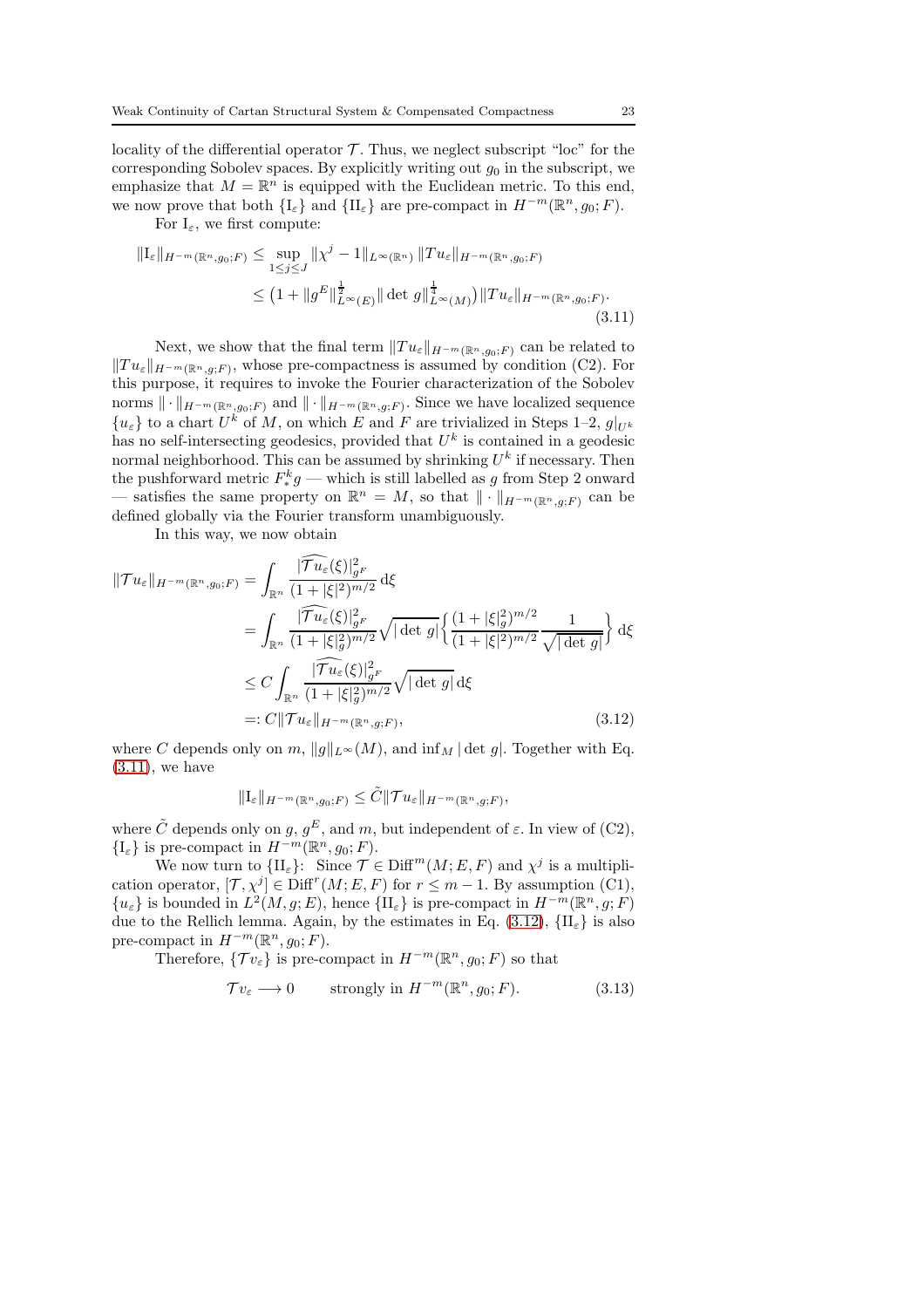This is because  $u_{\varepsilon} \rightharpoonup 0$  in  $L^2$  (see Step 1 above). Here  $\mathbb{R}^n$  is endowed with the Euclidean metric  $g_0$ , and F has the bundle metric  $g^F$ .

**5.** Now we estimate the Euclidean  $L^2$  norm of  $\mathcal{T}v_{\varepsilon}$  on  $\{|\xi| \geq 1\}$ , where  $\mathcal{T}v_{\varepsilon}$  is the standard Fourier transform on Euclidean spaces:

$$
\widehat{\mathcal{T}v_{\varepsilon}}(\xi) := \int_{\mathbb{R}^n} \mathcal{T}v_{\varepsilon}(x) e^{-2\pi i \xi \cdot x} dx.
$$

Indeed, since  $\mathcal{T} \in \text{Diff}^m(M; E, F)$ , by the localization and flattening in Steps 1–2, we have

$$
\mathcal{T} = \sum_{|\alpha| \leq m} a_{\alpha}(x) \partial_x^{\alpha},
$$

and the principal symbol is given by

$$
\sigma_m(\mathcal{T})(x,\xi) = (-2\pi i)^m \sum_{|\alpha|=m} a_{\alpha}(x)\xi^{\alpha};
$$

see §3 in [\[1\]](#page-61-1). Combining with the lower order terms, we have

$$
\widehat{\mathcal{T}v_{\varepsilon}}(\xi) = (-2\pi i)^m \sum_{|\alpha|=m} a_{\alpha}(x) \xi^{\alpha} \hat{v}_{\varepsilon}(\xi) + \sum_{|\beta| \leq m-1} b_{\beta}(x,\xi) \xi^{\beta} \hat{v}_{\varepsilon}(\xi),
$$

where  $|a_{\alpha}(x)| + |b_{\beta}(x,\xi)| \leq C_0$  for all  $x \in M$  and  $\xi \in T_x^*M$ , and for each  $\alpha$ and  $\beta$ . Then

$$
\begin{split}\n\|\mathcal{T}v_{\varepsilon}\|_{H^{-m}(\{|\xi|\geq K\})}^{2} \\
&:=\int_{|\xi|\geq K} \frac{\left|(-2\pi i)^{m}\sum_{|\alpha|=m}a_{\alpha}(x)\xi^{\alpha}\hat{v}_{\varepsilon}(\xi)+\sum_{|\beta|\leq m-1}b_{\beta}(x,\xi)\xi^{\beta}\hat{v}_{\varepsilon}(\xi)\right|^{2}}{(1+|\xi|^{2})^{m}} d\xi \\
&\geq C_{1}^{-1}\sum_{|\alpha|=m} \int_{|\xi|\geq K} \frac{|a_{\alpha}(x)|^{2}|\xi|^{2m}}{(1+|\xi|^{2})^{m}}|\hat{v}_{\varepsilon}(\xi)|^{2} d\xi \\
&\quad - C_{2}\sum_{|\gamma|\leq 2m-1} \int_{|\xi|\geq K} \frac{|\xi|^{\gamma}}{(1+|\xi|^{2})^{m}}|\hat{v}_{\varepsilon}(\xi)|^{2} d\xi,\n\end{split}
$$

where  $C_1$  depends only on m, while  $C_2 = C_2(\sup_x |b_\beta(x)|, m)$ . This is obtained by expanding the quadratic in the second line above and separating the highest order term from the other terms. Now, choosing  $K \geq 1$  so large that the second term is majorized by the first term in the last line, we have

$$
\|\mathcal{T}v_{\varepsilon}\|_{H^{-m}(\{|\xi|\geq K\})}^2 \geq C_3^{-1} \sum_{|\alpha|=m} \int_{|\xi|\geq K} \frac{|a_{\alpha}(x)|^2 |\xi|^{2m}}{(1+|\xi|^2)^m} |\hat{v}_{\varepsilon}(\xi)|^2 d\xi,
$$

which converges to 0 by Eq. [\(3.13\)](#page-22-2), where  $C_3$  depends on  $C_1, C_2$ , and K.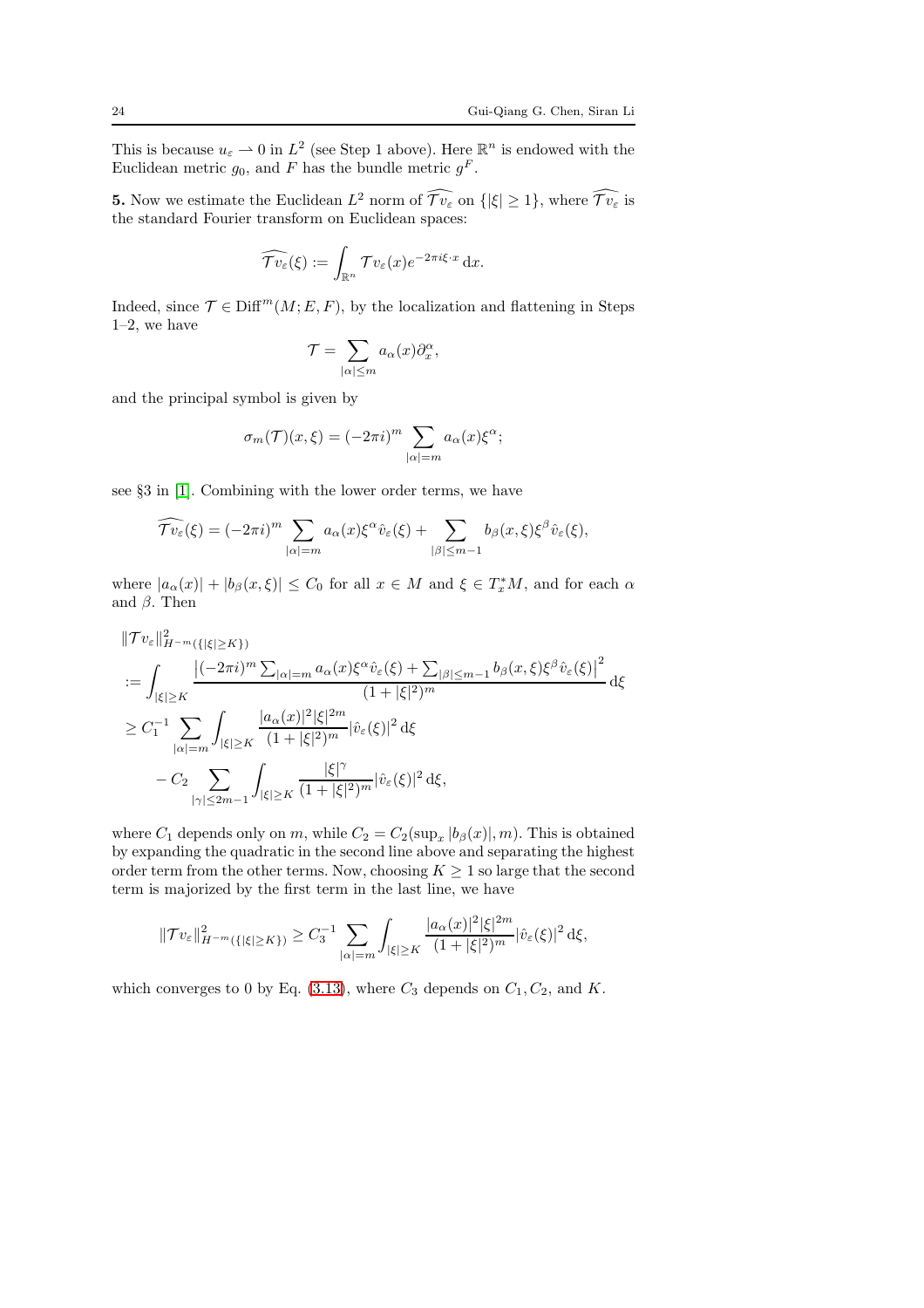**6.** In this step, we complexify Q and  $\Lambda_{\mathcal{T}}$ . First, we view  $Q: \Gamma(E) \to \mathbb{R}$  as a complex quadratic polynomial  $Q^{\mathbb{C}} : \Gamma(E^{\mathbb{C}}) \to \mathbb{C}$ , given by the following expression in local coordinates:

$$
Q^{\mathbb{C}}(z) := Q_x^{\mathbb{C}}(z) := \sum_{j,k} Q_{jk}(x) z^j \overline{z^k} \quad \text{for } x \in M \text{ and } z \in E_x^{\mathbb{C}},
$$

where  $E_x^{\mathbb{C}} \cong \mathbb{C}^J$  is the fiber of the complexified bundle  $E^{\mathbb{C}} := E \otimes \mathbb{C}$  at point x. Thus,  $Q^{\mathbb{C}}(s) = Q(s)$  for real  $s \in \Gamma(E)$ . Moreover, we define the *complexified* cone by

$$
\Lambda^{\mathbb{C}}_{\mathcal{T}} := \Lambda_{\mathcal{T}} + i\Lambda_{\mathcal{T}} = \{s^{\mathbb{C}} = s + is \, : \, s \in \Lambda_{\mathcal{T}}\}.
$$

We now compute  $Q^{\mathbb{C}}(\zeta)$  for  $\zeta = s + ir$ , where  $s, r \in \Gamma(E)$  are real: Indeed,

$$
Q^{\mathbb{C}}(s+ir) = Q(s) + Q(r) + i\big\{\mathbf{q}(r,s) + \mathbf{q}(s,r)\big\},\,
$$

where  $\mathbf{q}(r,s) := \sum_{j,k} Q_{jk}(x) r^j \overline{s^k}$  and  $Q(s) = \mathbf{q}(s,s)$  as before. In particular, we have ,

<span id="page-24-0"></span>
$$
Q^{\mathbb{C}}(s^{\mathbb{C}}) = 2Q(s) + 2iQ(s) = 2Q(s)^{\mathbb{C}}
$$

so that, for  $s^{\mathbb{C}} = s + is \in \Lambda^{\mathbb{C}}_{\mathcal{T}}$ , the following facts hold:

(i)  $Q(s)$ , =, or < 0 if and only if  $\text{Re}\{Q^{\mathbb{C}}(s^{\mathbb{C}})\}$ , =, or < 0 (respectively); (ii)  $s \in \Lambda_{\mathcal{T}}$  if and only if  $s^{\mathbb{C}} \in \Lambda_{\mathcal{T}}^{\mathbb{C}}$ ;

(iii) For any  $\psi \in C_c^{\infty}(M)$  and  $(u_{\varepsilon})^{\mathbb{C}} := u_{\varepsilon} + iu_{\varepsilon}$ , we have

$$
\lim_{\varepsilon \to 0} \int_M (Q \circ u_{\varepsilon}) \psi \, dV_g = 0 \quad \iff \quad \lim_{\varepsilon \to 0} \int_M \text{Re}\{Q^{\mathbb{C}} \circ (u_{\varepsilon})^{\mathbb{C}}\} \psi \, dV_g = 0.
$$

7. We first observe the following pointwise inequality: For each  $\delta > 0$  and any compact set  $\mathcal{K} \Subset T^*M \setminus \{0\}$ , there is a constant  $C_{\delta,\mathcal{K}} \in (0,\infty)$  such that

$$
\operatorname{Re}\{Q^{\mathbb{C}}(s^{\mathbb{C}})\}\geq-\delta\big||s^{\mathbb{C}}|_{g^{E,\mathbb{C}}}\big|^2-C_{\delta,\mathcal{K}}\big||\sigma_m(T)(\eta)(s^{\mathbb{C}})|_{g^{F,\mathbb{C}}}\big|^2\tag{3.14}
$$

for each  $\eta \in \mathcal{K}$  and  $s \in \Gamma(E)$ , provided that  $\text{Re}(Q) \geq 0$  on  $\Lambda_{\mathcal{T}}$ . Here  $g^{E,\mathbb{C}}$ is the *complexified bundle metric on*  $E$ , obtained according to the same rule for  $Q \mapsto Q^{\mathbb{C}}$ , by viewing  $g^E$  as a quadratic form on each fiber (*i.e.*, a vector space) of E; and similarly for  $g^{F,\mathbb{C}}$ .

Indeed, since Eq. [\(3.14\)](#page-24-0) is 2-homogeneous in  $s^{\mathbb{C}}$ , the scaling:  $s^{\mathbb{C}} \mapsto \lambda s^{\mathbb{C}}$ by any  $\lambda \in \mathbb{C}$  leaves it invariant. In particular, it is independent of the signatures of the semi-Riemannian bundle metrics  $g^{E}$  and  $g^{F}$ . Moreover, cone  $\Lambda_{7}$ in (C3) is completely determined by  $\mathcal{T}$ , which is independent of metrics g,  $g^E$ , and  $g^F$ , and sequences  $\{u_{\varepsilon}\}\$  and  $\{v_{\varepsilon}\}\$ . Thus, Eq. [\(3.14\)](#page-24-0) follows from a simple contradictory argument as in Tartar's proof of the classical quadratic theorem [\[59\]](#page-63-10).

We now integrate Eq. [\(3.14\)](#page-24-0) over  $\{|\xi| \geq K\}$ , with  $K \geq 1$  specified at the end of Step 5 above,  $s^{\mathbb{C}} = (\hat{v}_{\varepsilon})^{\mathbb{C}}$ , and  $\eta := \frac{\xi^{2m}}{(1 + |\xi|^2)}$  $\frac{\xi^{-m}}{(1+|\xi|^2)^m}$ . Then

$$
2^{-m} = \frac{|\xi|^{2m}}{(2|\xi|^2)^m} \le |\eta| \le 1 \quad \text{for all } |\xi| \ge K.
$$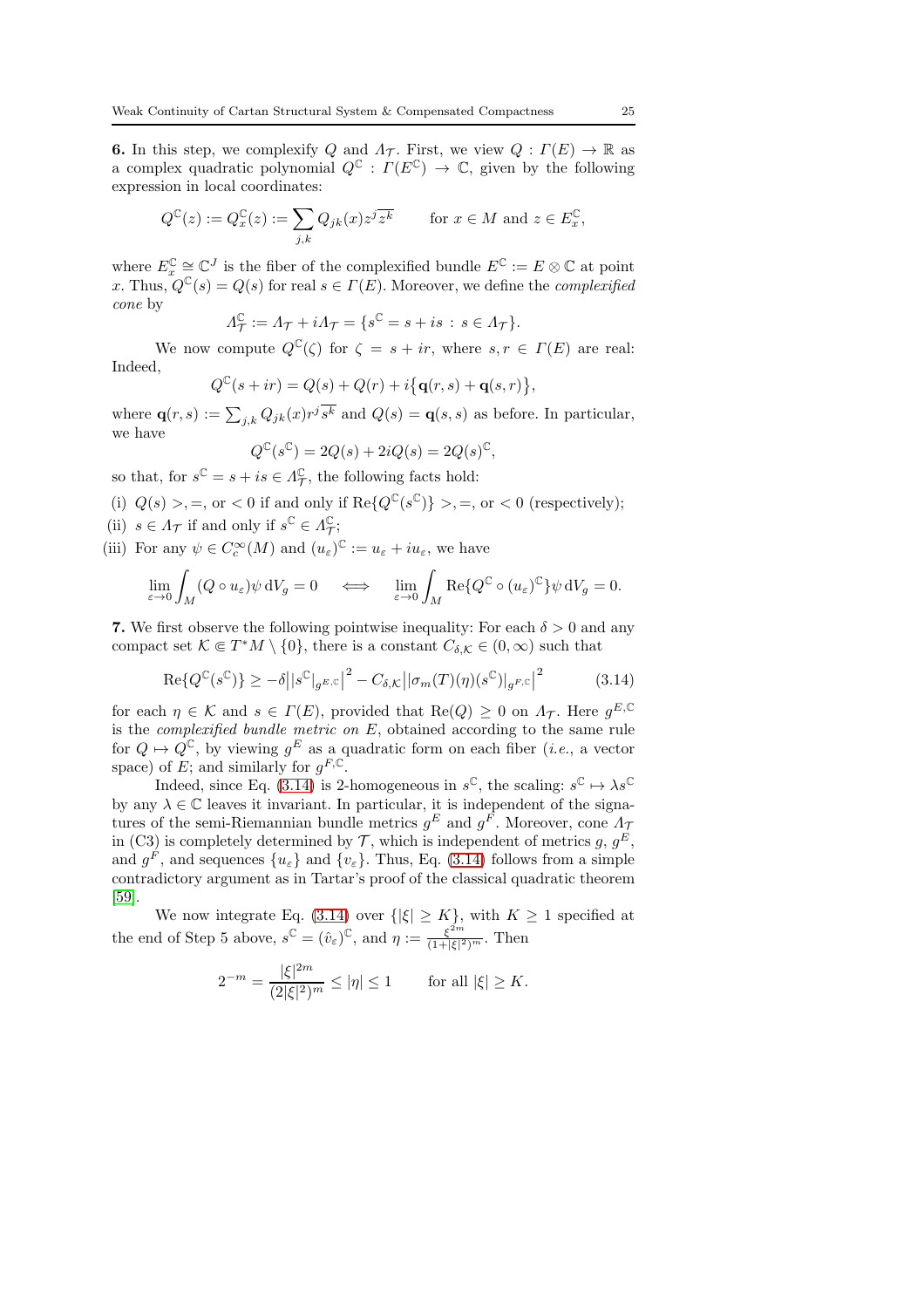We remark here that it is crucial for sequence  $\{v_{\varepsilon}\}\)$  to be taken on  $M = \mathbb{R}^n$ with respect to the Euclidean metric (*cf.* Step 3 above). In this case, the metric induced on the cotangent bundle  $T^*M$  is also Euclidean, so that  $|\xi| \neq 0$  for all  $\xi \in T^*M \setminus \{0\}$ .

To proceed,  $\eta \in \mathcal{K} := \{2^{-m} \leq |\xi| \leq 1\}$  is indeed a compact subset of  $T^*M\setminus\{0\}$  so that

$$
\begin{split} & \int_{|\xi|\geq K} \operatorname{Re}\{Q^{\mathbb{C}}(\hat{v}_{\varepsilon})^{\mathbb{C}}\} \, \mathrm{d}\xi \\ & \geq -\delta \|v_{\varepsilon}\|_{L^{2}(\mathbb{R}^{N};E)}^{2} - C_{\delta,\mathcal{K}} \bigg\{\sum_{|\alpha|=m} \int_{|\xi|\geq K} \frac{|a_{\alpha}(x)|^{2}|\xi|^{2m}}{(1+|\xi|^{2})^{m}} |\hat{v}_{\varepsilon}(\xi)|^{2} \, \mathrm{d}\xi\bigg\}, \end{split}
$$

where the last term on the right-hand side tends to zero as  $\varepsilon \to 0$  (*cf.* Step 5). Therefore, we have

$$
\lim_{\varepsilon \to 0} \int_{|\xi| \ge K} \operatorname{Re} \{ Q^{\mathbb{C}}(\hat{v}_{\varepsilon})^{\mathbb{C}} \} \, \mathrm{d}\xi \ge -C_0 \delta \qquad \text{ for arbitrary } \delta > 0,
$$

where  $C_0 = \sup_{\varepsilon > 0} ||v_{\varepsilon}||_{L^2(\mathbb{R}^n;E)}^2 = \sup_{\varepsilon > 0} ||u_{\varepsilon}||_{L^2(\mathbb{R}^n, g;E)}^2 < \infty$ . This implies that the left-hand side is non-negative. Applying the same argument for  $-Q$ in place of  $Q$ , thanks to condition  $(C3)$  and Step 6 above, we finally obtain

$$
\lim_{\varepsilon \to 0} \int_{|\xi| \ge K} \operatorname{Re} \{ Q^{\mathbb{C}} \circ \hat{v}_{\varepsilon}^{\mathbb{C}} \}(\xi) d\xi = 0,
$$

that is,

<span id="page-25-0"></span>
$$
\lim_{\varepsilon \to 0} \int_{|\xi| \ge K} \text{Re}\left\{Q(\hat{v}_{\varepsilon})\right\}(\xi) d\xi = 0. \tag{3.15}
$$

8. Now we combine [\(3.10\)](#page-21-0) with [\(3.15\)](#page-25-0) and employ the Plancherel formula to conclude

$$
\lim_{\varepsilon \to 0} \Big| \int_{\mathbb{R}^n} \text{Re}\{Q(\hat{v}_{\varepsilon}(\xi))\} d\xi \Big|
$$
\n
$$
\leq \lim_{\varepsilon \to 0} \int_{|\xi| < K} |\text{Re}\{Q(\hat{v}_{\varepsilon}(\xi))\}| d\xi + \lim_{\varepsilon \to 0} \Big| \int_{|\xi| \geq K} \text{Re}\{Q(\hat{v}_{\varepsilon}(\xi))\} d\xi \Big|
$$
\n
$$
\leq C \lim_{\varepsilon \to 0} \int_{|\xi| < K} |\hat{v}_{\varepsilon}(\xi)|^2 d\xi = 0,
$$
\n(3.16)

for some constant  $C > 0$  independent of  $\varepsilon > 0$ . Then we infer from the Plancherel formula that

$$
\lim_{\varepsilon \to 0} \int_{\mathbb{R}^n} (Q \circ v_{\varepsilon})(x) \, \mathrm{d}x = 0.
$$

Also, recall from Equation [\(3.8\)](#page-21-1) that  $v_{\varepsilon}$  differs from  $u_{\varepsilon}$  by a multiplicative factor depending only on the  $L^{\infty}$  norms of metrics on M and E (independent of  $\varepsilon$ ). As Q is quadratic, we thus deduce

$$
\lim_{\varepsilon \to 0} \int_M (Q \circ u_\varepsilon)(x) \,dV_g = 0.
$$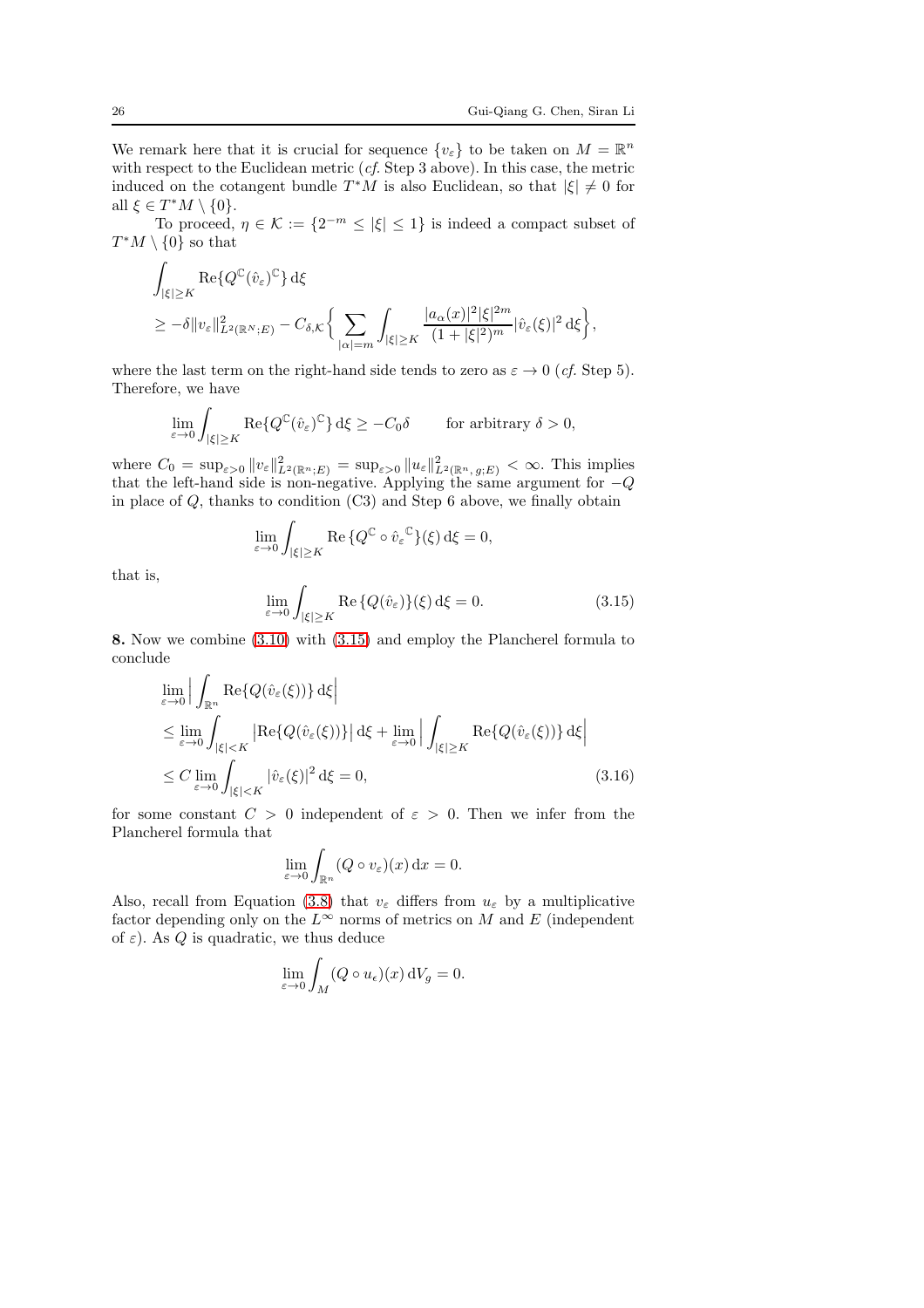Moreover, we recall from Step 1 that the assertion of Theorem [3.1](#page-16-0) is invariant under localizations, *i.e.*, multiplication by test functions  $\psi \in C_c^{\infty}(M)$ . Therefore, we can now conclude that  $\{Q \circ u_{\varepsilon}\}$  converges to  $Q \circ u$  in the sense of distributions. This completes the proof.

We emphasize that the non-degeneracy condition of metric, det  $q \neq 0$ , is crucial to the proof. We need it in Eq. [\(3.12\)](#page-22-1) to compare the  $H^{-m}$  norms of  $\mathcal{T}\hat{u}^{\varepsilon}$  taken with respect to g and the Euclidean metric  $g_0$ . Therefore, we can extend Theorem [3.1](#page-16-0) to a more general theorem, Theorem [3.2](#page-26-0) below, for non-smooth metrics g,  $g^E$ , and  $g^F$ , which is crucial to the development in §4. Notice that, in the proof of Theorem [3.1,](#page-16-0) only the  $L^{\infty}_{loc}$  topology of the metrics are involved in the estimates. Thus, in view of the Morrey–Sobolev embedding, the following result holds by an approximation argument:

<span id="page-26-0"></span>Theorem 3.2 Let M be a semi-Riemannian manifold with a non-degenerate  $L^{\infty}_{\text{loc}}$  metric g (i.e.,  $|\det g| \geq \eta_0 > 0$  a.e.). Let E and F be two real vector bundles over M with  $L^{\infty}_{\text{loc}}$  bundle metrics  $g^E$  and  $g^F$ , respectively. Consider a sequence of E-sections  $\{u_{\varepsilon}\}\subset L^2(M;E)$ , a differential operator  $\mathcal{T}\in$  $Diff^{m}(M;E, F)$  for some  $m \in \mathbb{R}_{+}$  with the principal symbol  $\sigma_{m}(\mathcal{T}): T^{*}M \to$  $Hom(E; F^{\mathbb{C}})$ , and a real quadratic polynomial  $Q: \Gamma(E) \to \mathbb{R}$ . If the following conditions hold:

(C-1)  $u_{\varepsilon} \rightharpoonup u$  weakly in  $L^2_{\text{loc}}(M;E)$ ,

(C-2) { $\mathcal{T} u_{\varepsilon}$ } is pre-compact in  $H^{-m}_{\text{loc}}(M;F)$ ,

(C-3)  $Q(s) = 0$  for all  $s \in \Lambda_{\mathcal{T}}$ , where the cone of  $\mathcal{T}$  is defined by

$$
\Lambda_{\mathcal{T}} := \big\{ s \in \Gamma(E) \,:\, \sigma_m(\mathcal{T})(\xi)(s) = 0 \,\,\text{for some} \,\,\xi \in T^*M \setminus \{0\} \big\},
$$

then

$$
\lim_{\varepsilon \to 0} \int_M (Q \circ u_\varepsilon) \psi \ dV_g = \int_M (Q \circ u) \psi \ dV_g \qquad \text{for any } \psi \in C_c^\infty(M).
$$

To conclude this section, besides the geometric theorem, Theorem [3.2,](#page-26-0) we can also obtain a generalized compensated compactness theorem in the abstract harmonic analysis settings. Although this result is not needed for our weak continuity theorem (Theorem [4.1\)](#page-28-1) for the Cartan structural system below, it is of independent interest from the perspectives of compensated compactness and harmonic analysis. In addition, it may help to elucidate certain steps in the lengthy proof of Theorem [3.1](#page-16-0) that leads to Theorem [3.2](#page-26-0) above.

We first recall some basics of abstract harmonic analysis (cf. Loomis [\[42\]](#page-63-19) and the notes by Tao [\[60\]](#page-63-20)). A topological group G is a group with a topology, in which the group operation and the inverse are continuous. If a group G is Abelian whose topology is Hausdorff and locally compact, we say that G is a locally compact Abelian group, abbreviated as LCA group in the sequel. For any LCA group G, there exists an invariant Radon measure  $\mu_G$ , unique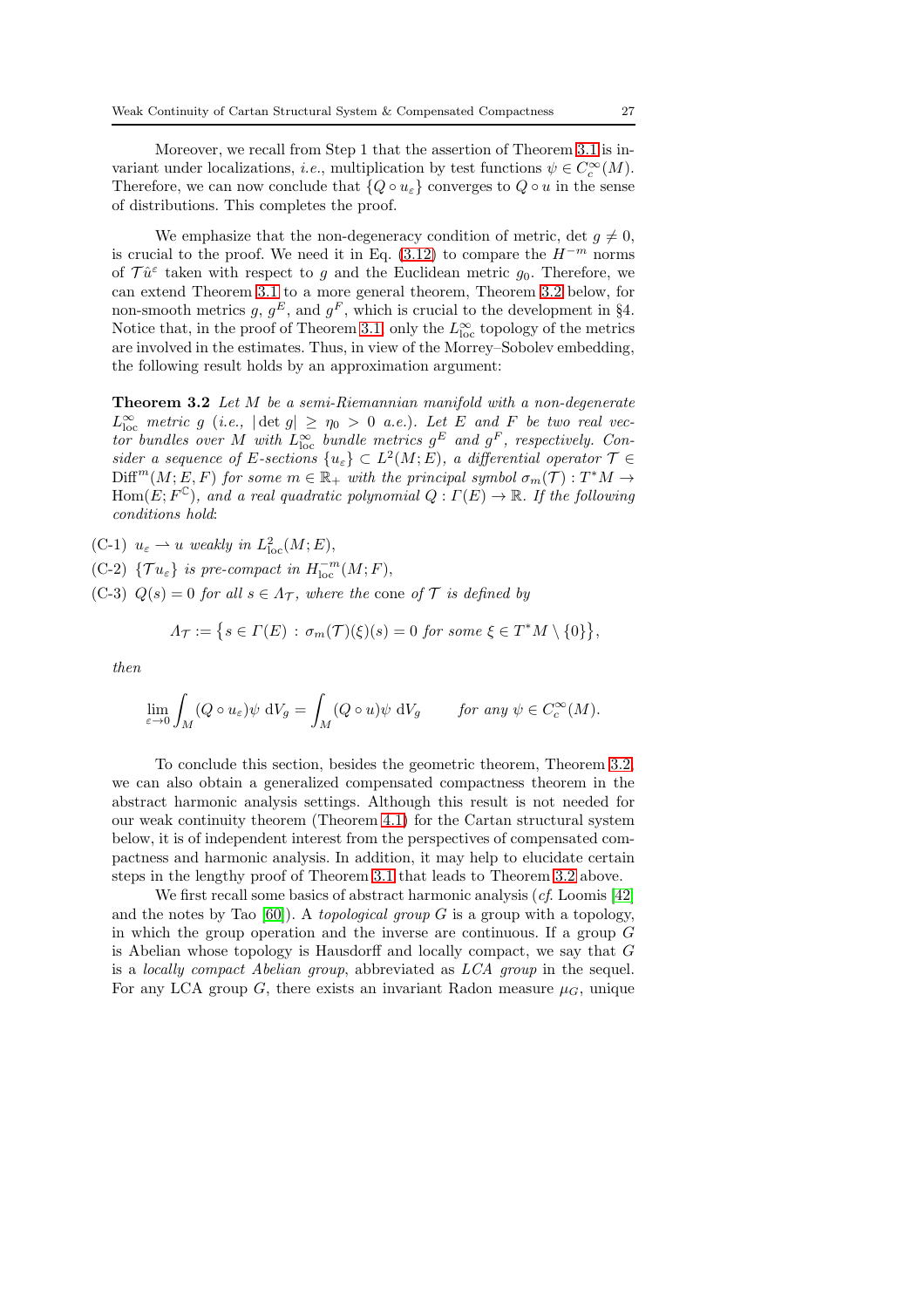.

up to multiplicative constants, known as the *Haar measure*. The  $L^p$  norm,  $1 \leq p < \infty$ , for a function  $u : G \to \mathbb{C}$  can then be defined as

$$
\|u\|_{L^p(G)}:=\Big(\int_G |u(g)|^p\, {\rm d} \mu_G(g)\Big)^{1/p}
$$

Given any LCA group G, its group of characters,  $\hat{G} := \text{Hom}(G; \mathbb{R}/\mathbb{Z})$ , is also an LCA group endowed with the local-uniform topology of any nontrivial Haar measure (which is the weakest topology making each element of  $\hat{G}$  continuous). It is also known as the *dual* of G, due to the *Pontryagin duality theorem:* G is canonically isomorphic to  $\hat{G}$ . Then, for  $u \in L^1(G)$ , we can define its Fourier transform  $\hat{u}$ :  $\hat{G} \rightarrow \mathbb{C}$  by

<span id="page-27-0"></span>
$$
\hat{u}(\xi) := \int_G u(g)e^{-2\pi i\xi(g)} d\mu_G(g),
$$
\n(3.17)

where  $\xi(q)$  is given by the duality pairing of  $\hat{G}$  and  $G$ . From now on, we write  $0 \in \hat{G}$  as the group identity; this is in agreement with the definition,  $\hat{G}$  :=  $Hom(G; \mathbb{R}/\mathbb{Z})$ , which is the group of *additive* (not multiplicative) characters.

Next, the Plancherel formula extends to the general LCA groups:

$$
||u||_{L^2(G)} = ||\hat{u}||_{L^2(\hat{G})}
$$
 for all  $u \in L^2(G)$ ,

with the Haar measures  $\mu_G$  and  $\mu_{\hat{G}}$  suitably normalized. In other words, the Fourier transform defined in Eq.  $(3.17)$  is an isometry between  $L^2(G)$  and  $L^2(\hat{G})$ . Notice that all the constructions up to now can naturally be extended to vector-valued functions  $u : G \to \mathbb{C}^I$  for  $I \geq 1$ .

Finally, we say that  $\mathcal{T}: L^2(G) \to L^2(G)$  is a multiplier operator if

$$
\widehat{\mathcal{T}u}(\xi) = m(\xi)\hat{u}(\xi) \qquad \text{for some } m : \hat{G} \to \mathbb{C},
$$

where m is known as the Fourier multiplier of  $\mathcal T$ . More generally, for  $\mathcal T$ :  $L^2(G; \mathbb{C}^J) \to L^2(G; \mathbb{C}^I)$  for  $I, J \geq 1$ , the multiplier is a mapping

$$
m: \hat{G} \to \mathrm{Mat}(I \times J; \mathbb{C}) \cong (\mathbb{C}^{J})^* \otimes \mathbb{C}^{I}.
$$

That is, for each  $\xi \in \hat{G}$ ,  $m(\xi)$  is a linear operator from  $\mathbb{C}^{J}$  to  $\mathbb{C}^{I}$  (equivalently, an  $I \times J$  matrix). In the sequel, for any matrix  $M \in Mat(I \times J; \mathbb{C})$ , we use  $|M| := \sqrt{\sum_{i=1}^{I} \sum_{j=1}^{J} |M_{ij}|^2}$  to denote its Hilbert–Schmidt norm.

In this context, we say that  $Q: \mathbb{C}^N \to \mathbb{C}$  is a quadratic polynomial if it is a Hermitian 2-form on  $\mathbb{C}^N$ , *i.e.*,  $Q = \{Q_{jk}\}\$ as a complex  $N \times N$  matrix satisfies

$$
Q_{jk} = \overline{Q_{kj}} \qquad \text{for each } j, k = 1, 2, \dots, N.
$$

That is,

<span id="page-27-1"></span>
$$
Q(\lambda) = \sum_{j,k=1}^{N} Q_{jk} \lambda^{j} \overline{\lambda^{k}} \quad \text{for } \lambda = (\lambda^{1}, \dots, \lambda^{N}) \in \mathbb{C}^{N} \text{ and constants } Q_{jk} \in \mathbb{C}.
$$
\n(3.18)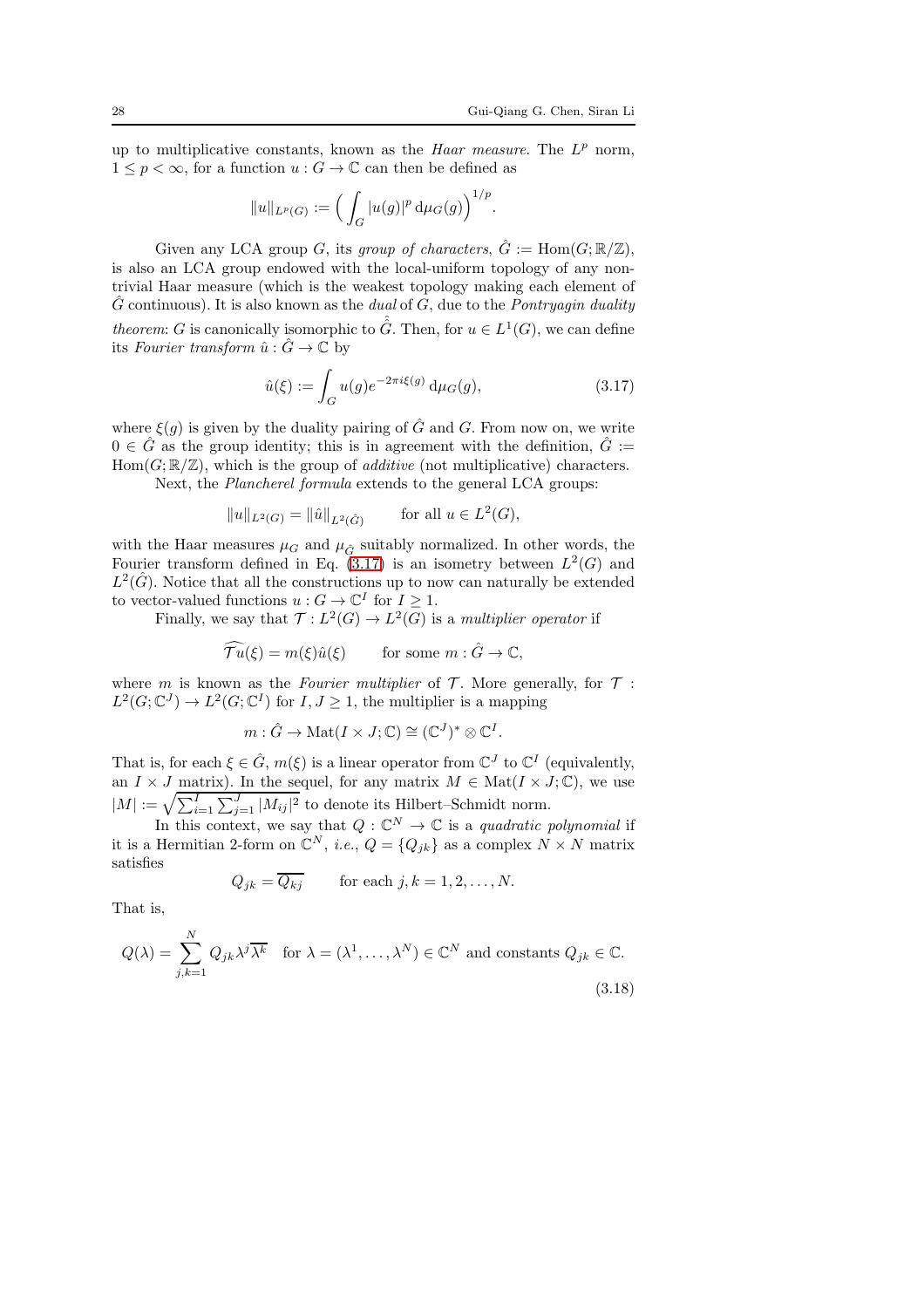**Theorem 3.3** Let G be an LCA group with Haar measure  $\mu_G$ . Consider a sequence  $\{u_{\varepsilon}\}\$ in  $L^2_c(G; \mathbb{C}^J)$ , a Fourier multiplier operator  $\mathcal{T}: L^2(G; \mathbb{C}^J) \to$  $H^{-s}(G; \mathbb{C}^I)$  with multiplier  $m : \hat{G} \to \text{Mat}(I \times J; \mathbb{C})$  for some  $s \in \mathbb{R}_+$ , and a quadratic polynomial  $Q: \mathbb{C}^J \to \mathbb{C}$ . Assume that

- (i)  $u_{\varepsilon} \rightharpoonup u$  weakly in  $L^2(G; \mathbb{C}^J)$ .
- (ii) The end of  $\hat{G}$  retracts nicely onto a compact set. More precisely, for some compact set  $\Xi \in \hat{G}$  containing 0, there exist another compact set  $\mathcal{K} \in$  $\hat{G}\backslash\{0\}$  and a continuous surjective map  $\Phi:\hat{G}\backslash\Xi\to\mathcal{K}$  such that  $\{(\Phi^*m)\hat{u_\varepsilon}\}$ is pre-compact in  $L^2(\hat{G} \setminus \Xi, \mathbb{C}^J)$ .
- (iii)  $Q(\lambda) = 0$  for all  $\lambda \in \Lambda_T$ , where  $\Lambda_T$  (the cone of T) is defined by

<span id="page-28-2"></span>
$$
\Lambda_{\mathcal{T}} := \left\{ \lambda \in \mathbb{C}^J : m(\xi)(\lambda) = 0 \text{ for some } \xi \in \hat{G} \setminus \{0\} \right\}. \tag{3.19}
$$

Then

$$
\lim_{\varepsilon \to 0} \int_G (Q \circ u_{\varepsilon})(g) d\mu_G(g) = \int_G (Q \circ u)(g) d\mu_G(g).
$$

In Theorem [3.3](#page-27-1) above, the *pullback* of m under  $\Phi$ , *i.e.*,  $\Phi^* m : \hat{G} \setminus \Xi \to$  $[0, \infty]$ , is given by  $\Phi^* m(\xi) := m(\Phi(\xi))$ . In the definition of  $\Lambda_{\mathcal{T}}$  in [\(3.19\)](#page-28-2), we view  $m: \hat{G} \to (\mathbb{C}^J)^* \otimes \mathbb{C}^I$ . That is,  $m(\xi)$  is an operator from  $\mathbb{C}^J$  to  $\mathbb{C}^I$  so that  $m(\xi)(\lambda) \in \mathbb{C}^I$ . According to this interpretation, another characterization of the cone is

$$
\Lambda_{\mathcal{T}} = \bigcup_{\xi \in \hat{G} \setminus \{0\}} \ker[m(\xi)].
$$

The proof of Theorem [3.3](#page-27-1) can be found in Appendix B.

# <span id="page-28-0"></span>4 Global Weak Continuity of the Cartan Structural System

In this section, we establish the weak continuity of the Cartan structural system [\(2.13\)](#page-12-0) on semi-Riemannian manifolds. The arguments are global and intrinsic, based on the geometric compensated compactness theorem, Theorem [3.2.](#page-26-0) This extends our earlier results on the weak continuity of the GCR system on Riemannian manifolds [\[12,](#page-62-11)[14\]](#page-62-10).

<span id="page-28-1"></span>**Theorem 4.1** Let  $(M, g)$  be a semi-Riemannian manifold of dimension n, with  $\text{Ind}(M) = \nu$ ,  $g \in L^{\infty}_{loc}$ , and the Levi-Civita connection  $\nabla$  of g in  $L^p_{loc}$  for  $p > 2$ . Assume that a family of connection 1-forms  $\{W_{\varepsilon}\}\$  with the same index is uniformly bounded in  $L^p_{\text{loc}}$  and that each  $\mathcal{W}_{\varepsilon}$  satisfies the Cartan structural system [\(2.13\)](#page-12-0) in the sense of distributions. Then, after passing to a subsequence if necessary,  $\mathcal{W}_{\varepsilon}$  converges weakly in  $L^p_{\text{loc}}$  to a connection 1-form W that also satisfies system [\(2.13\)](#page-12-0).

By " $\{W_{\varepsilon}\}\right\}$  with the same index" we mean that there are fixed positive integers k and  $\tau$  such that, for each  $\varepsilon$ ,

$$
\mathcal{W}_{\varepsilon} \in L^{p}_{loc}(M; T^{*}M \otimes \mathfrak{o}(\nu + \tau, (n + k) - (\nu + \tau))).
$$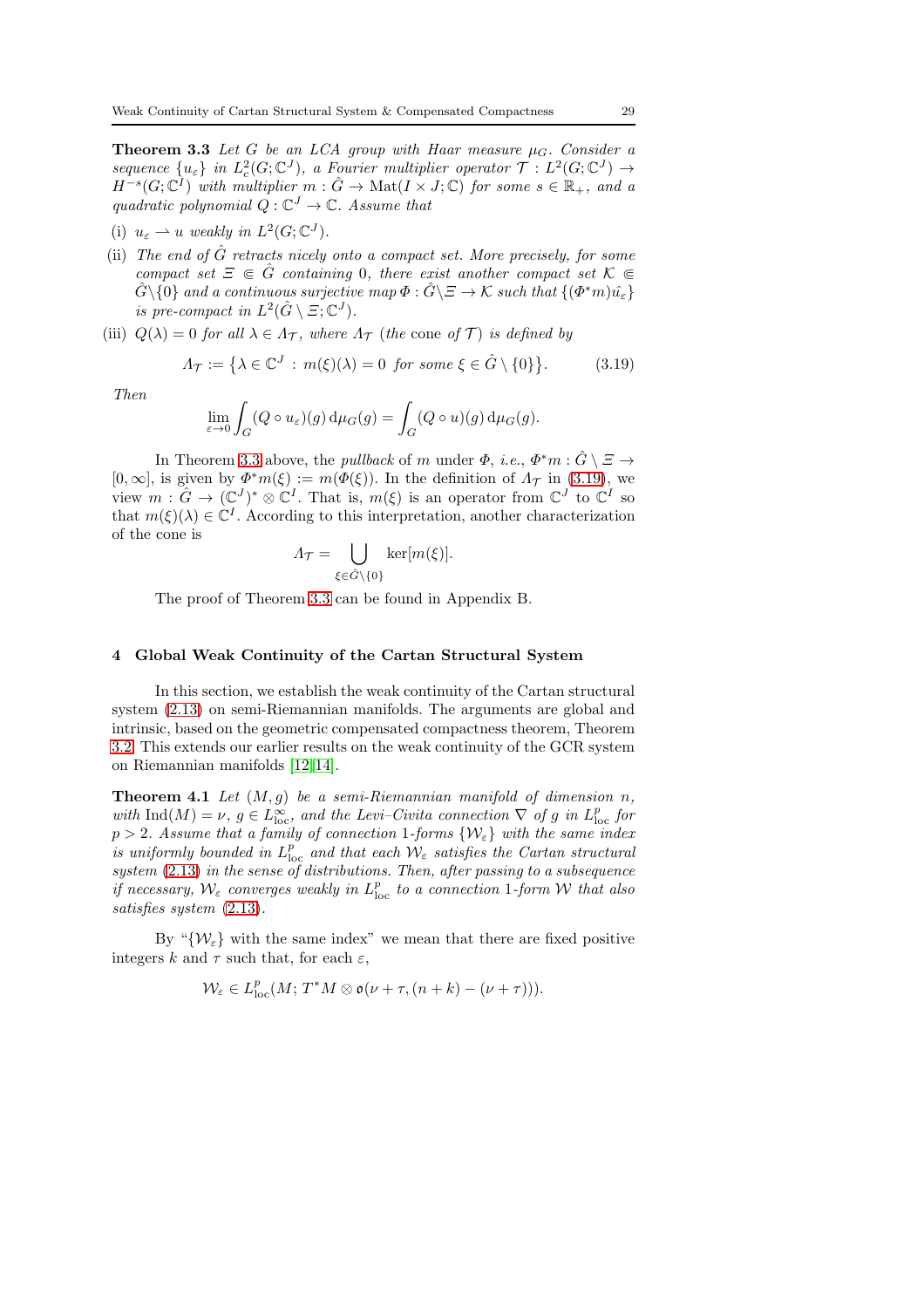That is,  $\{\mathcal{W}_{\varepsilon}\}\)$  arises from isometric immersions of M into a fixed semi-Euclidean space  $\mathbb{R}^{n+k}_{\nu+\tau}$ .

Proof of Theorem [4.1.](#page-28-1) Our goal is to pass to the limit in the system:

$$
d\mathcal{W}_{\varepsilon} = \mathcal{W}_{\varepsilon} \wedge \mathcal{W}_{\varepsilon}.\tag{4.1}
$$

We divide the proof into four steps. Throughout the proof, we write

$$
\mathfrak{h} := \mathfrak{o}(\nu + \tau, (n + k) - (\nu + \tau)).
$$

**1.** Take an arbitrary test differential form  $\varphi \in C_c^{\infty}(M; \wedge^{n-2}T^*M)$ . Then

<span id="page-29-0"></span>
$$
d\mathcal{W}_{\varepsilon} \wedge \varphi = \mathcal{W}_{\varepsilon} \wedge (\mathcal{W}_{\varepsilon} \wedge \varphi) = \star \langle \star \mathcal{W}_{\varepsilon}, \mathcal{W}_{\varepsilon} \wedge \varphi \rangle, \tag{4.2}
$$

where  $\star : \wedge^j T^*M \to \wedge^{n-j} T^*M$  is the *Hodge star* operator (a vector bundle isomorphism), and  $\varphi$  has no h-component. In the rest of the proof, we also use **★** to denote its natural extension  $\star : \wedge^j T^*M \otimes \mathfrak{h} \to \wedge^{n-j} T^*M \otimes \mathfrak{h}$ , given by  $\star(\omega \otimes A) := \star \omega \otimes A$  for  $\omega \in \wedge^j T^*M$  and  $A \in \mathfrak{h}$ . In other words, we do not distinguish between  $\star$  and  $\star \otimes id_{\mathfrak{h}}$ .

2. We now determine the differential constraints of Eq. [\(4.2\)](#page-29-0).

We start from the left-hand side. Notice that  $dW_{\varepsilon} = W_{\varepsilon} \wedge W_{\varepsilon}$  with

$$
\mathcal{W}_{\varepsilon} \wedge \mathcal{W}_{\varepsilon} \in L^{\frac{p}{2}}_{\mathrm{loc}}(U; \wedge^2 T^*M \otimes \mathfrak{h}).
$$

Recall the following compact Sobolev embedding: If  $p < 2n$ ,

$$
L_{\text{loc}}^{\frac{p}{2}}(U; \wedge^2 T^*M \otimes \mathfrak{h}) \hookrightarrow W^{-1,q}_{\text{loc}}(U; \wedge^2 T^*M \otimes \mathfrak{h}) \quad \text{for any } q < \frac{pn}{2n-p}.
$$

On the other hand, if  $p \geq 2n$ , we can first embed

$$
L_{\text{loc}}^{\frac{p}{2}}(U; \wedge^2 T^*M \otimes \mathfrak{h}) \to L_{\text{loc}}^{\frac{p}{2}}(U; \wedge^2 T^*M \otimes \mathfrak{h}) \quad \text{for } 2 < p < 2n,
$$

and then compactly embed the right-hand side into  $W_{\text{loc}}^{-1,q}$ . Thus,  $\{d\mathcal{W}_{\varepsilon}\}\)$  is pre-compact in  $W^{-1,q}_{loc}(U; \wedge^2 T^*M \otimes \mathfrak{h})$  for some  $1 < q < 2$ . On the other hand, the Rellich lemma implies that  $\{d\mathcal{W}_{\varepsilon}\}\$ is pre-compact in  $W_{\text{loc}}^{-1,p}(U;\wedge^2 T^*M\otimes \mathfrak{h})$ for  $p > 2$ . By interpolation, we find that

$$
\{\mathrm{d}\mathcal{W}_{\varepsilon}\}\qquad\text{is pre-compact in }H^{-1}_{\text{loc}}(U;\wedge^2T^*M\otimes\mathfrak{h}).
$$

Owing to the super-commutativity of d, we have

$$
d(\mathcal{W}_{\varepsilon} \wedge \varphi) = d\mathcal{W}_{\varepsilon} \wedge \varphi - \mathcal{W}_{\varepsilon} \wedge d\varphi.
$$

Therefore, we conclude

<span id="page-29-1"></span>
$$
\{d(\mathcal{W}_{\varepsilon} \wedge \varphi)\} \qquad \text{is pre-compact in } H^{-1}_{\text{loc}}(U; \wedge^2 T^*M \otimes \mathfrak{h}).\tag{4.3}
$$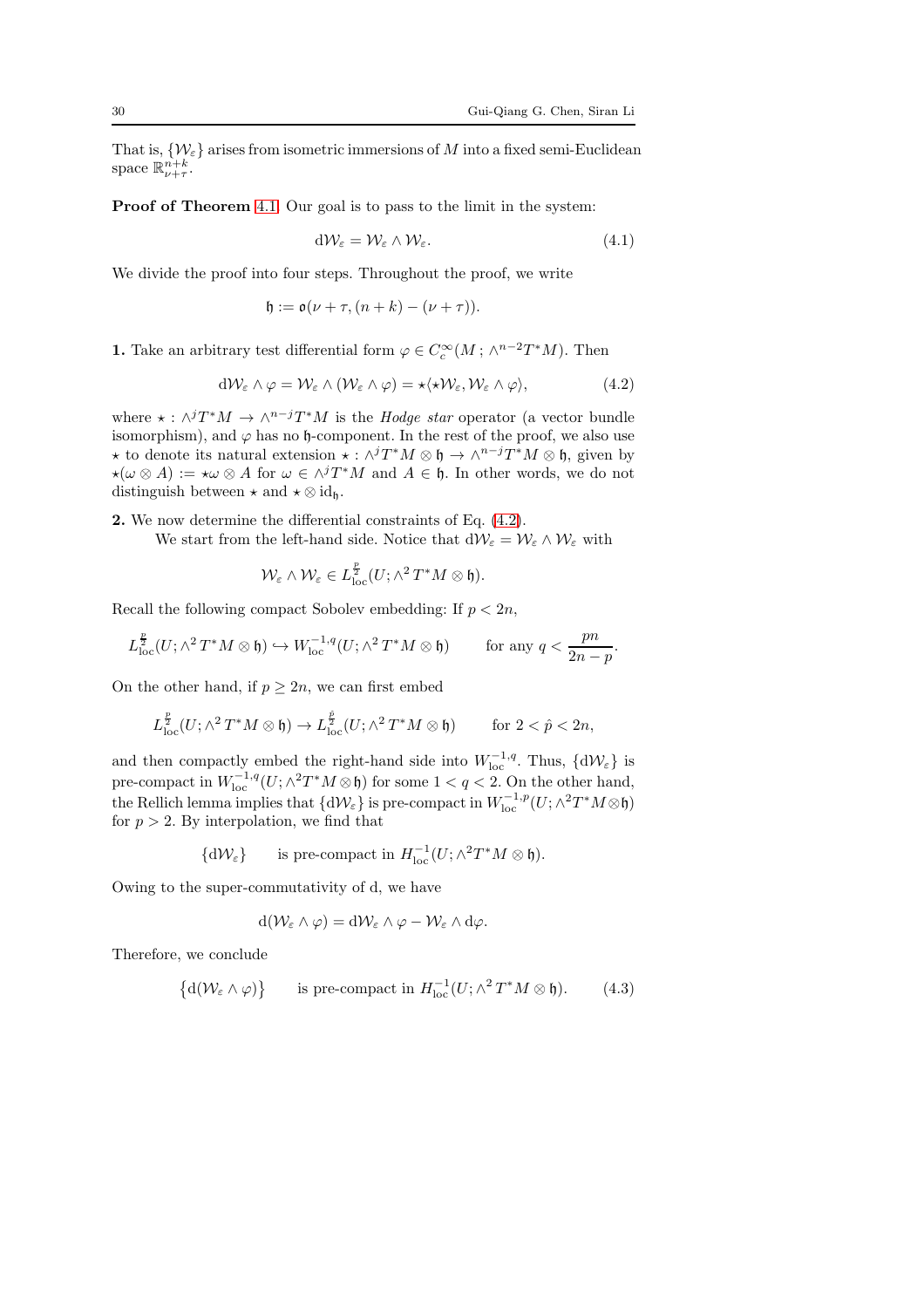Next, consider the rightmost side of Eq.  $(4.2)$ . Recall that the  $L^2$ -adjoint of d (the co-differential), denoted by  $\delta : \wedge^j T^*M \to \wedge^{j-1} T^*M$  for  $1 \leq j \leq n$ , is related to d by

$$
\delta = (-1)^{j(n-j)+1} \star \mathbf{d} \star.
$$

The Hodge star extends to an isometric isomorphism

$$
\star: L^q(U; \wedge^j T^*M) {\to} L^q(U; \wedge^{n-j} T^*M) \quad \text{for each } 0 \le j \le n.
$$

For M with signature  $\nu$ ,

$$
\star \star = (-1)^{j(n-j)+\nu} \operatorname{id}_{\wedge^j T^*M},
$$

where id denotes the identity map. Then we have obtained another differential constraint:

<span id="page-30-0"></span>
$$
\{\delta \star \mathcal{W}_{\varepsilon}\}\qquad \text{is pre-compact in } H^{-1}_{\text{loc}}(U; \mathfrak{h}).\tag{4.4}
$$

**3.** In view of the arguments in Step 2 above, especially Eqs.  $(4.3)$ – $(4.4)$ , it suffices to establish the following *claim*, which is of generality:

Claim: Let  $\{V_{\varepsilon}\}\$ be a family of  $(n-1)$ -forms so that  $\{dV_{\varepsilon}\}\$ is pre-compact in  $H^{-1}_{loc}$ , and let  $\{Z_{\varepsilon}\}\$  be a family of  $(n-1)$ -forms so that  $\{\delta Z_{\varepsilon}\}\$  is pre-compact in  $H^{-1}_{loc}$ . Assume that  $V_{\varepsilon} \rightharpoonup V$  and  $Z_{\varepsilon} \rightharpoonup Z$  weakly in  $\tilde{L}_{loc}^p$ . Then  $\{V_{\varepsilon}, Z_{\varepsilon}\}\$ converges to  $\langle V, Z \rangle$  in the sense of distributions.

Indeed, if the claim is true, we define

$$
\begin{cases} V_{\varepsilon} := \mathcal{W}_{\varepsilon} \wedge \varphi \in L^p_{\text{loc}}(U; \wedge^{n-1} T^*M \otimes \mathfrak{h}), \\ Z_{\varepsilon} := \star \mathcal{W}_{\varepsilon} \in L^p_{\text{loc}}(U; \wedge^{n-1} T^*M \otimes \mathfrak{h}). \end{cases}
$$

The above *claim* implies that  $\langle W_{\varepsilon} \wedge \varphi, \star W_{\varepsilon} \rangle \rightarrow \langle W \wedge \varphi, \star W \rangle$  in the sense of distributions. Using the identities of the Hodge star and the super-commutativity of the wedge product, we deduce

$$
\langle W_{\varepsilon} \wedge \varphi, \star W_{\varepsilon} \rangle = (-1)^{\nu} W_{\varepsilon} \wedge \varphi \wedge \star \star W_{\varepsilon}
$$
  

$$
= (-1)^{2\nu + n - 1} W_{\varepsilon} \wedge \varphi \wedge W_{\varepsilon}
$$
  

$$
= (-1)^{2\nu + 2(n - 1)} W_{\varepsilon} \wedge W_{\varepsilon} \wedge \varphi
$$
  

$$
= W_{\varepsilon} \wedge W_{\varepsilon} \wedge \varphi.
$$

Therefore, the previous convergence result is equivalent to the following:

 $W_{\varepsilon} \wedge W_{\varepsilon} \wedge \varphi \longrightarrow W \wedge W \wedge \varphi$  in the sense of distributions.

Since the test form  $\varphi$  is arbitrary, the proof is now complete.

4. We now prove the claim in Step 3 by making crucial use of Theorem [3.2.](#page-26-0) The key is to specify operator  $\mathcal T$  and the vector bundles E and F therein.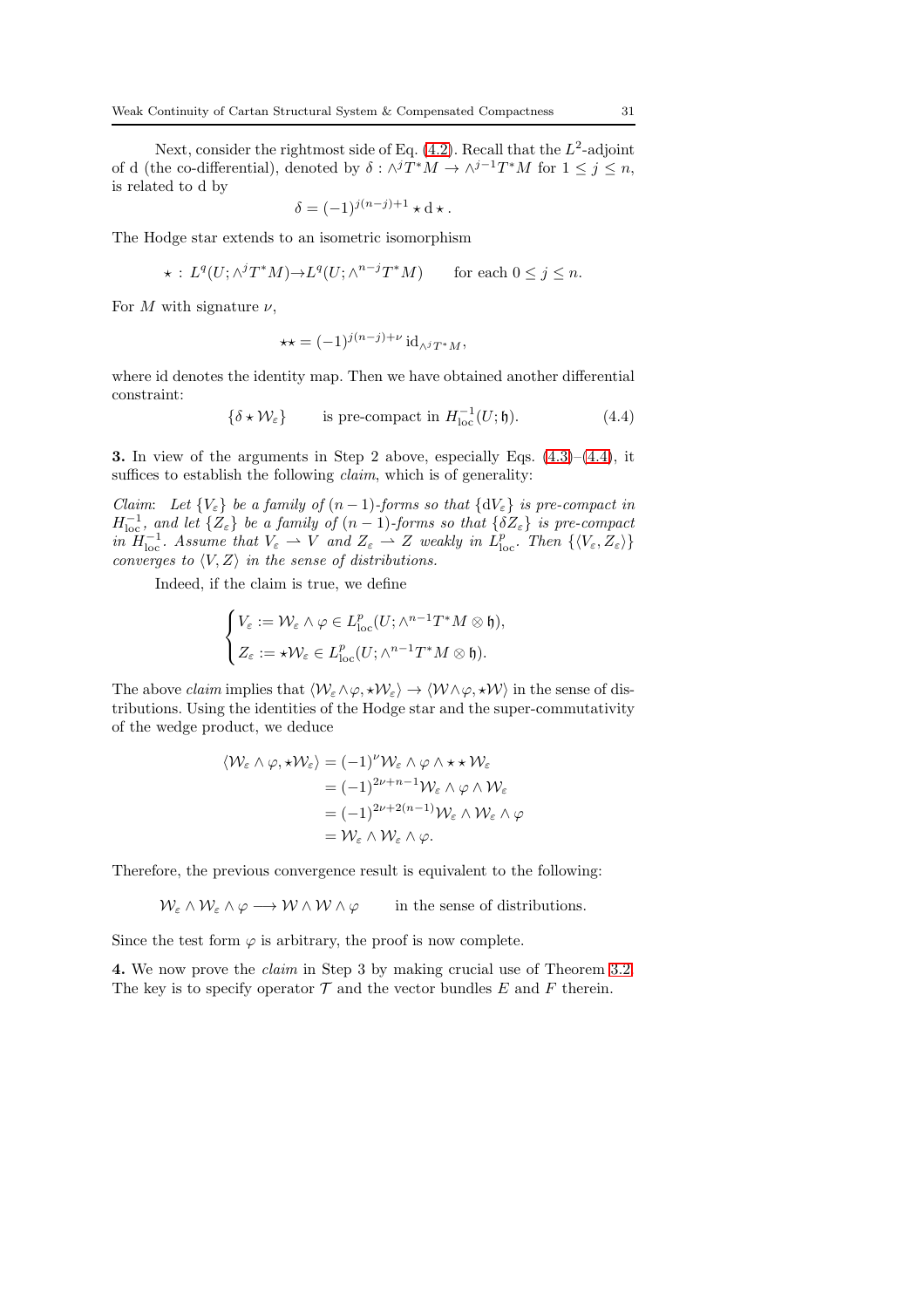Indeed, we define

$$
E := (\wedge^{n-1}T^*M \otimes \mathfrak{h}) \oplus (\wedge^{n-1}T^*M \otimes \mathfrak{h}),
$$
  
\n
$$
F := (\wedge^nT^*M \otimes \mathfrak{h}) \oplus (\wedge^{n-2}T^*M \otimes \mathfrak{h}),
$$
  
\n
$$
\mathcal{T} := \mathrm{d} \oplus \delta,
$$

where T is a bundle operator  $T : E \to F$ . In this setting, the operator cone is given by

$$
\Lambda_{\mathcal{T}} = \left\{ (\mu, \lambda)^{\top} \in \Gamma(E) : \begin{aligned} [\sigma_1(\mathrm{d})(\xi)](\mu) &= 0 \text{ and } [\sigma_1(\delta)(\xi)](\lambda) = 0 \\ \text{simultaneously for some } \xi \in T^*M \setminus \{0\} \end{aligned} \right\},
$$

where we have utilized

$$
\sigma_1(\mathrm{d}\oplus\delta)=\sigma_1(\mathrm{d})\oplus\sigma_1(\delta).
$$

It is an identity on  $\mathcal{P}_1(T^*M; \text{Hom}(E; F^{\mathbb{C}})),$  *i.e.*, the space of first-order homogeneous polynomials that map the cotangent bundle to the homomorphism bundle from  $E$  to  $F^{\mathbb{C}}$ .

We can further specify  $\Lambda_{\tau}$ . Indeed, recall that the principal symbols of d and  $\delta$  have global intrinsic representations  $(cf. \S3.1, [1])$  $(cf. \S3.1, [1])$  $(cf. \S3.1, [1])$ :

$$
\sigma_1(\mathbf{d})(\xi) = -(2\pi i)\xi \wedge, \qquad \sigma_1(\delta)(\xi) = (2\pi i)\iota_{\xi^{\sharp}},
$$

where  $\xi^{\sharp}$  is the element of the tangent bundle TM canonically isomorphic to  $\xi$  (which can be obtained by raising the indices in the local coordinates), and  $\iota_X$  is the *interior multiplication* of a differential form by the vector field  $X \in \Gamma(TM)$ . Then

$$
\Lambda_{\mathcal{T}} = \left\{ (\mu, \lambda)^{\top} \in \Gamma(E) : \begin{array}{l} \xi \wedge \mu = 0 \text{ and } \iota_{\xi^{\sharp}}(\lambda) = 0 \text{ simultaneously} \\ \text{for some } \xi \in T^*M \setminus \{0\} \end{array} \right\}.
$$
 (4.5)

Notice that  $\xi \wedge \mu = 0$  if and only if  $\mu = (\xi \wedge \tilde{\mu}) \otimes A$  for some  $A \in \mathfrak{h}$  and  $\tilde{\mu} \in \wedge^{n-2}T^*M$ . Also,  $\iota_{\xi^{\sharp}}(\lambda) = 0$  if and only if  $\{\tilde{\lambda},\xi\}$  span an orthogonal subspace in  $T^*M$  so that  $\lambda = \tilde{\lambda} \otimes B$  for  $B \in \mathfrak{h}$ .

Now, define the quadratic polynomial  $Q: \Gamma(E) \to \mathbb{R}$  by

<span id="page-31-0"></span>
$$
Q((\mu,\lambda)^{\top}) := \langle \mu, \lambda \rangle.
$$

The bracket,  $\langle \cdot, \cdot \rangle$ , on the right-hand side is the combination of the inner product on  $\wedge^{n-1}T^*M$  and the matrix product on  $\mathfrak{h}$ . Thus, for  $(\mu, \lambda)^{\top} \in \Lambda_{\mathcal{T}}$ , we have

$$
Q((\mu,\lambda)^{\top}) = \langle (\xi \wedge \tilde{\mu}) \otimes A, \tilde{\lambda} \otimes B \rangle = \langle \xi \wedge \tilde{\mu}, \tilde{\lambda} \rangle \otimes (A \cdot B),
$$

where  $\cdot$  denotes the matrix multiplication.

Then  $\langle \xi \wedge \tilde{\mu}, \tilde{\lambda} \rangle = 0$ . Indeed, recall that the dot product  $\langle \cdot, \cdot \rangle$  on  $\wedge^{n-1}T^*M$ is induced from the inner product on  $T^*M$  by the following rule: For two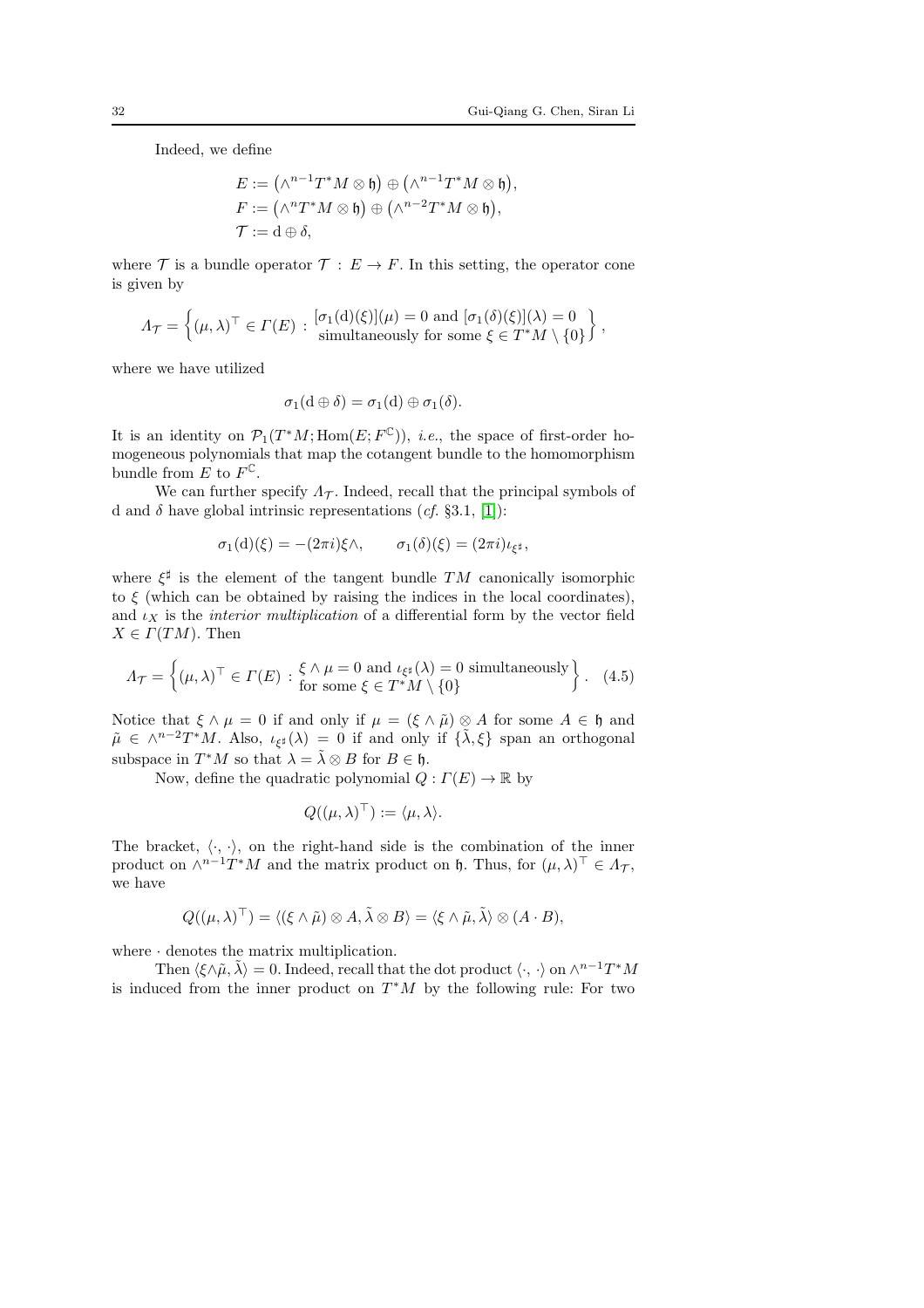$(n-1)$ -tuples of basic elements in the cotangent bundle  $T^*M: \{\theta^{i_1}, \ldots, \theta^{i_{n-1}}\}$ and  $\{\theta^{j_1}, \ldots, \theta^{j_{n-1}}\},\$ define

<span id="page-32-0"></span>
$$
\langle \theta^{i_1} \wedge \ldots \wedge \theta^{i_{n-1}}, \theta^{j_1} \wedge \ldots \wedge \theta^{j_{n-1}} \rangle := \det \left( \langle \theta^{i_k}, \theta^{j_l} \rangle_{1 \leq k, l \leq n-1} \right). \tag{4.6}
$$

In particular, if some  $\theta^{i_k}$  is orthogonal to  $\theta^{j_l}$  in  $T^*M$ , then the right-hand side of Eq. [\(4.6\)](#page-32-0) vanishes. By Eq. [\(4.5\)](#page-31-0) and the ensuing remark,  $\xi$  and  $\tilde{\lambda}$  are orthogonal, so that  $\langle \xi \wedge \tilde{\mu}, \tilde{\lambda} \rangle = 0$ . In effect, we have checked the hypotheses on the operator cone in Theorem [3.2;](#page-26-0) that is, the quadratic polynomial Q vanishes on cone  $\Lambda_{\mathcal{T}}$ .

In view of the above arguments, conditions  $(C-1)-(C-3)$  in Theorem [3.2](#page-26-0) are verified. Applying this theorem, we obtain

$$
Q((V_{\varepsilon}, Z_{\varepsilon})^{\top}) := \langle \mathcal{W}_{\varepsilon} \wedge \varphi, \star \mathcal{W}_{\varepsilon} \rangle \longrightarrow \langle \mathcal{W} \wedge \varphi, \star \mathcal{W} \rangle =: Q((V, Z)^{\top})
$$

in the sense of distributions. Then the claim follows, so that the theorem is proved.

<span id="page-32-1"></span>The equivalence between the Cartan structural system and the GCR system (Proposition [2.1\)](#page-12-1) implies the weak continuity of the GCR system:

**Theorem 4.2** Let  $(M, g)$  be a semi-Riemannian manifold of dimension n with  $\text{Ind}(M) = \nu, g \in L^{\infty}_{\text{loc}}(M, O(\nu, n - \nu)),$  and the Levi-Civita connection  $\nabla$  of g in  $L_{\text{loc}}^p$  for  $p > 2$ . Assume that a family of second fundamental forms and normal affine connections  $\{(\Pi_{\varepsilon}, \nabla_{\varepsilon}^{\perp})\}$  is uniformly bounded in  $L^p_{\text{loc}}$ , and each  $(\Pi_{\varepsilon}, \nabla_{\varepsilon}^{\perp})$  satisfies the GCR system  $(2.8)$ - $(2.10)$  in the sense of distributions. Then, after passing to a subsequence if necessary,  $\{(\Pi_{\varepsilon}, \nabla_{\varepsilon}^{\perp})\}$  converges weakly in  $L_{\text{loc}}^p$  to  $(\text{II}, \nabla^{\perp})$  that also satisfies Eqs.  $(2.8)$ - $(2.10)$ .

As remarked in the introduction, §1, the weak continuity of the Cartan structural and GCR systems (Theorems [4.1](#page-28-1)[–4.2\)](#page-32-1) may alternatively be proved by using the compensated compactness theorems in the Euclidean spaces. For example, the following "generalized div-curl lemma" for wedge products was established as Theorem 1.1 in Robbin–Rogers–Temple [\[52\]](#page-63-7):

Let  $\alpha_{\varepsilon} \rightharpoonup \alpha$  in  $L_{\text{loc}}^p(\mathbb{R}^n)$  and let  $\beta_{\varepsilon} \rightharpoonup \beta$  in  $L_{\text{loc}}^{p'}(\mathbb{R}^n)$ , where  $\{\alpha_{\varepsilon}\}, \{\beta_{\varepsilon}\}, \alpha$ , and  $\beta$  are differential forms over  $\mathbb{R}^n$  and  $\frac{1}{p} + \frac{1}{p'} = 1$ . Assume that  $\{d\alpha_{\varepsilon}\}\subset W^{-1,p}_{\text{loc}}(\mathbb{R}^n;T^*\mathbb{R}^n)$  and  $\{d\beta_{\varepsilon}\}\subset W^{-1,p'}_{\text{loc}}(\mathbb{R}^n;T^*\mathbb{R}^n)$  are precompact. Then  $\alpha_{\varepsilon} \wedge \beta_{\varepsilon} \to \alpha \wedge \beta$  in the sense of distributions.

One may apply the above result to deduce Theorem [4.1](#page-28-1) by computing in local coordinates and adapting the arguments in Chen–Slemrod–Wang [\[14\]](#page-62-10). On the other hand, independent of the goal of proving the  $W^{2,p}$  continuity of the GCR and Cartan structural systems, we comment that an extension for the above theorem in  $\mathbb{R}^n$  to semi-Euclidean spaces (or more generally, to semi-Riemannian manifolds) appears elusive. It does not follow from direct adaptations of the arguments in [\[52\]](#page-63-7). Indeed, the proof of [\[52,](#page-63-7) Theorem 1.1] relies crucially on the ellipticity of the Laplace–Beltrami operator, for which the following arguments beneath [\[52,](#page-63-7) Eq. (4.26), page 616] are central: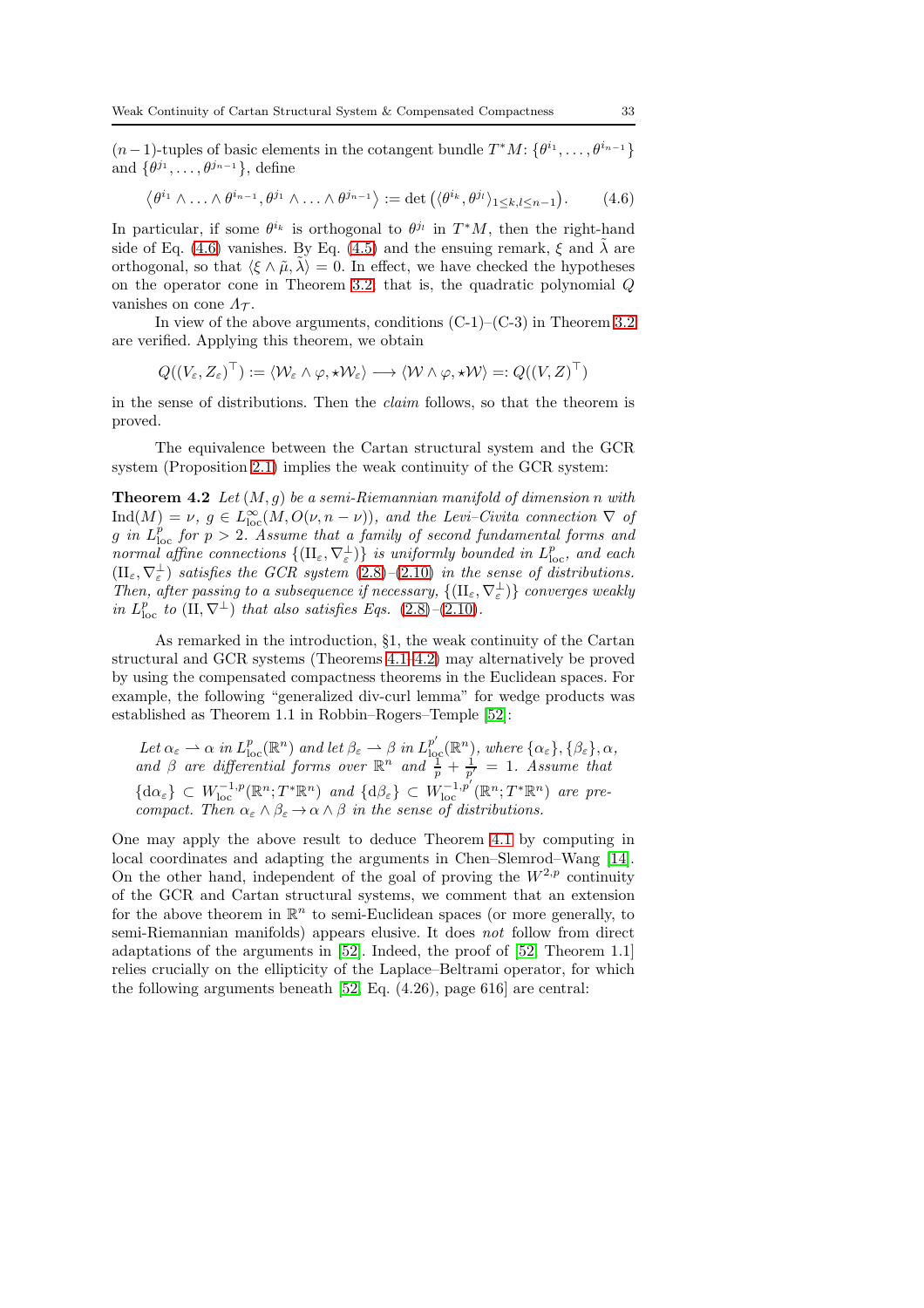From the continuity of  $\Delta^{-1}$  $\Delta^{-1}$  $\Delta^{-1}$  from  $W^{-1,p}(\Omega)$  to  $W^{1,p}(\Omega)$ <sup>1</sup>, we conclude

 $\Delta^{-1}$ **d** $\alpha_{\varepsilon} \in a$  compact set in  $W^{1,p}(\Omega)$ .

However, the Laplace–Beltrami operator  $\Delta$  on a semi-Riemannian manifold is never elliptic, unless the manifold is Riemannian, so that the arguments in [\[52\]](#page-63-7) cannot pass through in the semi-Riemannian setting.

To conclude this section, we note that the weak continuity of the GCR and Cartan structural systems (Theorems  $4.1-4.2$ ) does not require any assumption on the topology of  $(M, g)$ .

# <span id="page-33-0"></span>5 Realization Theorem: From the Cartan Structural Systems to Isometric Immersions of Semi-Riemannian Manifolds

In this section, we address the following problem:

Given an n-dimensional semi-Riemannian manifold  $(M, g)$  of lower regularity satisfying the GCR system (cf. Theorem [2.1\)](#page-9-4) in the sense of distributions, seek an isometric immersion  $f : (M, g) \hookrightarrow (\mathbb{R}^{n+k}, g_0)$ with the semi-Euclidean metric  $q_0$ .

We refer to it as the realization problem — Given a weak solution  $(\Pi, \nabla^{\perp})$  to the compatibility equations, we would like to realize it as the geometric data of an isometric immersion.

For a Riemannian manifold  $M$ , the realization problem is settled in the affirmative if M is simply-connected. The  $C^{\infty}$  case was proved by Tenenblat [\[61\]](#page-63-15), and the  $W^{2,p}_{\text{loc}}$  case for  $p > \dim(M)$  by Mardare [\[43,](#page-63-21)[44\]](#page-63-22) and Szopos [\[58\]](#page-63-23). In [\[12\]](#page-62-11), we also provided a geometric and intrinsic proof. Although the realization problem for semi-Riemannian manifolds is viewed as a "folklore theorem" (cf. Chen [\[10\]](#page-62-20)), we still find it necessary and non-trivial to give a detailed proof. Indeed, new ideas are required in the following two main points:

- (i) the interplay of Cartan's formalism and semi-Riemannian geometry,
- (ii) the treatment of manifolds of lower regularity.

## <span id="page-33-2"></span>5.1 Statement of the Realization Theorem

First of all, we note that the following two conditions are necessary for the realization problem:

- $(R1)$  The resulting map f must be an immersion of M as a semi-Riemannian submanifold;
- (R2) The indices of manifold M and its normal bundle  $TM^{\perp} = f^*T\mathbb{R}^{n+k}/TM$ (see Convention [2.2\)](#page-6-1) add up to the index of the target space:

$$
Ind(M) + Ind(T_x M^{\perp}) = Ind(\mathbb{R}^{n+k}) \qquad \text{for each } x \in M.
$$

<span id="page-33-1"></span><sup>&</sup>lt;sup>1</sup> There is a typo in [\[52\]](#page-63-7): the second  $W^{-1,p}(\Omega)$  therein should be  $W^{1,p}(\Omega)$ .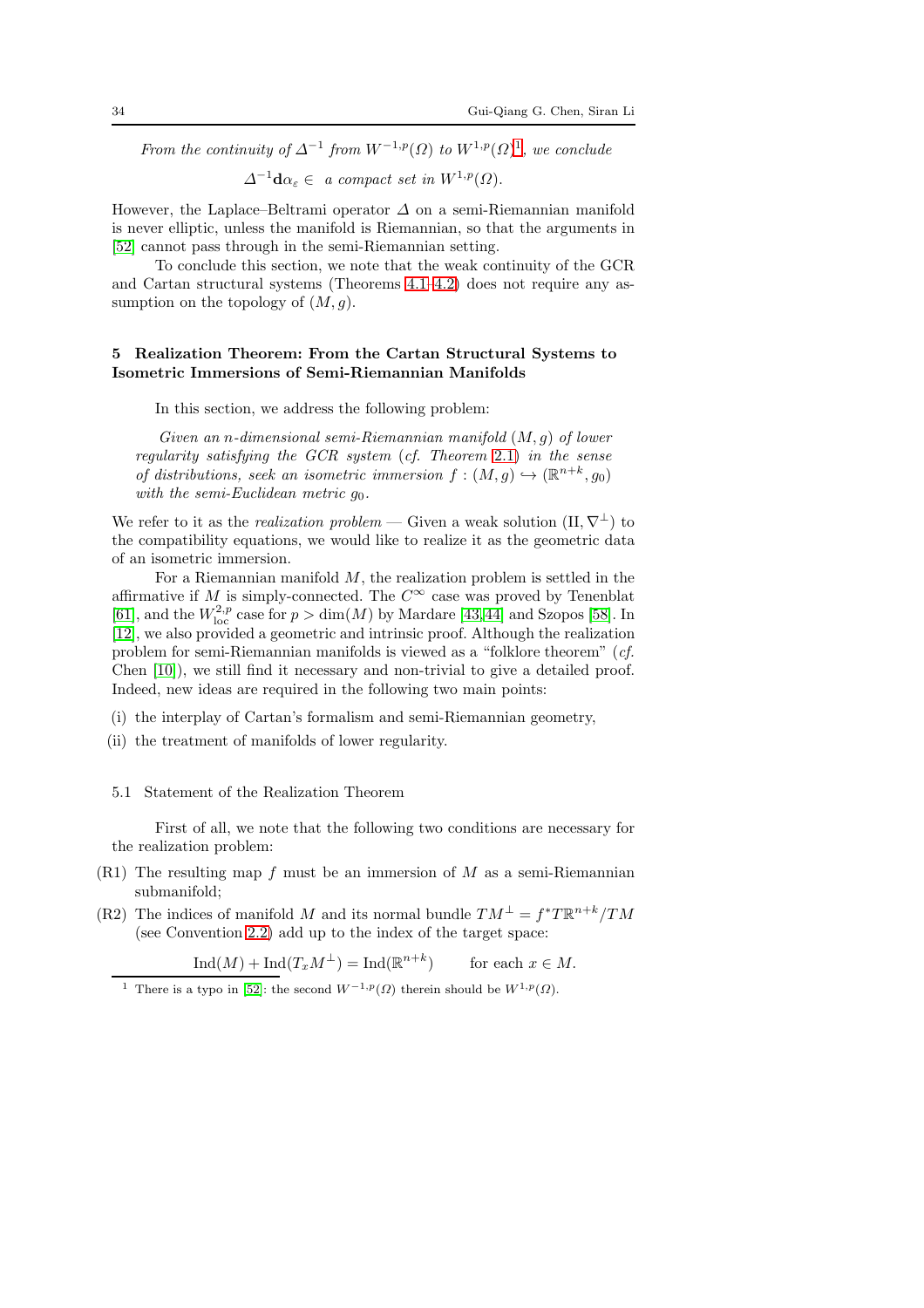Indeed, condition (R1) holds since f is an isometry  $(f^*g_0 = g)$ , and a semi-Riemannian metric is non-degenerate by definition. For example, it rules out the possibility that a semi-Riemannian manifold is isometrically embedded into the lightcone of the Minkowski spaces. Condition (R2) is a consequence of (R1) together with the direct sum decomposition in Eq. [\(2.2\)](#page-6-2).

From now on, we fix the target semi-Euclidean metric to be  $\tilde{g}_0$  (defined as in §2.[1\)](#page-4-1):

<span id="page-34-2"></span>
$$
\tilde{g}_0 = \text{diag}(\underbrace{-1, \cdots, -1}_{\nu \text{ times}}, \underbrace{1, \cdots, 1}_{n-\nu \text{ times}}, \underbrace{-1, \cdots, -1}_{\tau \text{ times}}, \underbrace{1, \cdots, 1}_{k-\tau \text{ times}}),
$$
(5.1)

and fix Ind $(M) = \nu$ . As before, we write the corresponding semi-Euclidean space as  $\mathbb{R}^{n+k}_{\nu+\tau}$ .

The main result of this section is Theorem [5.1](#page-34-0) below. It gives an affirmative answer to the realization problem of semi-Riemannian manifolds with lower regularity, provided that conditions (R1)–(R2) are satisfied and that the manifold is simply-connected.

<span id="page-34-0"></span>Theorem 5.1 Consider an n-dimensional simply-connected semi-Riemannian manifold  $(M, g)$  with metric  $g \in W^{1,p}_{loc}(M; O(\nu, n - \nu))$  for  $p > n$  and  $\nu =$  $\text{Ind}(M) \in \{0, 1, \dots, n\}$ . Suppose that E is a bundle over M with fiber  $F = \mathbb{R}^k_\tau$ , bundle metric  $g^E \in W^{1,p}_{loc}(M;O(\tau,k-\tau))$ , and bundle connection  $\nabla^E \in$  $L_{loc}^p(M;T^*M\otimes \text{End} E)$  compatible with  $g^E$ . Let  $\Pi \in L_{loc}^p(M; \text{Sym}^2 T^*M \otimes E)$  be a symmetric two-tensor, and let S be defined by  $g(S_{\alpha}X, Y) = g^{E}(\Pi(X, Y), \alpha)$ for any  $X, Y \in \Gamma(TM)$  and  $\alpha \in \Gamma(E)$ . Moreover, assume that the GCR system on E holds in the sense of distributions. Then there exists a  $W^{2,p}_{\text{loc}}$  isometric immersion  $f:(M,g)\hookrightarrow (\widetilde{M}=\mathbb{R}^{n+k}_{\nu+\tau},\tilde{g}_0)$  so that the normal bundle  $T M^{\perp} := f^* T \overline{M} / T M$ , the second fundamental form, and the shape operator induced by  $f$  are identified with  $E$ , II, and  $S$ , respectively, and  $f$  is unique modulo the rigid motions in  $(M, \tilde{g}_0)$ .

In addition, if  $g, \nabla^E, g^E, \Pi \in C^{\infty}$ , then there exists a smooth isometric immersion  $f \in C^{\infty}(M; \overline{M}).$ 

Remark 5.1 Concerning the statement of Theorem [5.1,](#page-34-0) we have

(i)  $\nabla^E$  is said to be compatible with  $g^E$  if, for any  $X \in \Gamma(TM)$  and  $\alpha, \beta \in$  $\Gamma(E)$ ,

<span id="page-34-1"></span>
$$
Xg^{E}(\alpha,\beta) = g^{E}(\nabla_{X}^{E}\alpha,\beta) + g^{E}(\alpha,\nabla_{X}^{E}\beta). \tag{5.2}
$$

For example, the Levi–Civita connection on  $M$  is compatible with  $g$ . As in Convention [2.6,](#page-8-1) we may express Eq.  $(5.2)$  as

$$
X\langle \alpha, \beta \rangle = \langle \nabla_X^E \alpha, \beta \rangle + \langle \alpha, \nabla_X^E \beta \rangle.
$$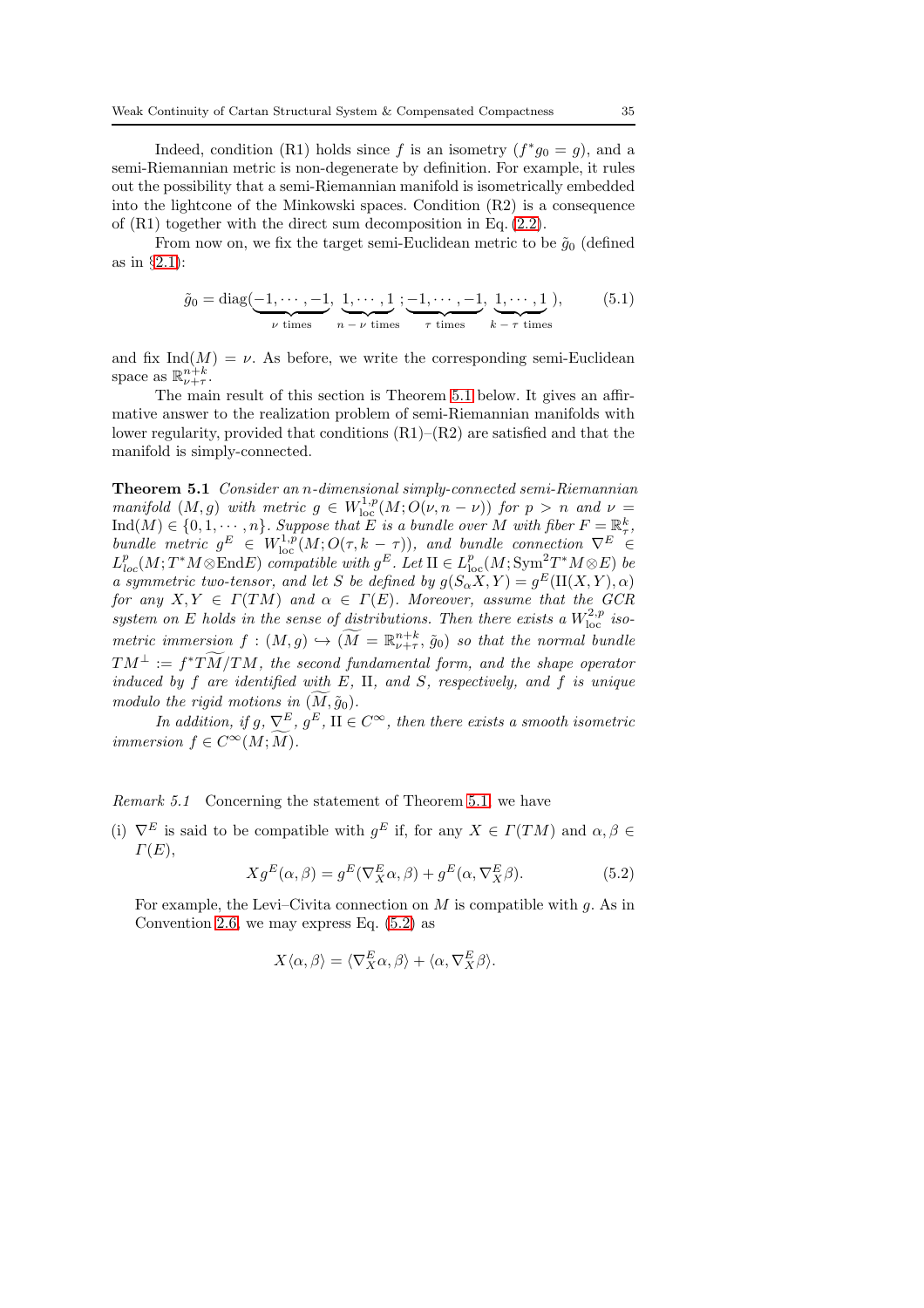(ii) For a bundle E over M,  $Sym^2E^*$  denotes the space of symmetric 2-tensors defined on E, i.e., each  $M \in \Gamma(\text{Sym}^2 E^*)$  satisfies  $M(\alpha, \beta) = M(\beta, \alpha)$  for any  $\alpha, \beta \in \Gamma(E)$ . Note that, in general, a semi-Riemannian metric q on M does not lie in  $\Gamma(\text{Sym}^2 T^*M)$ . Instead,  $g \in \Gamma(O(\nu, n-\nu))$  as  $g_{ij}\epsilon^j = g_{ji}\epsilon^i$ (*cf.*  $\S 2.1$  $\S 2.1$  for the notations).

Remark 5.2 Theorem [5.1](#page-34-0) has a global topological consequence as follows: If the GCR equations on the abstract vector bundle  $E$  are satisfied under the indicated regularity assumptions, then the trivial rank- $(n + k)$  bundle  $T \mathbb{R}^{n+k}_{\nu+\tau}$ has the following Whitney sum decomposition:

$$
T\mathbb{R}_{\nu+\tau}^{n+k}=TM\oplus E.
$$

<span id="page-35-0"></span>Remark 5.3 Theorem [5.1,](#page-34-0) together with Proposition [2.1,](#page-12-1) yields the equivalence of the following statements, provided that  $(M, g)$  is simply-connected and  $p > \dim M$ :

- (i) The existence of isometric immersions of semi-Riemannian manifolds;
- (ii) The solvability of the GCR system in the sense of distributions;
- (iii) The solvability of the Cartan structural system in the sense of distributions.

#### 5.2 Proof of the Realization Theorem, Theorem [5.1](#page-34-0)

If everything is  $C^{\infty}$ , then the Frobenius theorem on the equivalence of involutive and completely integrable distributions can be directly applied, and hence we may adapt the proof by Tenenblat [\[61\]](#page-63-15) for the smooth Riemannian case. In the case of lower regularity, we only need to replace the Frobenius theorem with an analogous existence and regularity theorem for certain firstorder PDE systems with Sobolev coefficients.

Proof of Theorem [5.1.](#page-34-0) Without loss of generality, we can first assume the result holds for the  $C^{\infty}$  case. As remarked above, to this end, we can adapt Tenenblat's arguments in [\[61\]](#page-63-15), taking into account various modifications required by non-trivial signatures in the semi-Riemannian setting. See Appendix A.5 for the details of the proof.

Now we show for the lower regularity case:  $g \in W^{1,p}_{loc}(M, O(\nu, n - \nu)).$ As in Appendix A.5, assume that the *Pfaff* and  $Poincaré$  systems with

$$
g \in W^{1,p}_{loc}(M,O(\nu,n-\nu)), \quad W \in L^p_{loc}(U \subset M; \mathfrak{o}(\nu+\tau,(n+k)-(\nu+\tau)))
$$

are solved; that is, there exist a bundle connection  $A$  and an immersion  $f$  in the following spaces:

$$
\label{eq:1} \begin{cases} A\in W^{1,p}_{\mathrm{loc}}(U\subset M;O(\nu+\tau,(n+k)-(\nu+\tau))),\\ f\in W^{2,p}_{\mathrm{loc}}(M;\widetilde{M}), \end{cases}
$$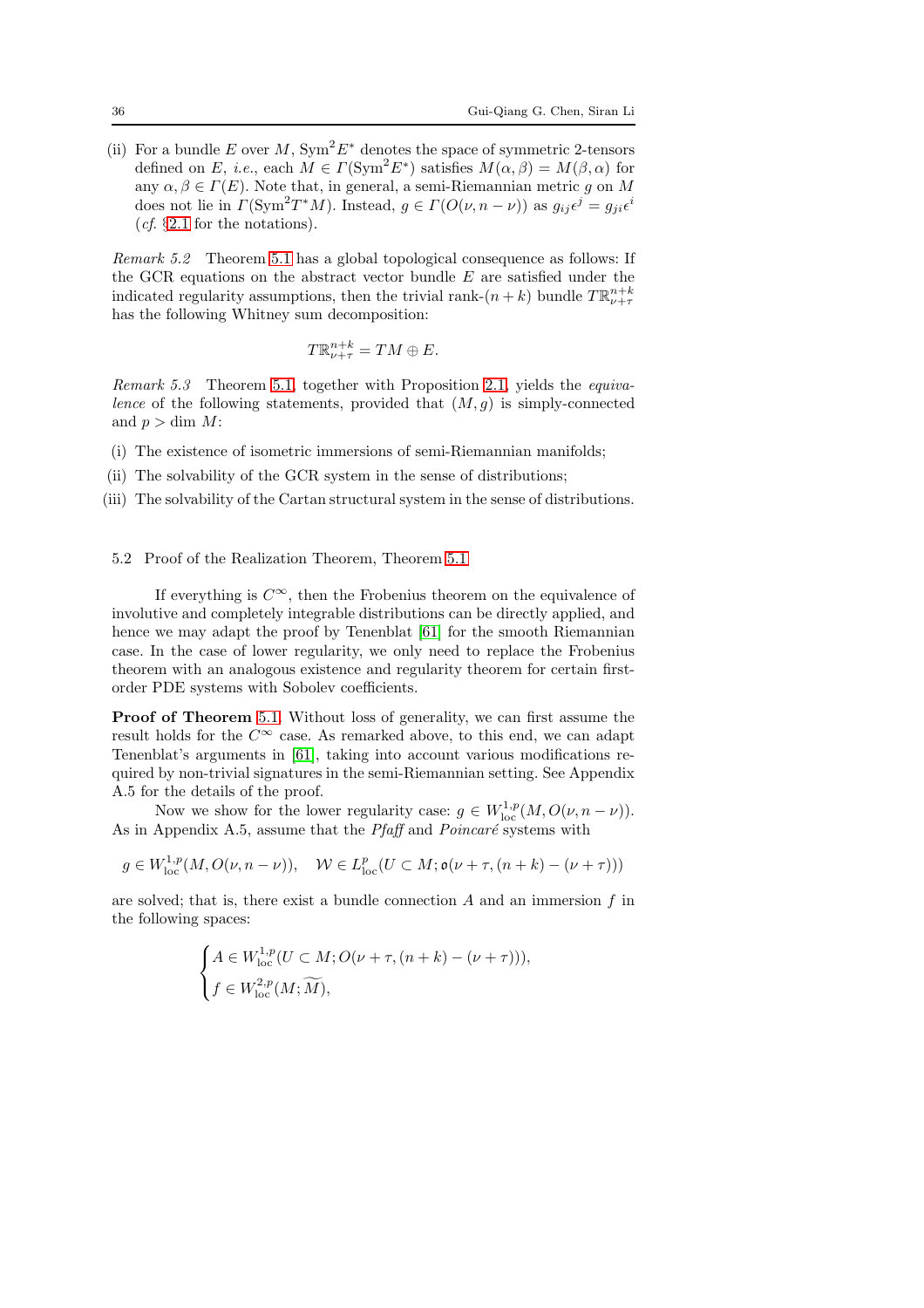such that rank $(df) = n$ . Then f is indeed an  $W^{2,p}_{loc}$  isometric immersion by construction. The Pfaff and Poincaré systems are, respectively, as follows:

<span id="page-36-1"></span>
$$
W = dA \cdot A^{-1}, \qquad A(0) = A(x_0), \tag{5.3}
$$

and

<span id="page-36-0"></span>
$$
df = Q \cdot A, \qquad f(0) = f(x_0), \tag{5.4}
$$

where  $x_0$  is a given point in a local chart  $U \subset M$ .

The solvability of the Poincaré system  $(5.4)$  with Sobolev coefficients is easy to be established. For any given

$$
A \in W^{1,p}_{loc}(U \subset M; O(\nu + \tau, (n+k) - (\nu + \tau))),
$$

we want to solve for f in  $W^{2,p}_{loc}(M; \widetilde{M})$ . Since all the results are stated in local Sobolev spaces, it suffices to assume that  $U$  is a smooth bounded open subset of  $\mathbb{R}^n$ . In this setting, choose  $J_{\varepsilon} \in C^{\infty}(\mathbb{R}^n)$  to be the standard mollifier and set  $\Theta_{\varepsilon} := J_{\varepsilon} * (\mathcal{Q} \cdot A)$ . It follows that

$$
\Theta_{\varepsilon} \longrightarrow \mathcal{Q} \cdot A \qquad \text{ in } W^{1,p}(U; \widetilde{M}) \quad \text{as } \varepsilon \to 0^+.
$$

In particular,  $\{\Theta_{\varepsilon}\}\)$  is uniformly bounded in  $W^{1,p}$ .

Now,  $\Theta_{\varepsilon}$  is a smooth closed 1-form (*cf.* Appendix A.5) for each  $\varepsilon > 0$ , so we can invoke the solvability of the Poincaré system in the  $C^{\infty}$  case to find some  $f_{\varepsilon} \in C^{\infty}(U; M)$  with  $df_{\varepsilon} = \Theta_{\varepsilon}$ . By adding a constant, we may assume that  $\int_U f_\varepsilon \, dx = 0$ . Then the Poincaré inequality gives us

$$
\|f_\varepsilon\|_{W^{2,p}(U;\widetilde{M})}\leq C\big(\|f_\varepsilon\|_{W^{1,p}(U;\widetilde{M})}+\|\varTheta_\varepsilon\|_{W^{1,p}(U;\widetilde{M})}\big).
$$

Hence, thanks to the Rellich lemma and the uniform boundedness of  $\{\Theta_{\varepsilon}\}\subset$  $W^{1,p}(U;M)$ , we obtain that  $||f_{\varepsilon}||_{W^{2,p}(U;\widetilde{M})} \leq C_0 < \infty$ . Therefore, there exists a limiting function  $\tilde{f}$  so that  $f_{\varepsilon} \to \tilde{f}$  in  $W^{2,p}(U; \widetilde{M})$  (modulo subsequences) with  $d\tilde{f} = Q \cdot A$ .

e The Pfaff system [\(5.3\)](#page-36-1) with Sobolev coefficients is more difficult to tackle: The Frobenius theorem cannot be directly applied, since we need at least  $C^1$ -regularity; in addition, we cannot apply a simple mollification argument, since the compatibility condition  $(i.e.,$  the second structural system  $dW = W \wedge W$  contains quadratic nonlinear terms.

However, the following result serves for our purpose:

<span id="page-36-2"></span>**Lemma 5.1 (Mardare [\[44\]](#page-63-22))** Let  $\Omega \subset \mathbb{R}^n$  be a simply-connected open set,  $x_0 \in \Omega$ , and  $M_0 \in \mathfrak{gl}(l;\mathbb{R})$ . Then the following system:

$$
\frac{\partial M}{\partial x^i} = \mathfrak{S}_i \cdot M, \ \ i = 1, 2, \dots, n, \qquad M(x_0) = M_0,
$$

with the matrix fields  $\mathfrak{S}_i \in L^p_{loc}(\Omega; \mathfrak{gl}(l; \mathbb{R}))$  for  $i = 1, 2, ..., n$ , and  $p > n$ , has a unique solution  $M \in W^{1,p}_{loc}(\Omega; \mathfrak{gl}(l;\mathbb{R}))$  if and only if the following compatibility condition holds:

$$
\frac{\partial \mathfrak{S}_i}{\partial x^j} - \frac{\partial \mathfrak{S}_j}{\partial x^i} = [\mathfrak{S}_i, \mathfrak{S}_j] \qquad \text{for each } i, j = 1, 2, \dots, n,
$$
 (5.5)

in the sense of distributions.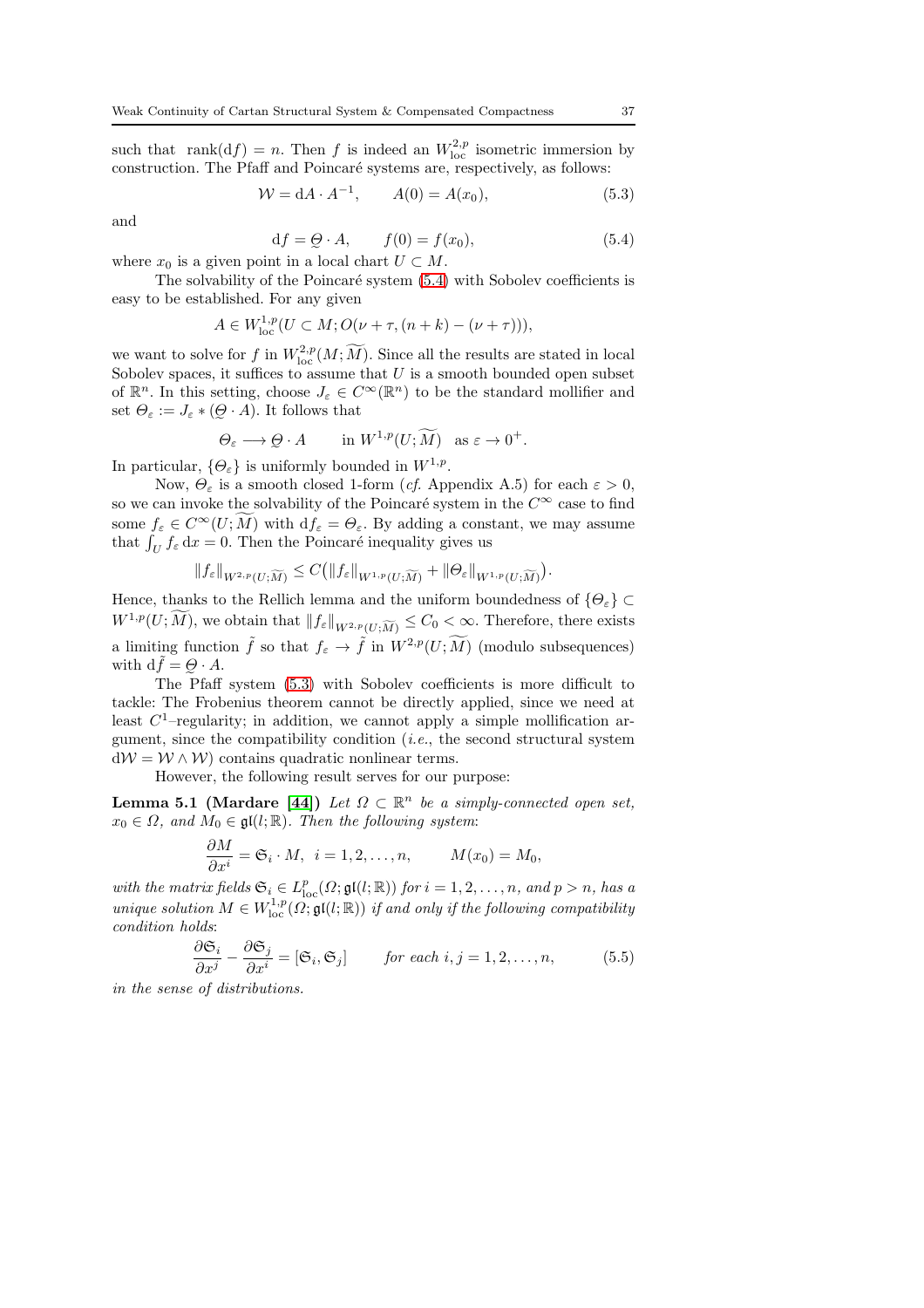As Lemma [5.1](#page-36-2) is formulated for  $\Omega \subset \mathbb{R}^n$ , we correspondingly take  $U \subset$ M as a trivialized local chart so that bundle E can be regarded as  $U \times \mathbb{R}^k$  over U. Hence, on U, without loss of generality, we may assume that  $[\partial_i, \partial_j] = 0$ . We take

$$
\mathfrak{S} = \mathcal{W} \in L^p_{loc}(U; T^*M \otimes \mathfrak{o}(\nu + \tau, (n + k) - (\nu + \tau))), \qquad \mathfrak{S}_i = \mathcal{W}(\partial_i).
$$

Then

$$
\partial_i \mathfrak{S}_j - \partial_j \mathfrak{S}_i = \partial_i(\mathcal{W}(\partial_j)) - \partial_j(\mathcal{W}(\partial_i)) + \mathcal{W}([\partial_i, \partial_j]) = d\mathcal{W}(\partial_i, \partial_j).
$$

On the other hand, we have

$$
[\mathfrak{S}_i, \mathfrak{S}_j] = \mathcal{W}(\partial_i) \cdot \mathcal{W}(\partial_j) - \mathcal{W}(\partial_j) \cdot \mathcal{W}(\partial_i) = (\mathcal{W} \wedge \mathcal{W})(\partial_i, \partial_j).
$$

Thus, the compatibility condition in Lemma [5.1](#page-36-2) is verified by the second structural system [\(2.13\)](#page-12-0). The Pfaff system [\(5.3\)](#page-36-1) with Sobolev coefficients is hence uniquely solvable on local charts.

Therefore, we now arrive at the existence of a local isometric immersion in the lower regularity case, provided that the second structural system (or equivalently, the GCR system) holds in the sense of distributions.

Finally, we deduce the global existence of an isometric immersion, which follows from a standard monodromy argument. Given any two points  $x, y \in M$ with  $x \neq y$ , we connect them by a continuous curve (again since  $W^{1,p}_{loc} \hookrightarrow C^0_{loc}$ for  $p > n$ , denoted by  $\gamma : [0,1] \to M$  with  $\gamma(0) = x$  and  $\gamma(1) = y$ . More precisely,  $\gamma$  is chosen as a continuous representative in the Sobolev space. Let f be the  $W^{2,p}_{loc}$  isometric immersion in a neighborhood of x, whose existence is guaranteed by the earlier steps. We cover  $\gamma([0,1])$  by finitely many charts  $\{V^1, \ldots, V^N\}$ . By the uniqueness statement in Lemma [5.1,](#page-36-2) we can extend the isometric immersion  $f$  to  $\bigcup_{i=1}^{N} V^i$ , especially including a neighborhood of y.

Thus, it suffices to show that the extension of  $f$  is independent of the choice of  $\gamma$ . Indeed, if  $\eta : [0,1] \to M$  is another continuous curve connecting x and y, by concatenating  $\gamma$  with  $\eta$ , we form a loop  $L \subset M$ . As M is simplyconnected, the restriction  $f|_L$  is homotopic to a constant map so that (f  $\circ$  $\gamma(1) = (f \circ \eta)(1)$ . In this way, we have verified that f can be extended to a global isometric immersion of  $M$  into  $M$ , provided that  $M$  is simply-connected. This completes the proof.

As a remark, in the realization theorem, Theorem [5.1,](#page-34-0) it requires that  $g \in W^{1,p}_{loc}$  with  $p > n = \dim M$ . This is because of both the regularity assumptions in Lemma [5.1](#page-36-2) and the continuity requirements for the topological arguments. All the other results in this paper hold for  $p > 2$ , regardless of the dimension of M. Also note that  $(M, g)$  is assumed to be simply-connected in Theorem [5.1,](#page-34-0) which prevents the occurrence of branched immersions.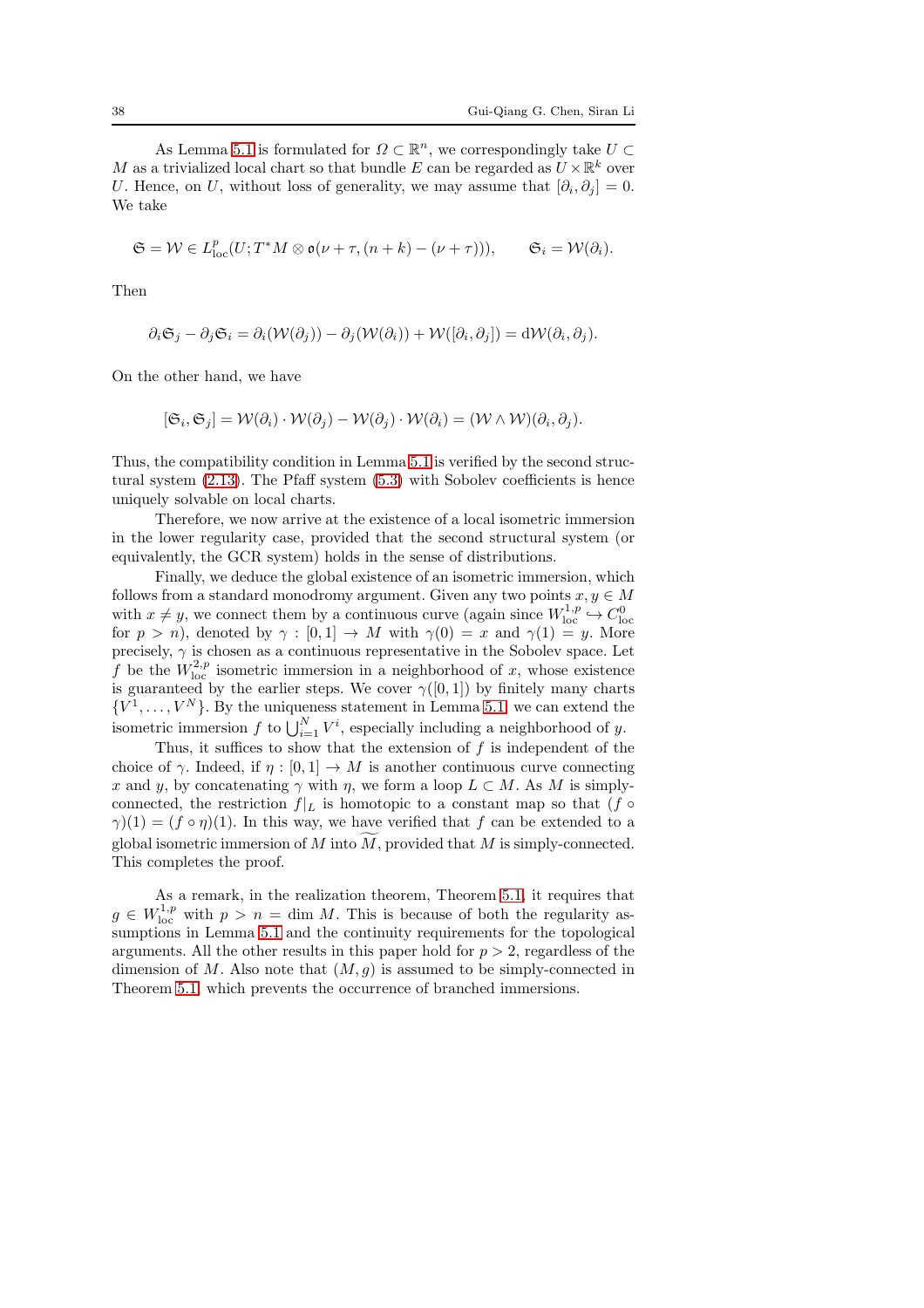#### 5.3 Weak Rigidity of Isometric Immersions of Semi-Riemannian Manifolds

Recall that, in Theorem [4.1,](#page-28-1) we have established the weak continuity of the Cartan structural system on a semi-Riemannian  $(M, g)$  and, in Proposition [2.1,](#page-12-1) we have shown the equivalence of the structural system with the GCR system, both for  $p > 2$  regardless of dim M. If we translate this PDE-theoretic weak continuity theorem into geometric settings, then it is unsurprising that the  $W^{2,p}_{loc}$  isometric immersions of M are weakly rigid. More precisely, we have

<span id="page-38-0"></span>**Theorem 5.2** Let  $(M, q)$  be a semi-Riemannian manifold of dimension n with  $\text{Ind}(M) = \nu$ ,  $g \in L^{\infty}_{\text{loc}}(M; O(\nu, n - \nu))$ , and the Levi-Civita connection  $\nabla$  of g in  $L^p_{loc}$  for  $p > 2$ . Let  $\{f_{\varepsilon}\} \subset W^{2,p}_{loc}(M;\mathbb{R}^{n+k})$  be a family of isometric immersions of semi-Riemannian submanifolds, with the second fundamental forms  $\{\Pi_{\varepsilon}\}\$  and normal connections  $\{\nabla_{\varepsilon}^{\perp}\}\$  satisfying GCR system  $(2.8)$ - $(2.10)$ . Assume that  $\{f_{\varepsilon}\}\$ is uniformly bounded in  $W^{2,p}_{\text{loc}}$  and  $\mathbb{R}^{n+k}$  is endowed with the semi-Euclidean metric  $\tilde{g}_0$  as in Eq. [\(5.1\)](#page-34-2). Then, after passing to a subsequence if necessary,  $\{f_{\varepsilon}\}\$  weakly converges in  $W^{2,p}_{\text{loc}}$  to an isometric immersion  $f \in W^{2,p}_{loc}(M;\mathbb{R}^{n+k})$ ; in addition, the second fundamental form and the normal connection of f are the weak  $L_{\text{loc}}^p$  limits of  $\{\Pi_{\varepsilon}\}\$  and  $\{\nabla_{\varepsilon}^{\perp}\}\$ , respectively, and still satisfy the GCR system.

The same result holds if  $\{(\Pi_{\varepsilon}, \nabla_{\varepsilon}^{\perp})\}\$ are replaced by the connection 1forms  $\{W_{\varepsilon}\}\$ , and the GCR system is replaced by the Cartan structural system  $(2.13).$  $(2.13).$ 

*Proof* Let  $\{f_{\varepsilon}\}\$ be a bounded family in  $W^{2,p}_{\text{loc}}$  where  $p > 2$ . Then, modulo subsequences,  $\{df_{\varepsilon}\}\)$  is weakly convergent in  $W^{1,p}_{\text{loc}}$ , hence strongly convergent in  $L_{\text{loc}}^p$  due to the Rellich lemma. Thus, after passing to a subsequence and thanks to the Hölder inequality,  $\tilde{g}_0(df_{\varepsilon}, df_{\varepsilon})$  converges strongly in  $L^{\frac{p}{2}}_{\text{loc}}$  to  $\tilde{g}_0(d\tilde{f}, d\tilde{f}),$ which equals to metric g by assumption, where  $\tilde{f}$  is a weak  $W^{2,p}_{loc} \cap W^{1,\infty}_{loc}$  limit of  $\{f_{\varepsilon}\}\)$ . In addition, by passing to a further subsequence, we may deduce that  $df_{\varepsilon} \to d\tilde{f}$  a.e. from the strong  $L_{\text{loc}}^p$  convergence and that  $\tilde{g}_0(d\tilde{f}, d\tilde{f}) = g$  a.e. from the strong  $L^{\frac{p}{2}}_{loc}$  convergence, by virtue of  $p > 2$ . This shows that  $\tilde{f}$  is an isometric immersion, again in the a.e. sense.

On the other hand, by the weak continuity of the GCR system in Theorem [4.1,](#page-28-1) we find that the second fundamental form and the normal connection of the limiting isometric immersion  $\tilde{f}$  — which are weak  $L^p_{\text{loc}}$  limits of the related quantities for  $f_{\varepsilon}$  (possibly modulo a further subsequence) — satisfy the GCR equations in the sense of distributions. This observation together with Proposition [2.1](#page-12-1) completes the proof.

In the case that  $p > n$ , the above result follows directly from the realization theorem (Theorem [5.1\)](#page-34-0), together with Theorem [4.1](#page-28-1) and Proposition [2.1.](#page-12-1) In fact, it can be proved easily for  $p > n$  without applying any of the machineries above, but just using the Sobolev-Morrey embedding  $W_{\text{loc}}^{2,p} \hookrightarrow W_{\text{loc}}^{1,\infty}$ <br>and the identity  $\Pi_{jk} = \partial_j \partial_k f - \Gamma^i_{jk} \partial_i f$  (see, *e.g.*, Bryant–Griffith–Yang [\[8,](#page-62-0)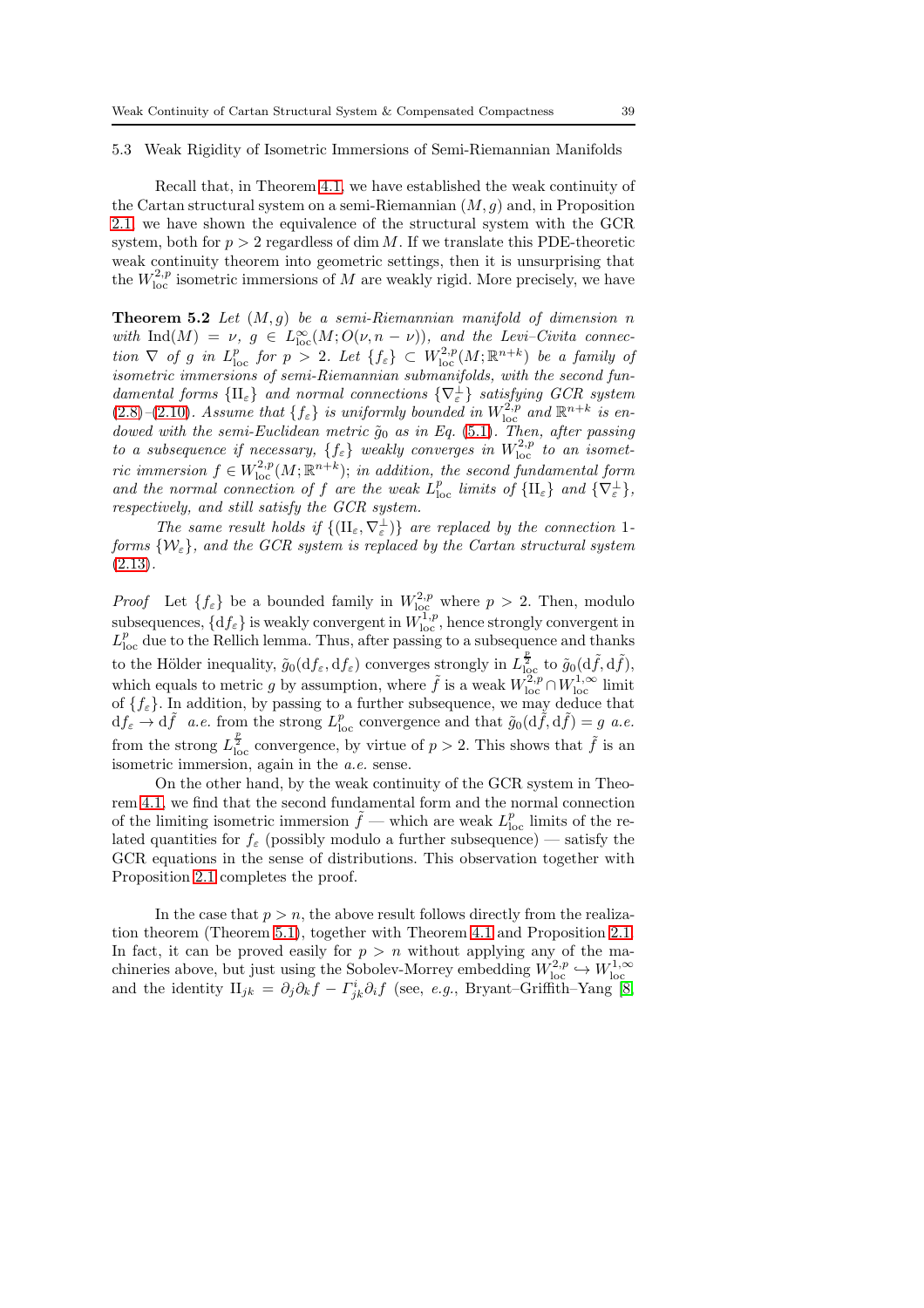page 959] for the Riemannian case). The main point of our arguments here is to extend to the case  $p > 2$ , irrespective of dim M.

In particular, we comment that, under the stronger hypotheses that both M is simply-connected and  $p > n = \dim M$ , Theorems 4.1-[4.2](#page-32-1) can be deduced easily from the realization theorem (Theorem [5.1\)](#page-34-0), in view of Remark [5.3.](#page-35-0)

## Alternative Proof for Theorem [4.1](#page-28-1)–[4.2](#page-32-1) with  $\pi_1(M) = \{0\}$  and  $p > n$ .

Without loss of generality, we may assume that  $M$  is compact and that  $f_{\varepsilon}$  converges weakly in  $W^{2,p}$  to a map  $f: M \to \mathbb{R}^{n+k}_{\nu+\tau}$ . Since the embedding  $W^{1,p} \hookrightarrow C^0$  is now compact for  $p > n$ , by choosing continuous representatives in suitable Sobolev classes,  $g_{\varepsilon} := f_{\varepsilon}^* \tilde{g}_0$  converges uniformly to  $g := f^* \tilde{g}_0 \in$  $W^{1,p}$ .

Note that  $f_{\varepsilon}: (M, g_{\varepsilon}) \hookrightarrow (\mathbb{R}^{n+k}_{\nu+\tau}, \tilde{g}_0)$  and  $f: (M, g) \hookrightarrow (\mathbb{R}^{n+k}_{\nu+\tau}, \tilde{g}_0)$  are isometric immersions by construction. By the realization theorem, Theorem [5.1,](#page-34-0) the connection 1-forms  $W_{\varepsilon}$  and W (corresponding to  $f_{\varepsilon}$  and f, respectively) satisfy the Cartan structural systems:

$$
d\mathcal{W}_{\varepsilon} = \mathcal{W}_{\varepsilon} \wedge \mathcal{W}_{\varepsilon}, \qquad d\mathcal{W} = \mathcal{W} \wedge \mathcal{W}.
$$

These two systems are well-defined, with the left-hand sides in  $W^{1,p}$  and the right-hand sides in  $L^{\frac{p}{2}}$  for  $p > n \geq 2$ . Also, Definition [2.8](#page-11-2) for the connection 1-forms implies that  $W_{\varepsilon} \rightharpoonup W$  in  $L^p$ . Then Theorem [4.1](#page-28-1) follows when  $\pi_1(M) =$  $\{0\}$  and  $p > n$ . We can conclude Corollary [4.2](#page-32-1) from Proposition [2.1.](#page-12-1)

Nonetheless, we emphasize once more that the above short proof is available only for  $p > n$ ; the argument does not extend to the less stringent case  $p > 2$ , even with Theorem [5.2](#page-38-0) at hand. This is because the current proof of the realization theorem (Theorem [5.1;](#page-34-0)  $cf.$  also Szopos [\[58\]](#page-63-23)) essentially needs  $p > n$ , as it is crucial for Lemma [5.1.](#page-36-2)

#### <span id="page-39-0"></span>6 Further Applications

In this final section, we present some further applications of the results and techniques developed in §2–§5 above.

- (i) Using the weak continuity of isometric immersions (Theorem [5.2\)](#page-38-0), we show the weak continuity of the constraint equations in general relativity;
- (ii) Directly utilizing the geometric compensated compactness theorem, Theorem [3.2,](#page-26-0) we establish the weak continuity of quasilinear wave equations satisfying the *null condition* (introduced first by Klainerman [\[37\]](#page-63-24); see also [\[22,](#page-62-21)[38\]](#page-63-25)).
- (iii) Employing a generalized version of the GCR system, we prove the weak continuity of general immersed hypersurfaces, i.e., the 1-co-dimensional submanifolds with possibly degenerate induced metrics.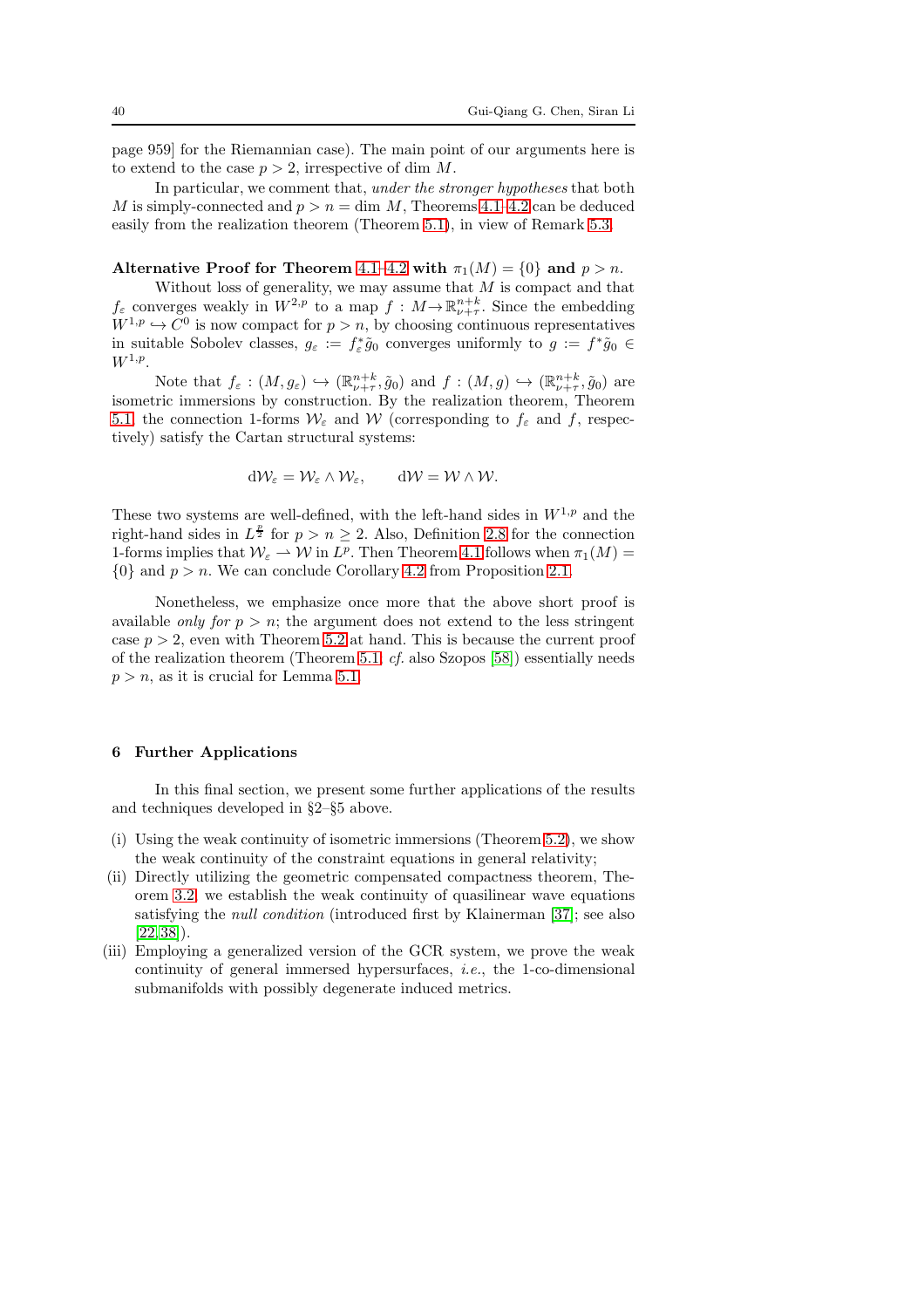### 6.1 Weak Rigidity of Einstein's Constraint Equations

Let  $(V, g)$  be a Lorentzian manifold of dimension  $N + 1$ . The vacuum Einstein field equation is

$$
\mathrm{Ric}_g=0,
$$

that is, the Ricci curvature of g vanishes. This system consists of  $\frac{(N+1)(N+2)}{2}$ scalar equations, in which  $N + 1$  equations are determined by the initial data on some space-like hypersurface via the Gauss–Codazzi equations. These  $N + 1$  equations are known as Einstein's constraint equations; see Bartnik– Isenberg [\[4\]](#page-61-2), Choquet–Bruhat [\[16\]](#page-62-22), Corvino–Schoen [\[23\]](#page-62-23), and the references cited therein.

In the Minkowski case  $(\mathbb{R}^{N+1}, \mathfrak{m})$ , we can show the following theorem:

Theorem 6.1 Let M be a space-like hypersurface of the Minkowski spacetime  $(\mathbb{R}^{N+1}, \mathfrak{m})$  with a family of immersions  $\{f_{\varepsilon}\}\)$ . Denote by  $\gamma_{\varepsilon} := f_{\varepsilon}^* \mathfrak{m}$  the pull-back metrics on M. Suppose that, for each fixed  $\varepsilon > 0$ ,  $(M, \gamma_{\varepsilon})$  satisfies the Einstein constraint equations in the vacuum:

<span id="page-40-0"></span>
$$
\begin{cases}\n\text{scal}_{\varepsilon} + (\text{tr}_{\gamma_{\varepsilon}} h_{\varepsilon})^2 - |h_{\varepsilon}|^2 = 0, \\
\sum_{j=1}^N \widetilde{\nabla}^j \big( (h_{\varepsilon})_{ij} - \text{tr}_{\gamma_{\varepsilon}} (h_{\varepsilon}) (\gamma_{\varepsilon})_{ij} \big) = 0 \n\end{cases} \quad \text{for } i = 1, 2, \dots, n. \tag{6.1}
$$

In the above,  $\widetilde{\nabla}$  is the Levi–Civita connection on  $(\mathbb{R}^{N+1}, \mathfrak{m})$ , scal<sub> $\varepsilon$ </sub> is the scalar curvature of  $(M, \gamma_{\varepsilon})$ , and  $h_{\varepsilon}$  is the second fundamental form:

$$
\widetilde{\nabla}_X Y = (\nabla_{\varepsilon})_X Y + h_{\varepsilon}(X, Y) \mathbf{n}_{\varepsilon} \qquad \text{for all } X, Y \in \Gamma(TM),
$$

where  $\nabla_{\varepsilon}$  is the Levi–Civita connection on  $(M, \gamma_{\varepsilon})$  and  $\mathbf{n}_{\varepsilon}$  is the time-like unit normal. If  $\{f_{\varepsilon}\}\$ is uniformly bounded in  $W^{2,p}_{\text{loc}}(M,\mathbb{R}^{N+1})$  for  $p>2$ , then it converges weakly in  $W^{2,p}_{loc}$  to an immersion  $\tilde{f}: M \rightarrow (\mathbb{R}^{N+1}, \mathfrak{m})$  such that  $(M, \tilde{f}^*$ m) satisfies Einstein's constraint equations in the sense of distributions.

*Proof* By construction,  $f_{\xi}: (M, \gamma_{\xi}) \to (\mathbb{R}^{N+1}, \mathfrak{m})$  is an isometric immersion for each  $\varepsilon > 0$ . Then  $f_{\varepsilon} \rightharpoonup \tilde{f}$  in  $W^{2,p}_{\text{loc}}$ , where  $\tilde{f}$  is an isometric immersion whose second fundamental form satisfies the Gauss–Codazzi equations in the sense of distributions, by Theorem [5.2.](#page-38-0) However, the constraint equations [\(6.1\)](#page-40-0) are implied by the Gauss–Codazzi equations (see Bartnik–Isenberg [\[4\]](#page-61-2)). In view of Remark [5.3,](#page-35-0) the assertion now follows.

#### 6.2 Weak Continuity of Quasilinear Wave Equations

Now we give an application of our quadratic theorem of compensated compactness, *i.e.*, Theorem [3.2,](#page-26-0) to the weak continuity of a special class of nonlinear wave equations:

<span id="page-40-1"></span>
$$
\Box_{\mathfrak{m}} \phi^I = F^I(\phi, \partial \phi) \qquad \text{for all } I \in \{1, 2, \dots, N\}.
$$
 (6.2)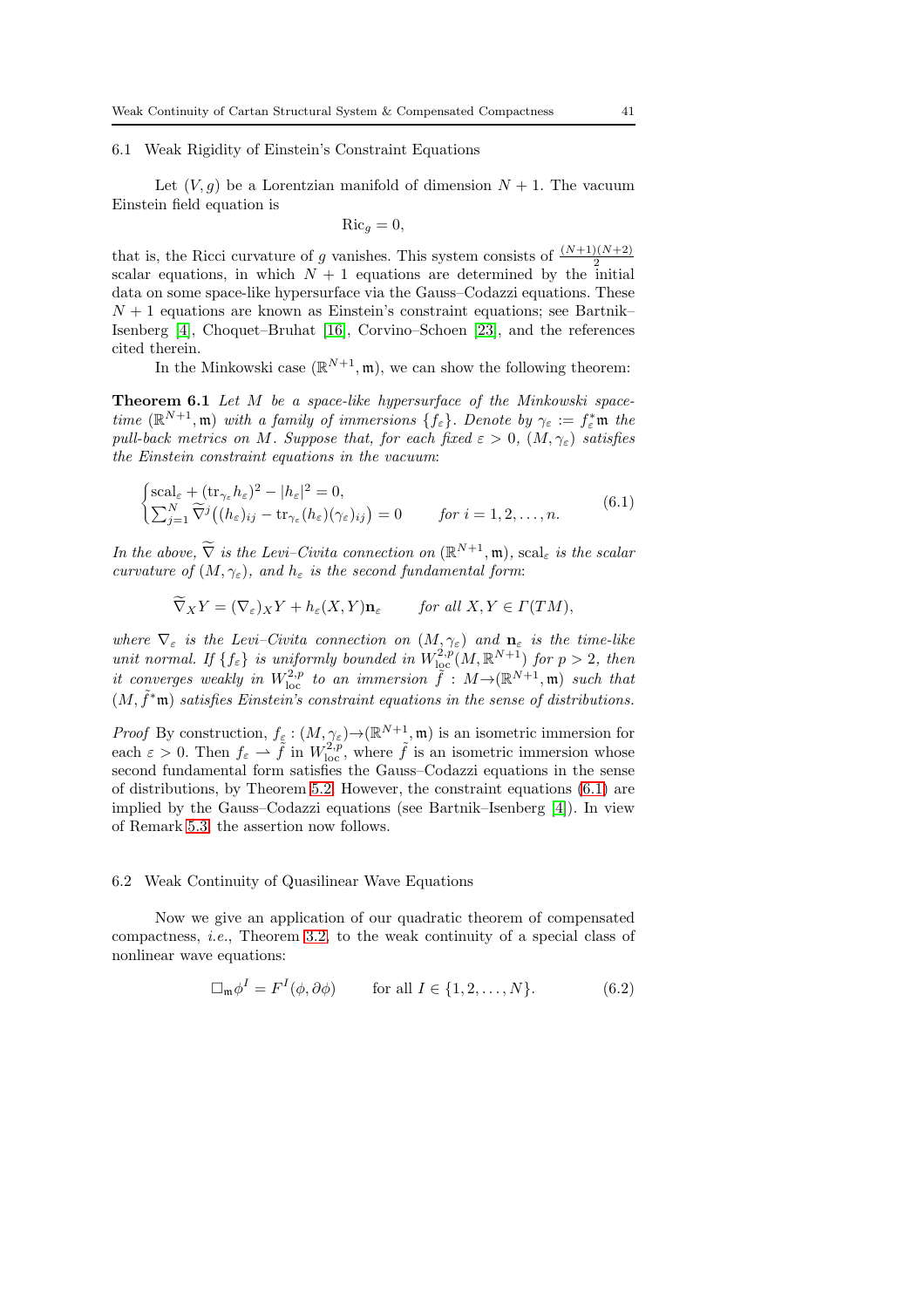This system is posed on  $(\mathbb{R}^{3+1}, \mathfrak{m})$ , where  $\mathfrak{m} = \text{diag}(-1, 1, 1, 1)$  is the Minkowski metric, and  $F = \{F^I\}_{1 \leq I \leq N}$  is the source function. We are concerned with  $\phi = {\phi^I}_{1 \leq I \leq N} : \mathbb{R}^{3+1} \to \mathbb{R}^N$ . The source function F consists of quadratic terms with respect to  $(\phi, \partial \phi)$ , where  $\partial$  denotes the total space-time derivative.

A classical result due to Christodoulou [\[22\]](#page-62-21) and Klainerman [\[38\]](#page-63-25) is the following: When the smooth initial data is sufficiently small, the Cauchy prob-lem for Eq. [\(6.2\)](#page-40-1) has a unique solution  $\phi \in C_c^{\infty}([0,\infty) \times \mathbb{R}^3; \mathbb{R}^N)$ , provided that  $F$  satisfies the *null condition*:

(i) 
$$
F^{I}(0) = 0
$$
 and  $\partial F^{I}(0) = 0$ ,

(ii)  $Q_{F^I}(\partial \phi) = \sum_{J,K=1}^N \sum_{\mu,\nu=0}^3 A_{IJK}^{\mu\nu} (\partial_\mu \phi^J) (\partial_\nu \phi^K)$  for each  $I \in \{1,2,\ldots,N\}$ with

$$
\sum_{\mu,\nu=0}^3 A_{IJK}^{\mu\nu} \xi_\mu \xi_\nu = 0
$$

for any null co-vector  $\xi \in T^* \mathbb{R}^{3+1}$  and  $I, J, K \in \{1, 2, ..., N\}$ , where  $Q_{F^I}$ denotes the quadratic part in  $\partial \phi$  in the Taylor expansion of  $F^I$  at  $(\phi, \partial \phi)$  = 0:

$$
Q_{F^I}(z) := \sum_{|\alpha|=2} \frac{\partial_\alpha F^I(0)}{\alpha!} z^{\alpha} \quad \text{for all } z \in \mathbb{R}^N
$$

in the multi-index notations, and  $\xi \in T^* \mathbb{R}^{3+1}$  is a null co-vector if and only if  $\mathfrak{m}^{\mu\nu}\xi_{\mu}\xi_{\nu}=0.$ 

For our purpose, we take the following bundle of type– $(1, 1)$  tensors:

<span id="page-41-0"></span>
$$
E=T^*\mathbb{R}^{3+1}\otimes T\mathbb{R}^N.
$$

Then, for each  $I \in \{1, 2, ..., N\}$ , define the bundle operator  $\mathcal{T}_I \in \text{Hom}(E; \mathbb{R})$ :

$$
\mathcal{T}_I s := \sum_{J,K=1}^N \sum_{\mu,\nu=0}^3 A_{IJK}^{\mu\nu} (\partial_\nu s_\mu^J) \theta^K, \tag{6.3}
$$

where  $\{\theta^K\} \subset T^*\mathbb{R}^N$  is the co-vector basis dual to  $\{\partial_K\}$ . The associated operator cone is

$$
\Lambda_{\mathcal{T}_I} := \left\{ \lambda \in T^* \mathbb{R}^{3+1} \otimes T \mathbb{R}^N : \begin{array}{l} \sum_{\mu,\nu=0}^3 A_{IJK}^{\mu\nu} \lambda_\mu^J s_\nu^K = 0 \text{ for some non-zero} \\ \text{section } s \in \Gamma(T^* \mathbb{R}^{3+1} \oplus T \mathbb{R}^N) \setminus \{0\} \end{array} \right\}.
$$
\n
$$
(6.4)
$$

The following observation is crucial: For each null co-vector  $\xi \in T^*\mathbb{R}^{3+1}$ , if it is identified with  $\xi \otimes id \in T^* \mathbb{R}^{3+1} \otimes T \mathbb{R}^N$  (where id is the tautological tensor on  $T\mathbb{R}^N$ ), then it lies in  $\Lambda_{\mathcal{T}_I}$ . In other words, the *null cone* of the spacetime  $(\mathbb{R}^{3+1}, \mathfrak{m})$  can be viewed as a subset of the operator cone  $\Lambda_{\mathcal{T}_I}$  for every  $I \in \{1, 2, \ldots, N\}.$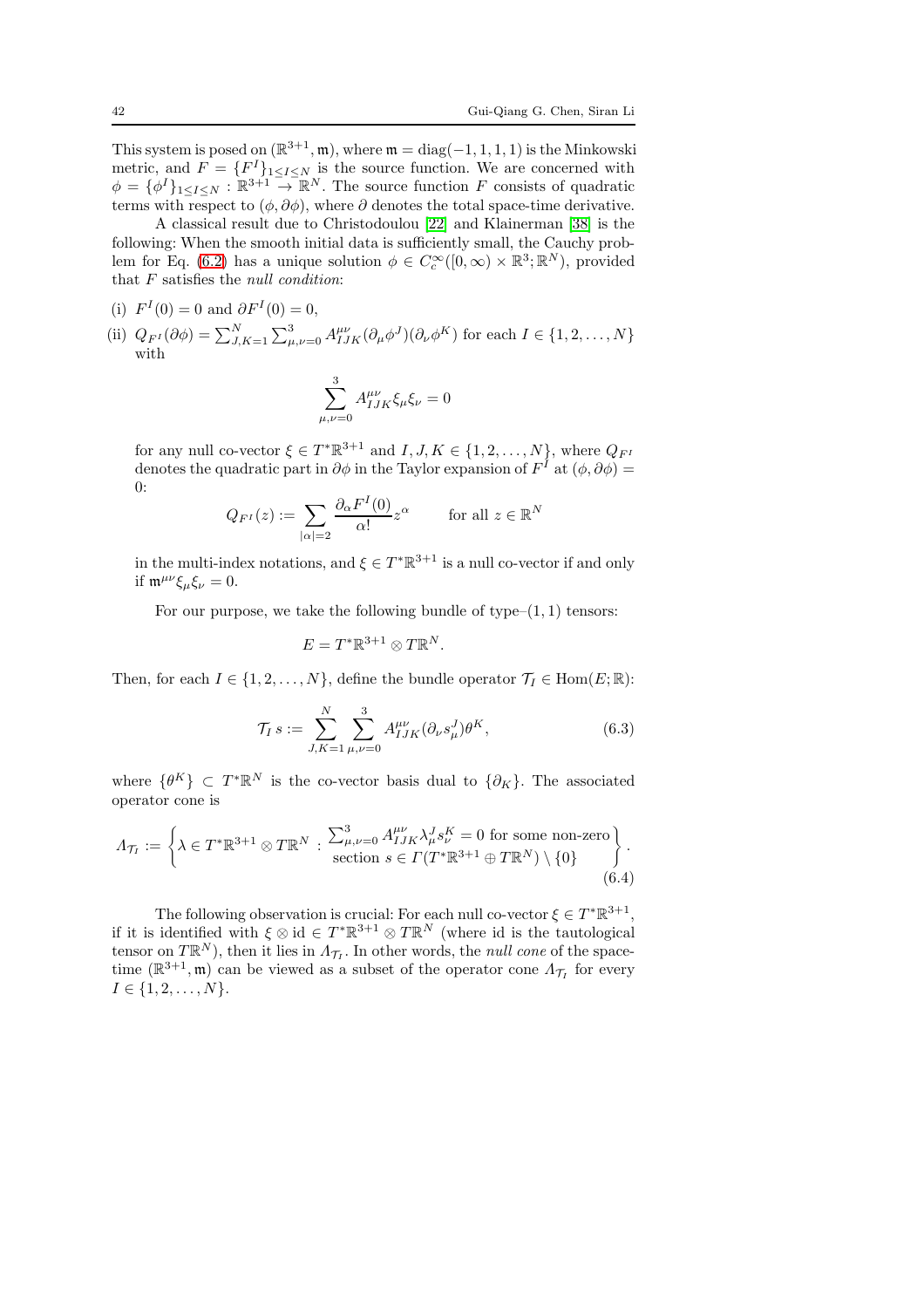Also, for each  $I \in \{1, 2, ..., N\}$ , consider the quadratic form:

$$
Q_{F^I}(s) := \sum_{J,K=1}^N \sum_{\mu,\nu=0}^3 A_{IJK}^{\mu\nu} s_{\nu}^J s_{\mu}^K \quad \text{for } s = \{s_{\mu}^J\}_{1 \le J \le N, 0 \le \mu \le 3} \in \Gamma(E). \tag{6.5}
$$

It can be defined intrinsically on  $\Gamma(E)$ . It is easy to check that  $Q_{F^I}$  agrees with the quadratic terms in  $\partial \phi$  of the source term  $F^I$ .

Now, applying Theorem [3.2](#page-26-0) to the sequence of sections

<span id="page-42-0"></span>
$$
\{\partial \phi_{\varepsilon}\} \subset L^2_{\text{loc}}(\mathbb{R}^{3+1}; T^*\mathbb{R}^{3+1} \otimes T\mathbb{R}^N),
$$

we obtain the following compensated compactness framework, which enables us to verify the  $H_{\text{loc}}^1$  weak continuity of Eq. [\(6.2\)](#page-40-1). Indeed, it requires to pass the limits in the source term  $F^I(\phi_\varepsilon, \partial \phi_\varepsilon)$ , as the left-hand side of the equation is linear in  $\phi_{\varepsilon}$ .

**Proposition 6.1** Let the source term  $F^I(\phi, \partial \phi)$  satisfy the null condition so that

<span id="page-42-1"></span>
$$
Q_{F^I}(s) = 0 \tfor any s \in \Lambda_{\mathcal{T}^I}, \t(6.6)
$$

where the operator cone  $\Lambda_{\mathcal{T}^I}$  is defined according to Eqs. [\(6.4\)](#page-41-0)–[\(6.5\)](#page-42-0). Assume that  $\{\phi_{\varepsilon}\}\$ is a family of functions in  $H_{\text{loc}}^1(\mathbb{R}^{3+1}, \mathbb{R}^N)$  such that

(i)  $\phi_{\varepsilon} \rightharpoonup \phi$  weakly in  $H_{\text{loc}}^1$ ;

(ii) 
$$
\left\{ \sum_{J=1}^{N} \sum_{\mu,\nu=0}^{3} A_{IJK}^{\mu\nu} \partial_{\mu} \partial_{\nu} \phi_{\varepsilon}^{J} \right\} \text{ is pre-compact in } H_{\text{loc}}^{-1}(\mathbb{R}^{3+1}) \text{ for all } I, K \in \{1, 2, \ldots, N\}.
$$

Then

$$
Q_{F^I}(\partial \phi_{\varepsilon}) \rightharpoonup Q_{F^I}(\partial \phi) \qquad \text{in the sense of distributions.}
$$

As a consequence, if Eq. [\(6.2\)](#page-40-1) admits a family of weak solutions  $\{\phi_{\varepsilon}\}\subset$  $H_{\text{loc}}^1(\mathbb{R}^{3+1},\mathbb{R}^N)$  satisfying (i)-(ii), then the weak limit  $\phi$  in  $H^1$  is also a weak solution of  $(6.2)$ .

In particular, a necessary condition for [\(6.6\)](#page-42-1) above is that  $Q_{F^I}(\xi \otimes id) =$ 0 for any null co-vector  $\xi \in T^* \mathbb{R}^{3+1}$ .

The above proposition shows that the quasilinear wave equation with null condition in  $3 + 1$  dimensions is weakly continuous in  $H_{\text{loc}}^1$ . However, it is well-known (cf. Rodnianski [\[53\]](#page-63-26)) that the Einstein equations fail to satisfy the null conditions, even in the vacuum or scalar field cases. It would be interesting to analyze further the weak continuity of the Einstein equations and other physical/geometric PDEs.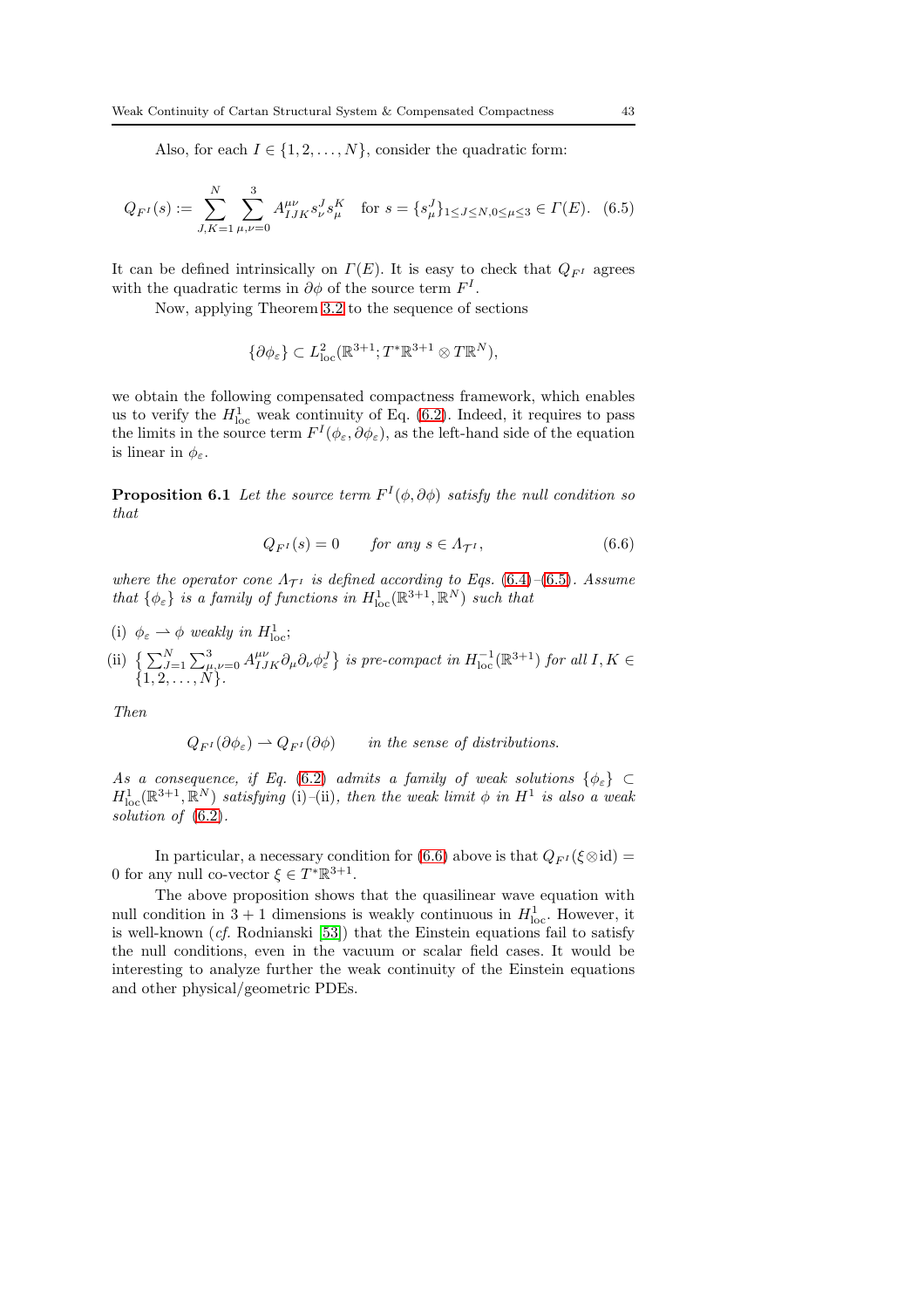### 6.3 Weak Rigidity of General Immersed Hypersurfaces

We now discuss the weak rigidity of immersed hypersurfaces that are *not* semi-Riemannian submanifolds of the ambient spaces. It is remarked in §[5](#page-33-2).1 (cf. Condition (R1)) that, if metric  $\tilde{g}_0$  is degenerate on a hypersurface  $\Sigma$ , then  $\Sigma$  cannot be obtained via an isometric immersion of any semi-Riemannian manifold. Nevertheless, such degenerate scenarios occur naturally in physics.

One primary example is the lightcone:

$$
\Lambda = \{ (t, x_1, x_2, x_3) \in \mathbb{R}^4 : t^2 = x_1^2 + x_2^2 + x_3^2 \}
$$

of the Minkowski space-time  $(\mathbb{R}^{3+1}, \mathfrak{m})$  with  $\mathfrak{m} = \text{diag}(-1, 1, 1, 1)$ . Although, for any  $x, v \in \Lambda$ ,  $q_x(v, w) \neq 0$  for all time-like vectors w in the tangent space at x, we see that  $g_x(v, \cdot) \equiv 0$  on  $T_x \Lambda$ , where  $\Lambda$  is known as a null hypersurface. In addition, the stationary limit surface of Kerr's vacuum solution is everywhere time-like, except at the points on the axis where it is null and tangent to the horizon  $(cf. [45])$  $(cf. [45])$  $(cf. [45])$ . A more recent example in [\[46\]](#page-63-2) is the gluing of two Anti-de-Sitter (AdS) 5-dimensional space-times with different cosmological constants along a general hypersurface  $\Sigma = \Sigma^E \sqcup \Sigma^{\text{null}} \sqcup \Sigma^L$ , where  $\Sigma^{\text{null}}$  is 3-dimensional, such that the restriction of the metric is time-like on  $\Sigma^L$ , space-like on  $\Sigma^E$ , and null on S. If the coordinate system is suitably chosen,  $\Sigma^{\text{null}}$  may lie in the hypersurface of form  $\{t = t_0\}$ . This example gives a possible model for the transition between two distinct AdS universes across *brane*  $\Sigma$ , whence  $\Sigma^{\text{null}}$  models the big-bang singularity.

Motivated by the physical applications above, a treatment for the realization problem and the weak rigidity of general hypersurfaces is desired. However, the constructions in §2.[2,](#page-8-0) especially the derivation of the GCR system or the Cartan structural system, fail in this case — the orthogonal decomposition of tangent spaces as in Eq. [\(2.1\)](#page-5-0) is no longer valid.

To overcome this difficulty, we employ the construction of rigging vector fields; cf. [\[40,](#page-63-27)[41,](#page-63-6)[45,](#page-63-1)[54\]](#page-63-28). The idea is as follows: Consider the hypersurface via the local embedding  $\iota: \Sigma \hookrightarrow (\tilde{M}, \tilde{g})$ . If  $\iota^* \tilde{g}$  is null, we find a non-vanishing vector field  $\ell \in \Gamma(\iota^* T\tilde{M})$  along  $\Sigma$  so that

<span id="page-43-0"></span>
$$
T_{\iota(x)}M \cong T_x \Sigma \oplus \text{span}\{\ell_x\}.
$$
 (6.7)

Thus, we can derive the Gauss–Codazzi equations (for hypersurfaces, the Ricci equation is always trivial) from the orthogonal decomposition [\(6.7\)](#page-43-0). However, technicalities are unavoidable because the rigging field  $\ell$  never coincides with the normal vector field, whenever  $\Sigma$  is null — this leads to three Codazzi equations instead of one.

From now on,  $\alpha$  always denotes a co-vector field, *i.e.*, an element of  $\Gamma(T^*\Sigma)$ . This is in agreement with [\[45,](#page-63-1)[54\]](#page-63-28). The first main result in this subsection is

<span id="page-43-1"></span>**Theorem 6.2** Let  $\iota$  :  $\Sigma \to (\mathbb{R}^{n+1}, \tilde{g}_0)$  be a  $W^{2,p}_{loc}$  immersion of a simplyconnected general hypersurface for  $p > n$ , for which the pullback tensor  $\iota^* \tilde{g}_0$  is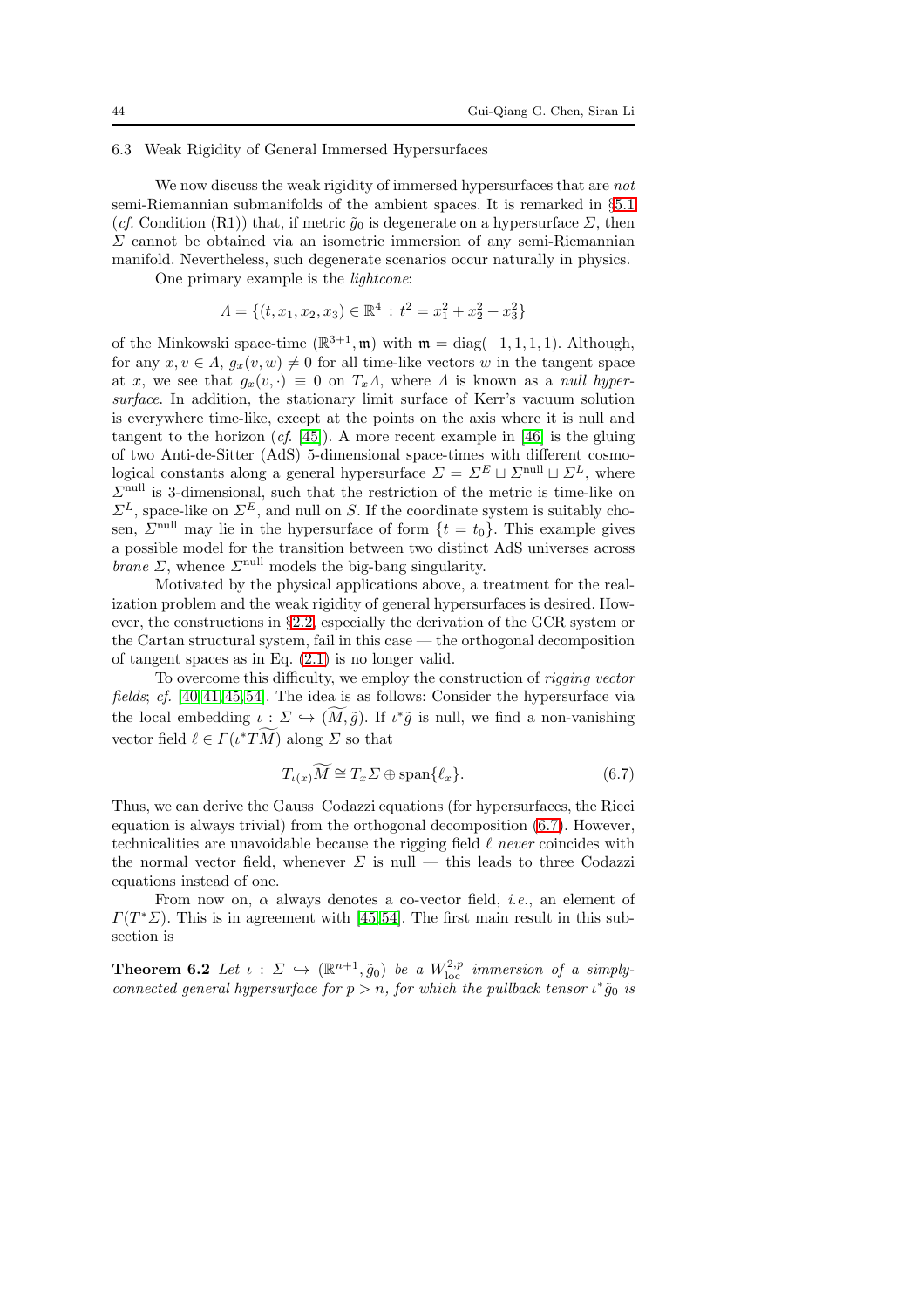allowed to degenerate on  $\Sigma$ . Let the normal 1-form of  $\Sigma$  to be  $\mathfrak{n} \in \Gamma(\iota^* T^* \mathbb{R}^{n+1})$ . Moreover, assume that  $\ell \in \Gamma(T\mathbb{R}^{n+1})$  is a rigging vector field, i.e.,  $\mathfrak{n}(\ell) = 1$ everywhere on  $\Sigma$ . Take  $\{e^i\}_{i=1}^n \subset \Gamma(T\Sigma)$  as an orthonormal frame on  $\Sigma$ , and  $\{\theta^i\}_{i=1}^n \subset \Gamma(T^*\Sigma)$  as its co-frame. Furthermore, define the tensor fields  $K \in W^{1,p}_{loc}(\Sigma; \wedge^2 T^* \Sigma)$  and  $\Psi \in W^{1,p}_{loc}(\Sigma; T \Sigma \otimes T^* \Sigma) = W^{1,p}_{loc}(\Sigma; \text{End } T \Sigma)$  by

$$
K:=\widetilde{\nabla}\mathfrak{n},\qquad \Psi:=\widetilde{\nabla}\ell,
$$

that is,

$$
K(X,Y) = \widetilde{\nabla} \mathfrak{n}(X,Y), \qquad \Psi(\alpha, X) := \alpha(\widetilde{\nabla}_X \ell)
$$

for each  $X, Y \in \Gamma(T\mathcal{Z})$  and  $\alpha \in \Gamma(T^*\mathcal{Z})$ . Define also  $\psi \in W^{1,p}_{loc}(\mathcal{Z};T^*\mathcal{Z})$  by

$$
\psi(X):=\mathfrak{n}(\widetilde{\nabla}_X\ell).
$$

Then the following equations hold in the sense of distributions:

<span id="page-44-0"></span>
$$
\alpha(R(X,Y)Z) - K(Y,Z)\Psi(\alpha,X) + K(X,Z)\Psi(\alpha,Y) = 0,\tag{6.8}
$$

$$
K(X, \nabla_Y Z) - K(Y, \nabla_X Z) + K([X, Y], Z) + XK(Y, Z) - YK(X, Z) -K(Y, Z)\psi(X) + K(X, Z)\psi(Y) = 0,
$$
\n(6.9)

$$
X\Psi(\alpha, Y) - Y\Psi(\alpha, X) + \Psi(\alpha, [X, Y]) + \psi(Y)\Psi(\alpha, X) - \psi(X)\Psi(\alpha, Y) + \sum_{i=1}^{n} \{ \Psi(\theta^i, Y)\alpha(\nabla_X e^i) - \Psi(\theta^i, X)\alpha(\nabla_Y e^i) \} = 0,
$$
(6.10)

$$
X\psi(Y) - Y\psi(X) + \psi([X,Y])
$$
  
+ 
$$
\sum_{i=1}^{n} \left\{ K(e^i, Y)\Psi(\theta^i, X) - K(e^i, X)\Psi(\theta^i, Y) \right\} = 0
$$
 (6.11)

for  $X, Y, Z \in \Gamma(T\Sigma)$  and  $\alpha \in \Gamma(T^*\Sigma)$  such that  $\alpha(l) = 0$ , and R is the Riemann curvature of  $\Sigma$ .

Conversely, if Eqs.  $(6.8)$ – $(6.11)$  hold in the sense of distributions for  $K \in W^{1,p}_{loc}(\Sigma; \wedge^2 T^*\Sigma), \Psi \in W^{1,p}_{loc}(\Sigma; \text{End} T\Sigma), \text{ and } \psi \in W^{1,p}_{loc}(\Sigma; T^*\Sigma), \text{ then}$ there exist an immersion  $\iota \in W^{2,p}_{\text{loc}}(\Sigma; \mathbb{R}^{n+1})$  and a rigging vector field  $\ell \in$  $\Gamma(T\mathbb{R}^{n+1})$  such that  $K = \widetilde{\nabla} \mathfrak{n}, \Psi = \widetilde{\nabla} \ell, \text{ and } \psi(X) = \mathfrak{n}(\widetilde{\nabla}_X \ell).$ 

Eq.  $(6.8)$  and Eqs.  $(6.9)$ – $(6.11)$  are known as the *Gauss* equation and the *Codazzi* equations of the general hypersurface  $\Sigma$ , respectively. As in the physics literature (cf. [\[19,](#page-62-4)[45,](#page-63-1)[54\]](#page-63-28)), the geometric quantities  $\{K, \Psi, \psi\}$  are interpreted as the *intrinsic*, extrinsic, and normal second fundamental forms of  $\Sigma$ , respectively. If metric  $\tilde{q}_0$  is Lorentzian with signature  $\{-1, +1, \ldots, +1\}$ , the rigging field  $\ell$  can be chosen as time-like, whose trajectory thus corresponds to the worldline of an observer. On the other hand, if  $\tilde{g}_0|_{\Sigma}$  is non-degenerate, then  $\ell$  can be chosen as the unit normal vector field, and Eqs. [\(6.8\)](#page-44-0)–[\(6.11\)](#page-44-0) reduce to the usual Gauss-Codazzi equations in §2.[2.](#page-8-0)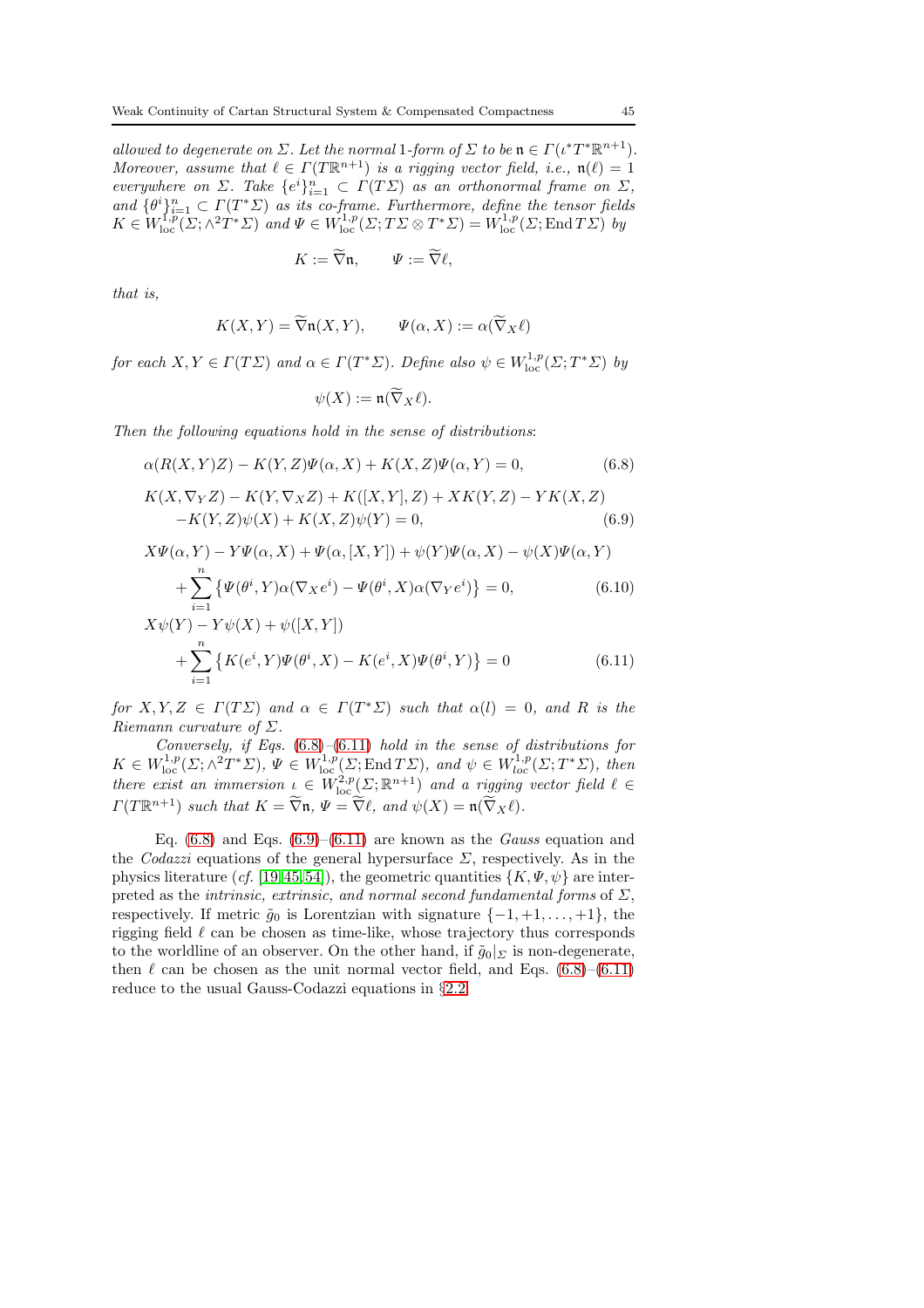Proof of Theorem [6.2.](#page-43-1) The proof consists of three steps. We emphasize the difference between the case of general hypersurfaces and the case of semi-Riemannian submanifolds (Theorem [5.1\)](#page-34-0), while the parallel arguments are only briefly sketched.

1. We first deduce the Gauss–Codazzi equations  $(6.8)$ – $(6.11)$  from the immersion *i*. As in §2, these equations are obtained by expressing the flatness of  $\mathbb{R}^{n+1}$ (that is, the Riemann curvature  $R = 0$ ) with respect to the orthogonal splitting  $T_x \mathbb{R}^{n+1} \cong T_x \Sigma \oplus \text{span} (\ell_x)$ . Indeed, from the definition of the Riemann curvature, we have

$$
\widetilde{R}(X,Y)Z = R(X,Y)Z - K(X,\widetilde{\nabla}_YZ) - K(X,\widetilde{\nabla}_YZ)\ell + K(Y,\widetilde{\nabla}_XZ)\ell \n- \widetilde{\nabla}_X(K(Y,Z)\ell) + \widetilde{\nabla}_Y(K(X,Z)\ell) + K([X,Y],Z)\ell.
$$
\n(6.12)

The detailed computation can be found in [\[45,](#page-63-1) §3], with a slightly different sign convention for R. The Gauss equation is obtained by contracting with  $\alpha$ . Since  $\alpha(\ell) = 0$ , we have

$$
0 = \alpha(\widetilde{R}(X,Y),Z) = \alpha(R(X,Y)Z) - \alpha(\widetilde{\nabla}_X(K(Y,Z)\ell)) + \alpha(\widetilde{\nabla}_Y(K(X,Z)\ell)),
$$

which yields [\(6.8\)](#page-44-0) by the definition of  $\Psi$ .

To obtain the Codazzi equation [\(6.9\)](#page-44-0), we consider

<span id="page-45-0"></span>
$$
\mathfrak{n}(R(X,Y)Z) = 0,
$$

where  $\mathfrak n$  is the normal 1-form. Invoking Eq.  $(6.12)$  for  $R$  again yields

$$
\mathfrak{n}(\widetilde{R}(X,Y)Z) = -K(X,\nabla_Y Z) + K(Y,\nabla_X Z) - K([X,Y],Z) \n- \mathfrak{n}(\widetilde{\nabla}_X(K(Y,Z)\ell)) + \mathfrak{n}(\widetilde{\nabla}_Y(K(X,Z)\ell)).
$$

On the other hand, the Leibniz rule of the connection gives us

$$
\mathfrak{n}(\widetilde{\nabla}_Y(K(X,Z)\ell)) = YK(X,Z)\mathfrak{n}(\ell) - K(X,Z)\mathfrak{n}(\nabla_Y\ell),
$$

which, together with  $\mathfrak{n}(\ell) = 1$  and the definition of  $\psi$ , implies Eq. [\(6.9\)](#page-44-0).

Next, we consider  $R(X,Y)\ell := \nabla_X \nabla_Y \ell - \nabla_Y \nabla_X \ell + \nabla_{[X,Y]}\ell$ . Notice that

$$
\widetilde{\nabla}_X \widetilde{\nabla}_Y \ell = \sum_{i=1}^n X \Psi(\theta^i, Y) e^i + X \psi(Y) \ell + \sum_{i=1}^n \Psi(\theta^i, Y) \widetilde{\nabla}_X e^i + \psi(Y) \widetilde{\nabla}_X \ell,
$$

where the following key identities are utilized:

$$
\widetilde{\nabla}_X Y = \nabla_X Y - K(X, Y)\ell, \quad \widetilde{\nabla}_X \ell = \sum_{i=1}^n \Psi(\theta^i, X)e^i + \psi(X)\ell.
$$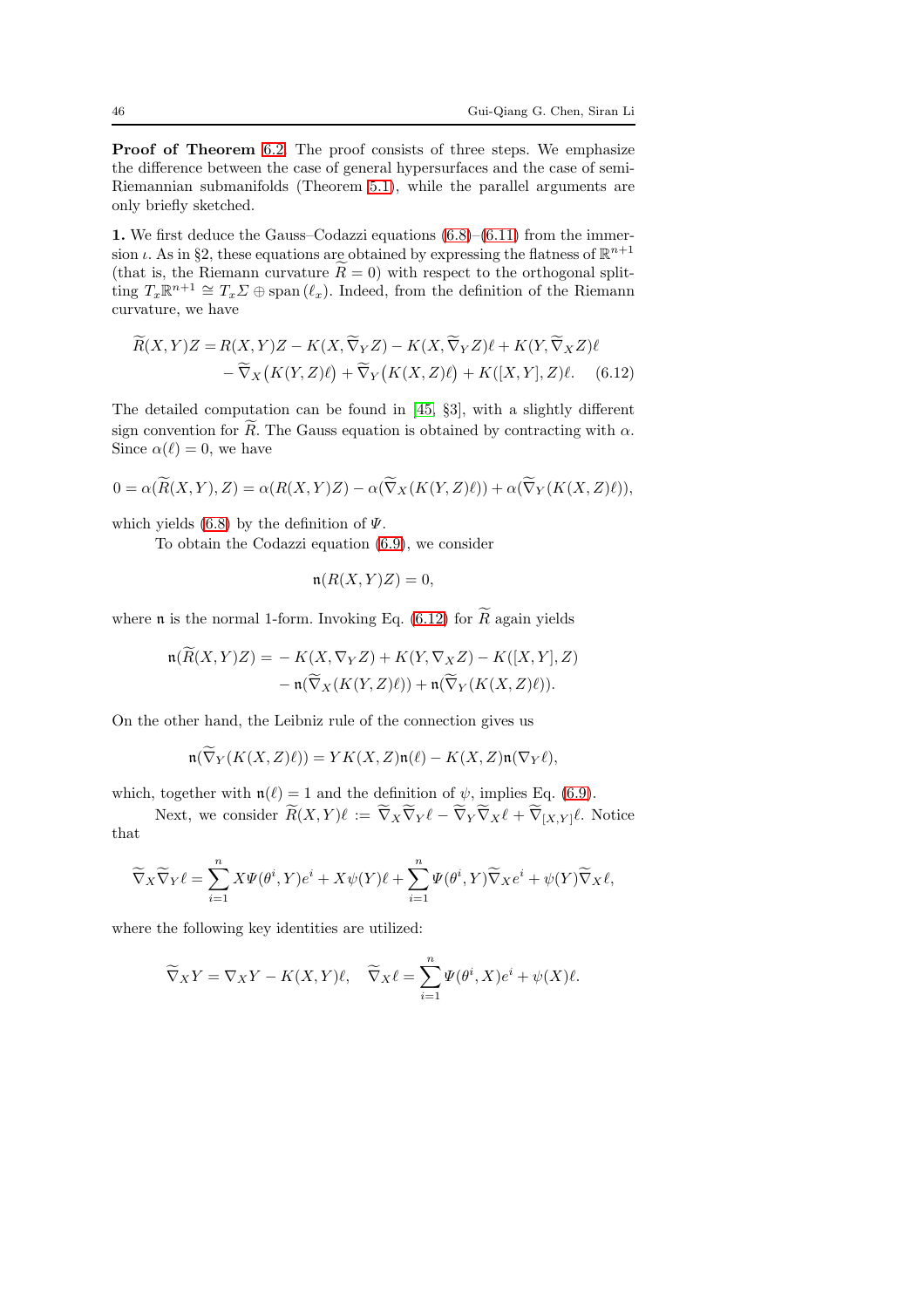Then

$$
\widetilde{\nabla}_X \widetilde{\nabla}_Y \ell = \sum_{i=1}^n X \Psi(\theta^i, Y) e^i + X \psi(Y) \ell + \sum_{i=1}^n \Psi(\theta^i, Y) \nabla_X e^i \n- \sum_{i=1}^n \Psi(\theta^i, Y) K(e^i, X) \ell + \sum_{i=1}^n \psi(Y) \psi(\theta^i, X) e^i + \psi(X) \psi(Y) \ell.
$$

A similar expression holds for  $\nabla_Y \nabla_X \ell$  by interchanging X and Y:

$$
\widetilde{\nabla}_{Y}\widetilde{\nabla}_{X}\ell = \sum_{i=1}^{n} Y\Psi(\theta^{i}, X)e^{i} + Y\psi(X)\ell + \sum_{i=1}^{n} \Psi(\theta^{i}, X)\nabla_{Y}e^{i} - \sum_{i=1}^{n} \Psi(\theta^{i}, X)K(e^{i}, Y)\ell + \sum_{i=1}^{n} \psi(X)\psi(\theta^{i}, Y)e^{i} + \psi(Y)\psi(X)\ell.
$$

Thus, contracting with  $\alpha \in \Omega^1(\Sigma)$  and noting that  $\alpha(\ell) = 0$ , we conclude the Codazzi equation [\(6.10\)](#page-44-0).

Finally, the Codazzi equation [\(6.11\)](#page-44-0) is obtained by contracting  $R(X,Y)$ with the normal 1-form  $\mathfrak n$ . Similarly to the above computations, we have

$$
\begin{split} \mathfrak{n}(\widetilde{\nabla}_X \widetilde{\nabla}_Y \ell) &= \mathfrak{n}(\widetilde{\nabla}_X (\sum_{i=1}^n \theta^i (\widetilde{\nabla}_Y \ell) e^i + \mathfrak{n} (\nabla_Y \ell) \ell)) \\ &= X \psi(Y) + \sum_{i=1}^n \theta^i (\widetilde{\nabla}_Y \ell) \mathfrak{n}(\widetilde{\nabla}_X e^i) + \psi(Y) \psi(X) \\ &= X \psi(Y) + \psi(Y) \psi(X) - \sum_{i=1}^n K(e^i, X) \Psi(\theta^i, Y), \end{split}
$$

thanks to another important identity:

$$
\mathfrak{n}(\widetilde{\nabla}_X Y) = -\mathfrak{n}(K(Y, X)\ell) = -K(Y, X). \tag{6.13}
$$

Therefore, computing for  $\mathfrak{n}(\nabla_Y\nabla_X\ell)$  in the similar manner:

$$
\mathfrak{n}(\widetilde{\nabla}_Y \widetilde{\nabla}_X \ell) = Y \psi(X) + \psi(X)\psi(Y) - \sum_{i=1} K(e^i, Y)\Psi(\theta^i, X),
$$

we can deduce Eq. [\(6.11\)](#page-44-0). Furthermore, observe that the above computations still hold in the sense of distributions for immersions with lower regularity, *i.e.*,  $\iota \in W^{2,p}_{loc}(\Sigma; \mathbb{R}^{n+1})$ . This proves the first part of the theorem.

2. Now we tackle the *realization problem, i.e.*, finding an immersion  $\iota$  from Eqs.  $(6.8)$ – $(6.11)$ . As in the semi-Riemannian submanifolds case, the key is to verify the second structural system [\(2.13\)](#page-12-0) for a suitable connection 1-form.

For this purpose, we invoke the following identity for differential forms:

$$
d\beta(X,Y) = X\beta(Y) - Y\beta(X) + \beta([X,Y]),
$$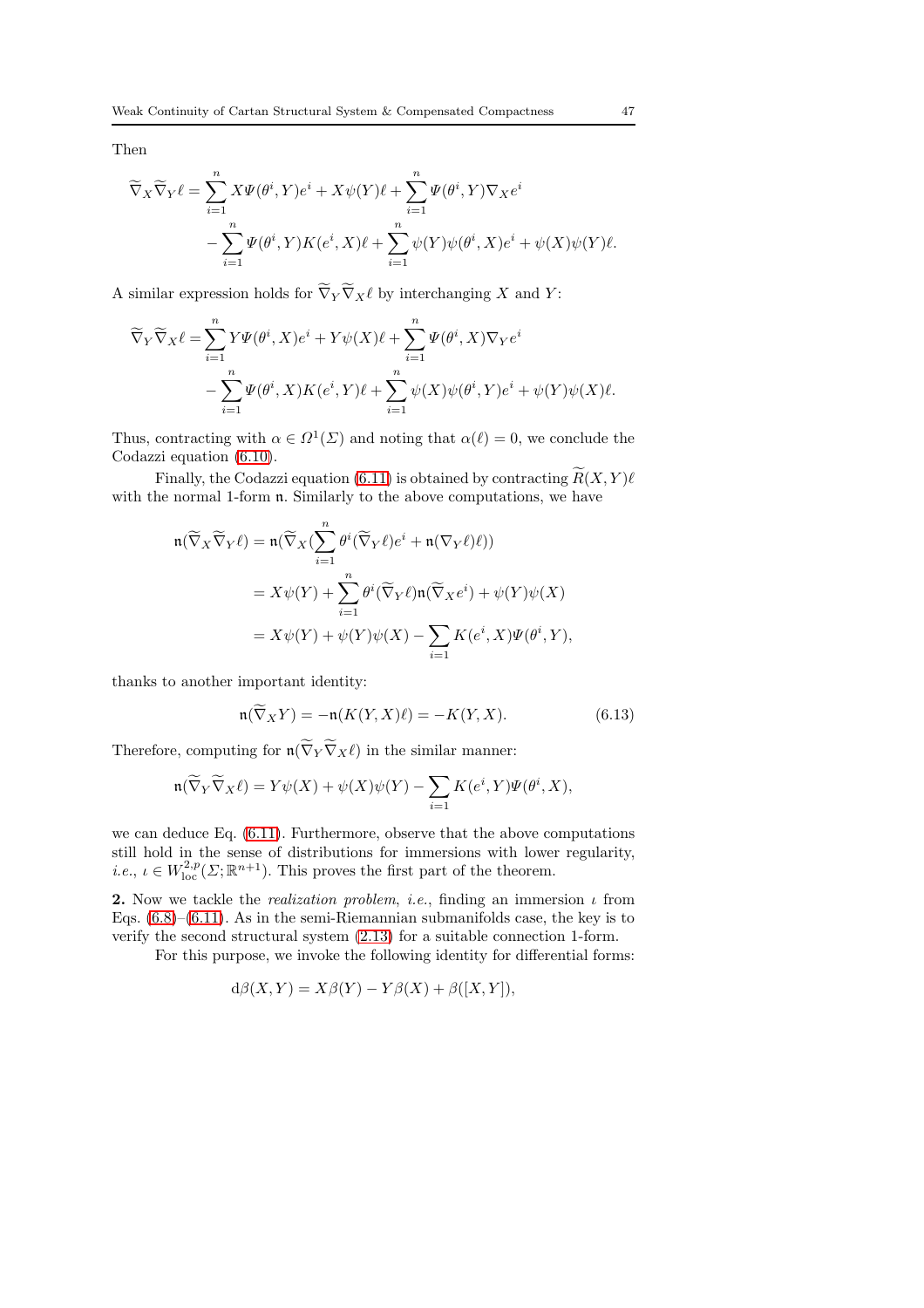where  $\beta \in \Gamma(T^*\Sigma)$  is arbitrary. Thus, we can rewrite the three Codazzi equations as

<span id="page-47-1"></span>
$$
\begin{cases}\ndK(X,Y,Z) = K(Y,\nabla_X Z) - K(X,\nabla_Y Z) + \psi(X)K(Y,Z) - K(X,Z)\psi(Y), \\
d\Psi(\alpha, X,Y) = \psi(X)\Psi(\alpha, Y) - \psi(Y)\Psi(\alpha, X) \\
&+ \sum_{i=1}^n (\Psi(\theta^i, X)\alpha(\nabla_Y e^i) - \Psi(\theta^i, Y)\alpha(\nabla_X e^i)), \\
d\psi(X,Y) = \sum_{i=1}^n (\Psi(\theta^i, Y)K(X, e^i) - \Psi(\theta^i, X)K(Y, e^i)).\n\end{cases}
$$

(6.14) Now, define the connection 1-form  $\mathcal{W}_{\Sigma} \in W^{1,p}_{loc}(\Sigma; T^*\Sigma \otimes \mathfrak{gl}(n+1;\mathbb{R}))$ by

<span id="page-47-0"></span>
$$
\mathcal{W}_{\Sigma} := \begin{bmatrix} \Gamma & \Psi \\ K & \psi \end{bmatrix} . \tag{6.15}
$$

More precisely, in the local coordinates, we write

$$
\mathcal{W}_{\Sigma} := \begin{bmatrix} \Gamma_{ij}^k \theta^k & \Psi(\theta^i, \cdot) \\ K(e^i, \cdot) & \psi(\cdot) \end{bmatrix},
$$

where, as usual, the Christoffel symbols are defined via  $\nabla_{e^i} e^j = \sum_{k=1}^n \Gamma_{ij}^k e^k$ and computed from  $\Gamma_{ij}^k = \frac{1}{2} g^{kl} (\partial_i g_{jl} + \partial_j g_{li} - \partial_l g_{ij})$ . The block-matrix representation of  $W$  in Eq. [\(6.15\)](#page-47-0) is interpreted via the following identifications:

$$
\begin{cases} \varGamma = \varGamma_{ij}^k \theta^k \in W^{1,p}_{\mathrm{loc}}(\varSigma\,;\,T^*\varSigma\otimes\mathfrak{gl}(n;\mathbb{R})),\\ \varPsi, K\in W^{1,p}_{\mathrm{loc}}(\varSigma\,;\,T^*\varSigma\otimes\mathbb{R}^n),\\ \psi\in W^{1,p}_{\mathrm{loc}}(\varSigma\,;\,T^*\varSigma). \end{cases}
$$

Thus, we can recast the Gauss equation [\(6.8\)](#page-44-0) and the Codazzi equations in the form of [\(6.14\)](#page-47-1) into the following schematic equalities:

$$
\label{eq:2} \begin{cases} \mathrm{d}K=K\varGamma -\varGamma K-K\psi +\psi K=K\wedge\varGamma -K\wedge\psi,\\ \mathrm{d}\varPsi=\varGamma\Psi-\varPsi\varGamma+\varPsi\psi-\psi\Psi=\varGamma\wedge\Psi-\varPsi\wedge\psi,\\ \mathrm{d}\psi=K\Psi-\varPsi K=K\wedge\Psi, \end{cases}
$$

where the juxtaposition of matrices  $(e.g., KT)$  denotes the matrix multiplication, and ∧ is an intertwining of the wedge product on differential forms and the matrix multiplication.

On the other hand, simple manipulations on block matrices lead to

<span id="page-47-3"></span>
$$
\mathcal{W}_{\Sigma} \wedge \mathcal{W}_{\Sigma} = \begin{bmatrix} \Gamma \wedge \Gamma + \Psi \wedge K & \Gamma \wedge \Psi + \psi \wedge \Psi \\ K \wedge \Gamma + K \wedge \psi & K \wedge \Psi \end{bmatrix}.
$$
 (6.16)

In this notation, the Riemann curvature is given by

$$
R = d\Gamma - \Gamma \wedge \Gamma \in L^p_{\text{loc}}(\Sigma \, ; \, \wedge^2 T^* \Sigma \otimes \mathfrak{gl}(n; \mathbb{R})).
$$

Then the preceding two equations yield

<span id="page-47-2"></span>
$$
dW_{\Sigma} - W_{\Sigma} \wedge W_{\Sigma} = 0, \qquad (6.17)
$$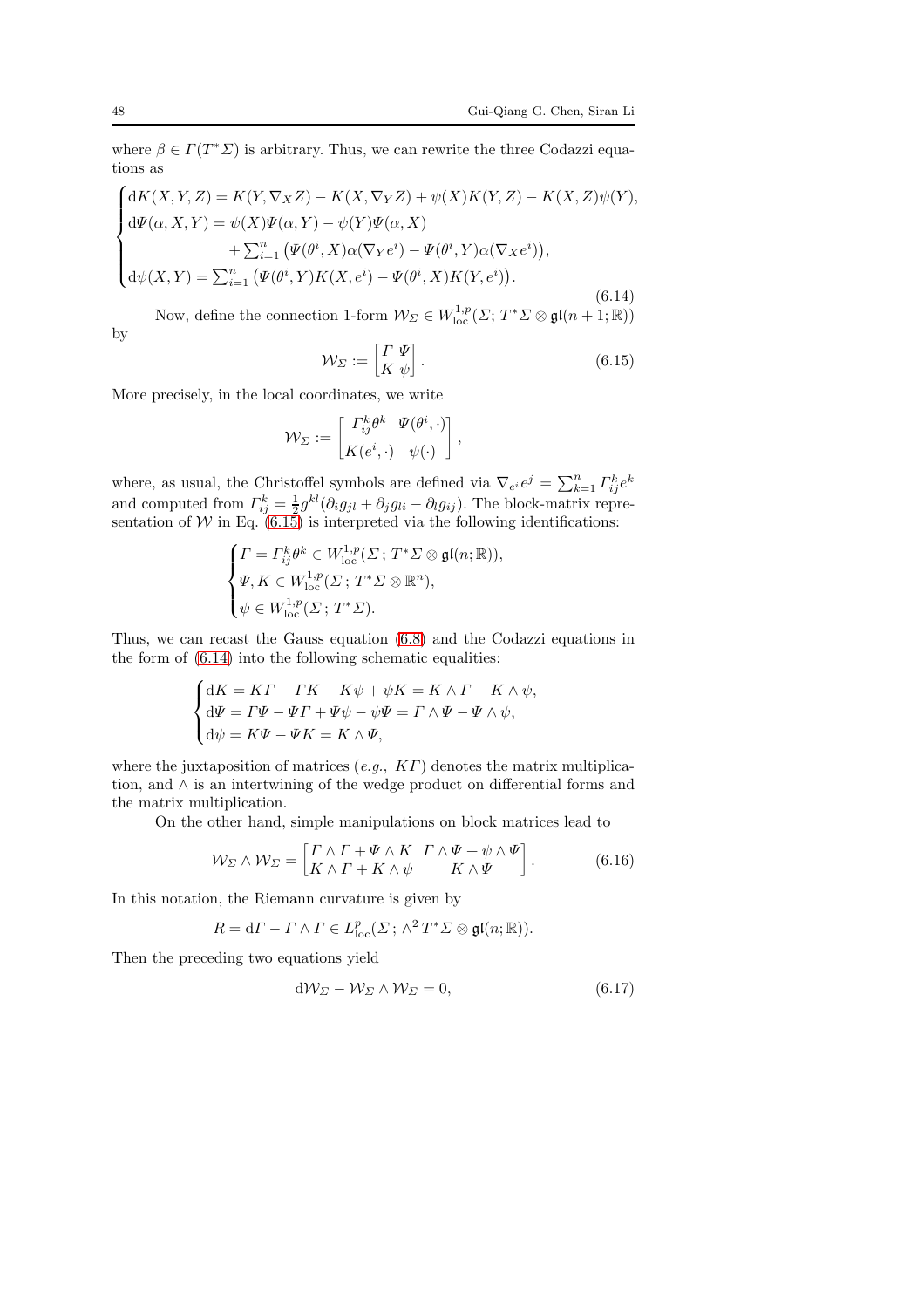i.e., the second structural system as in Eq. [\(2.13\)](#page-12-0).

Invoking again Lemma [5.1,](#page-36-2) we obtain the local solution  $A \in W^{1,p}_{loc}(U \subset \mathbb{R}^d)$  $\Sigma$ ;  $\mathfrak{gl}(n+1,\mathbb{R})$  to the following Pfaff system:

$$
dA = \mathcal{W}_{\Sigma} \cdot A,
$$

where  $U \subset \Sigma$  is an open trivialized neighborhood.

**3.** Now we solve the local isometric immersion  $\iota : \Sigma \hookrightarrow \mathbb{R}^{n+1}$  via the Poincaré system:

$$
\mathrm{d}\iota = \tilde{\theta} \cdot A,
$$

where  $\tilde{\theta} = (\theta^1, \ldots, \theta^n, 0)^\top : U \subset \Sigma \to \mathbb{R}^{n+1} \otimes T^* \Sigma$  is the  $\mathbb{R}^{n+1}$ -valued differential 1-form. As before, it is solvable if and only if the following first structural system is satisfied:

$$
d\tilde{\theta} = \tilde{\theta} \wedge \mathcal{W}_{\Sigma}.
$$

Recall that the first structural system holds whenever the affine connection  $\nabla = \iota^* \nabla$  is torsion-free (see Appendix A.5). Here, as  $K(X, Y) = K(Y, X)$  (cf. [\[40,](#page-63-27)[45\]](#page-63-1)), the torsion-free condition is verified, which leads to the existence of a solution  $\iota \in W^{2,p}_{\text{loc}}(U;\mathbb{R}^{n+1}).$ 

The assertion now follows from the proof of Theorem [5.1.](#page-34-0) This completes the proof.

Remark 6.1 Theorem [6.2](#page-43-1) was proved locally in [\[41\]](#page-63-6) by computations in the local coordinates. Our proof above, being global and intrinsic in nature, both helps clarify the geometric meanings of  $\{K, \Psi, \psi\}$  and serves as a crucial step towards the establishment of the weak rigidity theorem, Theorem [6.3,](#page-48-0) for general hypersurfaces below.

In the proof above, it is crucial to establish the equivalence of the Gauss– Codazzi equations  $(6.8)$ – $(6.11)$  with Eq.  $(6.17)$ , namely the second structural system for  $W_{\Sigma}$ , which is defined in Eq. [\(6.15\)](#page-47-0) in terms of the Christoffel symbol  $\Gamma$  and the intrinsic, extrinsic, and normal second fundamental forms  $\{K,\Psi,\psi\}.$ Therefore, by invoking the quadratic theorem (Theorem [3.1\)](#page-16-0) and establishing the weak continuity of  $dW_{\Sigma} = W_{\Sigma} \wedge W_{\Sigma}$  again, we arrive at the weak rigidity theorem for the general hypersurfaces:

<span id="page-48-0"></span>**Theorem 6.3** Let  $(\Sigma, g)$  be a simply-connected n-dimensional hypersurface of semi-Euclidean space  $\mathbb{R}^{n+1}$  with  $\text{Ind}(\Sigma) = \nu$  and  $g \in W^{1,p}_{\text{loc}}(\Sigma, O(\nu, n - \nu))$ for  $p > n$ . Let  $\{f_{\varepsilon}\}\)$  be a family of immersions of semi-Riemannian submanifolds uniformly bounded in  $W^{2,p}_{\text{loc}}(\Sigma; \mathbb{R}^{n+k})$ , and let  $\{l_{\varepsilon}\}\$  be an associated  $family$  of rigging vector fields uniformly bounded in  $W^{1,p}_{\mathrm{loc}}(\Sigma;T\Sigma).$  Denote by  ${K_{\varepsilon}}, {\Psi_{\varepsilon}}, {\psi_{\varepsilon}}\}$  the corresponding intrinsic, extrinsic, and normal second fundamental forms. Then, after passing to a subsequence if necessary,  $\{f_{\varepsilon}\}$  converges to an immersion  $f \in W^{2,p}_{loc}(\Sigma; \mathbb{R}^{n+1})$  in the sense of distributions; in addition, its intrinsic, extrinsic, and normal second fundamental forms are weak limits in  $L^p_{\text{loc}}$  of  $\{K_{\varepsilon}\}\text{, } \{\Psi_{\varepsilon}\}\text{, and } \{\psi_{\varepsilon}\}\text{, respectively.}$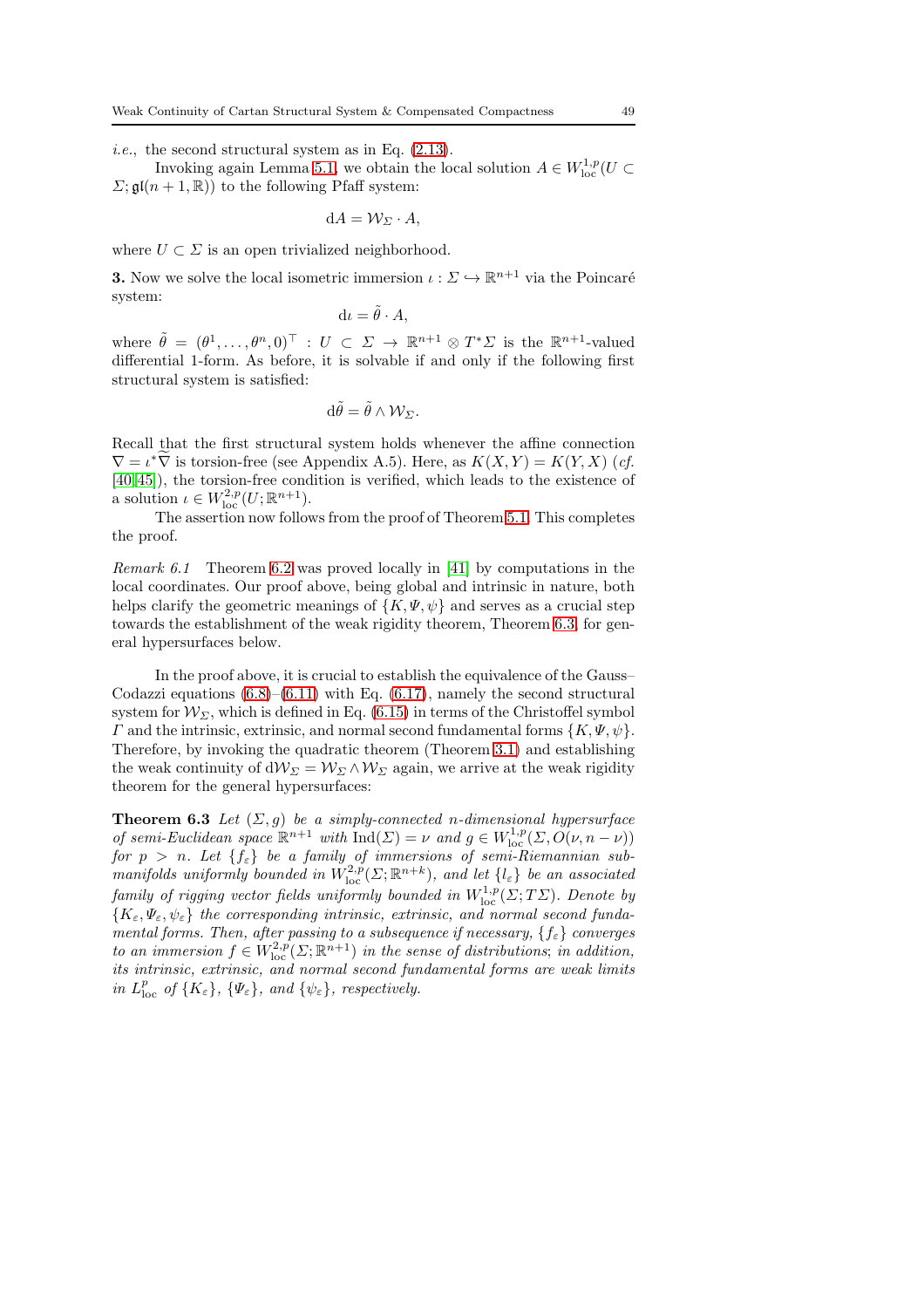Proof First, thanks to Eq. [\(6.16\)](#page-47-3), all the entries of the 2–form-valued matrix  $W^{\Sigma} \wedge W^{\Sigma}$  are linear combinations of the quadratic forms in  $\Gamma, \Psi, K$ , and  $\psi$ , each of which lies in  $W^{1,p}_{loc}$ . Thus,  $\mathcal{W}^{\Sigma} \wedge \mathcal{W}^{\Sigma} \in W^{1,\frac{p}{2}}_{loc}$  by the Cauchy–Schwarz inequality, which is compactly embedded in  $W_{\text{loc}}^{-1,q}$  for some  $1 < q < 2$ , as computed in Step 3 of the proof of Theorem [5.2.](#page-38-0)

On the other hand,  $\mathcal{W}^{\Sigma} \in W^{1,p}_{loc}$  implies that  $d\mathcal{W}^{\Sigma} \in L^p_{loc}$ , which is compactly embedded into  $W_{\text{loc}}^{-1,p}$  by the Rellich lemma. Using Eq. [\(6.16\)](#page-47-3) and the interpolations of Sobolev spaces, we deduce that  $\{d\mathcal{W}_{\varepsilon}^{\Sigma}\}\)$  is pre-compact in  $H_{\text{loc}}^{-1}$ .

Therefore, with the above pre-compactness result, the proof proceeds as that for Theorem [5.2.](#page-38-0) In particular, we establish the weak continuity of the Cartan structural system  $dW^{\Sigma} = W^{\Sigma} \wedge W^{\Sigma}$ . Then, in view of the realization theorem (Theorem [6.2\)](#page-43-1) for general hypersurfaces, it implies the existence of the limiting immersion f, together with a rigging vector field  $\ell$ , for which the intrinsic, extrinsic, and normal second fundamental forms  $\{K, \Psi, \psi\}$  are welldefined. After passing to a subsequence if necessary,  $\{K_{\varepsilon}, \Psi_{\varepsilon}, \psi_{\varepsilon}\}\)$  converges in the weak  $L^p_{loc}$  topology to  $\{K, \Psi, \psi\}$  due to the uniqueness of weak limits. Then the proof is completed.

# Appendix A Proofs of Several Semi-Riemannian Geometric Theorems

In this appendix, we provide the proofs of several semi-Riemannian geometric theorems, whose Riemannian analogues are well-known. These results are viewed as folklores in the geometric community, but the proofs appear elusive in the literature. For the convenience of the reader, now we carefully write down the complete proofs in detail below.

### A.1 Proof of Theorem [2.1](#page-9-4)

 $\sim$ 

The derivation of Eqs.  $(2.8)$ – $(2.9)$  can be found on page 100 and page 115 in [\[51\]](#page-63-13), respectively. It remains to derive the Ricci equation [\(2.10\)](#page-9-3). Indeed, we have

$$
0 = R(X, Y, \xi, \eta)
$$
  
\n
$$
= \langle \widetilde{\nabla}_X \widetilde{\nabla}_Y \xi, \eta \rangle - \langle \widetilde{\nabla}_Y \widetilde{\nabla}_X \xi, \eta \rangle + \langle \widetilde{\nabla}_{[X, Y]} \xi, \eta \rangle
$$
  
\n
$$
= \langle \nabla_X^{\perp} \nabla_Y^{\perp} \xi, \eta \rangle - \langle \nabla_X^{\perp} (S_{\xi} Y), \eta \rangle - \langle \nabla_Y^{\perp} \nabla_X^{\perp} \xi, \eta \rangle + \langle \nabla_Y^{\perp} (S_{\xi} X), \eta \rangle + \langle \nabla_{[X, Y]}^{\perp} \xi, \eta \rangle
$$
  
\n
$$
= R^{\perp}(X, Y, \xi, \eta) - \langle \nabla_X^{\perp} (S_{\xi} Y), \eta \rangle + \langle \nabla_Y^{\perp} (S_{\xi} X), \eta \rangle,
$$

in view of the definition for  $R^{\perp}$ . Moreover, owing to the self-adjointness of  $S_n$ , we have

 $\langle \nabla_X^{\perp}(S_{\xi}Y), \eta \rangle = X \langle S_{\xi}Y, \eta \rangle - \langle S_{\xi}Y, \tan(\overline{\nabla}_X \eta) \rangle = \langle S_{\xi}Y, S_{\eta}X \rangle = \langle S_{\eta} \circ S_{\xi}(Y), X \rangle,$ and similarly  $\langle \nabla_Y^{\perp}(S_{\xi}X), \eta \rangle = \langle S_{\xi} \circ S_{\eta}(Y), X \rangle$ . Then Eq. [\(2.10\)](#page-9-3) follows.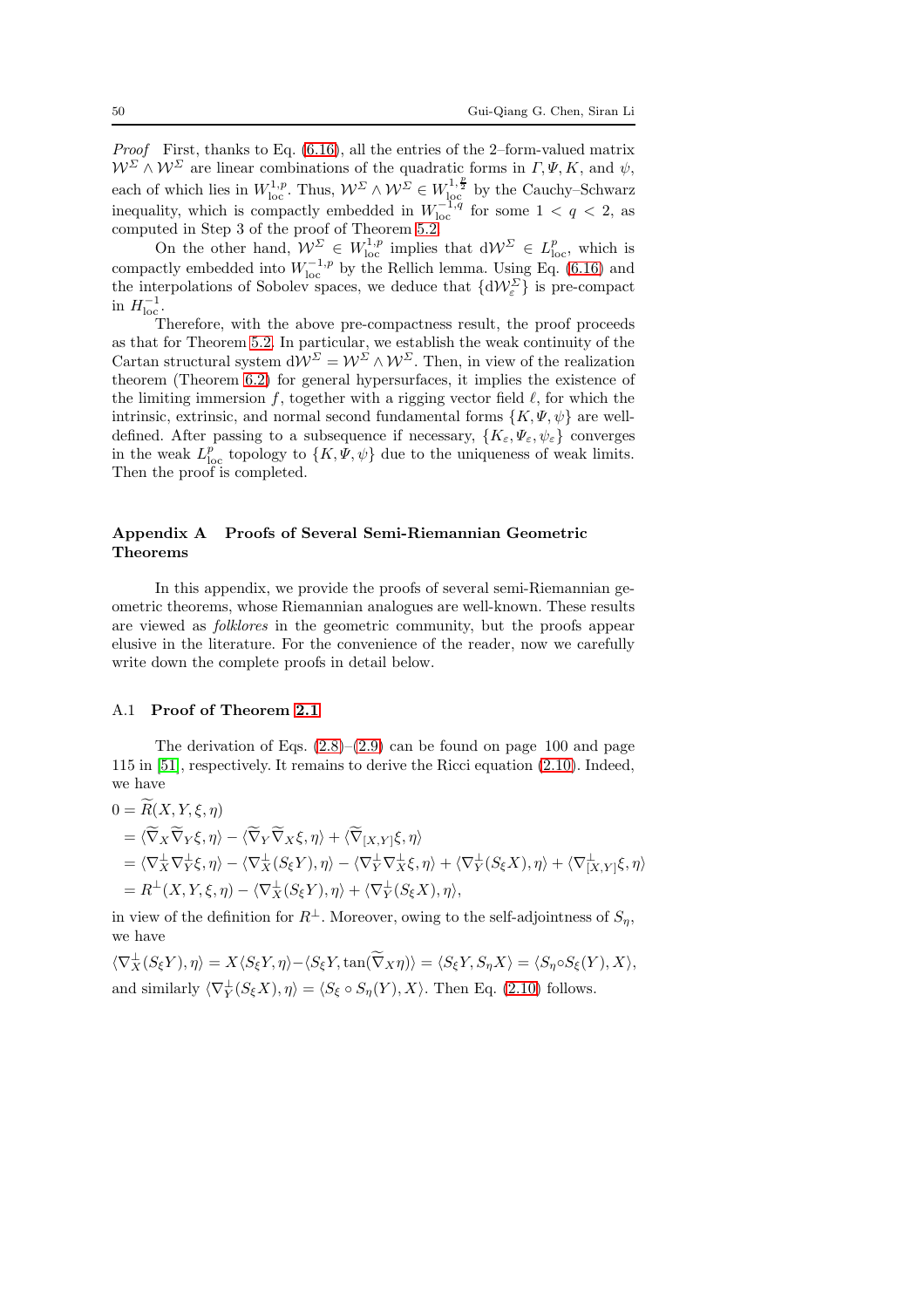## A.2 Proof of Lemma [2.1](#page-12-2)

The connection 1-form  $W$  (Definition [2.8\)](#page-11-2) is semi-skew-symmetric. It is crucial to observe that a matrix  $B \in O(\nu, n - \nu)$  if and only if its transpose  $B^{\top}$  takes the form:

<span id="page-50-0"></span>
$$
B^{\top} = \epsilon_{n,\nu} B^{-1} \epsilon_{n,\nu}.
$$
\n(A.1)

The signature matrix  $\epsilon_{n,\nu}$  is defined in Eq. [\(2.6\)](#page-8-2).

We first observe that, for each  $Z \in O(\nu, n - \nu)$ ,

<span id="page-50-1"></span>
$$
T_Z O(\nu, n - \nu) = \left\{ A \in \mathfrak{gl}(n; \mathbb{R}) : Z \epsilon_{n,\nu} A^\top + A \epsilon_{n,\nu} Z^\top = 0 \right\}.
$$
 (A.2)

Indeed, let  $\sigma: (-\varepsilon, \varepsilon) \to O(\nu, n - \nu)$  be a  $C^1$ -curve with  $\sigma(0) = Z$ . In view of Eq.  $(A.1)$ , we have

$$
\sigma(t)^{\top} = \epsilon_{n,\nu} \sigma(t)^{-1} \epsilon_{n,\nu}.
$$

Taking the derivative in  $t$  yields

$$
\dot{\sigma}(t)^{\top} = -\epsilon_{n,\nu}\sigma(t)^{-1}\dot{\sigma}(t)\sigma(t)^{-1}\epsilon_{n,\nu}.
$$

Thus, evaluating the above at  $t = 0$  and using the identity:  $Z^{\top} = \epsilon_{n,\nu} Z^{-1} \epsilon_{n,\nu}$ , we have

$$
\dot{\sigma}(0)^{\top} = -Z^{\top} \epsilon_{n,\nu} \dot{\sigma}(0) \epsilon_{n,\nu} Z^{\top}.
$$

Since the elements of  $T_ZO(\nu, n-\nu)$  are in one-to-one correspondence with  $\dot{\sigma}(0)$  for such  $\sigma$ , Eq. [\(A.2\)](#page-50-1) follows. As a consequence,

$$
\mathfrak{o}(\nu, n-\nu) := T_{\mathrm{Id}} O(\nu, n-\nu) = \big\{ A \in \mathfrak{gl}(n; \mathbb{R}) \, : \, \epsilon_{n,\nu} A^\top + A \epsilon_{n,\nu} = 0 \big\}.
$$

We now verify that  $W$  lies in the Lie algebra of the semi-orthogonal group. Clearly, it suffices to prove that, for each  $a, b \in \{1, \ldots, n+k\},\$ 

$$
\epsilon^a \omega_a^b = -\epsilon^b \omega_b^a.
$$

Indeed, for  $a = i$  and  $b = \alpha$ , this follows by the definition of  $\omega_i^{\alpha}$  in the fourth equation of [\(2.11\)](#page-11-3). For  $a = i$  and  $b = j$ , as  $\nabla$  is compatible with metric g, we deduce from the first equation of [\(2.11\)](#page-11-3) that

$$
0 = \partial_l \langle \partial_i, \partial_j \rangle = \langle \nabla_{\partial_l} \partial_i, \partial_j \rangle + \langle \partial_i, \nabla_{\partial_l} \partial_j \rangle = \epsilon^j \omega_j^i(\partial_l) + \epsilon^i \omega_i^j(\partial_l).
$$

Finally, for  $a = \alpha$  and  $b = \beta$ , it follows from a similar computation by using the third equation of [\(2.11\)](#page-11-3), thanks to the compatibility of  $\nabla^{E}$  with  $g^{E}$ . This completes the proof.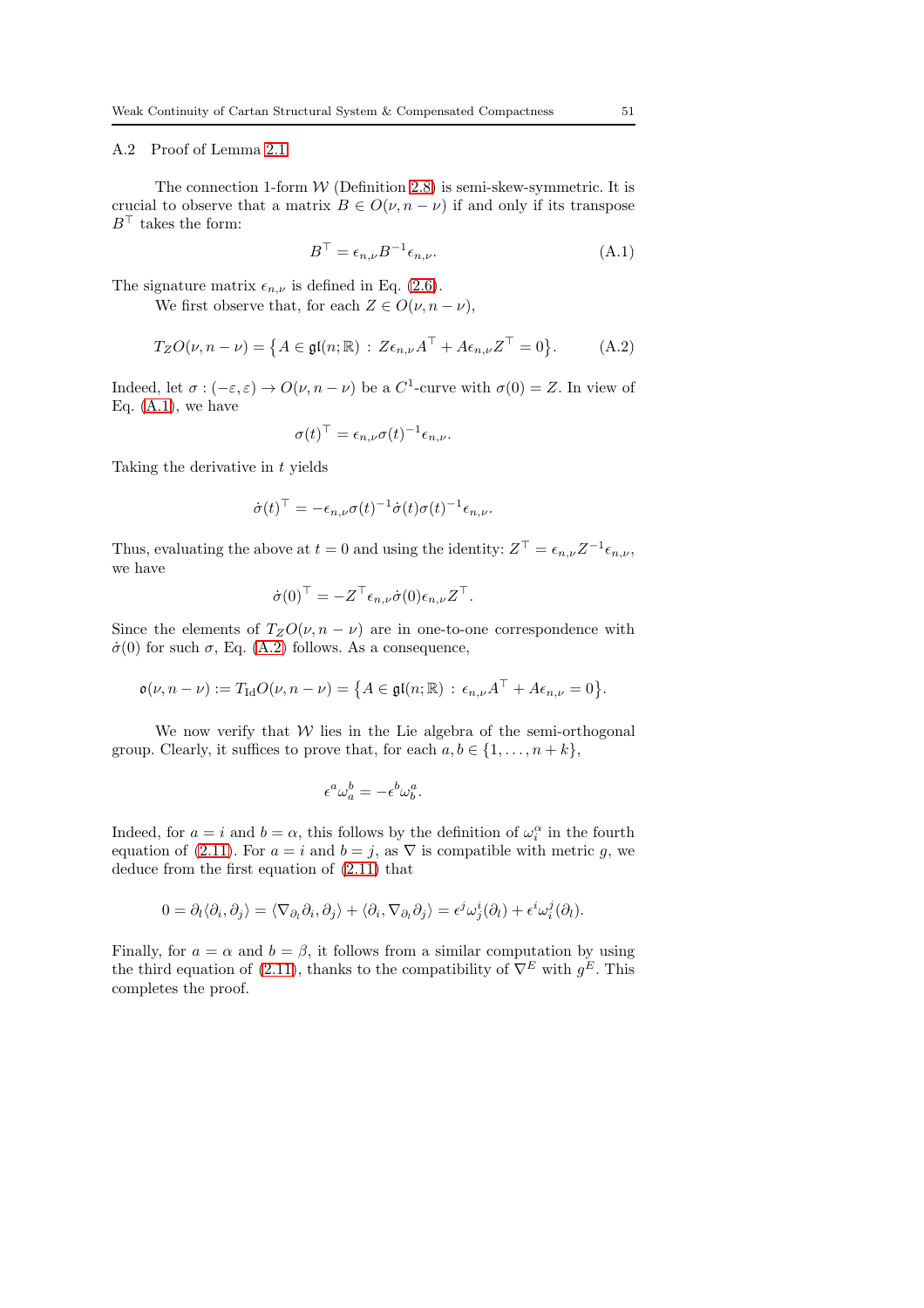# A.3 Proof of Proposition [2.1](#page-12-1)

We divide the arguments into four steps.

1. We begin by observing that the definition of the connection 1-form  $W$ , *i.e.*, Eq.  $(2.11)$ , implies that

$$
\nabla_{\partial_i} \partial_j = \sum_l \omega_j^l(\partial_i) \partial_l, \quad \Pi(\partial_i, \partial_j) = \sum_\alpha \omega_\alpha^i(\partial_j) \partial_\alpha, \quad \nabla_{\partial_i}^E \partial_\alpha = \sum_\beta \omega_\beta^\alpha(\partial_i) \partial_\beta.
$$

One may deduce the following identities of the shape operator  $S$ :

$$
S_{\partial_i} \partial_\alpha = \sum_j \epsilon^j \langle S_{\partial_i} \partial_\alpha, \partial_j \rangle \partial_j = \sum_j \epsilon^j \langle \Pi(\partial_i, \partial_j), \partial_\alpha \rangle \partial_j = \sum_j \epsilon^j \epsilon^\alpha \omega_\alpha^i(\partial_j) \partial_j.
$$

2. Next, the Gauss equation [\(2.8\)](#page-9-1) is equivalent to

<span id="page-51-0"></span>
$$
R(\partial_i, \partial_j, \partial_k) = S_{\partial_i} \Pi(\partial_j, \partial_k) - S_{\partial_j} \Pi(\partial_i, \partial_k).
$$
 (A.3)

Applying the symmetry of II twice (in the first and third equalities below), we obtain

$$
S_{\partial_i} \Pi(\partial_j, \partial_k) - S_{\partial_j} \Pi(\partial_i, \partial_k) = S_{\partial_i} \Pi(\partial_k, \partial_j) - S_{\partial_j} \Pi(\partial_k, \partial_i)
$$
  
\n
$$
= S_{\partial_i} \left( \sum_{\alpha} \omega_{\alpha}^k (\partial_j) \partial_{\alpha} \right) - S_{\partial_j} \left( \sum_{\alpha} \omega_{\alpha}^k (\partial_i) \partial_{\alpha} \right)
$$
  
\n
$$
= \sum_{\alpha} \sum_{l} \epsilon^{\alpha} \epsilon^l \left( \omega_{\alpha}^k (\partial_j) \omega_{\alpha}^l (\partial_i) - \omega_{\alpha}^k (\partial_i) \omega_{\alpha}^l (\partial_j) \right) \partial_l
$$
  
\n
$$
= \sum_{\alpha} \sum_{l} (\omega_{\alpha}^k \wedge \omega_l^{\alpha}) (\partial_i, \partial_j) \partial_l,
$$

where the last equality follows from Lemma [2.1.](#page-12-2) On the other hand, the Riemann curvature of the Levi–Civita connection on  $TM$  is computed directly from the definition:

$$
R(\partial_i, \partial_j, \partial_k) := \nabla_i \nabla_j \partial_k - \nabla_j \nabla_i \partial_k + \nabla_{[\partial_i, \partial_j]} \partial_k
$$
  
\n
$$
= \sum_l \{ \partial_i (\omega_k^l(\partial_j)) \partial_l - \partial_j (\omega_k^l(\partial_i)) \partial_l + \omega_k^l([\partial_i, \partial_j]) \partial_l
$$
  
\n
$$
+ \omega_k^l(\partial_j) \sum_s \omega_l^s(\partial_i) \partial_s - \omega_k^l(\partial_i) \sum_s \omega_l^s(\partial_j) \partial_s \}
$$
  
\n
$$
= \sum_s \{ d\omega_k^s - \sum_l \omega_k^l \wedge \omega_l^s \} (\partial_i, \partial_j) \partial_s.
$$

Equating the preceding computations via Eq. [\(A.3\)](#page-51-0), we conclude that

$$
\mathrm{d}\omega^s_k = \sum_b \omega^k_b \wedge \omega^b_s.
$$

**3.** Applying the same argument to  $R^E(\partial_i, \partial_j, \partial_\gamma)$  and utilizing the Ricci equa-tion [\(2.10\)](#page-9-3), we deduce that  $d\omega_{\beta}^{\alpha} = \sum_{b} \omega_{b}^{\alpha} \wedge \omega_{\beta}^{b}$ .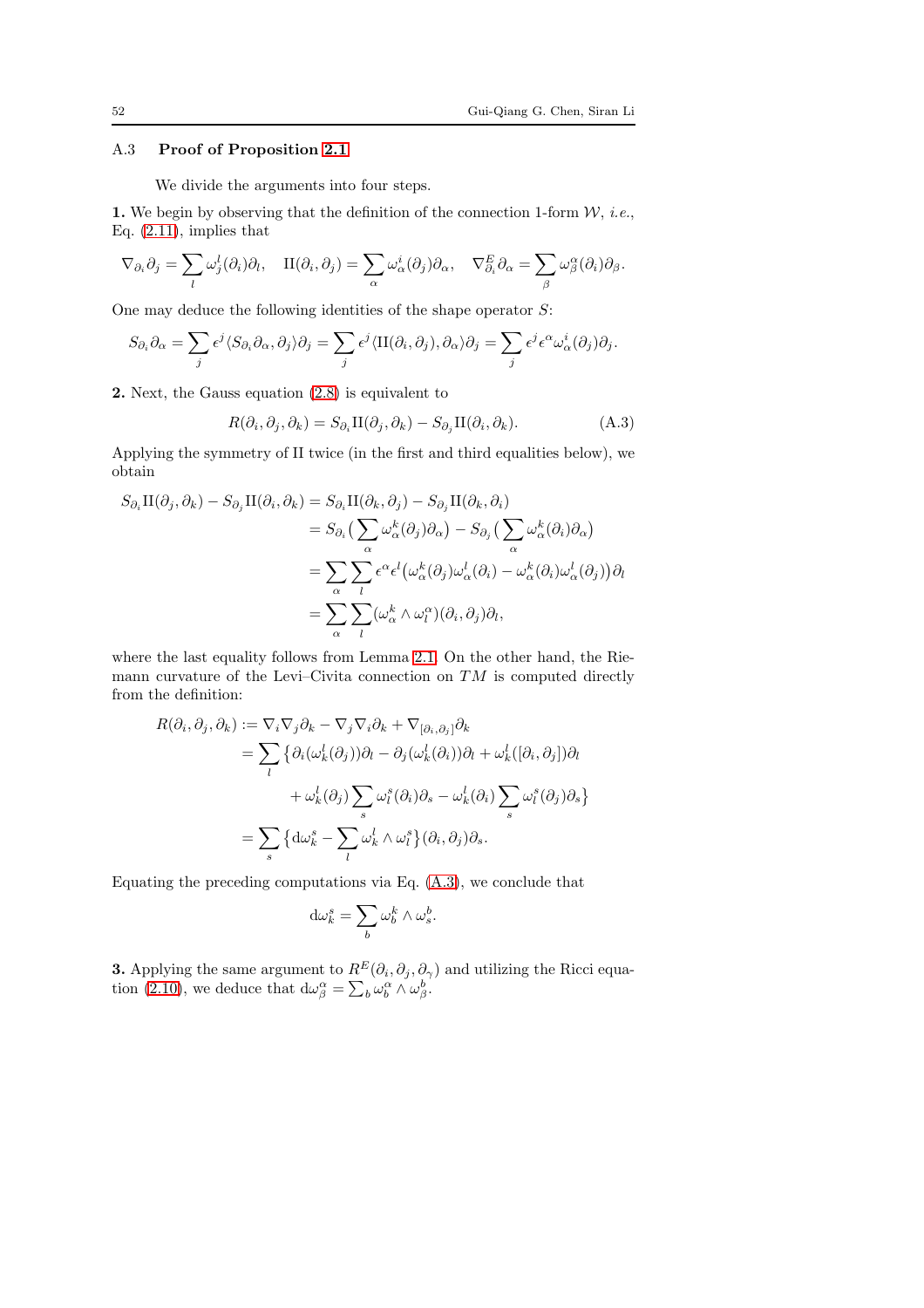Furthermore, starting with the Codazzi equations [\(2.9\)](#page-9-2), we have

$$
0 = \widetilde{\nabla}_{\partial_i} \Pi(\partial_j, \partial_k) - \widetilde{\nabla}_{\partial_j} \Pi(\partial_i, \partial_k)
$$
  
\n
$$
= \sum_{\gamma} \partial_i (\omega_{\gamma}^j(\partial_k)) \partial_{\gamma} + \sum_{\beta} \omega_{\beta}^j(\partial_k) \sum_{\gamma} \omega_{\gamma}^{\beta}(\partial_i) \partial_{\gamma} - \sum_{\gamma} \partial_j (\omega_{\gamma}^i(\partial_k)) \partial_{\gamma}
$$
  
\n
$$
- \sum_{\beta} \omega_{\beta}^i(\partial_k) \sum_{\gamma} \omega_{\gamma}^{\beta}(\partial_j) \partial_{\gamma}
$$
  
\n
$$
= \sum_{\gamma} \left\{ \partial_i (\omega_{\gamma}^k(\partial_j)) - \partial_j (\omega_{\gamma}^k(\partial_i)) - \sum_{\beta} (\omega_{\beta}^k(\partial_i) \omega_{\gamma}^{\beta}(\partial_j) - \omega_{\beta}^k(\partial_j) \omega_{\gamma}^{\beta}(\partial_i)) \right\} \partial_{\gamma}
$$
  
\n
$$
= \sum_{\gamma} \left\{ d\omega_{\gamma}^k(\partial_i, \partial_j) - \omega_{\gamma}^k[\partial_i, \partial_j] - \sum_{\beta} (\omega_{\beta}^k \wedge \omega_{\gamma}^{\beta})(\partial_i, \partial_j) \right\} \partial_{\gamma}.
$$
 (A.4)

In the penultimate equality, we have used the self-adjointness of II, *i.e.*,  $\omega_{\alpha}^{i}(\partial_{j})=$  $\omega_{\alpha}^{j}(\partial_{i})$ . The final equality follows from the definition of  $d\omega_{\gamma}^{k}$  and  $\omega_{\beta}^{k} \wedge \omega_{\gamma}^{\beta}$ .

To compute the Lie bracket term in the last equality of Eq. [\(A.4\)](#page-52-0), we invoke the torsion-free condition of the affine connection:

<span id="page-52-0"></span>
$$
\sum_{\gamma} \omega_{\gamma}^{k}[\partial_{i}, \partial_{j}] \partial_{\gamma} = \sum_{\gamma} \omega_{\gamma}^{k} (\nabla_{\partial_{i}} \partial_{j} - \nabla_{\partial_{j}} \partial_{i}) \partial_{\gamma}
$$
\n
$$
= \sum_{\gamma} \sum_{l} \omega_{\gamma}^{k} (\omega_{j}^{l}(\partial_{i}) \partial_{l} - \omega_{i}^{l}(\partial_{j}) \partial_{l}) \partial_{\gamma}
$$
\n
$$
= \sum_{\gamma} \sum_{l} (\omega_{j}^{l}(\partial_{i}) \omega_{\gamma}^{l}(\partial_{k}) - \omega_{i}^{l}(\partial_{j}) \omega_{\gamma}^{l}(\partial_{k})) \partial_{\gamma}
$$
\n
$$
= \sum_{\gamma} \sum_{l} (\omega_{l}^{k} \wedge \omega_{\gamma}^{l})(\partial_{i}, \partial_{j}) \partial_{\gamma},
$$

again owing to the symmetries of the second fundamental form and  $W \wedge W$ . Substituting it back to Eq. [\(A.4\)](#page-52-0) yields that  $d\omega_{\gamma}^{k} = \sum_{b} \omega_{b}^{k} \wedge \omega_{\gamma}^{b}$ .

4. Combining Steps 1–3 together, we conclude

$$
\mathrm{d}\omega_c^a = \sum_b \omega_b^a \wedge \omega_c^b.
$$

Moreover, as an equation on  $\Omega^2\big(\mathfrak{o}(\nu+\tau,(n+k)-(\nu+\tau))\big)$ , Eq. [\(2.13\)](#page-12-0) is independent of the choice of moving frames. This completes the proof.

## A.4 Derivation of the First Structural System [\(2.15\)](#page-12-3)

We now present a derivation of the first structural system [\(2.15\)](#page-12-3) and show that it is equivalent to the torsion-free condition of the affine connection.

We compute the Lie bracket of the basic vector fields  $\partial_i$  and  $\partial_j$  in two different ways. On one hand, we have

$$
[\partial_i, \partial_j] = \sum_l \epsilon^l \theta^l [\partial_i, \partial_j] \partial_l.
$$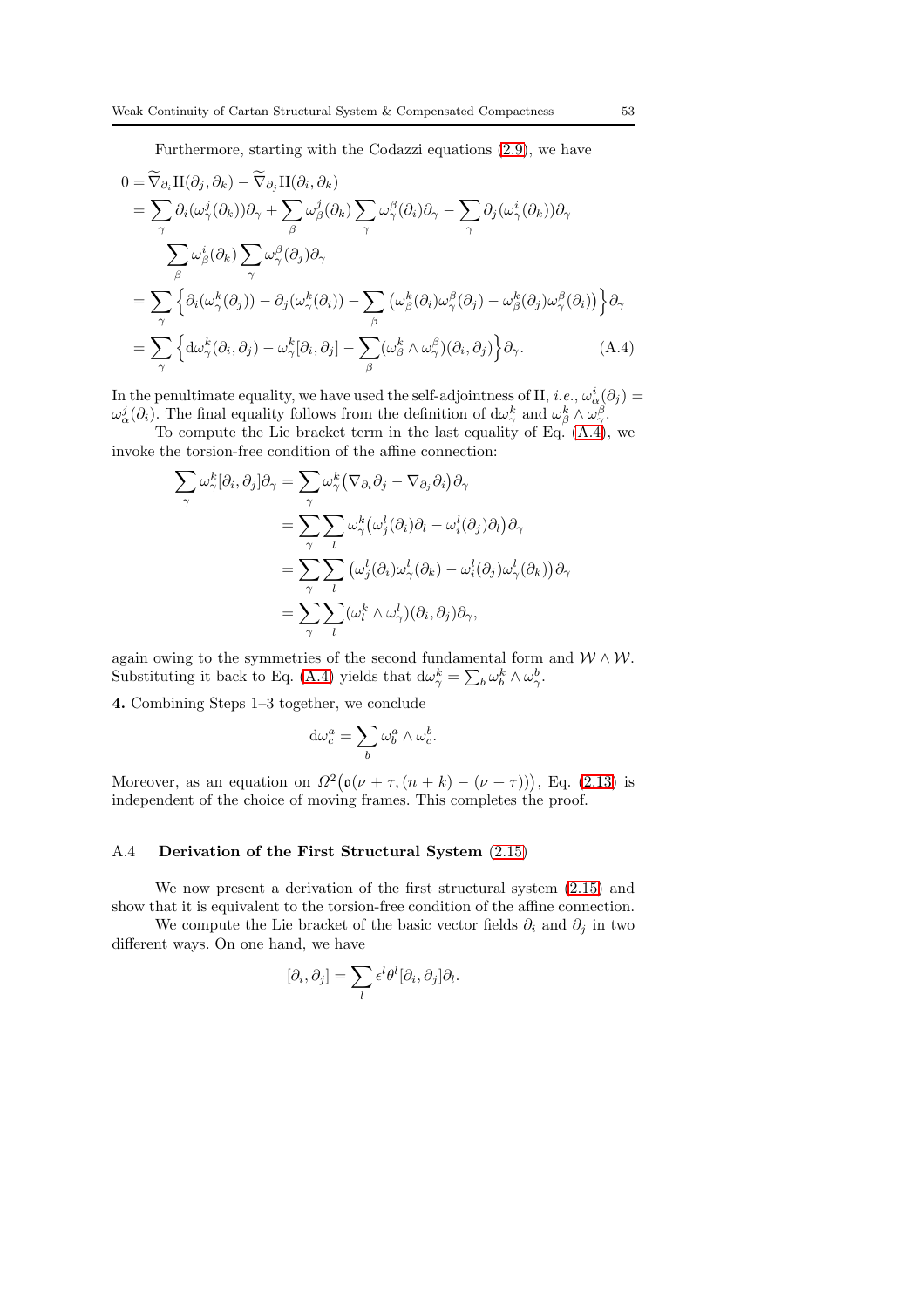On the other hand, the torsion-free condition of  $\nabla$  gives

$$
[\partial_i, \partial_j] = \nabla_{\partial_i} \partial_j - \nabla_{\partial_j} \partial_i
$$
  
\n
$$
= \nabla_{\partial_i} (\epsilon^j \sum_k \theta^k (\partial_j) \partial_k) - \nabla_{\partial_j} (\epsilon^i \sum_k \theta^k (\partial_i) \partial_k)
$$
  
\n
$$
= \sum_k (\epsilon^k \delta_j^k \nabla_{\partial_i} \partial_k - \epsilon^k \delta_i^k \nabla_{\partial_j} \partial_k)
$$
  
\n
$$
= \sum_l \epsilon^l (\omega_l^i (\partial_j) - \omega_l^j (\partial_i)) \partial_l,
$$

where the last equality follows from the *semi-skew-symmetry* of the connection 1-form  $W$  (Lemma [2.1\)](#page-12-2). Then

<span id="page-53-0"></span>
$$
\theta^l[\partial_i, \partial_j] = \omega_l^i(\partial_j) - \omega_l^j(\partial_i). \tag{A.5}
$$

Now we observe

$$
d\theta^l(\partial_i, \partial_j) = \partial_i(\theta^l(\partial_j)) - \partial_j(\theta^l(\partial_i)) + \theta^l[\partial_i, \partial_j] = \theta^l[\partial_i, \partial_j],
$$

and

$$
\sum_{k} (\theta^{k} \wedge \omega_{k}^{l})(\partial_{i}, \partial_{j}) = \sum_{k} (\theta^{k}(\partial_{i})\omega_{k}^{l}(\partial_{j}) - \theta^{k}(\partial_{j})\omega_{k}^{l}(\partial_{i}))
$$
  

$$
= \sum_{k} \delta_{i}^{k} \omega_{k}^{l}(\partial_{j}) - \delta_{j}^{k} \omega_{k}^{l}(\partial_{i}) = \omega_{i}^{l}(\partial_{j}) - \omega_{j}^{l}(\partial_{i}).
$$

Utilizing Eq. [\(A.5\)](#page-53-0), we obtain

$$
\mathrm{d} \theta^l = \sum_k \theta^k \wedge \omega_k^l.
$$

As Eq. [\(2.15\)](#page-12-3) is independent of the choice of local coordinates, This completes the proof.

# A.5 Proof of Theorem [5.1](#page-34-0) in the  $C^{\infty}$  Case

We now present a proof of the realization theorem in the  $C^{\infty}$  case, following Tenenblat's arguments in [\[61\]](#page-63-15) for the Riemannian case. We emphasize that various modifications are necessary due to the semi-Riemannian geometry. We divide the arguments into four steps.

1. We start with solving a *Pfaff system* for the bundle connection A on  $TM \oplus E$ . More precisely, we show that, for any  $x_0 \in M$ , the following initial value problem for first-order PDEs:

<span id="page-53-1"></span>
$$
W = dA \cdot A^{-1}, \qquad A(0) = A(x_0) \in O(\nu + \tau, (n+k) - (\nu + \tau)), \qquad (A.6)
$$

has a solution  $A \in C^{\infty}(U; O(\nu + \tau, (n + k) - (\nu + \tau)))$  in some neighborhood U of  $x_0$ .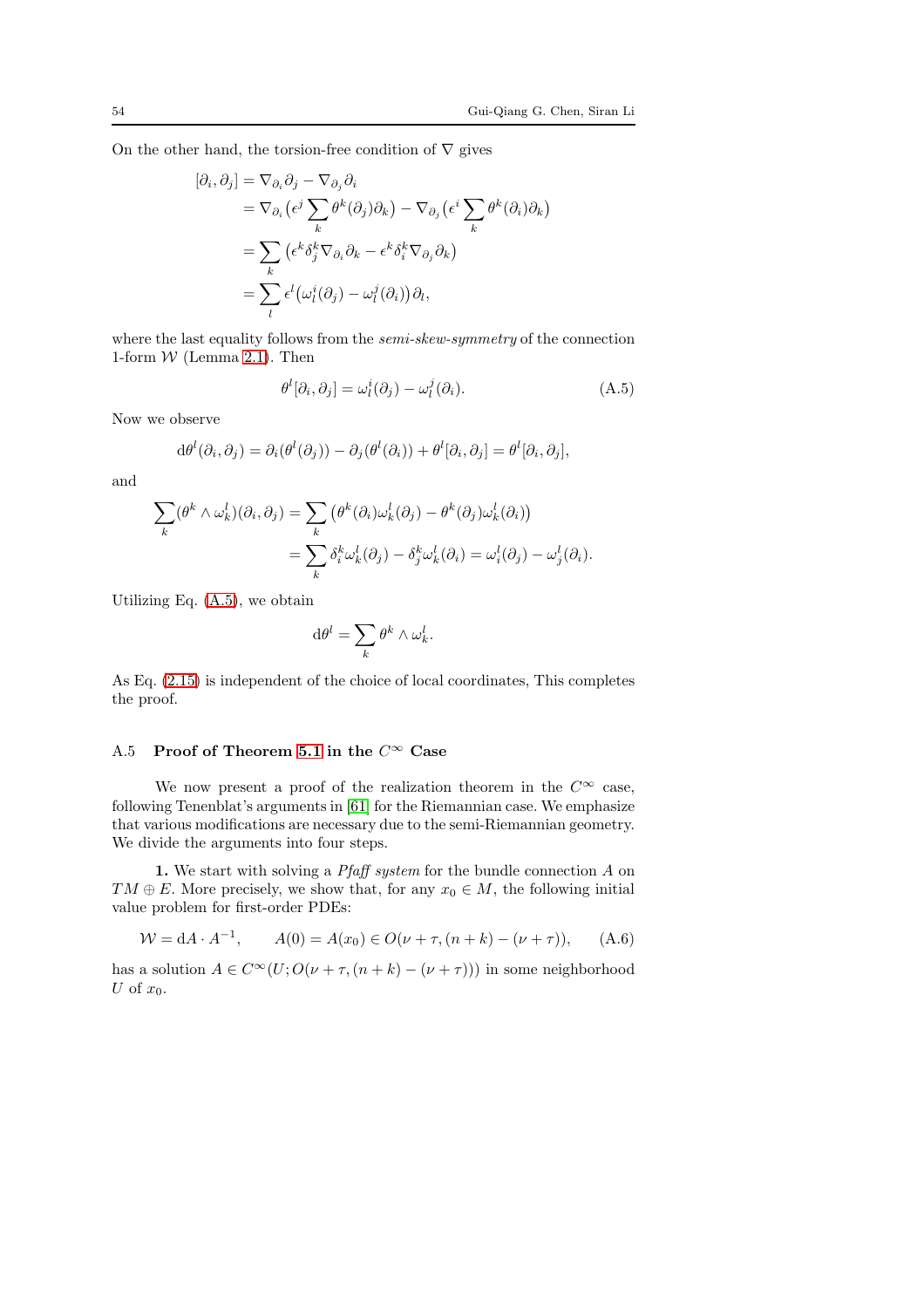Indeed, without loss of generality, assume that  $x_0 = 0$  in the local coordinate  $\{\partial_i\}_1^n$ . Also, take  $Z = \{Z_b^a\}$  as the canonical frame field on  $\mathfrak{gl}(n + \mathbb{Z})$  $(k; \mathbb{R}) \cong \mathbb{R}^{(n+k)^2}$ , with signature inherited from  $\widetilde{M} = \mathbb{R}_{\nu+\tau}^{n+k}$ . For example,  $Z := \tilde{g}_0$  is one suitable choice. Motivated by [\[61\]](#page-63-15), we consider the following map:

$$
\Lambda^{(x,Z)}: T_xM \times T_ZO(\nu + \tau, (n+k) - (\nu + \tau)) \longrightarrow T_ZO(\nu + \tau, (n+k) - (\nu + \tau)),
$$
  

$$
(X,\mathfrak{m}) \longrightarrow d_xZ(\mathfrak{m}) + Z \cdot \mathcal{W}(X)|_x,
$$

which is abbreviated in the sequel as

<span id="page-54-0"></span>
$$
\Lambda^{(x,Z)} = dZ - \mathcal{W} \cdot Z. \tag{A.7}
$$

Using the characterization of tangent spaces of the semi-orthogonal group and its Lie algebra (*cf.* the proof of Lemma [2.1\)](#page-12-2), we see that  $\Lambda^{(x,Z)}$  is well-defined. Indeed,

$$
Z\tilde{g}_0(\Lambda^{(x,Z)}(X,\mathfrak{m}))^{\top} + \Lambda^{(x,Z)}(X,\mathfrak{m})\tilde{g}_0 Z^{\top}
$$
  
=  $Z\tilde{g}_0(dZ(\mathfrak{m})^{\top} - Z^{\top}W(X)^{\top}) + (dZ(\mathfrak{m}) - W(X)Z)\tilde{g}_0 Z^{\top}$   
=  $-(\tilde{g}_0W(X)^{\top} + W(X)\tilde{g}_0) + (Z\tilde{g}_0dZ(\mathfrak{m})^{\top} + dZ(\mathfrak{m})\tilde{g}_0 Z^{\top})$   
= 0,

since

$$
dZ(\mathfrak{m}) \in T_Z O(\nu + \tau, (n+k) - (\nu + \tau)), \quad \mathcal{W}(X) \in \mathfrak{o}(\nu + \tau, (n+k) - (\nu + \tau)).
$$

Next, we define the following distribution in the Frobenius sense:

$$
\mathcal{D}^{(x,Z)} := \ker(\Lambda^{(x,Z)}) \subset T_xM \times T_ZO(\nu + \tau, (n+k) - (\nu + \tau)).
$$

Our goal is to show that it is completely integrable. Assuming so, we can find the unique maximal integral submanifold in some neighborhood of  $x_0$ . Notice that

$$
\mathcal{D}^{(0,Z)} \cap (\{0\} \oplus T_Z O(\nu+\tau,(n+k)-(\nu+\tau))) = \{0\},\
$$

*i.e.*, the distribution is transverse to the TM factor at point  $x_0 = 0$ , because

$$
\Lambda^{(x,Z)}(0,\mathfrak{m})=\mathfrak{m}.
$$

In view of the classical implicit function theorem,  $\mathcal{D}^{(x,Z)}$  is locally a graph of a smooth function A from TU to  $TO(\nu + \tau, (n + k) - (\nu + \tau))$ , with x lies in U, an open neighborhood of  $x_0$ . This function A solves the Pfaff system  $(A.6)$ in view of the definition of  $\Lambda^{(x,Z)}$ .

2. It now remains to prove the complete integrability of distribution  $\mathcal{D}^{(x,Z)}$ . By the Frobenius theorem, we show that  $\mathcal{D}^{(x,Z)}$  is *involutive*. That is, for any  $(X_i, \mathfrak{m}_i) \in \mathcal{D}^{(x,Z)}$  for  $i = 1, 2$ , the commutator stays in  $\mathcal{D}^{(x,Z)}$ :

$$
\Lambda^{(x,Z)}[(X_1,\mathfrak{m}_1),(X_2,\mathfrak{m}_2)]=0.
$$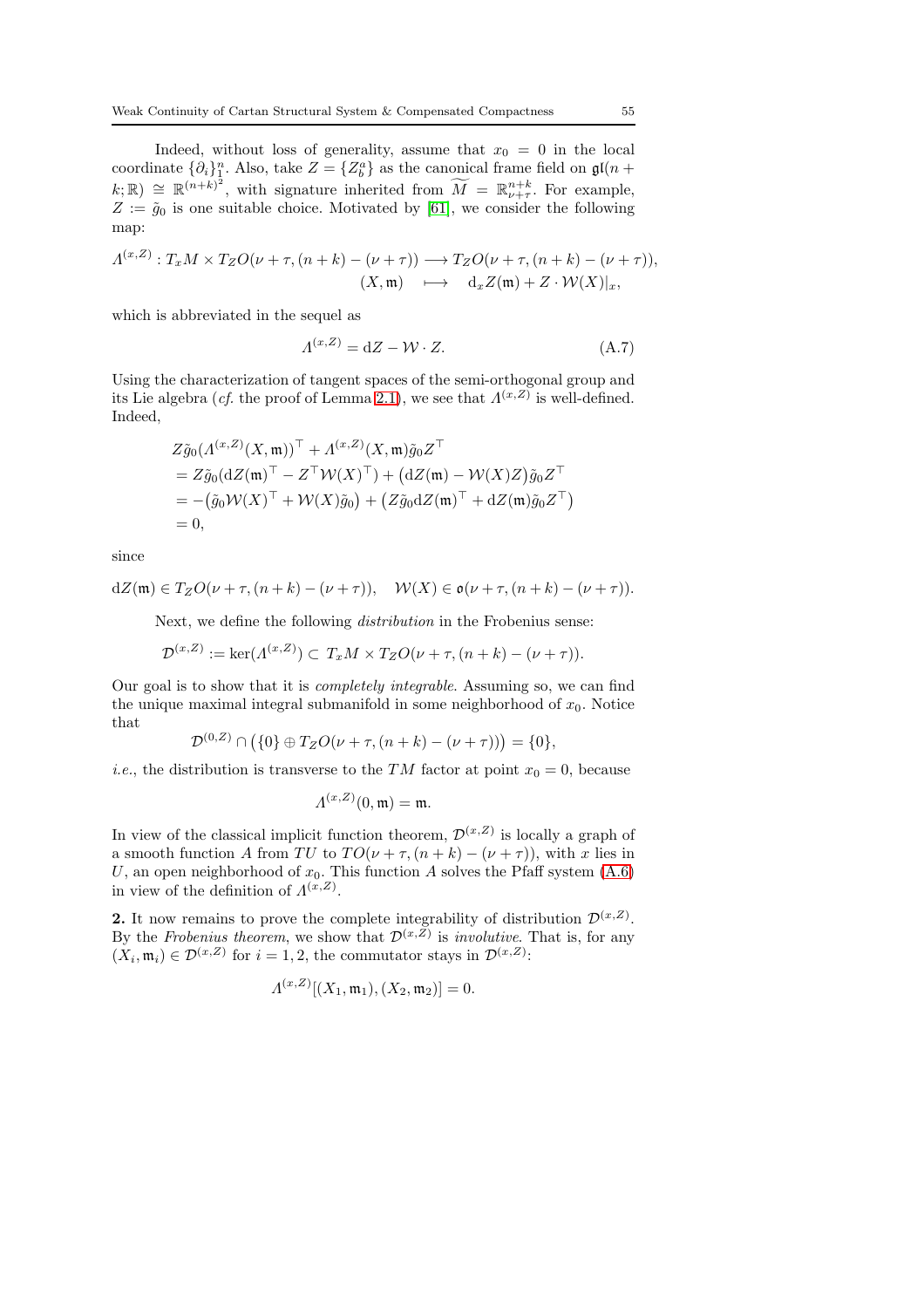Indeed, utilizing the following identity for the exterior differential:

$$
d\Lambda^{(x,Z)}(s_1,s_2) = s_1(\Lambda^{(x,Z)}s_2) - s_2(\Lambda^{(x,Z)}s_1) - \Lambda^{(x,Z)}[s_1,s_2]
$$

for  $s_1, s_2 \in T_x U \oplus T_z O(\nu + \tau, (n + k) - (\nu + \tau))$ , we reduce the problem to proving the identity:

<span id="page-55-0"></span>
$$
dA^{(x,Z)}((X_1,\mathfrak{m}_1),(X_2,\mathfrak{m}_2)) = 0.
$$
 (A.8)

To this end, we compute  $dA^{(x,Z)}$ . Since

$$
\Lambda = dZ - \mathcal{W} \cdot Z,
$$

we have

$$
dA = d(dZ) - dW \cdot Z + W \wedge (dZ)
$$
  
= -W \wedge W \cdot Z + W \wedge (A + W \cdot Z) = W \wedge A,

where we have used the second structural system [\(2.13\)](#page-12-0), together with the definition of  $\Lambda$  in Eq. [\(A.7\)](#page-54-0), for the second equality. As  $(X_i, \mathfrak{m}_i) \in \mathcal{D}^{(x,Z)}$  for  $i = 1, 2$ , we then have

$$
dA^{(x,Z)}((X_1, \mathfrak{m}_1), (X_2, \mathfrak{m}_2))
$$
  
=  $(\mathcal{W}|_x \wedge A^{(x,Z)})((X_1, \mathfrak{m}_1), (X_2, \mathfrak{m}_2))$   
=  $\mathcal{W}(X_1, \mathfrak{m}_1)|_x A^{(x,Z)}(X_2, \mathfrak{m}_2) - \mathcal{W}(X_2, \mathfrak{m}_2)|_x A^{(x,Z)}(X_1, \mathfrak{m}_1)$   
= 0.

This completes the proof of Eq. [\(A.8\)](#page-55-0), which implies that the Pfaff system [\(A.6\)](#page-53-1) is solvable.

3. Now, define

$$
\mathcal{Q} = (\theta^1, \dots, \theta^n, 0, \dots, 0)^\top \in \Omega^1(\mathbb{R}^{n+k})
$$

and, for  $x_0 \in M$ , consider the *Poincaré* system:

<span id="page-55-1"></span>
$$
df = Q \cdot A, \qquad f(x_0) = f_0,\tag{A.9}
$$

where  $f_0 \in C^{\infty}(M; \widetilde{M})$  and  $d_{x_0} f_0(v) \neq 0$  for  $v \in T_{x_0}M \setminus \{0\}$ . Suppose that this system is solvable. Then, as A takes values in  $O(\nu + \tau, (n + k) - (\nu + \tau))$ ,  $\det(A) = \pm 1$ , by using Eq. [\(A.1\)](#page-50-0). In particular, A is invertible. It follows from Eq. [\(A.9\)](#page-55-1) that the linear map df has rank n, so that f is an immersion indeed.

Solving for f from Eq. [\(A.9\)](#page-55-1) is equivalent to showing that  $Q \cdot A$  is an exact 1-form. For simply-connected  $M$ , by the  $Poincaré$  lemma, it suffices to verify that  $d(Q \cdot A) = 0$ ; that is, it is a closed 1-form. Indeed,

$$
\mathrm{d}(\mathcal{Q} \cdot A) = \mathrm{d}\mathcal{Q} \cdot A - \mathcal{Q} \wedge \mathrm{d}A,
$$

and we can compute the second term by  $\mathcal{Q} \wedge dA = (\mathcal{Q} \wedge \mathcal{W}) \cdot A$ , thanks to the Pfaff system [\(A.6\)](#page-53-1) solved in Steps 1–2 above. Thus, the exactness of  $Q \cdot A$ follows directly from

$$
\mathrm{d}\mathcal{Q}=\mathcal{Q}\wedge\mathcal{W},
$$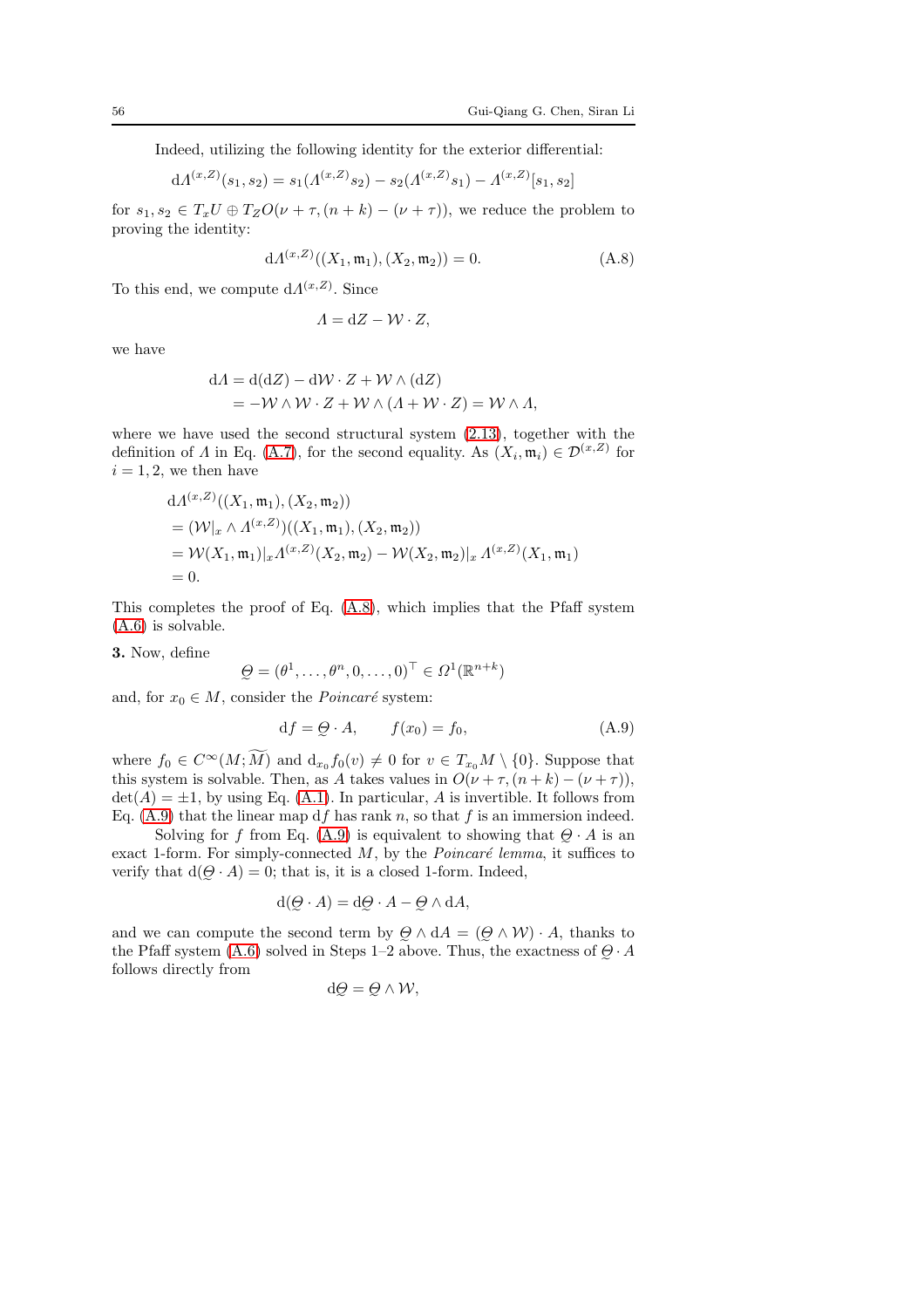which is just the first structural system [\(2.15\)](#page-12-3). Thus, we have established the solvability of the initial value problem for the Poincaré system  $(A.9)$ .

4. With the immersion  $f$  from the Poincaré system, we now identify the normal bundle  $TM^{\perp} := f^*TM/TM$  with the given bundle E, and identify the second fundamental form induced by f with the given symmetric tensor field II. Moreover, we can deduce the uniqueness of the local immersion up to the rigid motions of  $\mathbb{R}^{n+k}_{\nu+\tau}$ , *i.e.*, modulo the actions by the semi-Riemannian congruence group  $\mathbb{R}^{n+k} \rtimes O(\nu + \tau, (n+k) - (\nu + \tau)).$ 

 $4(a)$ . First of all, define an orthonormal frame  $\{\widetilde{\partial}_a\}_1^{n+k}$  on  $\widetilde{TM}$  via maps f and A solved by the Pfaff and Poincaré systems. We denote by  $\left\{\frac{\partial}{\partial Z^a}\right\}_1^{n+k}$ the canonical orthonormal basis on  $\widetilde{M} = \mathbb{R}^{n+k}_{\nu+\tau}$  with respect to  $\widetilde{g}_0 = \epsilon_{n\,\nu} \oplus \epsilon_{k\,\tau}$ . In this basis, we set

<span id="page-56-0"></span>
$$
\widetilde{\partial}_i := df(\partial_i), \qquad \widetilde{\partial}_\alpha := \sum_b A_b^\alpha \frac{\partial}{\partial Z^b}, \tag{A.10}
$$

where the definition of  $\{\partial_a\}$  is independent of the choice of bases on M: Recall that, for each  $x \in M$ ,  $A(x)$  lies in  $O(\nu + \tau, (n + k) - (\nu + \tau)) \subset \mathfrak{gl}(n + k)$  $(k; \mathbb{R}) \cong \text{End } \widetilde{TM}$ , the group of linear transformations on  $\widetilde{TM}$ . Using a further identification: End  $TM \cong T^*M \otimes TM$ , we view  $A(x)$  as a linear map from  $TM$  to itself. From this perspective,  $\partial_{\alpha}$  coincides with  $A^{\alpha}$ , *i.e.*, the normal component of A as a TM-valued function defined on  $M \times TM$ . Thus, Eq. [\(A.10\)](#page-56-0) is equivalent to

<span id="page-56-1"></span>
$$
\widetilde{\partial} = (\mathrm{d}f)^{\sharp} \oplus \mathrm{nor} A,\tag{A.11}
$$

where  $\sharp : T^*M \to TM$  is the canonical bundle isomorphism turning a 1-form into the corresponding vector field. This gives us an intrinsic definition of frame  $\{\overline{\partial}_a\}.$ 

Now we verify that  $\{\widetilde{\partial}_a\}$  is indeed an orthonormal frame. First, using the Poincaré system  $(A.9)$  defining f, together with the characterization of the semi-orthogonal group  $(cf. Eq. (A.1))$  $(cf. Eq. (A.1))$  $(cf. Eq. (A.1))$ , we have

$$
\tilde{g}_0(\partial_i, \partial_j) = \tilde{g}_0(\mathrm{d}f(\partial_i), \mathrm{d}f(\partial_j)) = \tilde{g}_0(\mathcal{Q}(\partial_i)A, \mathcal{Q}(\partial_j)A)
$$
  
\n
$$
= \mathcal{Q}(\partial_i)A^\top \tilde{g}_0 A \mathcal{Q}(\partial_j)^\top = \mathcal{Q}(\partial_i) \tilde{g}_0 \mathcal{Q}(\partial_j)^\top
$$
  
\n
$$
= (\epsilon_{n,\nu})^i_j := \epsilon^i \delta^i_j.
$$

Also, for the normal directions, using the shorthand notations in Eq. [\(A.11\)](#page-56-1), we have

$$
\tilde{g}_0(\tilde{\partial}_{\alpha}, \tilde{\partial}_{\beta}) = (\tilde{g}_0(\text{nor}A, \text{nor}A))_{\beta}^{\alpha} = \text{nor}(A^{\top}\tilde{g}_0A)_{\beta}^{\alpha} = (\epsilon_{k,\tau})_{\beta}^{\alpha} = \epsilon^{\alpha}\delta_{\beta}^{\alpha}.
$$

Finally, it follows from the Poincaré system  $(A.9)$  that

$$
\tilde{g}_0(\partial_i, \partial_\alpha) = \tilde{g}_0(\mathcal{Q} \cdot A(\partial_i), A^\alpha) = (\mathcal{Q}(\partial_i))^\top (A^\top \tilde{g}_0 A)^\alpha = (\tilde{g}_0)_i^\alpha \equiv 0,
$$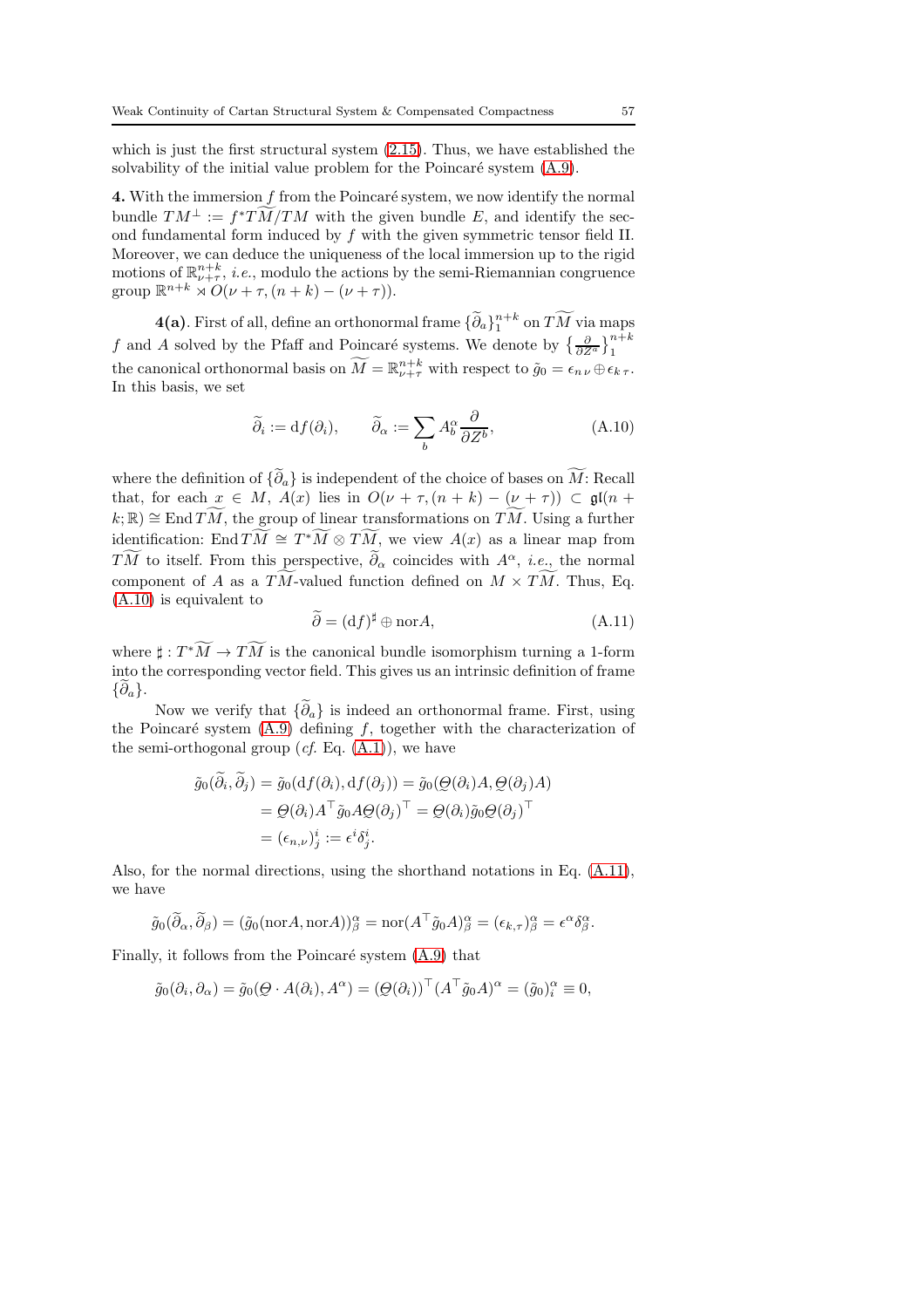since  $\tilde{g}_0$  is a diagonal matrix. The orthonormality of  $\{\tilde{\partial}_a\}$  now follows.

 $4(b)$ . Next, we identify the normal bundle induced by f, written as  $TM^{\perp} := f^*TM/TM$  (Convention [2.2\)](#page-6-1), with the prescribed vector bundle E. For this purpose, we define the following identification map on a trivialized chart  $U \subset M$ :

$$
\mathcal{I}: (U \subset M) \times (F \cong \mathbb{R}^k) \longrightarrow \widetilde{M},
$$

$$
(x,\xi) \longmapsto f(x) + \sum_{\beta} \xi_{\beta} \widetilde{\partial}_{\beta}.
$$

Indeed,  $d\mathcal{I}: TU\oplus TF\to TM$  coincides with  $df + norA$ ; equivalently, one can write  $d\mathcal{I}(\partial_a) = \widetilde{\partial}_a$  for each  $a \in \{1, \ldots, n+k\}$ . In particular,  $d\mathcal{I}(TU) \subset TM$ and  $d\mathcal{I}(F) \subset TM^{\perp}$ , which indicates that the identification map  $\mathcal I$  preserves the horizontal and vertical subspaces of the vector bundles  $TM \oplus E$  and  $TM$ . Moreover, as f is an immersion (justified in Step 3 above), we deduce that  $\mathcal I$  is a diffeomorphism, by shrinking chart  $U$  if necessary. Thus, we have obtained an identification of E with  $TM^{\perp}$  in the trivialized local charts.

In addition, by the construction of the moving frame  $\{\partial_a\}$  on  $TM$  in Eq.  $(A.10)$ , we have

$$
\mathcal{I}^*\tilde{g}_0(\sum_i U^i \partial_i + \sum_{\alpha} U^{\alpha} \partial_{\alpha}, \sum_j V^j \partial_j + \sum_{\beta} V^{\beta} \partial_{\beta})
$$
  
=  $\tilde{g}_0(\sum_i U^i df(\partial_i), \sum_j V^j df(\partial_j)) + \tilde{g}_0(\sum_{\alpha} U^{\alpha} \tilde{\partial}_{\alpha}, \sum_{\beta} V^{\beta} \tilde{\partial}_{\beta})$   
=  $\sum_i \sum_j U^i V^j \tilde{g}_0(\tilde{\partial}_i, \tilde{\partial}_j) + \sum_{\alpha} \sum_{\beta} U^{\alpha} V^{\beta} \tilde{g}_0(\tilde{\partial}_{\alpha}, \tilde{\partial}_{\beta})$   
=  $g(U|_{TM}, V|_{TM}) + g^E(U|_E + V|_E)$ 

for any  $U, V \in \Gamma(TM)$ . It follows that  $\mathcal I$  is an isometry between  $TU \oplus E$  and  $TM$ :

$$
\mathcal{I}^*\tilde{g}_0=g\oplus g^E
$$

as the block direct sum of matrices. Thus, f is a local isometric immersion.

4(c). Now, we identify the second fundamental form and the normal connection induced by f with II and  $\nabla^E$ , respectively. This is done via Cartan's formalism for the isometric immersion  $f$ .

Let  $f : (V \subset M, g) \to (\mathbb{R}^{n+k}, \tilde{g}_0)$  be the isometric immersion as above. We write  $\tilde{\theta} = (\tilde{\theta}^1, \dots, \tilde{\theta}^{n+k}) \in \Omega^1(\mathbb{R}^{n+k}) \cong C^\infty(\widetilde{M}; T^*\widetilde{M} \otimes T^*\widetilde{M})$  as the coframe of  $\{\widetilde{\partial}_a\}_1^{n+k}$ . Recall from §[2.3](#page-10-0) that the GCR system for f are equivalent to the second structural system with respect to  $\tilde{\partial}$  or  $\tilde{\theta}$ . In particular, the corresponding connection 1-form on  $M$  for the Levi-Civita connection is

<span id="page-57-0"></span>
$$
\widetilde{\mathcal{W}} = \begin{bmatrix} \widetilde{\omega}_{j}^{i} & \widetilde{\omega}_{i}^{\alpha} \\ \widetilde{\omega}_{\alpha}^{i} & \widetilde{\omega}_{\alpha}^{\beta} \end{bmatrix} = \begin{bmatrix} \widetilde{\theta}^{j}(\tan \widetilde{\nabla}_{\bullet} \widetilde{\partial}_{i}) & \widetilde{S}_{\widetilde{\partial}_{\alpha}} \widetilde{\partial}_{i} \\ -\widetilde{S}_{\widetilde{\partial}_{\alpha}} \widetilde{\partial}_{i} & \widetilde{\theta}^{\beta}(\nabla_{\bullet}^{\perp} \widetilde{\partial}_{\alpha}) \end{bmatrix};
$$
\n(A.12)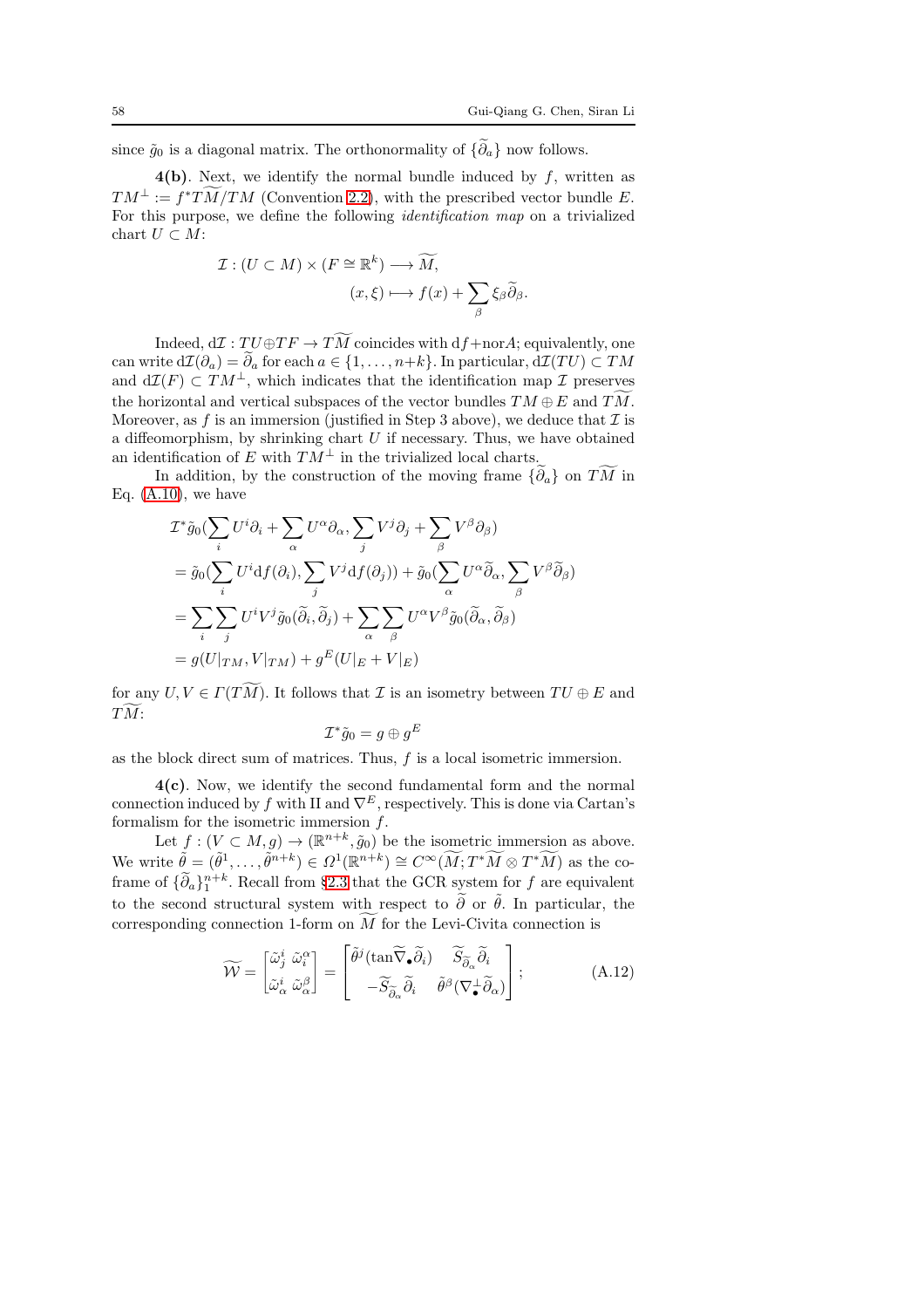see Eq. [\(2.14\)](#page-12-4). It satisfies

$$
\widetilde{\mathcal{W}} = \{\widetilde{\omega}_b^a\} \in \Omega^1(\mathfrak{o}(\nu + \tau, (n+k) - (\nu + \tau)))
$$
  
=  $C^\infty(\widetilde{M}; T^*\widetilde{M} \otimes \mathfrak{o}(\nu + \tau, (n+k) - (\nu + \tau))),$ 

where S is the shape operator associated to f, and  $\nabla^{\perp}$  is the projection of  $\overline{\nabla}$ onto the normal bundle  $TM^{\perp}$ . Also, by the torsion-free condition of  $\overline{V}$ , the first structural system [\(2.15\)](#page-12-3) holds:

<span id="page-58-0"></span>
$$
d\tilde{\theta} = \tilde{\theta} \wedge \widetilde{\mathcal{W}}.\tag{A.13}
$$

Therefore, by comparing the coordinate-wise representations of W and W, i.e., Eqs. [\(2.14\)](#page-12-4) and [\(A.12\)](#page-57-0), in order to identify  $(S, \nabla^{\perp})$  with  $(S, \nabla^{E})$ , it suffices to establish

<span id="page-58-1"></span>
$$
\mathcal{I}^*\widetilde{\mathcal{W}} = \mathcal{W}.\tag{A.14}
$$

Indeed, we pullback Eq.  $(A.13)$  under  $\mathcal I$ . On one hand,

<span id="page-58-2"></span>
$$
\mathcal{I}^*(d\tilde{\theta}) = d(\mathcal{I}^*\tilde{\theta}) = d(f^*\tilde{\theta}) = d\Theta = \Theta \wedge \mathcal{W}, \tag{A.15}
$$

where we have used the commutativity of pullback and exterior differential, so that I respects the orthogonal splitting of TM and  $TM \oplus E$ , the duality of  $df(\partial_i) = \partial_i$ , as well as the first structural system on  $TM \oplus E$ . On the other hand,

<span id="page-58-3"></span>
$$
\mathcal{I}^*(\tilde{\theta} \wedge \widetilde{\mathcal{W}}) = \mathcal{I}^*\tilde{\theta} \wedge \mathcal{I}^*\widetilde{\mathcal{W}} = \mathcal{Q} \wedge \mathcal{I}^*\widetilde{\mathcal{W}},\tag{A.16}
$$

e owing to the distributivity of the pullback operation with respect to the wedge product, so that  $\mathcal{I}^*\tilde{\theta} = f^*\tilde{\theta} = \tilde{\theta}$  as above. Eq. [\(A.14\)](#page-58-1) follows directly from Eqs. [\(A.15\)](#page-58-2)–[\(A.16\)](#page-58-3).

4(d). Finally, we prove the uniqueness of local isometric immersions up to rigid motions of the semi-Euclidean space. It is a direct consequence of the arguments in Step 3. Indeed, if  $f' : (V, g) \to (\overline{M}, \tilde{g}_0)$  is another isometric immersion on V (a trivialized local chart) with  $f'(q')$  given, then, for any local frame  $\{\partial'_a\}$ , we can take a rigid motion that transforms both q to  $q'$  and  $\{\partial_a\}$  to  ${\partial'_a}$ ; that is, a translation composed with an element of  $O(\nu + \tau, (n+k) - (\nu +$  $\tau$ )). Then the argument follows from the uniqueness of solutions of the Pfaff system (which is based in turn on the uniqueness of the maximal integral submanifold found by the Frobenius theorem), as well as the uniqueness of solutions of the Poincaré system up to an additive constant.

We can now conclude the realization theorem in the  $C^{\infty}$  case from Steps  $4(a)-4(d)$ .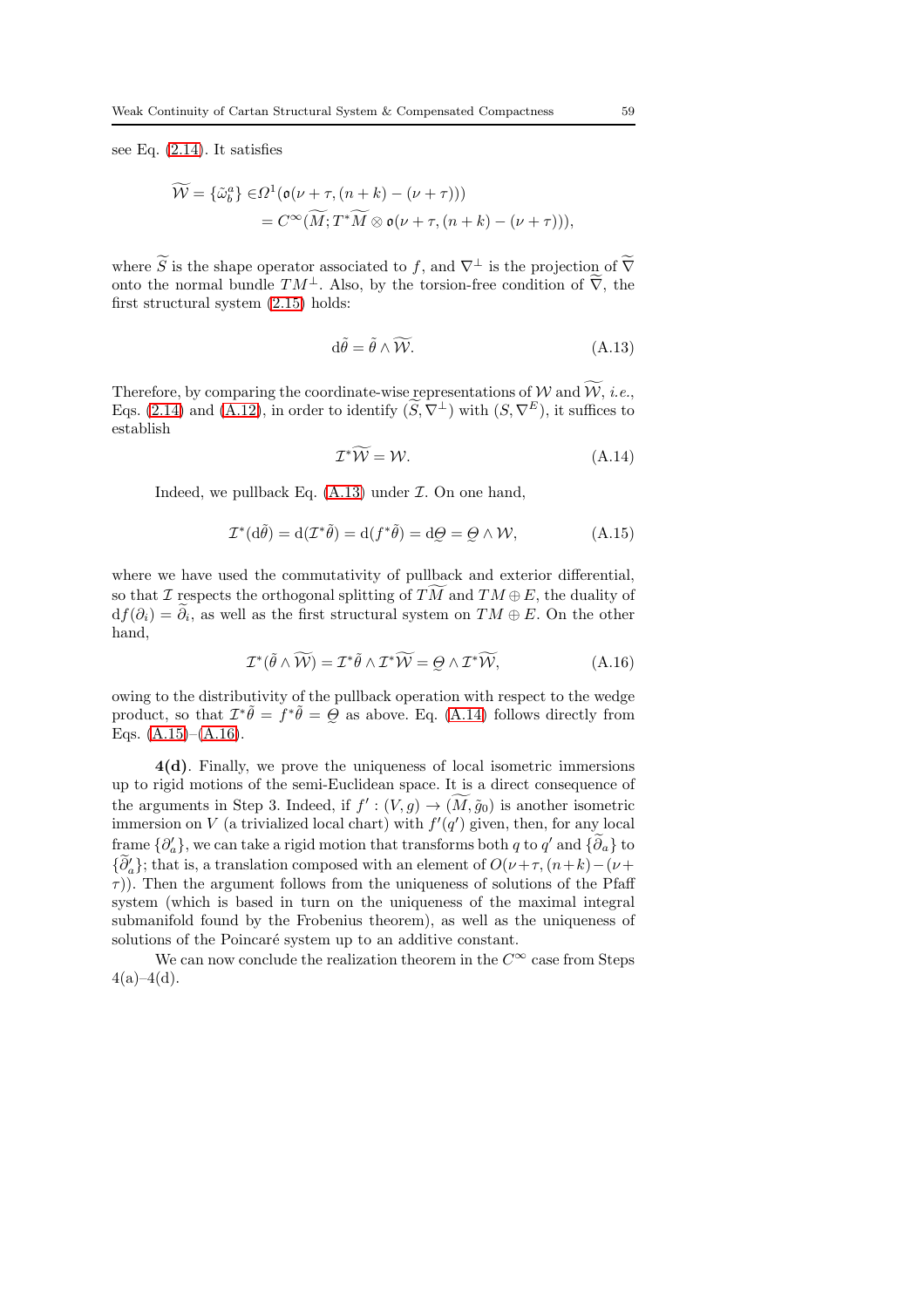## Appendix B Proof of Theorem [3.3](#page-27-1)

In this appendix, we prove Theorem [3.3](#page-27-1) (the generalized quadratic theorem on LCA groups) for the theory of compensated compactness, a further extension of the classical quadratic theorem in [\[49,](#page-63-9)[59\]](#page-63-10). First, we point out that the underlying strategy for the general case is similar to that in [\[49,](#page-63-9)[59\]](#page-63-10), in which separate estimates are derived in the Fourier space  $\tilde{G}$  for the lowfrequency region (i.e., in a compact set  $\Xi$  around 0) and the high-frequency *region* (*i.e.*, in the non-compact set  $\hat{G} \setminus \Xi$ ). Assumptions (i)–(iii) are required only for controlling the high-frequency region. Notice that the high-frequency region always exists unless  $\tilde{G}$  is compact, which is equivalent to the condition that G is discrete, for which Theorem [3.3](#page-27-1) trivially holds.

**Proof of Theorem** [3.3.](#page-27-1) By substituting  $u_{\varepsilon}$  with  $u_{\varepsilon} - u$  as in the proof of Theorem [3.1,](#page-16-0) it suffices to assume that  $u \equiv 0$ . We divide the proof into five steps.

**1.** Since  $u_{\varepsilon} \in L_c^2(G; \mathbb{C}^J)$  implies  $u_{\varepsilon} \in L^1(G; \mathbb{C}^J)$ , by the Riemann-Lebesgue lemma on LCA groups, we can find a compact set  $\Xi \in \hat{G}$  such that  $|\hat{u}_{\varepsilon}(\xi)| \leq \alpha$ for  $\xi \in \hat{G} \setminus \Xi$ , for each  $\alpha > 0$  (cf. Tao [\[60\]](#page-63-20)). In particular, sup  $\{|\hat{u}_{\varepsilon}(\xi)| : \xi \in \hat{G}\}\leq$ M. On the other hand, for any  $\phi \in L^2(G; \mathbb{C}^J)$ , by the Plancherel formula, we have

$$
\Big|\int_G u_\varepsilon \phi \mathop{}\!\mathrm{d} \mu_G\Big|=\Big|\int_{\hat G} \hat u_\varepsilon \hat \phi \mathop{}\!\mathrm{d} \mu_{\hat G}\Big|,
$$

which converges to zero as  $\varepsilon \to 0$  by assumption (C1). Thus, choosing  $\phi =$  $\overline{\text{sgn}(\hat{u}_{\varepsilon})}\chi_{\Xi}$  with  $\text{sgn}(z) := \frac{z}{|z|}$  for  $z \neq 0$ , we obtain

$$
\int_{\varXi}|\hat{u}_{\varepsilon}|^{2}\,\mathrm{d}\mu_{\hat{G}}\leq M\int_{\varXi}|\hat{u}_{\varepsilon}|\,\mathrm{d}\mu_{\hat{G}}=M\Big|\int_{\hat{G}}\hat{u}_{\varepsilon}\hat{\phi}\,\mathrm{d}\mu_{\hat{G}}\Big|\longrightarrow0.
$$

Therefore, for the quadratic polynomial Q, we deduce

<span id="page-59-1"></span>
$$
\int_{\Xi} |Q \circ \hat{u}_{\varepsilon}| \, \mathrm{d}\mu_{\hat{G}} \longrightarrow 0. \tag{B.1}
$$

For the subsequent development, notice that there is a freedom of enlarging  $\Xi$ : It can be chosen as any large enough (with respect to  $\mu_{\hat{G}}$ ) compact subset of  $\tilde{G}$  containing 0.

2. In this step, we establish the following claim:

Claim: Given any  $\delta > 0$  and any compact subset  $\mathcal{K} \in \hat{G}$  such that  $0 \notin \mathcal{K}$ , there exists a constant  $C_{\delta,\mathcal{K}} \in (0,\infty)$  so that, for any  $\lambda \in \mathbb{C}^J$  and  $\eta \in \mathcal{K}$ ,

<span id="page-59-0"></span>
$$
\operatorname{Re}\{Q(\lambda)\} \ge -\delta|\lambda|^2 - C_{\delta,\mathcal{K}}|m(\eta)(\lambda)|^2, \tag{B.2}
$$

provided that  $\text{Re}(Q) \geq 0$  on  $\Lambda_T$ . Meanwhile, under the same conditions for  $\delta$ and  $K$ ,

$$
\operatorname{Im}\{Q(\lambda)\} \ge -\delta|\lambda|^2 - C_{\delta,\mathcal{K}}|m(\eta)(\lambda)|^2
$$
 (B.3)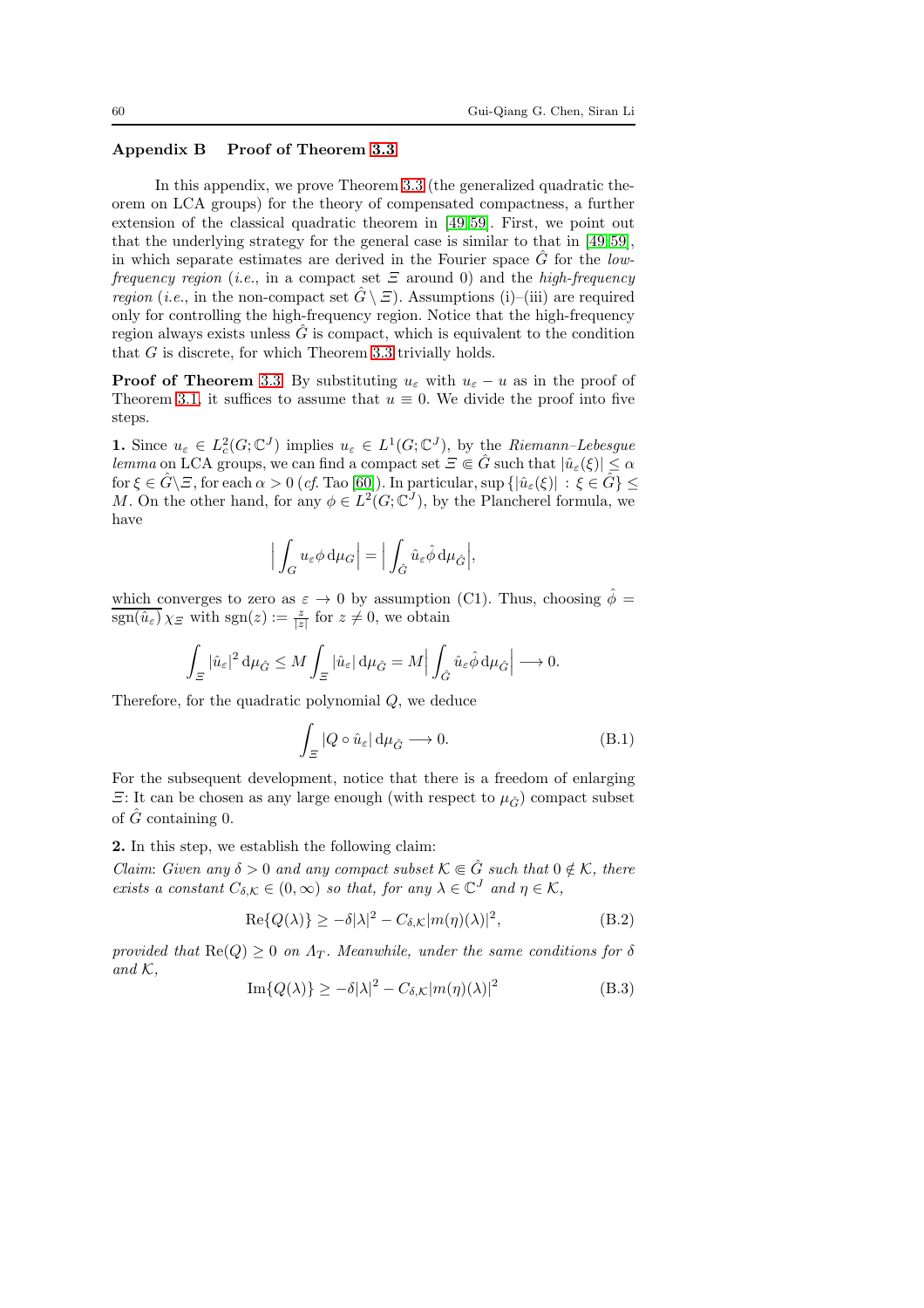when  $\text{Im}(Q) \geq 0$  on  $\Lambda_T$ . Notice that such a compact subset K exists, since  $\hat{G}$ has locally compact topology.

Indeed, observe that the claim holds for  $\lambda = 0$ . For  $\lambda \neq 0$ , we prove by contradiction. If the statement were false, there would exist  $\delta_0 > 0$  such that, for each  $n \in \mathbb{N}$ , there exist  $\lambda_n \in \mathbb{C}^J$  and  $\eta_n \in \mathcal{K}$  so that

$$
\operatorname{Re}\{Q(\lambda_n)\} < -\delta_0|\lambda_n|^2 - n|m(\eta_n)(\lambda_n)|^2. \tag{B.4}
$$

Notice that this inequality is 2-homogeneous in  $\lambda_n$ ; in particular, it is invariant under the scaling:  $\lambda_n \mapsto c\lambda_n$  for any  $c \in \mathbb{C} \setminus \{0\}$ . Thus, without loss of generality, we may require  $|\lambda_n| = 1$  for all n, so that  $\{\lambda_n\}$  converges to some  $\lambda_{\infty} \in \mathbb{C}^{J}$  of norm 1, after passing to a subsequence.

In this case,  $|Re(Q(\lambda_n))|$  is bounded uniformly in n (say, by  $C_0$ ) so that

$$
n|m(\eta_n)(\lambda_n)|^2 \leq C_0 - \delta_0.
$$

This forces  $|m(\eta_{\infty})(\lambda_{\infty})|=0$ , where  $\eta_{\infty}\in\mathcal{K}$  is a limit of  $\{\eta_n\}$ , after passing to a further subsequence if necessary. Indeed, the subsequential convergence is guaranteed by the fact that  $\hat{G}$  is Hausdorff, which is a part of the definition of LCA groups. The assumptions on K ensure that  $\eta_{\infty} \neq 0$ . Thus, by the definition of the cone in Eq. [\(3.19\)](#page-28-2),  $\lambda_{\infty} \in A_{\mathcal{T}}$ . However, this implies

$$
\operatorname{Re}\{Q(\lambda_{\infty})\} \leq -\delta_0,
$$

which contradicts the assumption that  $\text{Re}(Q) \geq 0$  on  $\Lambda_{\tau}$ . Thus, the *claim* is proved for  $\text{Re}(Q)$ . The arguments for  $\text{Im}(Q)$  are exactly the same, hence are omitted here.

3. Now, employing the claim in Step 3, we prove the following statement: Whenever  $\text{Re}(Q) \geq 0$  on  $\Lambda_{\mathcal{T}}$ ,

<span id="page-60-0"></span>
$$
\liminf_{\varepsilon \to 0} \int_{\hat{G}\setminus \Xi} \text{Re}(Q \circ \hat{u}_{\varepsilon}) d\mu_{\hat{G}} \ge 0.
$$
 (B.5)

Similarly, for  $\text{Im}(Q) > 0$  on  $\Lambda_{\mathcal{T}}$ ,

<span id="page-60-1"></span>
$$
\liminf_{\varepsilon \to 0} \int_{\hat{G}\setminus \Xi} \text{Im}(Q \circ \hat{u}_{\varepsilon}) \,d\mu_{\hat{G}} \ge 0. \tag{B.6}
$$

To prove this statement, we invoke assumption (C2) on the Fourier multiplier. As  $\{\phi^*m|\hat{u}_{\varepsilon}\}\)$  is pre-compact in  $L^2(\hat{G};\mathbb{C}^J)$  and  $\{\hat{u}_{\varepsilon}\}\)$  converges to zero weakly in  $L^2$  (by the Plancherel formula), we have

$$
\int_{\hat{G}\setminus\Xi} \left| m(\varPhi(\xi))\hat{u}_{\varepsilon}(\xi) \right|^2 d\mu_{\hat{G}}(\xi) \longrightarrow 0.
$$

Take  $\eta = \Phi(\xi) \in \mathcal{K}$  and  $\lambda = \hat{u}_{\varepsilon}(\xi) \in \mathbb{C}^J$  in Eq. [\(B.2\)](#page-59-0) in Step 2. It shows that, for each  $\delta > 0$ , there exists  $0 < C_{\delta,\mathcal{K}} < \infty$  such that

$$
\mathrm{Re}(Q \circ \hat{u}_{\varepsilon}(\xi)) > -\delta |\hat{u}_{\varepsilon}(\xi)|^2 - C_{\delta,\mathcal{K}} \big| m(\varPhi(\xi))\hat{u}_{\varepsilon}(\xi) \big|^2 \qquad \text{for } \xi \in \hat{G} \setminus \Xi.
$$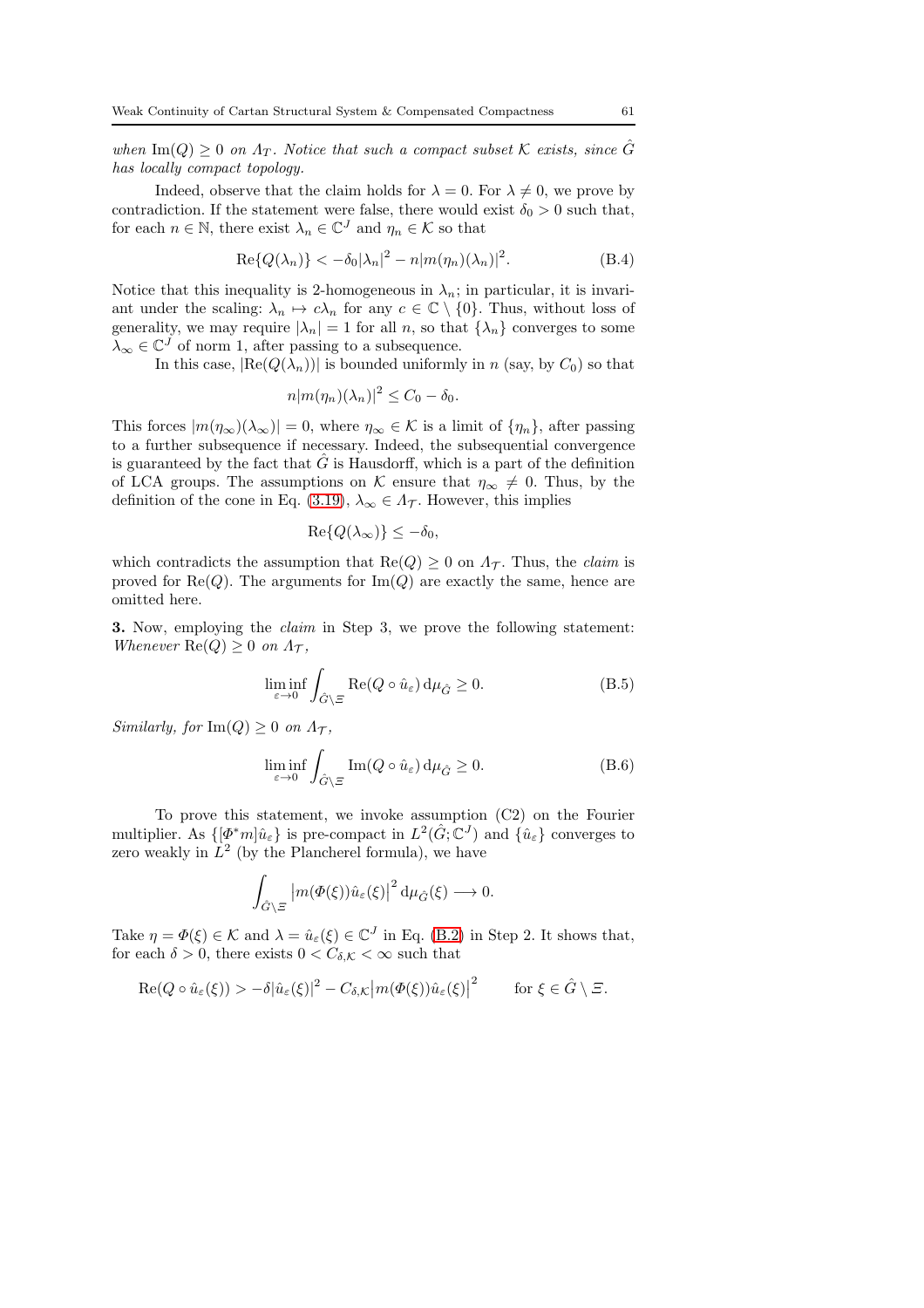Then, integrating over  $\hat{G} \setminus \Xi$  and sending  $\varepsilon \to 0$ , we have

$$
\liminf_{\varepsilon \to 0} \int_{\hat{G}\setminus \Xi} \text{Re}(Q \circ \hat{u}_{\varepsilon}) d\mu_{\hat{G}} \geq -\delta \sup_{\varepsilon \geq 0} \|\hat{u}_{\varepsilon}\|_{L^2(\hat{G}\setminus \Xi)}^2 \geq -\delta M
$$

for a universal constant  $M < \infty$ , where we have used the precompactness of  $\{\hat{u}_{\varepsilon}\}\$  in  $L^2(\hat{G};\mathbb{C}^J)$ , which is implied by assumption (C1) and the Plancherel formula. As  $\delta > 0$  is arbitrary, Eq. [\(B.5\)](#page-60-0) is proved. The proof for the imaginary part, i.e., Eq. [\(B.6\)](#page-60-1), holds analogously.

4. To conclude the theorem, note that, by changing  $Q \mapsto -Q$  in Eq. [\(B.5\)](#page-60-0), the following inequality holds:

<span id="page-61-3"></span>
$$
\limsup_{\varepsilon \to 0} \int_{\hat{G} \backslash \Xi} \text{Re}(Q \circ \hat{u}_{\varepsilon}) d\mu_{\hat{G}} \le 0 \qquad \text{for } \text{Re}(Q) \le 0 \text{ on } \Lambda_{\mathcal{T}}.
$$
 (B.7)

By assumption (C3), *i.e.*,  $\text{Re}(Q) = 0$  on  $\Lambda_{\tau}$ , inequality [\(B.7\)](#page-61-3) together with [\(B.5\)](#page-60-0) verifies the assertion outside a compact set  $\Xi$ , *i.e.*,  $\lim_{\varepsilon \to 0} \int_{\hat{G} \setminus \Xi} \text{Re}(Q \circ$  $\hat{u}_{\varepsilon}$ )  $d\mu_{\hat{G}} = 0$ . Moreover, in Step 1, the same result on  $\Xi$  has been established in Eq. [\(B.1\)](#page-59-1). Thus, in view of the Plancherel formula, we have

$$
\lim_{\varepsilon \to 0} \int_G \text{Re}(Q \circ u_{\varepsilon}) \,d\mu_G = 0.
$$

As in Steps 2–3, the analogous statement for  $\text{Im}(Q \circ u_{\varepsilon})$  can be established similarly. This completes the proof.

Acknowledgements The authors would like to thank Professors John Ball, Lawrence Craig Evans, Marshall Slemrod, and Dehua Wang for helpful discussions. This paper is finalized during Siran Li's stay as a CRM–ISM postdoctoral fellow at the Centre de Recherches Mathématiques, Université de Montréal and Institut des Sciences Mathématiques; Siran Li would like to thank these institutions for their hospitality.

#### Conflict of interest

The authors declare that they have no conflict of interest.

#### References

- <span id="page-61-1"></span>1. P. Albin, Linear Analysis on Manifolds (Online notes).
- <span id="page-61-0"></span>http://www.math.uiuc.edu/˜palbin/Math524.Spring2012/LectureNotesMay1.pdf.
- 2. C. Babrabès and W. Israel, Thin shells in general relativity and cosmology: the lightlike limit, Phys. Rev. D, 43 (1991), 1129–1142.
- 3. J. M. Ball, Convexity conditions and existence theorems in nonlinear elasticity. Arch. Ration. Mech. Anal. 63 (1976/77), 337–403.
- <span id="page-61-2"></span>4. R. Bartnik and J. Isenberg, The constraint equations. In: The Einstein Equations and the Large Scale Behavior of Gravitational Fields, pp. 1-38, Birkhäuser: Basel, 2004.
- 5. A. N. Bernal and M. Sánchez, Smoothness of time functions and the metric splitting of globally hyperbolic spacetimes, Commun. Math. Phys. 257 (2005), 43–50.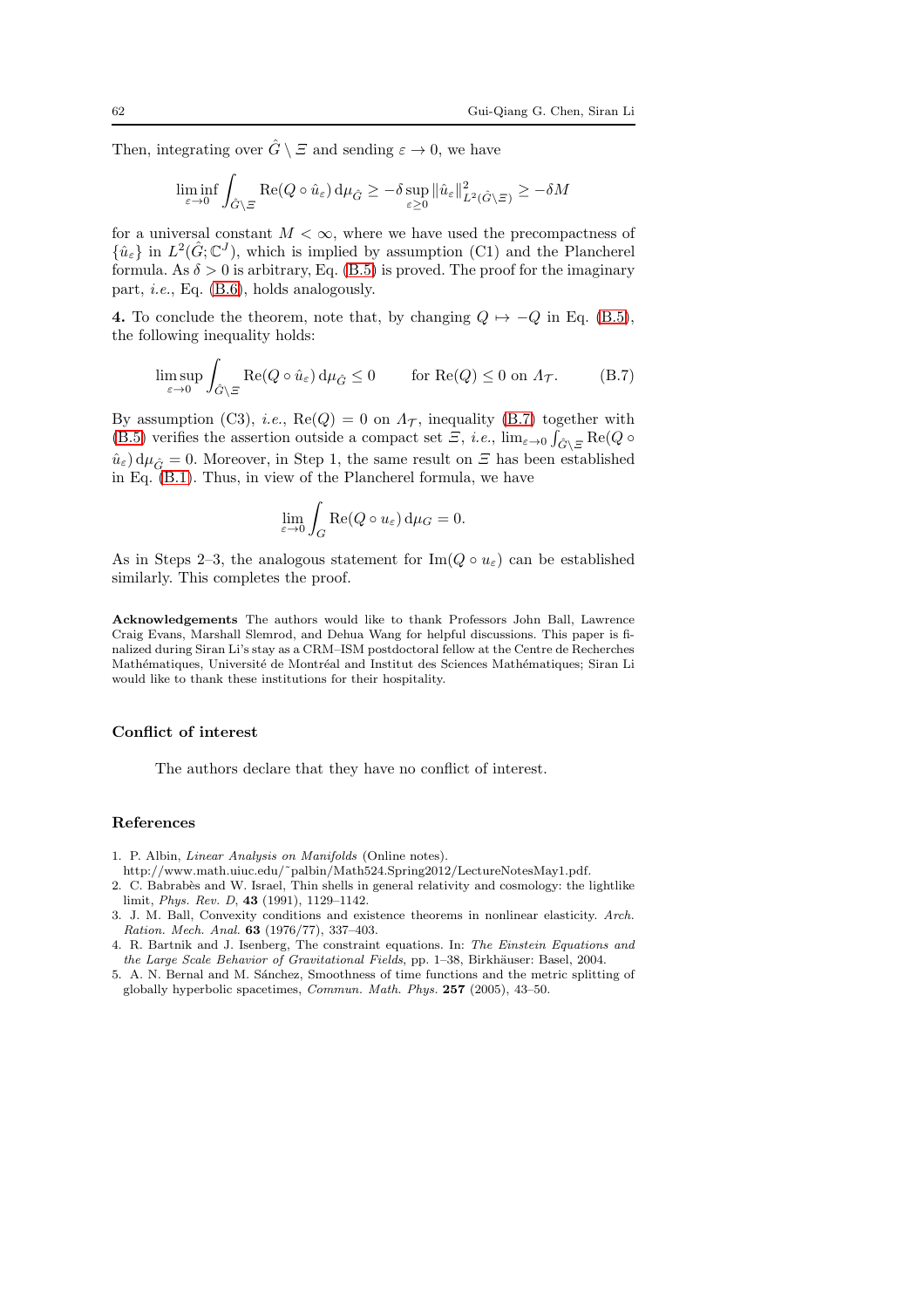- <span id="page-62-15"></span>6. J. D. Brown and J. W. York, Jr., Quasilocal energy in general relativity. In: Mathematical Aspects of Classical Field Theory (Seattle, WA, 1991), pp. 129–142, Contemp. Math. 132, Amer. Math. Soc.: Providence, RI.
- 7. A. N. Bernal and M. Sánchez, Lorentzian manifolds isometrically embeddable in  $\mathbb{L}^N$ , Trans. Amer. Math. Soc. 363 (2011), 5367–5379.
- <span id="page-62-0"></span>8. R. L. Bryant, P. A. Griffiths, and D. Yang, Characteristics and existence of isometric embeddings, Duke Math. J. 50 (1983), 893–994.
- 9. E. Cartan, Sur la possibilité de plonger un espace Riemannian donné dans un espace Euclidien, Ann. Soc. Pol. Math. 6 (1927), 1–7.
- <span id="page-62-20"></span>10. B.-Y. Chen, Pseudo-Riemannian Geometry, δ-Invariants and Applications, World Scientific: Singapore, 2011.
- <span id="page-62-13"></span>11. G.-Q. Chen, Euler equations and related hyperbolic conservation laws. In: Evolutionary Equations. Vol. II, 1–104, Handb. Differ. Equ., Elsevier/North-Holland, Amsterdam, 2005.
- <span id="page-62-11"></span>12. G.-Q. Chen and S. Li, Global weak rigidity of the Gauss–Codazzi–Ricci equations and isometric immersions of Riemannian manifolds with lower regularity, J. Geom. Anal. 28 (2018), 1957–2007.
- <span id="page-62-9"></span>13. G.-Q. Chen, M. Slemrod, and D. Wang, Isometric immersions and compensated compactness, Commun. Math. Phys. 294 (2010), 411–437.
- <span id="page-62-10"></span>14. G.-Q. Chen, M. Slemrod, and D. Wang, Weak continuity of the Gauss–Codazzi–Ricci system for isometric embedding, Proc. Amer. Math. Soc. 138 (2010), 1843–1852.
- <span id="page-62-18"></span>15. S.-S. Chern, W.-H. Chen, and K.-S. Lam, Lectures on Differential Geometry, World Scientific: Singapore, 1999.
- <span id="page-62-22"></span>16. Y. Choquet-Bruhat, Théorème d'existence pour certains systèmes d'équations aux dérivées partielles non linéaires, Acta Math. 88 (1952), 141–225.
- <span id="page-62-6"></span>17. C. J. S. Clarke, On rigged immersions, Israel J. Math. 41 (1982), 347–366.
- 18. C. J. S. Clarke, On the global isometric embedding of pseudo-Riemannian manifolds, Proc. Roy. Soc. Lond. A, 314 (1970), 417–428.
- <span id="page-62-4"></span>19. C. J. S. Clarke and T. Dray, Junction conditions for null hypersurfaces, Class. Quantum Grav. 4 (1987), 265–275.
- <span id="page-62-17"></span>20. J. N. Clelland, From Frenet to Cartan: The Method of Moving Frames, Amer. Math. Soc.: Providence, RI, 2017.
- 21. R. Coifman, P.-L. Lions, Y. Meyer, and S. Semmes, Compensated compactness and Hardy spaces, J. Math. Pures Appl. 72 (1993), 247–286.
- <span id="page-62-21"></span>22. D. Christodoulou, Global solutions of nonlinear hyperbolic equations for small initial data, Comm. Pure Appl. Math. 39 (1986), 267–282.
- <span id="page-62-23"></span>23. J. Corvino and R. M. Schoen, On the asymptotics for the vacuum Einstein constraint equations, *J. Diff. Geom.* **73** (2006), 185-217.
- <span id="page-62-14"></span>24. C. M. Dafermos, Hyperbolic Conservation Laws in Continuum Physics, 4th Edition, Springer: Berlin, 2016.
- 25. R. J. DiPerna and A. J. Majda, Concentrations in regularizations for 2D incompressible flow, Comm. Pure Appl. Math. 40 (1987), 301–345.
- <span id="page-62-19"></span><span id="page-62-16"></span>26. M. P. do Carmo, Riemannian Geometry, Birkhäuser: Boston, 1992.
- 27. J. H. Eschenburg and R. Tribuzy, Existence and uniqueness of maps into affine homogeneous spaces, Rend. Sem. Mat. Univ. Padova,  $89$  (1993), 11–18.
- <span id="page-62-12"></span>28. L. C. Evans, Weak Convergence Methods for Nonlinear Partial Differential Equations, Amer. Math. Soc.: Providence, 1990.
- <span id="page-62-5"></span>29. R. Geroch and J. Traschen, Strings and other distributional sources in general relativity, Phys. Rev. D, 36 (1987), 1017–1031.
- <span id="page-62-7"></span>30. H. F. Goenner, On the interdependency of the Gauss–Codazzi–Ricci equations of local isometric embedding, General Relativity and Gravitation, 8 (1977), 139–145.
- <span id="page-62-8"></span>31. R. Greene, Isometric Embeddings of Riemannian and Pseudo-Riemannian Manifolds, Mem. Amer. Math. Soc. 97, Amer. Math. Soc.: Providence, 1970.
- <span id="page-62-3"></span>32. P. Guan and S. Lu, Curvature estimates for immersed hypersurfaces in Riemannian manifolds, Invent. Math. 208 (2017), 191–215.
- <span id="page-62-2"></span><span id="page-62-1"></span>33. M. Günther, Zum Einbettungssatz von J. Nash, Math. Nach. 144 (1989), 165-187.
- 34. Q. Han and J.-X. Hong, Isometric Embedding of Riemannian Manifolds in Euclidean Spaces, Amer. Math. Soc.: Providence, 2006.